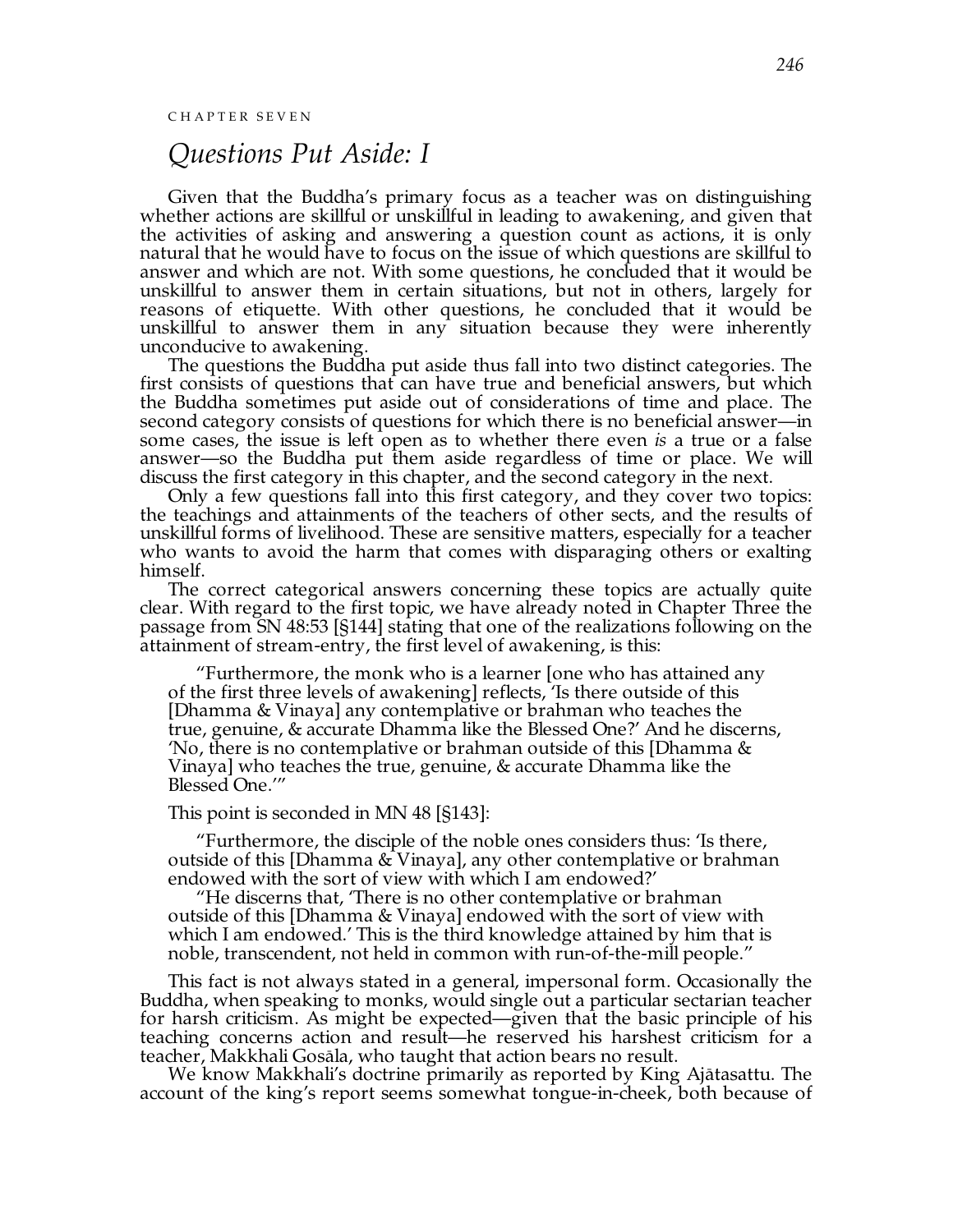the bizarre nature of some of the details—the various kinds of dust-realms, jointed plants, precipices, and dreams—and because it is unlikely that the king would have actually remembered all of them. Nevertheless, it is the fullest account we have of Makkhali's teachings.

[King Ajātasattu:] "Another time I approached Makkhali Gosāla and, on arrival, exchanged courteous greetings with him. After an exchange of friendly greetings & courtesies, I sat to one side. As I was sitting there, I asked him, 'Venerable Gosala, there are these common craftsmen.... [see §5] They live off the fruits of their crafts, visible in the here and now.... Is it possible, venerable Gosala, to point out a similar fruit of the contemplative life, visible in the here & now?'

"When this was said, Makkhali Gosala said to me, 'Great king, there is no cause, no requisite condition, for the defilement of beings. Beings are defiled without cause, without requisite condition. There is no cause, no requisite condition, for the purification of beings. Beings are purified without cause, without requisite condition. There is nothing self-caused, nothing other-caused, nothing human-caused. There is no strength, no persistence, no human energy, no human endeavor. All living beings, all life, all beings, all souls are powerless, devoid of strength, devoid of persistence. Subject to the changes of fate, serendipity, & nature, they are sensitive to pleasure & pain in the six great classes of birth.

"'There are 1,406,600 principle modes of origin. There are 500 kinds of kamma, five kinds, & three kinds; full kamma and half kamma. There are 62 pathways, 62 sub-eons, six great classes of birth, eight classes of men, 4,900 modes of livelihood, 4,900 kinds of wanderers, 4,900 Nāga-abodes, 2,000 faculties, 3,000 hells, 36 dust-realms, seven spheres of percipient beings, seven spheres of non-percipient beings, seven kinds of jointed plants, seven kinds of deities, seven kinds of human beings, seven kinds of demons, seven great lakes, seven major knots, seven minor knots, 700 major precipices, 700 minor precipices, 700 major dreams, 700 minor dreams, 84,000 great eons. Having transmigrated & wandered on through these, the wise & the foolish alike will put an end to pain.

"'Though one might think, "Through this habit, this practice, this austerity, or this holy life I will ripen unripened kamma and eliminate ripened kamma whenever touched by it"—that is impossible. Pleasure  $\&$ pain being measured out, the wandering-on being fixed in its limits, there is no shortening or lengthening, no accelerating or decelerating. Just as a ball of string, when thrown, comes to its end simply by unwinding, in the same way, having transmigrated & wandered on, the wise & the foolish alike will put an end to pain.'

 "Thus, when asked about a fruit of the contemplative life, visible here & now, Makkhali Gosala answered with purification through wanderingon. Just as if a person, when asked about a mango, were to answer with a breadfruit; or, when asked about a breadfruit, were to answer with a mango; in the same way, when asked about a fruit of the contemplative life, visible here  $\&$  now, Makkhali Gosala answered with purification through wandering-on." — *DN 2* 

When speaking to his monks, the Buddha criticized Makkhali—and his teaching—in no uncertain terms.

"Monks, just as a hair blanket is judged to be the most miserable of woven cloths—a hair blanket cold in the cold, hot in the heat, bad-looking, bad-smelling, bad to the touch—in the same way, the teaching of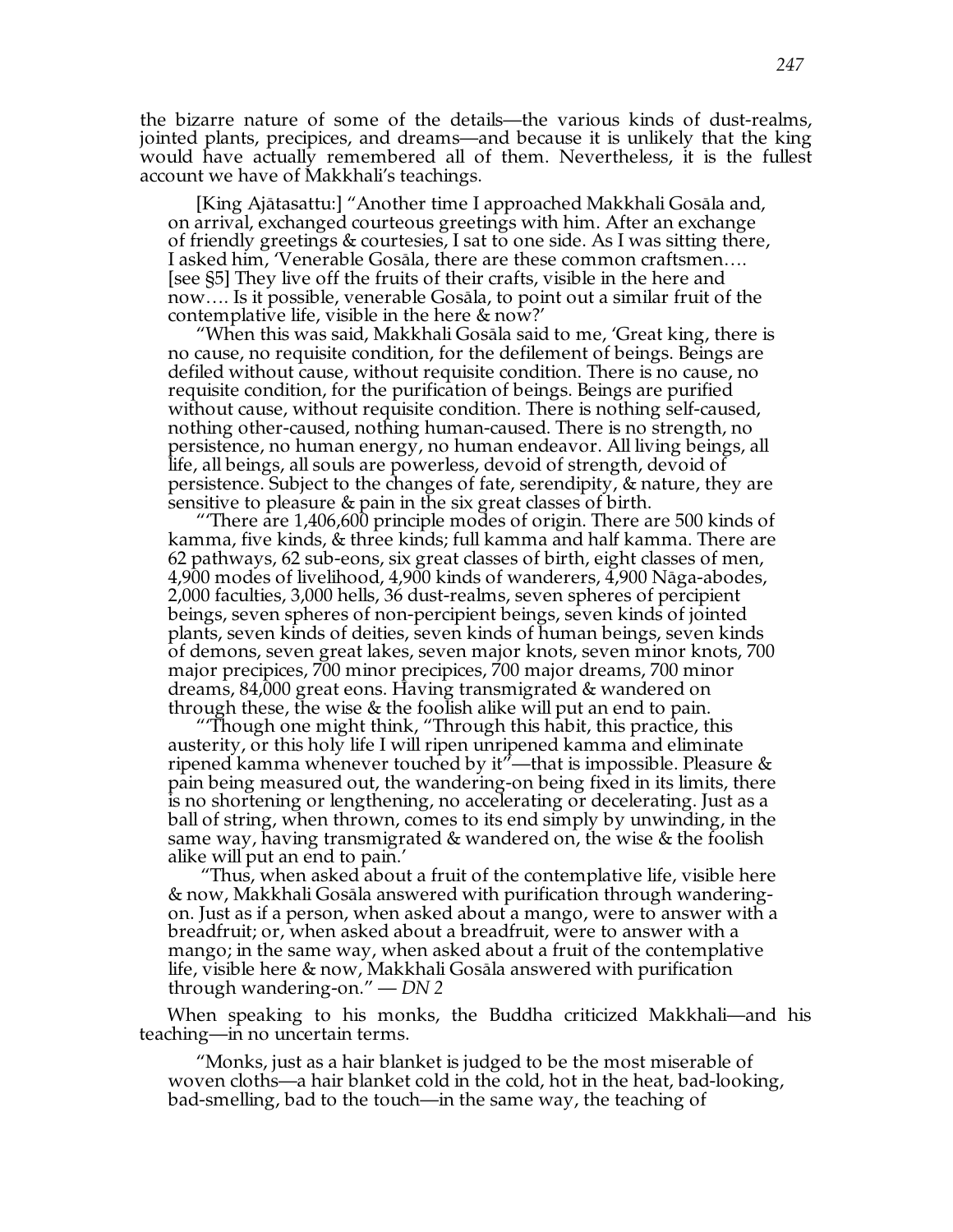Makkhali is judged to be the most miserable of the teachings of run-of- the-mill contemplatives. The worthless man Makkhali has this teaching, this view: 'There is no action. There is no activity. There is no persistence.' "Those in the past who were worthy ones, rightly self-awakened:

Those Blessed Ones were teachers of action, teachers of activity, teachers of persistence. But the worthless man Makkhali contradicts even them,

(saying,) 'There is no action. There is no activity. There is no persistence.' "Those in the future who will be worthy ones, rightly self-awakened: Those Blessed Ones will be teachers of action, teachers of activity, teachers of persistence. But the worthless man Makkhali contradicts even them,

(saying,) 'There is no action. There is no activity. There is no persistence.' "I in the present who am a worthy one, rightly self-awakened, am a teacher of action, a teacher of activity, a teacher of persistence. But the worthless man Makkhali contradicts even me, (saying,) 'There is no action. There is no activity. There is no persistence.' "Just as a trap would be strung up at the mouth of a river for the

harm, pain, misfortune, & destruction of many fish; in the same way, the worthless man Makkhali has arisen in the world as a trap, as it were, for human beings, for the harm, pain, misfortune, & destruction of many beings." — *AN 3:138* 

Thus it is clear that, from the Buddha's point of view, there are no awakened teachers outside of his dispensation, and many of the other teachers outside of his dispensation teach doctrines that are clearly harmful.

As for the topic of unskillful livelihood, the general principle is also clear: Any occupation that entails killing others or exciting greed, aversion, and delusion in oneself or others leads to unfortunate results, including undesirable destinations after death [§§145-146]. Even if the occupation doesn't inherently involve unskillful activity, if one pursues it in a dishonest way, it can lead to the same undesirable results [§111]. Similarly, if an ascetic practice entails developing unskillful habits or views it leads to a bad destination [§147]; even if it doesn't, but one pursues it in a dishonest way, the result can be the same [§148].

But even though the general principles underlying both topics are clear, the questions based on them can quickly become personal, leading some listeners to resent frank answers. If a teacher, when addressing people who are not committed to his teaching, speaks disparagingly of the attainments of other teachers, his motives are suspect. If he criticizes those who follow a particular occupation, he risks setting himself up as a judge, condemning other people who did not ask for his opinion. In this way, he can alienate large numbers of potential listeners even before they have had a chance to listen to the Dhamma.

Thus the Buddha's policy in cases like this was to answer these questions only in contexts where his answers were likely to be well received. In other instances, he would put them aside. The discourses show two situations in which a teacher might be confident of the listener's receptivity. In §§145-147, this receptivity is shown by the fact that the listener repeats his question three times—a sign of sincerity in India at the Buddha's time. In §111, it's gauged by the fact that Ven. Sariputta is already on familiar terms with Dhanañjani, the person he's teaching. Even though Dhanañjāni doesn't ask for Ven. Sāriputta's advice on how he makes his livelihood, Ven. Sāriputta assumes—rightly—that Dhanañjāni will regard his advice as an act of kindness and respond to it well.

Of the two topics covered by the questions listed in this chapter, the Buddha's treatment of the topic of livelihood is the simpler and easier to describe—even though right livelihood, of all the factors of the noble eightfold path, is defined in the vaguest terms.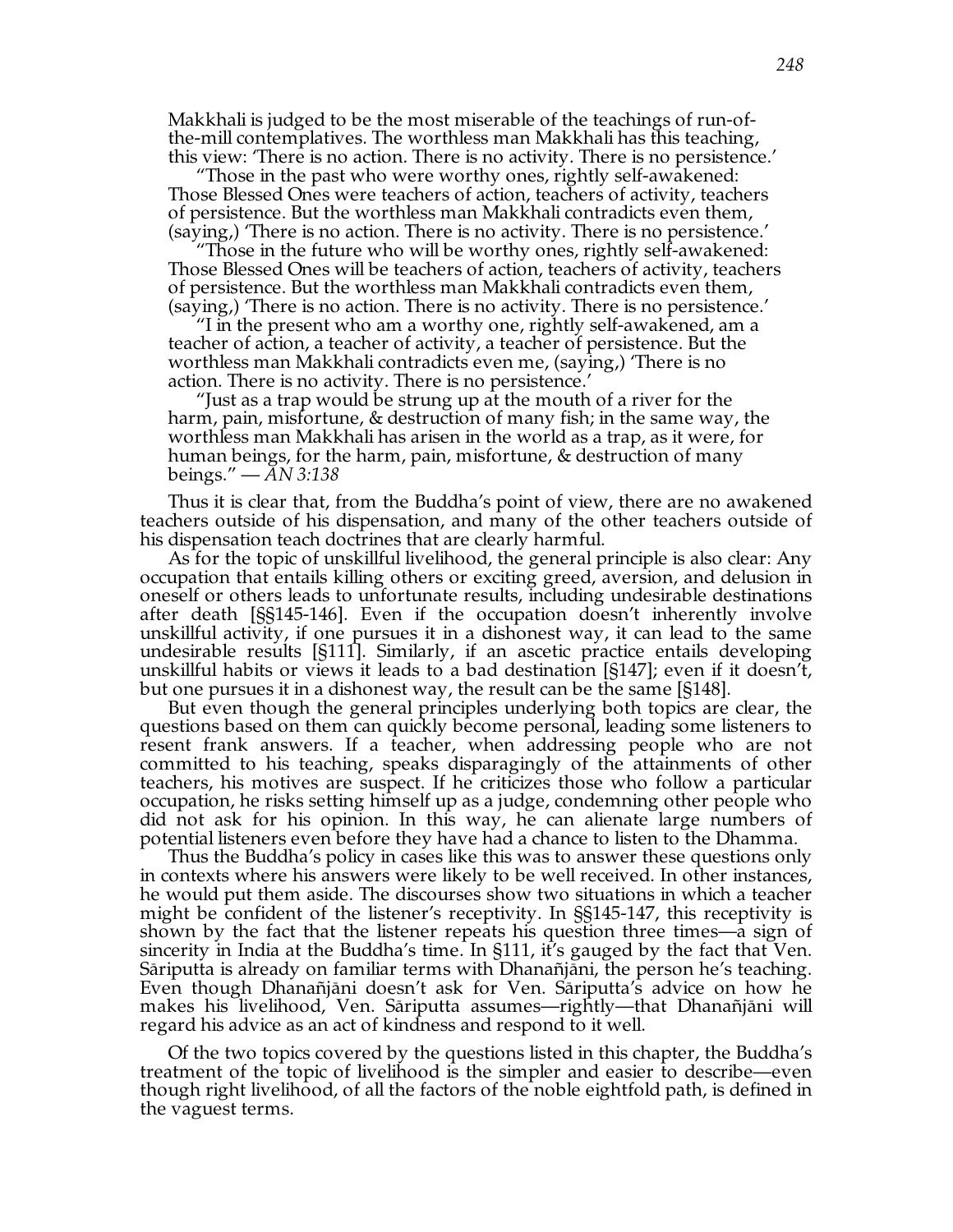"And what, monks, is right livelihood? There is the case where a disciple of the noble ones, having abandoned dishonest livelihood, keeps his/her life going with right livelihood: This, monks, is called right livelihood." — *SN 45:8*

MN 117 expands on this definition slightly by defining wrong livelihood for monks.

"And what is wrong livelihood? Scheming, persuading, hinting, belittling, & pursuing gain with gain."

DN 2 expands further on this passage with a long list of occupations that monks should avoid. Yet, given the even wider range of occupations followed by laypeople, it's surprising that the Canon gives only one brief list of undesirable lay occupations, and even that is not phrased as a universal condemnation. It simply states that a Buddhist lay follower should avoid these forms of business.

"Monks, a lay follower should not engage in five types of business. Which five? Business in weapons, business in living beings [this would include selling slaves], business in meat, business in intoxicants, & business in poison." — *AN 5:177* 

One of the reasons for the Buddha's general reticence on this topic is suggested by passages §§145-147: People can react unfavorably when told that their occupation or practice is inherently unskillful and conducive to a bad rebirth. The Buddha's approach in these cases was simple. He would not condemn a person's occupation to the person's face unless that person had shown his/her sincerity in asking for the Buddha's opinion on the matter by repeating the question up to three times. Even then the Buddha would not simply condemn the occupation—soldiering and acting are the examples given in the discourses—but would also explain why it was inherently unskillful. He followed the same approach when asked about ascetic practices.

The skill of the Buddha's approach here is shown by the fact that, with one exception, all of his interlocutors in these cases take refuge in the Triple Gem. The one exception is Seniya, the dog-practice ascetic, who goes even further: He abandons his dog-practice, ordains, and becomes an arahant.

As for occasions when people who were not committed followers of the Buddha would question him on the teachings and attainments of the teachers of other sects, the examples collected in this chapter show the variety of ways in which, having set the question aside, the Buddha might address his listeners' underlying question in other ways.

One of his primary approaches was to put aside a question framed in personal terms, and then pose his own question touching on the same topic but framed in more general principles. This strategy is similar to giving an analytical answer to the original question, in that it replaces one mode of analysis with another, but the fact that the Buddha puts the original question aside shows that he is doing more than simply answering the question from a different angle; he is teaching his listeners general principles whose range of application goes far beyond the original question. For example, in AN 3:66 [§149], when the Kalamas—depicted as a group of skeptics—ask him about other teachers who have taught them in the past, the Buddha puts the question aside and then, by cross-questioning them, teaches them how to apply the principle of kamma to the issue of judging a teaching: The verdict is reached pragmatically by gauging the results that come when putting the teaching into action. This principle—the same principle the Buddha used in his own quest for awakening—can then be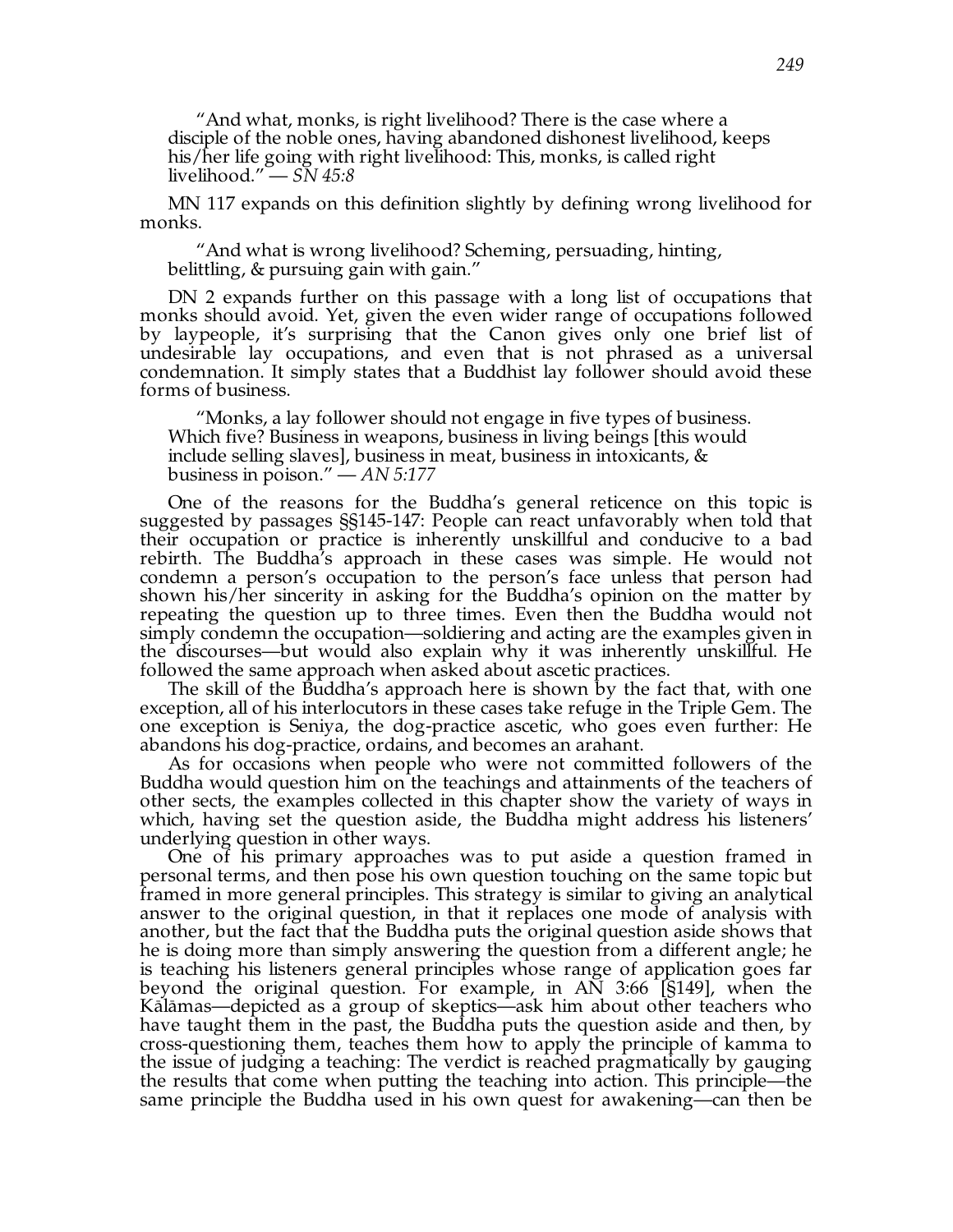applied to other areas of life where the Kalamas need to gain assurance. The Kalamas all respond to this teaching by taking refuge in the Triple Gem.

In AN 9:38 [§156], two brahman cosmologists come to the Buddha with a quandary: Two sectarian teachers, Pūrana Kassapa and Nigantha Nātaputta, both claim to have omniscient knowledge of the cosmos, but the first claims that the cosmos is finite, whereas the second claims that it's infinite. Which of the two is telling the truth? The Buddha puts the question aside and then gives a twofold response. First he notes that it isn't physically possible to reach the end of the material cosmos, but then he goes on to redefine *cosmos* as the five strings of sensuality, saying that a more meaningful quest would be to reach the end of the cosmos in this sense through the attainment of the nine meditative attainments. The discourse does not record how the two brahmans respond to this teaching.

In MN 30 [§150], the brahman Pingalakoccha names some of the leading teachers of the day, asking the Buddha whether all of them are awakened, only some of them, or none of them at all. The Buddha's response, after setting the question aside, is to describe step-by-step how a person would attain awakening by practicing the Dhamma. The discourse gives no indication of Pingalakoccha's motive for asking his question, but he responds to the Buddha's reply by taking refuge in the Triple Gem.

In DN 16 [§151], the Buddha on his deathbed is asked the same question by Subhadda the wanderer. Again the Buddha puts the question framed in personal terms aside and answers it with a general principle: Awakened people are to be found only in a teaching containing the noble eightfold path. Then, however, having established this general principle, the Buddha answers Subhadda's original question, saying that there are no awakened people outside of the Dhamma and Vinaya—his term for his teaching. Perhaps the Buddha sensed that Subhadda's motivation was different from that of the Kālāmas—he was seeking a teacher under whom to study—and that the Buddha's first answer was so inspiring that Subhadda was ready to hear the straight answer to his question. Or the Buddha may have seen that—after identifying the path to awakening in impersonal rather than personal terms—he was in a position to point out the obvious: that no other teaching contains the necessary path. In any event, this strategy was so successful that Subhadda asked for ordination and, soon after their conversation, became an arahant.

Perhaps the most inspiring aspect of these responses is that, even though the questions would appear to give the Buddha an opening to lambast his opponents or people of a particular occupation, he does not take advantage of the opening. Instead, he uses the questions as an opportunity to teach the Dhamma in terms of general principles. In so doing he works for the true benefit of his listeners another example of the responsible and compassionate nature of his teaching approach.

## **READINGS**

### LIVELIHOOD

 $\S$  145. As he was sitting there, Talapuṭa, the head of an acting troupe, said to the Blessed One, "Venerable sir, I have heard that it has been passed down by the ancient teaching lineage of actors that 'When an actor on the stage, in the midst of a festival, makes people laugh & gives them delight with his imitation of reality, then with the breakup of the body, after death, he is reborn in the company of the laughing devas.' What does the Blessed One have to say about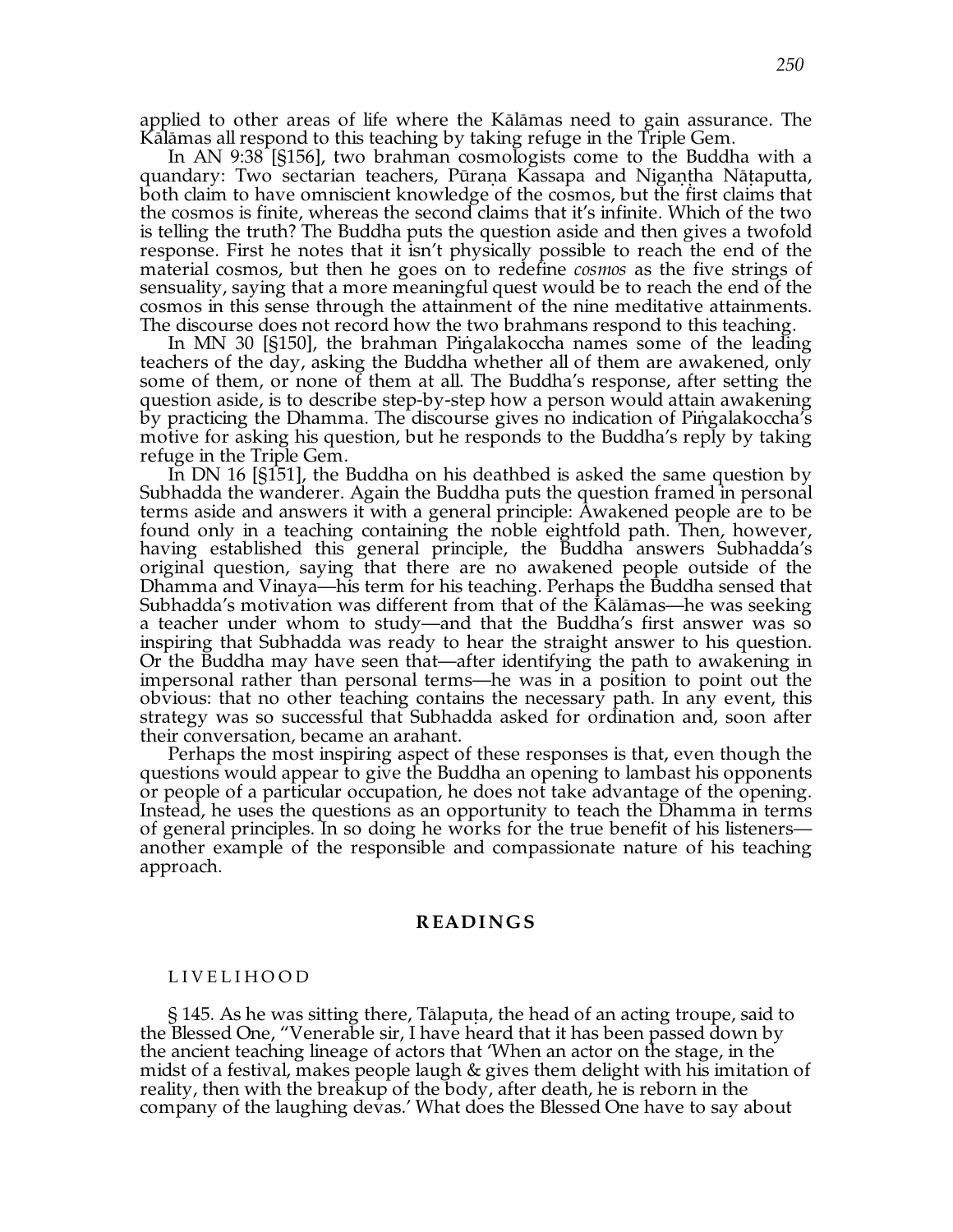that?"

"Enough, headman. Put that aside. Don't ask me that."

A second time... A third time Talaputa, the head of an acting troupe, said to the Blessed One, "Venerable sir, I have heard that it has been passed down by the ancient teaching lineage of actors that 'When an actor on the stage, in the midst of a festival, makes people laugh & gives them delight with his imitation of reality, then with the breakup of the body, after death, he is reborn in the company of the laughing devas.' What does the Blessed One have to say with regard to that?"

"Apparently, headman, I don't get leave from you [to avoid the matter by saying], 'Enough, headman. Put that aside. Don't ask me that.' So I will simply answer you. Any beings who are not devoid of passion to begin with, who are bound by the bond of passion, focus with even more passion on things inspiring passion presented by an actor on stage in the midst of a festival. Any beings who are not devoid of aversion to begin with, who are bound by the bond of aversion, focus with even more aversion on things inspiring aversion presented by an actor on stage in the midst of a festival. Any beings who are not devoid of delusion to begin with, who are bound by the bond of delusion, focus with even more delusion on things inspiring delusion presented by an actor on stage in the midst of a festival. Thus the actor—himself intoxicated & heedless, having made others intoxicated & heedless—with the breakup of the body, after death, is reborn in what is called the hell of laughter. But if he holds such a view as this: 'When an actor on the stage, in the midst of a festival, makes people laugh & gives them delight with his imitation of reality, then with the breakup of the body, after death, he is reborn in the company of the laughing devas,' that is his wrong view. Now, there are two destinations for a person with wrong view, I tell you: either hell or the animal womb."

When this was said, Talaputa, the head of an acting troupe, sobbed & burst into tears. [The Blessed One said,] "That was what I didn't get leave from you [to avoid the matter by saying], 'Enough, headman. Put that aside. Don't ask me that.'"

"I'm not crying, venerable sir, because of what the Blessed One said to me, but simply because I have been deceived, cheated, & fooled for a long time by that ancient teaching lineage of actors who said, 'When an actor on the stage, in the midst of a festival, makes people laugh & gives them delight with his imitation of reality, then with the breakup of the body, after death, he is reborn in the company of the laughing devas.'" — *SN 42:2*

§ 146. As he was sitting there, Yodhājīva [Professional Warrior] the headman said to the Blessed One, "Venerable sir, I have heard that it has been passed down by the ancient teaching lineage of professional warriors that 'When a professional warrior strives & exerts himself in battle, if others then strike him down & slay him while he is striving & exerting himself in battle, then with the breakup of the body, after death, he is reborn in the company of devas slain in battle.' What does the Blessed One have to say with regard to that?"

"Enough, headman. Put that aside. Don't ask me that."

A second time... A third time Yodhājīva the headman said to the Blessed One, "Venerable sir, I have heard that it has been passed down by the ancient teaching lineage of professional warriors that 'When a professional warrior strives & exerts himself in battle, if others strike him down & slay him while he is striving & exerting himself in battle, then with the breakup of the body, after death, he is reborn in the company of devas slain in battle.' What does the Blessed One have to say about that?"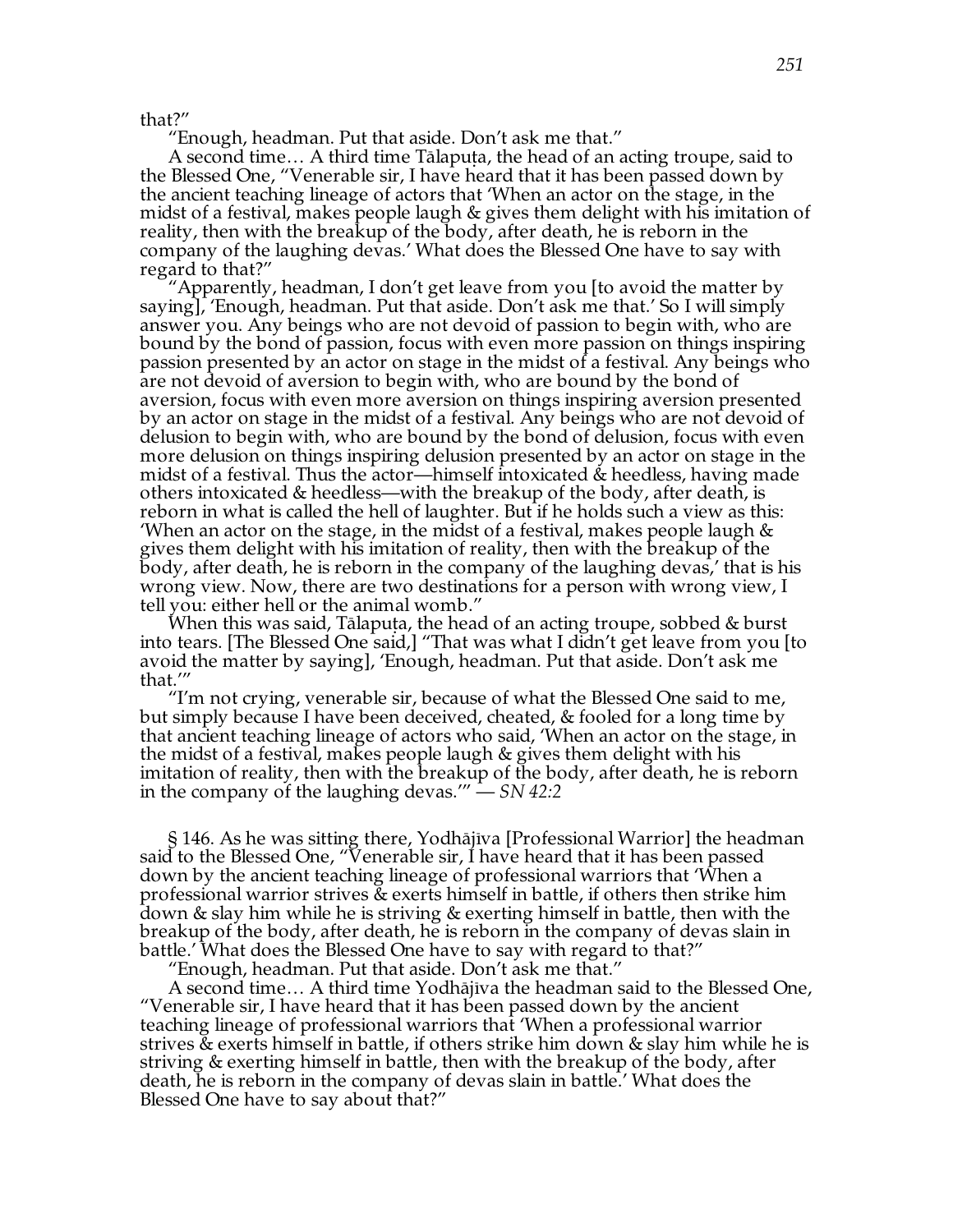"Apparently, headman, I don't get leave from you [to avoid the matter by saying], 'Enough, headman. Put that aside. Don't ask me that.' So I will simply answer you. When a professional warrior strives & exerts himself in battle, his mind is already seized, debased, & misdirected by the thought, 'May these beings be struck down or slaughtered or annihilated or destroyed. May they not exist.' If others then strike him down & slay him while he is thus striving  $\&$ exerting himself in battle, then with the breakup of the body, after death, he is reborn in the hell called the realm of those slain in battle. But if he holds such a view as this: 'When a professional warrior strives & exerts himself in battle, if others then strike him down & slay him while he is striving & exerting himself in battle, then with the breakup of the body, after death, he is reborn in the company of devas slain in battle,' that is his wrong view. Now, there are two destinations for a person with wrong view, I tell you: either hell or the animal womb."

When this was said, Yodhājīva the headman sobbed & burst into tears. [The Blessed One said,] "That was what I didn't get leave from you [to avoid the matter by saying], 'Enough, headman. Put that aside. Don't ask me that.'"

"I'm not crying, venerable sir, because of what the Blessed One said to me, but simply because I have been deceived, cheated, & fooled for a long time by that ancient teaching lineage of professional warriors who said, 'When a professional warrior strives & exerts himself in battle, if others then strike him down & slay him while he is striving & exerting himself in battle, then with the breakup of the body, after death, he is reborn in the company of devas slain in battle.'" — *SN 42:3 [Similarly in SN 42:4 & SN 42:5, although the warriors there are an elephant warrior and a cavalry warrior]*

§ 147. Then Puṇṇa Koliyaputta, an ox-practice ascetic, and Seniya, a naked dog-practice ascetic, went to the Blessed One. On arrival, Punna Koliyaputta the ox-practice ascetic bowed down to the Blessed One and sat to one side, whereas Seniya, the naked dog-practice ascetic, exchanged courteous greetings with the Blessed One and, after an exchange of friendly greetings & courtesies, sat down to one side, hunched up like a dog.

As they were sitting there, Punna Koliyaputta the ox-practice ascetic said to the Blessed One, "This Seniya, a naked dog-practice ascetic, does what is hard to do. He eats food thrown on the ground. He has for a long time undertaken and perfectly conformed to that dog-practice. What is his destination? What his future course?"

"Enough, Puṇṇa. Put that aside. Don't ask me that."

A second time... A third time Puṇṇa Koliyaputta the ox-practice ascetic said to the Blessed One, "This Seniya, a naked dog-practice ascetic, does what is hard to do. He eats food thrown on the ground. He has undertaken and perfectly conformed to that dog-practice. What is his destination? What his future course?"

"Apparently, Puṇṇa, I don't get leave from you [to avoid the matter by saying], 'Enough, Punna. Put that aside. Don't ask me that.' So I will simply answer you. There is the case where a certain person develops the dog-practice fully and without lapse, develops the dog-habit fully and without lapse, develops the dog-mind fully and without lapse, develops dog-behavior fully and without lapse. Having developed the dog-practice fully and without lapse, the dog-habit fully and without lapse, the dog-mind fully and without lapse, dog-behavior fully and without lapse, he—on the breakup of the body, after death—reappears in the company of dogs. But if he is of a view such as this: 'By this habit or practice or asceticism or holy life I will become one deva or another,' that is his wrong view. For a person of wrong view, Punna, there is one of two destinations, I tell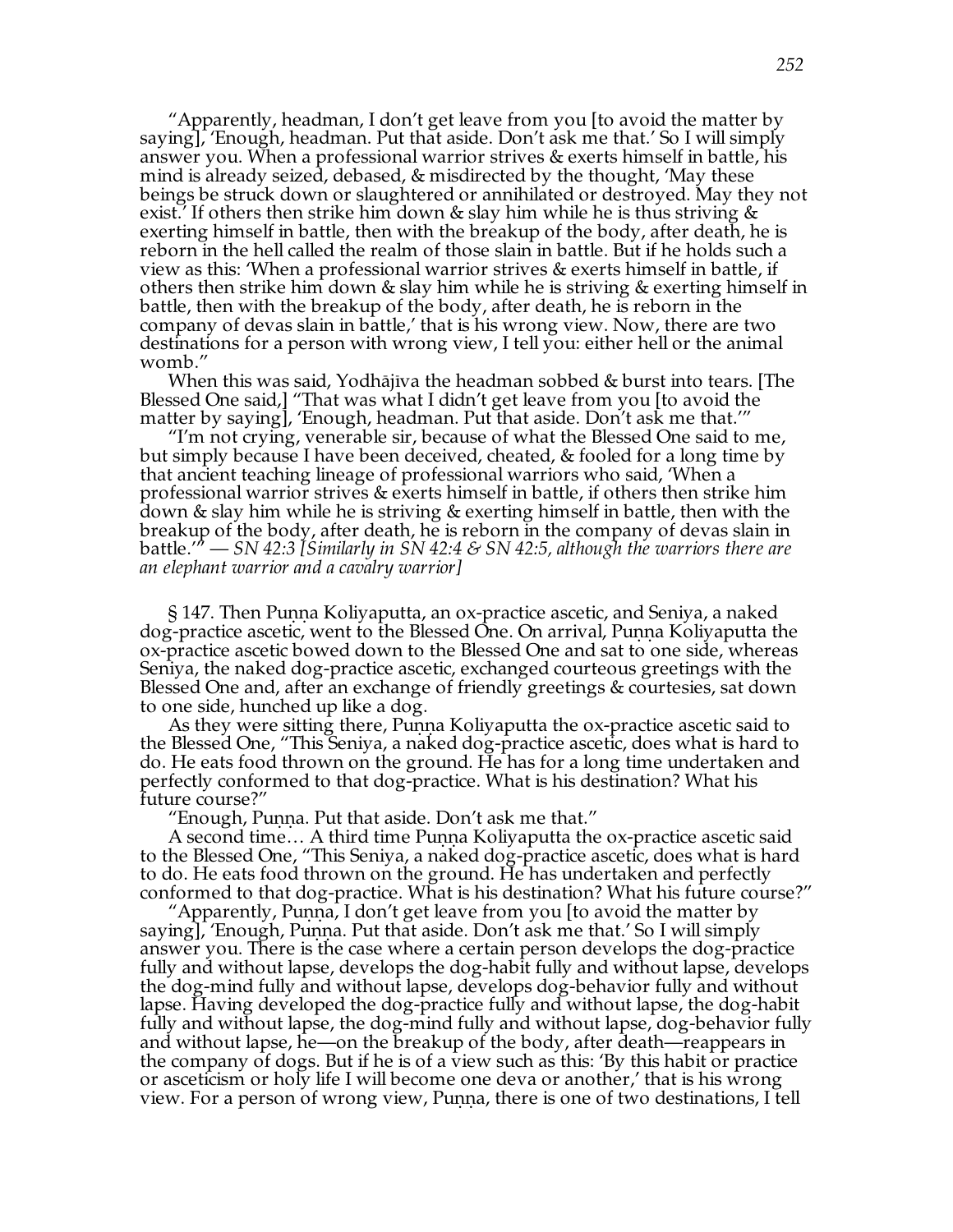you: hell or the animal womb. Thus when succeeding, Punna, the dog-practice leads to the animal womb; when failing, to hell."

When this was said, Seniya, the naked dog-practice ascetic, sobbed & burst into tears. So the Blessed One said to Punna Koliyaputta, the ox-practice ascetic, "That was what I didn't get leave from you, Punna  $\lceil$  to avoid the matter by saying], 'Enough, Punna. Put that aside. Don't ask me that.'"

"I'm not crying, venerable sir, because of what the Blessed One said to me, but simply because I have for a long time undertaken and perfectly conformed to this dog-practice." — *MN 57* 

> § 148. An ochre robe tied 'round their necks, many with evil qualities —unrestrained, evil— rearise, because of their evil acts, in hell. Better to eat an iron ball —glowing, aflame than that, unprincipled & unrestrained, you should eat the alms of the country. — *Dhp 307-308*

## OTHER TEACHERS

§ 149. The Kālāmas of Kesaputta said to the Blessed One, "Lord, there are some contemplatives & brahmans who come to Kesaputta. They expound  $\&$ glorify their own doctrines, but as for the doctrines of others, they deprecate them, disparage them, show contempt for them, & pull them to pieces. And then other contemplatives & brahmans come to Kesaputta. They expound & glorify their own doctrines, but as for the doctrines of others, they deprecate them, disparage them, show contempt for them, & pull them to pieces. They leave us absolutely uncertain  $\&$  in doubt: Which of these venerable contemplatives  $\&$ brahmans are speaking the truth, and which ones are lying?"

"Of course you are uncertain, Kalamas. Of course you are in doubt. When there are reasons for doubt, uncertainty is born. So in this case, Kalamas, don't go by reports, by legends, by traditions, by scripture, by logical conjecture, by inference, by analogies, by agreement through pondering views, by probability, or by the thought, 'This contemplative is our teacher.' When you know for yourselves that, 'These qualities are unskillful; these qualities are blameworthy; these qualities are criticized by the wise; these qualities, when adopted & carried out, lead to harm & to suffering'—then you should abandon them.

"What do you think, Kālāmas? When greed arises in a person, does it arise for benefit or for harm?"

"For harm, lord."

"And this greedy person, overcome by greed, his mind possessed by greed, kills living beings, takes what is not given, goes after another person's wife, tells lies, and induces others to do likewise, all of which is for long-term harm & suffering."

"Yes, lord."

"Now, what do you think, Kalāmas? When aversion arises in a person, does it arise for benefit or for harm?"

"For harm, lord."

"And this aversive person, overcome by aversion, his mind possessed by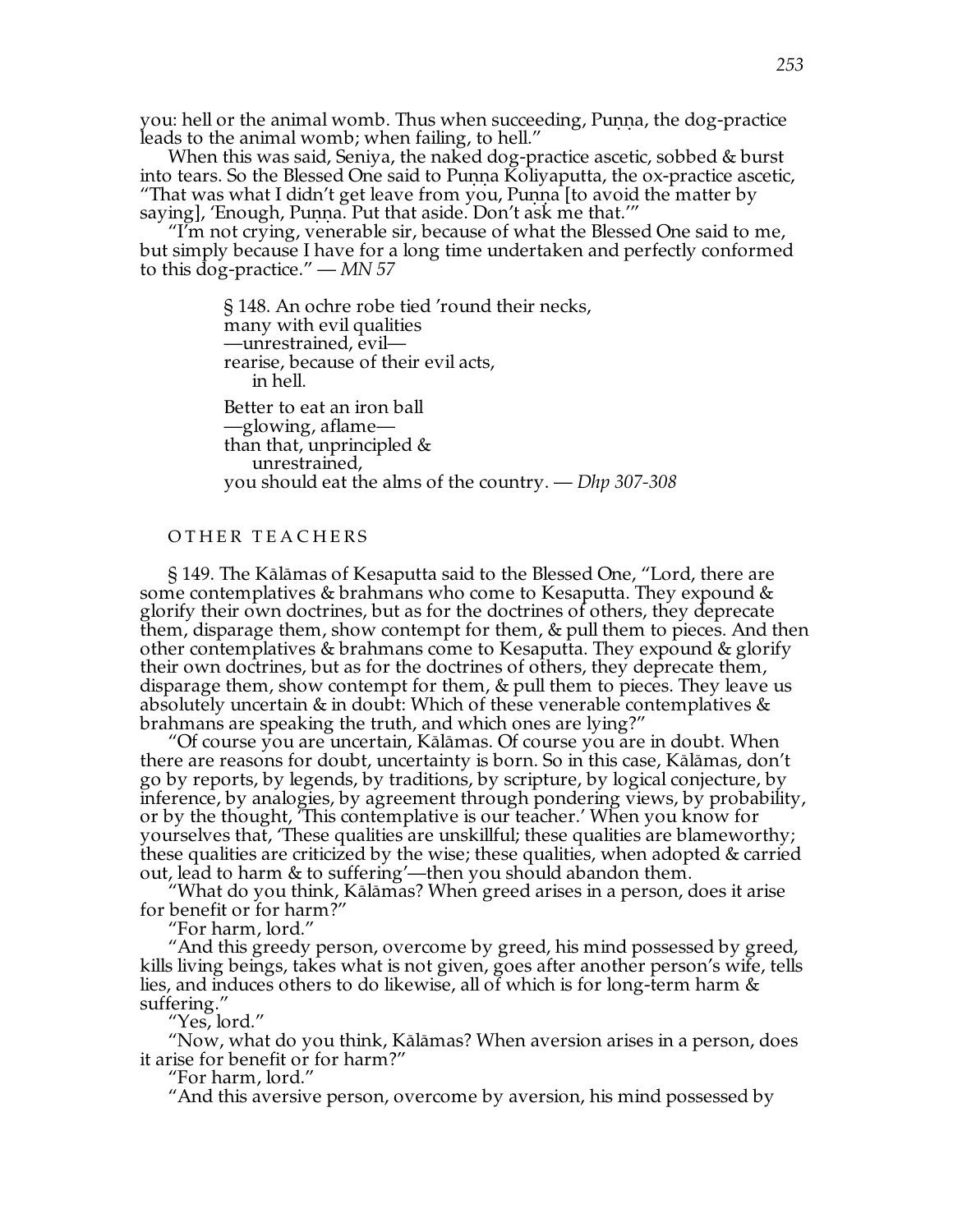aversion, kills living beings, takes what is not given, goes after another person's wife, tells lies, and induces others to do likewise, all of which is for long-term harm & suffering."

"Yes, lord."

"Now, what do you think, Kālāmas? When delusion arises in a person, does it arise for benefit or for harm?"

"For harm, lord."

"And this deluded person, overcome by delusion, his mind possessed by delusion, kills living beings, takes what is not given, goes after another person's wife, tells lies, and induces others to do likewise, all of which is for long-term harm & suffering."

"Yes, lord."

"So what do you think, Kālāmas? Are these qualities skillful or unskillful?" "Unskillful, lord."

"Blameworthy or blameless?"

"Blameworthy, lord."

"Criticized by the wise or praised by the wise?"

"Criticized by the wise, lord."

"When adopted & carried out, do they lead to harm & to suffering, or not?" "When adopted  $&$  carried out, they lead to harm  $&$  to suffering. That is how it appears to us."

"So, as I said, Kālāmas: 'Don't go by reports, by legends, by traditions, by scripture, by logical conjecture, by inference, by analogies, by agreement through pondering views, by probability, or by the thought, "This contemplative is our teacher." When you know for yourselves that, "These qualities are unskillful; these qualities are blameworthy; these qualities are criticized by the wise; these qualities, when adopted & carried out, lead to harm & to suffering"—then you should abandon them.' Thus was it said. And in reference to this was it said.

"Now, Kalamas, don't go by reports, by legends, by traditions, by scripture, by logical conjecture, by inference, by analogies, by agreement through pondering views, by probability, or by the thought, 'This contemplative is our teacher.' When you know for yourselves that, 'These qualities are skillful; these qualities are blameless; these qualities are praised by the wise; these qualities, when adopted & carried out, lead to benefit & to happiness'—then you should enter & remain in them.

"What do you think, Kālāmas? When lack of greed arises in a person, does it arise for benefit or for harm?"

"For benefit, lord."

"And this ungreedy person, not overcome by greed, his mind not possessed by greed, doesn't kill living beings, take what is not given, go after another person's wife, tell lies, or induce others to do likewise, all of which is for longterm benefit & happiness."

"Yes, lord."

"What do you think, Kālāmas? When lack of aversion arises in a person, does it arise for benefit or for harm?"

"For benefit, lord."

"And this unaversive person, not overcome by aversion, his mind not possessed by aversion, doesn't kill living beings, take what is not given, go after another person's wife, tell lies, or induce others to do likewise, all of which is for long-term benefit & happiness."

"Yes, lord."

"What do you think, Kālāmas? When lack of delusion arises in a person, does it arise for benefit or for harm?"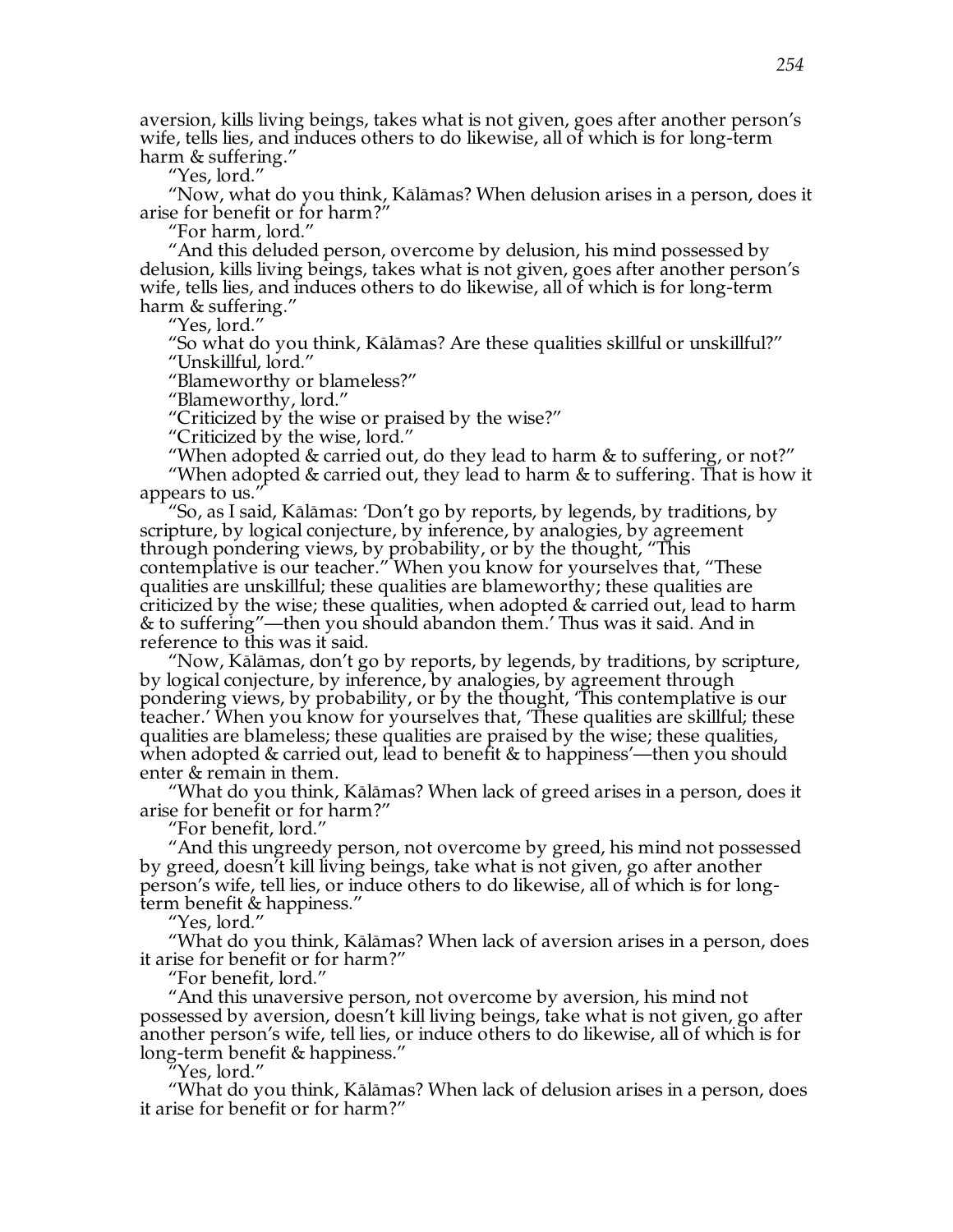"For benefit, lord."

"And this undeluded person, not overcome by delusion, his mind not possessed by delusion, doesn't kill living beings, take what is not given, go after another person's wife, tell lies, or induce others to do likewise, all of which is for long-term benefit & happiness."

"Yes, lord."

"So what do you think, Kālāmas? Are these qualities skillful or unskillful?" "Skillful, lord."

"Blameworthy or blameless?"

"Blameless, lord."

"Criticized by the wise or praised by the wise?"

"Praised by the wise, lord."

 "When adopted & carried out, do they lead to benefit & to happiness, or not?"

"When adopted & carried out, they lead to benefit & to happiness. That is how it appears to us."

"So, as I said, Kalāmas: 'Don't go by reports, by legends, by traditions, by scripture, by logical conjecture, by inference, by analogies, by agreement through pondering views, by probability, or by the thought, "This contemplative is our teacher." When you know for yourselves that, "These qualities are skillful; these qualities are blameless; these qualities are praised by the wise; these qualities, when adopted & carried out, lead to benefit & to happiness"—then you should enter & remain in them.' Thus was it said. And in reference to this was it said.

"Now, Kalamas, one who is a disciple of the noble ones—thus devoid of greed, devoid of ill will, undeluded, alert, & resolute—keeps pervading the first direction [the east]—as well as the second direction, the third, & the fourth—with an awareness imbued with good will. Thus he keeps pervading above, below, & all around, everywhere & in every respect the all-encompassing world with an awareness imbued with good will: abundant, expansive, immeasurable, free from hostility, free from ill will.

"He keeps pervading the first direction—as well as the second direction, the third, & the fourth—with an awareness imbued with compassion… empathetic joy… equanimity. Thus he keeps pervading above, below, & all around, everywhere & in every respect the all-encompassing world with an awareness imbued with equanimity: abundant, expansive, immeasurable, free from hostility, free from ill will.

"Now, K $\tilde{a}$ lamas, one who is a disciple of the noble ones—his mind thus free from hostility, free from ill will, undefiled, & pure—acquires four assurances in the here & now:

"If there is a world after death, if there is the fruit of actions rightly  $\&$ wrongly done, then this is the basis by which, with the breakup of the body, after death, I will reappear in a good destination, the heavenly world.' This is the first assurance he acquires.

"But if there is no world after death, if there is no fruit of actions rightly  $\&$ wrongly done, then here in the present life I look after myself with ease—free from hostility, free from ill will, free from trouble.' This is the second assurance he acquires.

"'If evil is done through acting, still I have willed no evil for anyone. Having done no evil action, from where will suffering touch me?' This is the third assurance he acquires.

"'But if no evil is done through acting, then I can assume myself pure in both respects.' This is the fourth assurance he acquires.

"One who is a disciple of the noble ones—his mind thus free from hostility,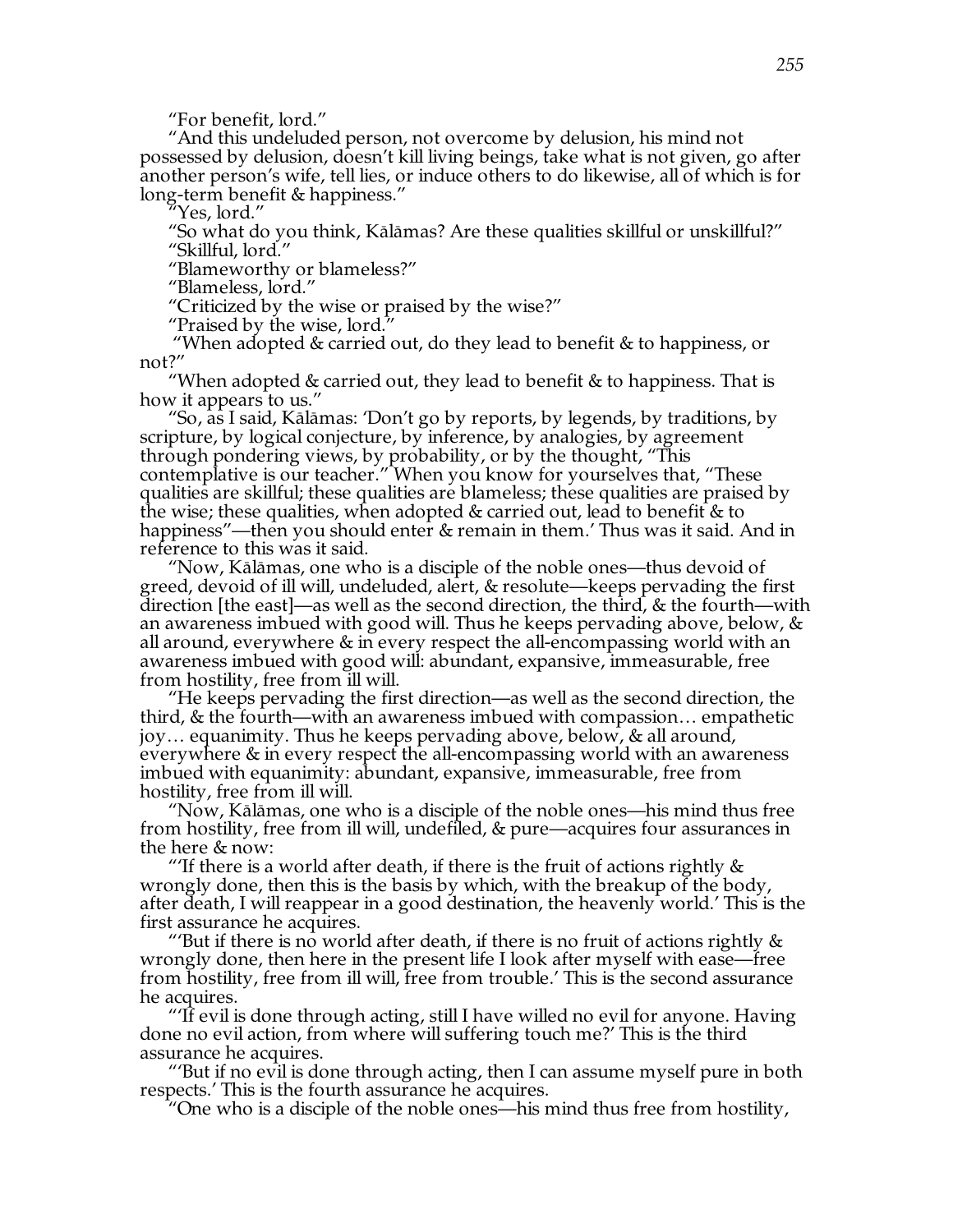free from ill will, undefiled,  $\&$  pure—acquires these four assurances in the here  $\&$ now."

"So it is, Blessed One. So it is, O One Well-gone. One who is a disciple of the noble ones—his mind thus free from hostility, free from ill will, undefiled, & pure—acquires [these] four assurances in the here & now…

"Magnificent, lord! Magnificent! Just as if he were to place upright what was overturned, to reveal what was hidden, to show the way to one who was lost, or to carry a lamp into the dark so that those with eyes could see forms, in the same way has the Blessed One—through many lines of reasoning—made the Dhamma clear. We go to the Blessed One for refuge, to the Dhamma, and to the Community of monks. May the Blessed One remember us as lay followers who have gone to him for refuge, from this day forward, for life." — *AN 3:66*

§ 150. As he was seated to one side, the brahman Pingalakoccha said to the Blessed One, "Master Gotama, these contemplatives & brahmans, each with his group, each with his community, each the teacher of his group, an honored leader, well-regarded by people at large—i.e., Pūrana Kassapa, Makkhali Gosāla, Ajita Kesakambalin, Pakudha Kaccāyana, Sañjaya Velatthaputta, & the Nigantha Nātaputta: Do they all have direct knowledge as they themselves claim, or do they all not have direct knowledge, or do some of them have direct knowledge and some of them not?"

"Enough, brahman. Put this question aside. I will teach you the Dhamma. Listen and pay close attention. I will speak."

"Yes,  $\sin$ ," the brahman Pingalakoccha responded to the Blessed One, and the Blessed One said, [here the Buddha gives the similes of the men seeking heartwood who come to a tree possessing heartwood. One of them goes home taking the branches & leaves, another the outer bark, another the inner bark, another the sapwood, and only one of them takes the heartwood. The Buddha then compares these people respectively, with those who, in search of the end of suffering, content themselves with gain, offerings, & fame; with consummation of virtue; with consummation of concentration; with consummation of knowledge & vision; and the person who rests content with none of those, but strives for qualities that are higher & more sublime.]

"And which, brahman, are the qualities that are higher & more sublime than knowledge & vision?

"There is the case where a monk—quite secluded from sensuality, secluded from unskillful qualities—enters & remains in the first jhāna: rapture & pleasure born of seclusion, accompanied by directed thought & evaluation. This is a quality higher & more sublime than knowledge & vision.

"Furthermore, with the stilling of directed thoughts & evaluations, he enters & remains in the second jhana: rapture & pleasure born of concentration, unification of awareness free from directed thought & evaluation—internal assurance. This too is a quality higher & more sublime than knowledge & vision.

"Furthermore, with the fading of rapture, he remains equanimous, mindful, & alert, and senses pleasure with the body. He enters & remains in the third jhāna, of which the noble ones declare, 'Equanimous & mindful, he has a pleasant abiding.' This too is a quality higher & more sublime than knowledge & vision.

"Furthermore, with the abandoning of pleasure  $&$  stress—as with the earlier disappearance of joys & distresses—he enters  $\&$  remains in the fourth jhāna: purity of equanimity & mindfulness, neither-pleasure-nor-pain. This too is a quality higher & more sublime than knowledge & vision.

"Furthermore, with the complete transcending of perceptions of (physical) form, with the disappearance of perceptions of resistance, and not heeding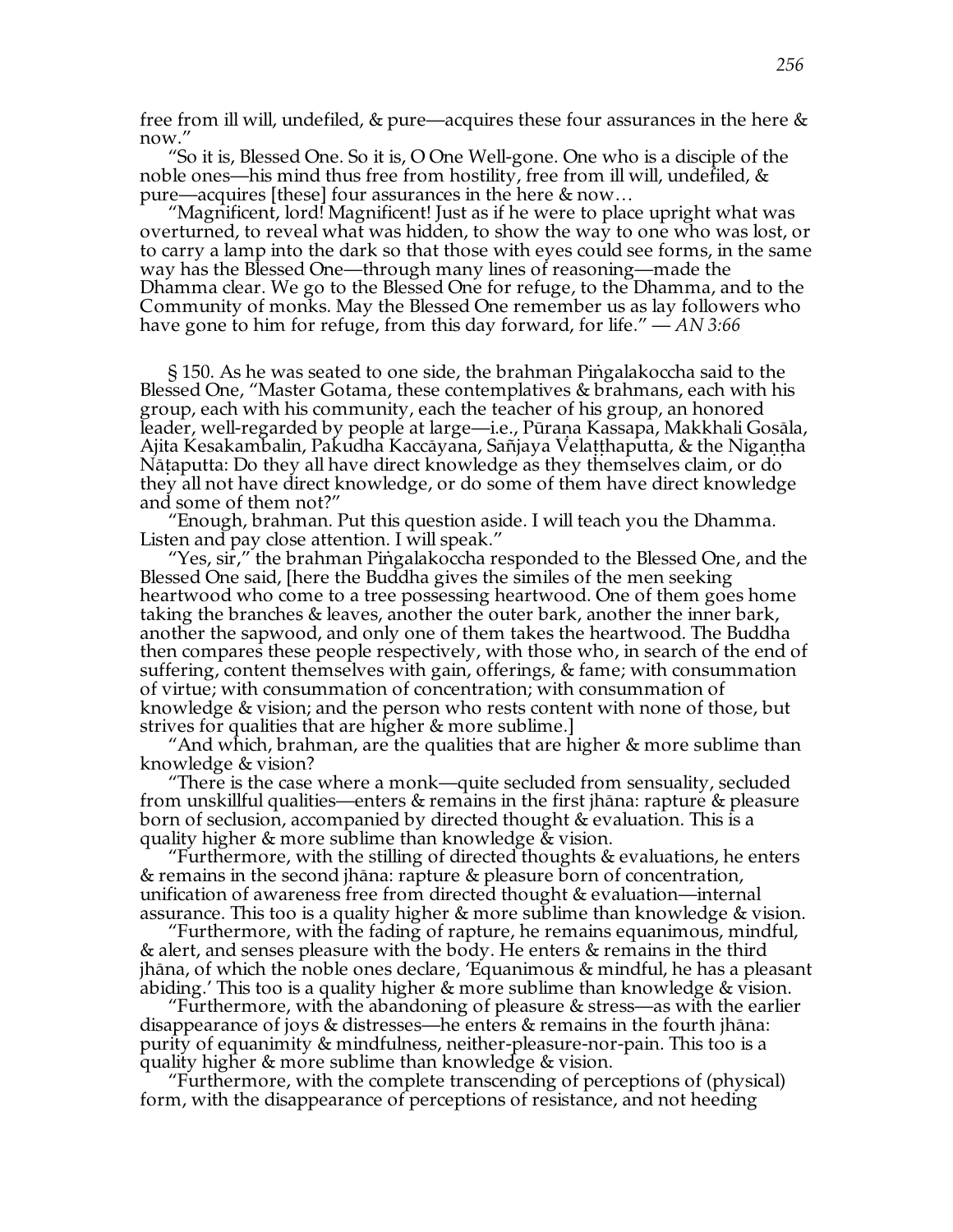perceptions of diversity, (perceiving,) 'Infinite space,' he enters & remains in the dimension of the infinitude of space. This too is a quality higher & more sublime than knowledge & vision.

"Furthermore, with the complete transcending of the dimension of the infinitude of space, (perceiving,) 'Infinite consciousness,' he enters & remains in the dimension of the infinitude of consciousness. This too is a quality higher  $\&$ more sublime than knowledge & vision.

"Furthermore, with the complete transcending of the dimension of the infinitude of consciousness, (perceiving,) 'There is nothing,' he enters & remains in the dimension of nothingness. This too is a quality higher & more sublime than knowledge & vision.

"Furthermore, with the complete transcending of the dimension of nothingness, he enters & remains in the dimension of neither perception nor non-perception. This too is a quality higher & more sublime than knowledge  $\&$ vision.

"Furthermore, with the complete transcending of the dimension of neither perception nor non-perception, he enters & remains in the cessation of perception & feeling. And, having seen [that] with discernment, his fermentations are completely ended. This too is a quality higher & more sublime than knowledge & vision.

"These are the qualities higher & more sublime than knowledge & vision.

"I tell you, brahman, that this person is like the man who, in need of heartwood, seeking heartwood, goes in search of heartwood and comes to a great tree standing possessed of heartwood, cuts away just the heartwood and returns taking it with him, knowing that it is heartwood. Whatever purpose he had for heartwood, that purpose will be served. "Brahman, this holy life doesn't have as its reward gain, offerings, & fame,

doesn't have as its reward consummation of virtue, doesn't have as its reward consummation of concentration, doesn't have as its reward consummation of knowledge & vision, but the unprovoked awareness-release: That is the purpose of this holy life, that is its heartwood, that its final end." — *MN 30*

§ 151. Subhadda the wanderer went to Upavattana, the Mallans' sal-grove, and on arrival said to Ven. Ananda, "I have heard the elder wanderers, teachers of teachers, saying that only once in a long, long time do Tathagatas—arahants, rightly self-awakened—appear in the world. Tonight, in the last watch of the night, the total unbinding of Gotama the contemplative will occur. Now there is a doubt that has arisen in me, but I have faith that he could teach me the Dhamma in such a way that I might abandon that doubt. It would be good, Ven. Ananda, if you would let me see him."

When this was said, Ven. Ananda said to him, "Enough, friend Subhadda. Don't bother the Blessed One. The Blessed One is tired."

For a second time… For a third time, Subhadda the wanderer said to Ven. Ananda, "...It would be good, Ven. Ananda, if you would let me see him."

For a third time, Ven. Ananda said to him, "Enough, friend Subhadda. Don't bother the Blessed One. The Blessed One is tired."

Now, the Blessed One heard the exchange between Ven. Ananda & Subhadda the wanderer, and so he said to Ven. Ananda, "Enough, Ananda. Don't stand in his way. Let him see the Tathāgata. Whatever he asks me will all be for the sake of knowledge, and not to be bothersome. And whatever I answer when asked,

he will quickly understand."<br>So Ven. Ānanda said to Subhadda the wanderer, "Go ahead, friend Subhadda. The Blessed One gives you his leave."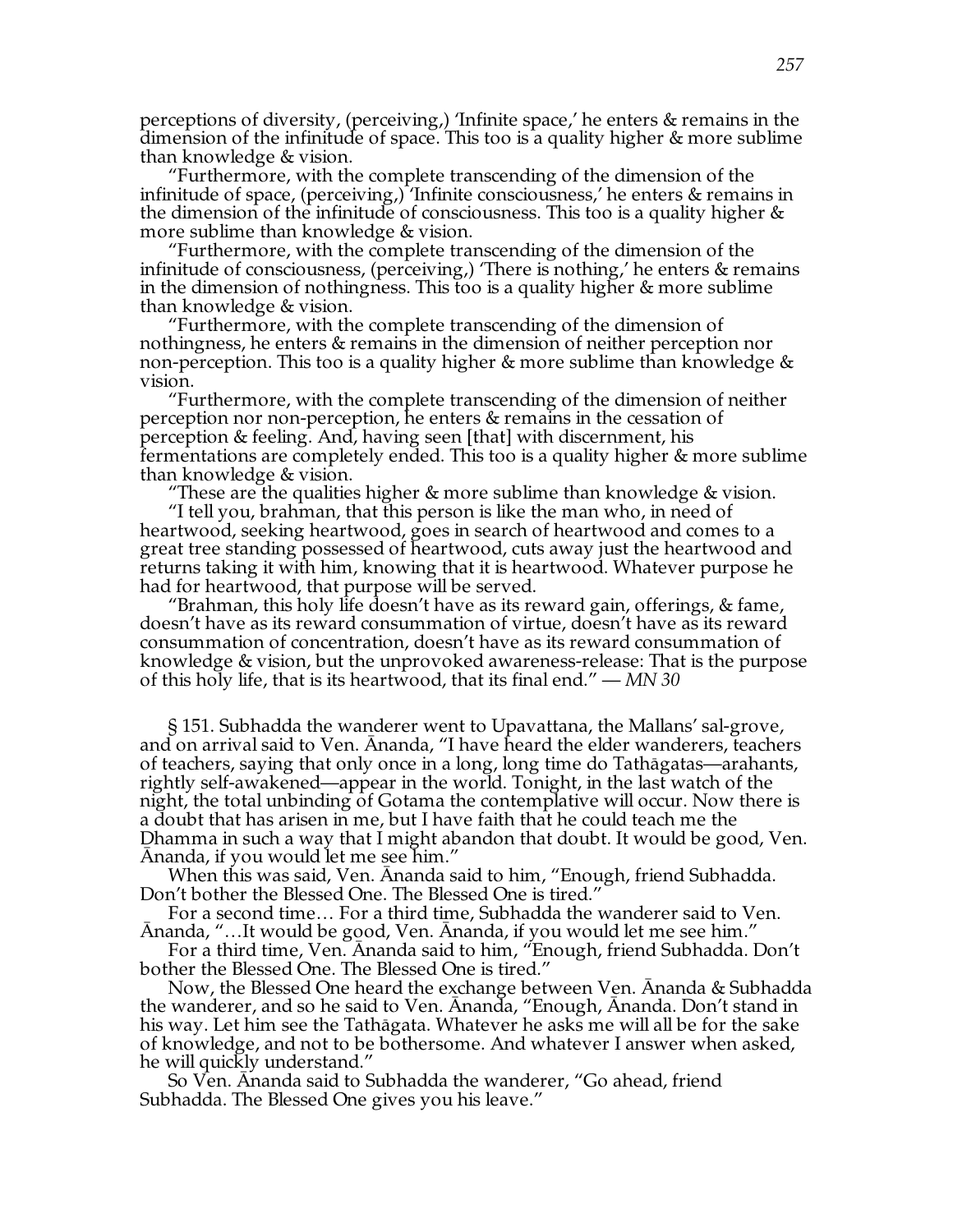Then Subhadda went to the Blessed One and exchanged courteous greetings with him. After an exchange of friendly greetings & courtesies, he sat to one side. As he was sitting there, he said to the Blessed One, "Venerable sir, these contemplatives & brahmans, each with his group, each with his community, each the teacher of his group, an honored leader, well-regarded by people at large—<br>i.e., Pūraṇa Kassapa, Makkhali Gosāla, Ajita Kesakambalin, Pakudha Kaccāyana, Sañjaya Velatthaputta, & the Nigantha Nātaputta: Do they all have direct knowledge as they themselves claim, or do they all not have direct knowledge, or do some of them have direct knowledge and some of them not?"

"Enough, Subhadda. Put this question aside. I will teach you the Dhamma. Listen and pay close attention. I will speak."

"Yes, lord," Subhadda responded to the Blessed One, and the Blessed One said, "In any Dhamma & Vinaya where the noble eightfold path is not found, no contemplative of the first… second… third… fourth order [stream-winner, once- returner, non-returner, or arahant] is found. But in any Dhamma & Vinaya where the noble eightfold path *is* found, contemplatives of the first… second… third… fourth order *are* found. The noble eightfold path is found in this Dhamma & Vinaya, and right here there are contemplatives of the first… second… third… fourth order. Other teachings are empty of knowledgeable contemplatives. And if the monks dwell rightly, this world will not be empty of arahants." — *DN 16*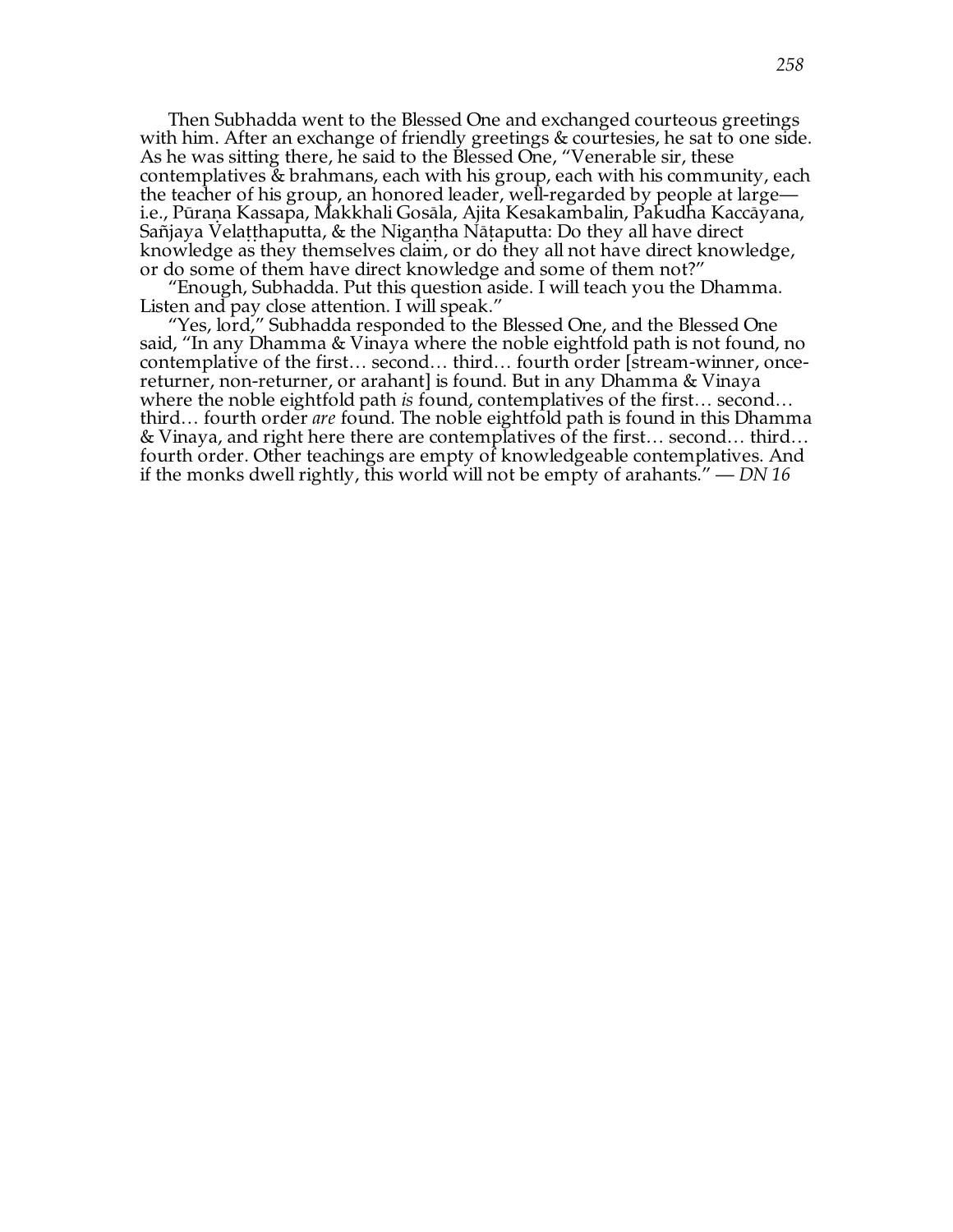# *Questions Put Aside: II*

When a person consistently puts a question aside as a matter of principle, it may arouse suspicion that he is ignorant of or embarrassed by the answer. To maintain the questioner's respect and trust, he has to provide a convincing case that the lack of answer is not a failing on his part. If he is asked for information or an opinion, he has to show why the question is not worth answering. If he is presenting a system of thought based on first principles, he has to show why his refusal to answer the question is not simply an attempt to mask a gap or inconsistency in the system.

As we have seen, the Buddha was not attempting to build a system of thought, so he was not caught in the latter dilemma. The consistency in his teaching was teleological, in that all the issues he discussed were aimed at a single end. As he repeatedly stated, all he taught was stress and the end of stress [§192]. Thus he was free to put questions aside on the grounds that they did not lead to that end. And, as we shall see, this was his primary reason for putting a wide variety of questions aside.

However, there were still instances in which he was accused of betraying his ignorance by refusing to answer a question. To this accusation he and his disciples responded strongly that he was actually acting from knowledge and vision. *Precisely because* he knew and saw, he knew that the question was best not answered. But this knowledge too was teleological, framed primarily in terms of cause and effect. It focused either on the kammic effects, present or future, of answering the question; or—in what amounts to the same thing—on the fact that the mental states giving rise to the question blocked the path to the end of stress.

For someone who had asked a question concerning action and its results, an answer framed in these terms might be immediately satisfying. But for a person who had asked a question about the existence or nature of such entities as the cosmos or the self, the Buddha's claim to knowledge might still seem like a strategy of avoidance. This, however, is to miss the point. The Buddha wanted to focus attention on the kammic process of creating a perception of *self* or *cosmos,* for to view these processes as actions was to enter the path to the end of stress through the framework of the four noble truths. This, for him, was the most important knowledge one could have on these topics.

As we noted in the preceding chapter, when the Buddha put a question aside for reasons of etiquette he would often take the opportunity to teach the Dhamma in different, more beneficial terms. Here the same strategy is almost always at work. When he explains the drawbacks of asking and answering these questions in terms of the unskillful kamma involved, he is giving an important lesson in how to view experience in a framework conducive to right effort on the path.

This point is underlined by the two passages where the Buddha simply remained silent and did *not* immediately explain his reasons for refusing to answer a question. In SN 44:10 [§162], when he remained silent after Vacchagotta asked him whether there is or is not a self, Vacchagotta got up and left, apparently dissatisfied. Fortunately, Vacchagotta later returned to the Buddha to ask further questions, and subsequently—as the result of a later conversation— took refuge in the Triple Gem [§190]. Ultimately (MN 73), he ordained and became an arahant. Perhaps the Buddha foresaw this sequence of events, which was why he allowed Vacchagotta to depart dissatisfied in SN 44:10; or perhaps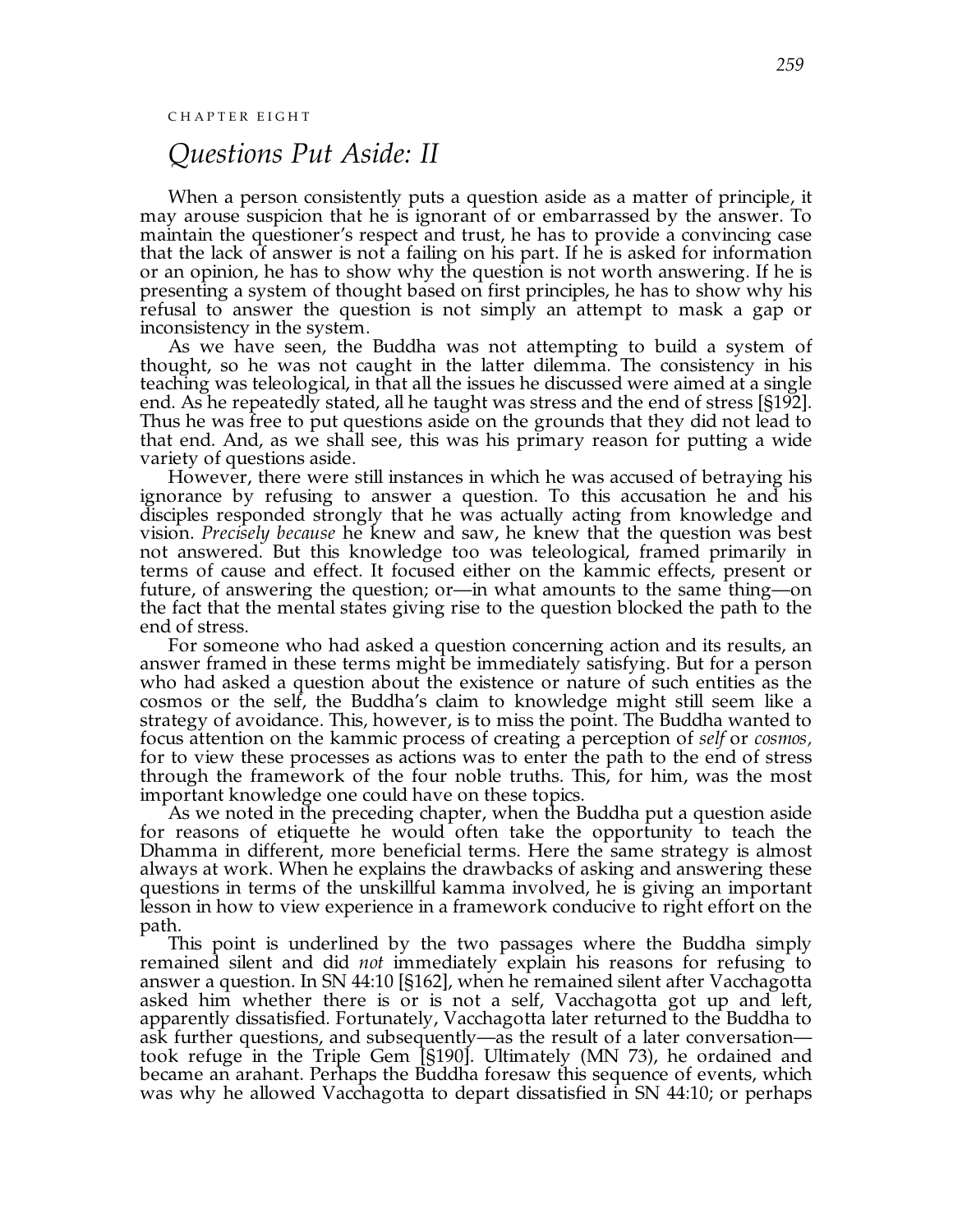he wanted to explain his silence, but Vacchagotta—in leaving so quickly—didn't give him the chance. In either event, it's noteworthy that Vacchagotta's act of taking refuge occurred after he had asked the Buddha another set of questions that the Buddha refused to answer, but on that occasion Vacchagotta *did* ask the Buddha's reasons for refusing to answer the questions, and the Buddha explained why [§190]. The explanation is what led Vacchagotta to take refuge. This fact demonstrates two points: the collaborative nature of the act of teaching—Vacchagotta benefited more when he asked the Buddha to explain himself—and the fact that explained silence can have a more precise and telling effect on the mind than unexplained.

As for those of us in later generations reading SN 44:10, we are fortunate that, after Vacchagotta's departure, Ven. Ananda approached the Buddha, asking for the reasons behind his silence. The Buddha responded with three categorical answers and a cross-question, stating that his refusal to answer Vacchagotta's questions was based primarily on impersonal standards: To say that there is no self would involve siding with the extreme wrong view of annihilationism; to say that there is a self would side with the extreme wrong view of eternalism and would get in the way of giving rise to the knowledge that all phenomena are not-self. (See Appendix Three.) Only partly was his silence based on Vacchagotta's personal inability to understand one of the possible responses: Vacchagotta would have been bewildered if told that there is no self. And because Vacchagotta's questions derived ultimately from four questions that MN 2 [§25] lists as unworthy of attention—"Am I? Am I not? What am I? How am I?"—we can conclude that questions about the existence or non-existence of the self should be put aside across the board.

The other case of the Buddha's remaining silent is in AN 10:95 [§163], where he responded with silence when Uttiya the wanderer asked him what portion of the cosmos would gain release. In this instance, Ven. Ananda—fearing Uttiya would react negatively to the Buddha's silence—took matters into his own hands. After using the analogy of the fortress gatekeeper to explain the nature of the Buddha's knowledge of the way to awakening, Ven. Ananda pointed out that Uttiya's question was assuming an answer to a question the Buddha had previously put aside. In other words, to ask what portion of the cosmos will gain release is to ask, in different terms, what portion of the cosmos will come to an end. This question, in turn, is a different way of asking whether the cosmos is eternal, not-eternal, or partially eternal and partially not. As we will see, this question is one that the Buddha refused to answer across the board.

In addition to these two passages, there is another important passage in which the Buddha put a question aside without stating any reasons for why he was doing so. This is MN 109 [§142], which we discussed in Chapter Six—the case where a monk in the Buddha's presence asked himself: "So—form is not-self, feeling is not-self, perception is not-self, fabrications are not-self, consciousness is not-self. Then what self will be touched by the actions done by what is not-self?" The Buddha announced to the assembled monks that "It's possible that a senseless person—immersed in ignorance, overcome with craving—might think that he could outsmart the Teacher's message in this way," and then quoted the question to them without explaining why it was senseless. However, in this case he did not simply remain silent and leave the issue hanging. Instead, he immediately plunged into the line of cross-questioning introduced in SN 22:59 [§140], with the result that sixty monks gained total release. Thus, even though the Buddha didn't *state* his reasons for putting the question aside, his successful use of cross-questioning *showed* why he put it aside: There is a better way to use the perception of not-self. Instead of drawing metaphysical conclusions from that perception, one would do better to use it to question the skillfulness of the act of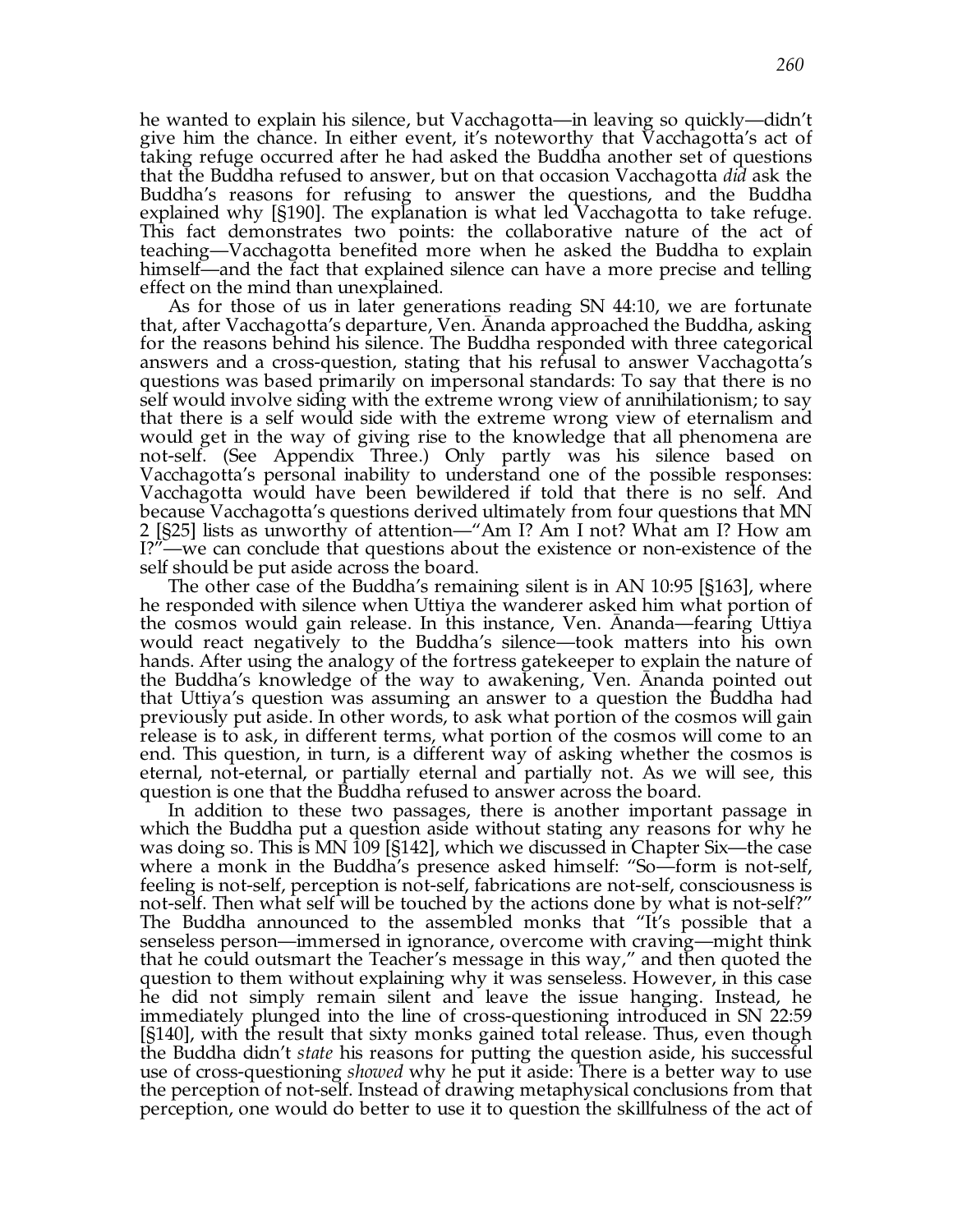I-making and my-making, so that those actions can be dropped and liberation attained.

Thus the simple act of putting a question aside is not, in and of itself, a sufficient teaching strategy. As this chapter will show, the Buddha's most fruitful approach when putting a question aside was, when given the opportunity, to teach the Dhamma in other terms, offering another way of viewing experience: in the framework of skillful and unskillful action.

We have already seen, in Chapter One, that this framework underlies his categorical answers; and in Chapter Six, that it underlies the process of self cross- examination. Here, in the lessons the Buddha teaches when putting a question aside, he is offering further insights into this framework. In some cases, by explaining his reasons for putting a question aside, he is illustrating the teaching of kamma by showing that the question just asked is an example of unskillful kamma. In this way, he brings the teaching into the immediate present, pointing to the kamma the person asking the question is engaging in here and now. In other cases, he demonstrates the difference between skillful and unskillful kamma—again in the here and now—by posing a different, more skillful, question, and proceeding to answer it. Or he may propose an alternative way of looking at experience in general.

In particular—as we will see in this chapter—the Buddha often uses the context of putting a question aside to introduce a further refinement in the teaching on skillful and unskillful action, expressed in terms of dependent co- arising. In fact, this is one of his prime contexts for showing how these terms can be most effectively applied to problems in the immediate present. When analyzing the drawbacks of an unskillful question, or showing how best to avoid the traps of unskillful questions, he utilizes the terms of dependent co-arising in a way that demonstrates how pragmatic knowledge and mastery of these terms is one of the most skillful means to release. And in doing so, he drives home the point that the knowledge through which he sees that the question does not deserve answering is much more beneficial than any knowledge that could have come from answering it.

The Buddha's emphasis on knowledge in this context shows that, in general, when he was putting a question aside he was not making a case for agnosticism. Particularly with regard to the categorical issue of which actions are skillful and not, he was an advocate of clear and detailed knowledge [§20, §§26-29], for knowledge of this topic is central to any program for putting an end to stress. Without this knowledge, clinging and attachment cannot be overcome. Although some people might imagine agnosticism to be a way of avoiding attachment to views, the Buddha saw clearly that it's a fabrication born of craving and ignorance [§153]. It too can be an object of attachment—and it's an attachment that leads nowhere. When applied to issues of skillful and unskillful action, agnosticism undercuts any desire to develop the skillful strategies that actually lead to release [§152]. For these reasons, such agnosticism has to be abandoned through knowledge if one wants to make progress on the path.

Still, the Buddha left open the question of what sorts of things he knew above and beyond the express purpose of his teachings. In a famous simile (SN 56:31, Chapter One), he stated that the knowledge he had gained in his awakening was like the leaves in the forest; what he had taught—the four noble truths in all their various permutations—was like a mere handful of leaves. He hadn't taught the leaves in the forest because they didn't lead to unbinding. Thus, by implication, any question about the full range of a Buddha's knowledge should be put aside.

In fact, he said as much in AN 4:77 [§154], where he listed four inconceivables—topics that lay beyond the range of an ordinary person even to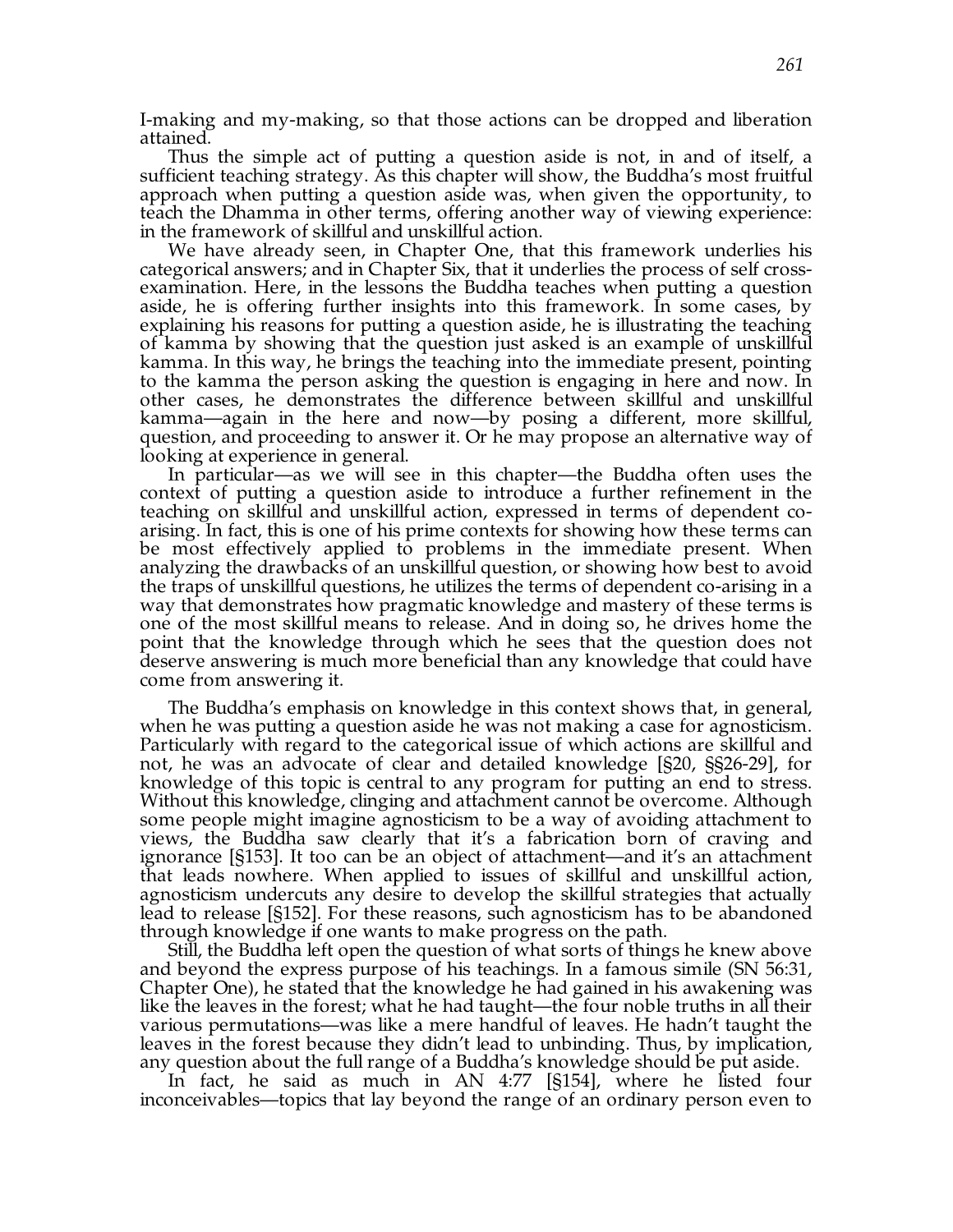speculate about in a healthy way. In the words of the passage, these topics "would bring madness & vexation to anyone who conjectured about them." They are:

the Buddha-range of the Buddhas the jhāna-range of a person in jhāna the results of kamma conjecture about the cosmos.

The inclusion of the first two items in the list serves notice that the Buddha was not putting himself in the position of an ordinary person speculating about these things. There was much that he knew through direct knowledge—through mastering jhāna and becoming a Buddha—that he did not have to speculate about. Thus, although the entire list lies beyond the range of healthy speculation, it tells us that we cannot know the range of the Buddha's own knowledge of these things.

The inclusion of the third item in the list, the results of kamma, may come as a surprise, given the care with which the Buddha explained the results of kamma in many discourses. However, its inclusion here points to the fact, discussed in MN 136 [§66], that the workings of kamma are complex—more complex, in fact, than is indicated in that discourse. Their complexities would have posed a challenge for the Buddha if he had wanted to construct an explanation of stress and its end based on first principles, for a theory of kamma would have been a logical place to start. Thus he would have been required to give a full explanation of how and why kamma is complex. But because his teaching was teleological, aimed at actually putting an end to stress, he needed to explain only what was necessary toward that end: the ways in which past and present kamma shape experience. Although past kamma can influence the conditions on one's sensory experience, the actual stress or lack of stress experienced by the mind is the direct result of present kamma—the act of following or abandoning clinging and craving. For the purpose of putting an end to stress, all that needs to be known is how to create skillful kamma and then—once that skill is mastered—how to create the kamma that puts an end to kamma [§31]. Thus there is no need to account for all the complex interactions of kammic results. A knowledge of general principles is enough.

And the general principles of kamma are simple. There is the potential for choice in every action. An action based on right views and skillful intentions leads to pleasant results; an action based on wrong views and unskillful intentions, to unpleasant results. But even though these principles are simple, the interactions of a person's many actions in the course of a day, to say nothing of a lifetime, combined with the state of mind at the time when those results bear fruit, mean that the precise lines connecting actions to their results are too complex for an ordinary person to trace.

The irony here is that, although the Buddha discouraged any further speculation on the topic of kammic results, this sort of speculation has fired a great deal of scholastic Buddhist philosophy over the centuries. Many of the major concepts of that philosophy—the storehouse consciousness, the reality realm of the Buddhas, the Tathagata-embryo, the reversal of the basis—grew from speculations about such issues as the mechanism by which the impulse of an action gets carried through time until it yields its results, or the way in which awakening can be achieved despite the kammic residue of one's past ignorant actions. Had Buddhist thinkers followed the Buddha's advice, the course of Buddhist thought would have been very different.

As for conjecture about the cosmos (or world, *loka),* the Buddha simply noted that no beginning point in time could be discerned [§155], and that the cosmos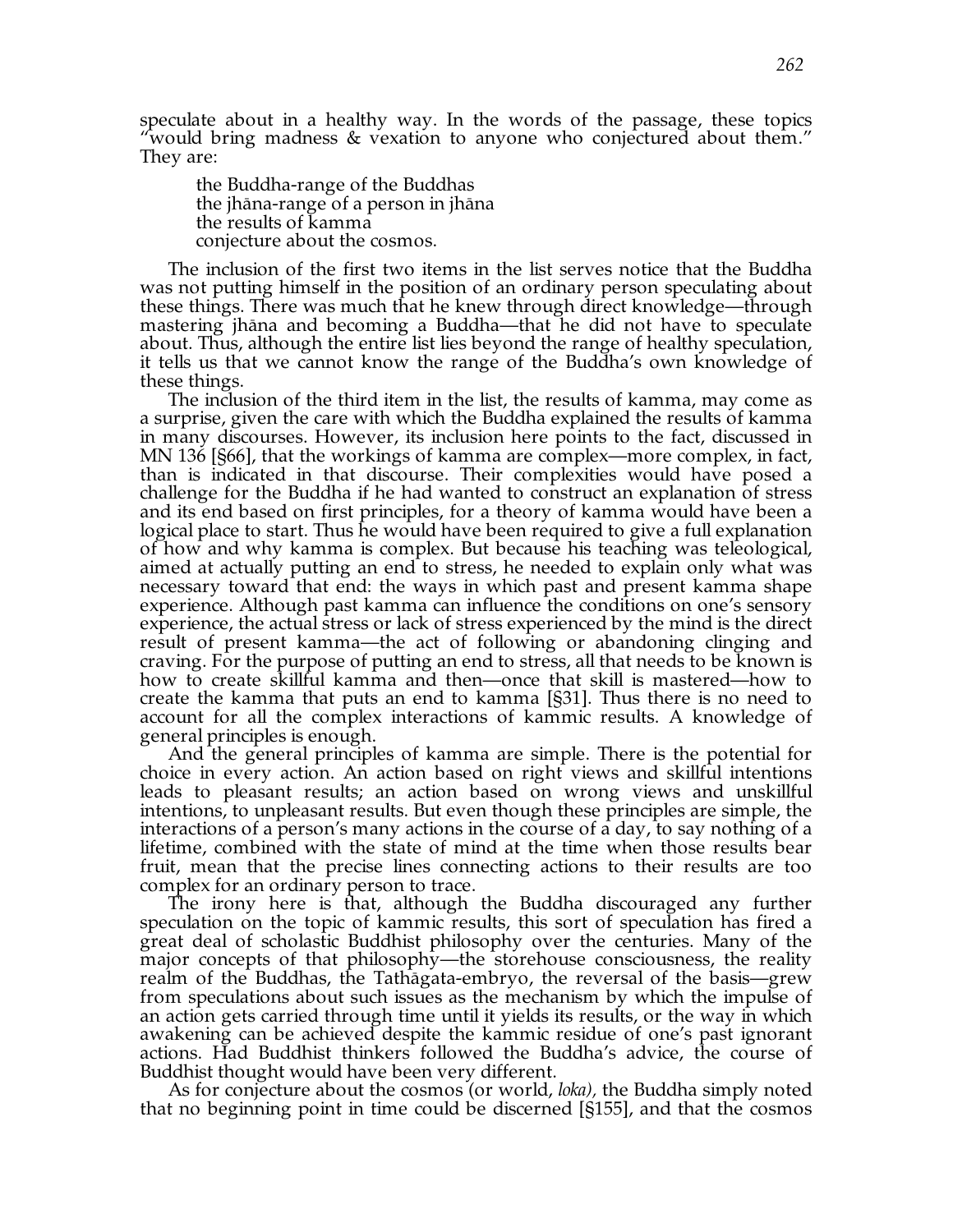was so large that its limits could never be reached [§§156-157]. He was unwilling to encourage conjecture about what lay beyond ordinary human powers to measure in space and time. Instead, he encouraged people to view the cosmos simply as the basic sensory information from which the concept or perception of *world* or *cosmos* is derived. Focusing here, they could see how the process of becoming, leading to stress, was created through the creation of those concepts, thus framing their attention appropriately in terms of the four noble truths. But as for the limits of the cosmos "out there," the Buddha advised that the issue be put aside.

Thus the four inconceivables are areas in which the Buddha *did* encourage an attitude of agnosticism among his followers, so as to focus their attention on the question of which actions are skillful and which are not—questions where knowledge is beneficial for purposes of release.

By and large, the same purpose underlies the many instances in which he put specific questions aside. A survey of these specific questions, however, yields many other insights into the Buddha's reasons for not answering them.

For the sake of analysis, these questions can be classified by topic or context. In terms of topic, there are—in broad terms—three: questions about the metaphysics of the cosmos, questions about the nature and existence (or non- existence) of the self, and questions about whether an awakened person exists or doesn't exist after death (see Appendix Four). This last category, however, is actually an extension of the second, for questions on this topic usually boil down to a concern for what will ultimately happen to the self if the Buddha's path is pursued.

When grouped by topic, the questions put aside in the discourses are these (the meaning of the asterisks will become clear in the following discussion):

#### *The cosmos/world:*

"'Your question should not be phrased in this way: 'Where do these four great elements—the earth property, the liquid property, the fire property, and the wind property—cease without remainder?' Instead, it should be phrased like this: 'Where do water, earth, fire, & wind have no footing? Where are long & short, coarse & fine, fair & foul, name & form brought to an end?'" — *DN 11*

"And, Master Gotama, when having directly known it, you teach the Dhamma to your disciples for the purification of beings, for the overcoming of sorrow & lamentation, for the disappearance of pain & distress, for the attainment of the right method, & for the realization of unbinding, will all the cosmos be led to release, or a half of it, or a third?" — *AN 10:95*

"Now, then, Master Gotama, does everything exist?" "Then, Master Gotama, does everything not exist?" "Then is everything a Oneness?" "Then is everything a plurality?" — *SN 12:48\**

"Master Gotama, is it the case that 'The cosmos is eternal: Only this is true; anything otherwise is worthless'?"\*\*

"Very well then, Master Gotama, is it the case that: 'The cosmos is not eternal: Only this is true; anything otherwise is worthless'?"\*\*

"Very well then, Master Gotama, is it the case that 'The cosmos is finite: Only this is true; anything otherwise is worthless'?"\*\*

"Very well then, Master Gotama, is it the case that 'The cosmos is infinite: Only this is true; anything otherwise is worthless'?"\*\* — *AN 10:95*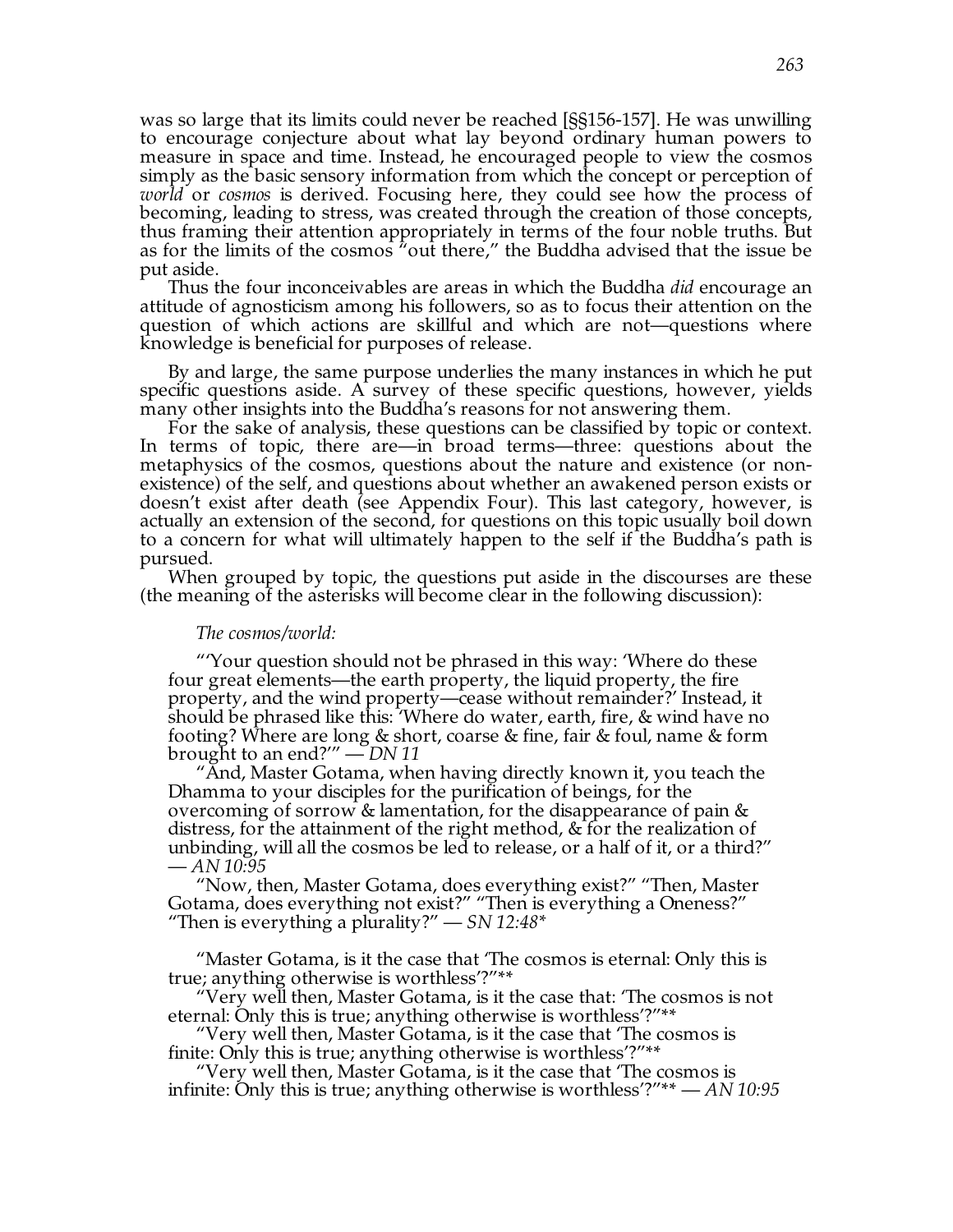*An existent being/self:*

"Now then, Venerable Gotama, is there a self?" "Then is there no self?" — *SN 44:10*

 "By whom was this being created? Where is the being's maker? Where has the being originated? Where does the being cease?" — *SN 5:10*

"So—form is not-self, feeling is not-self, perception is not-self, fabrications are not-self, consciousness is not-self. Then what self will be touched by the actions done by what is not-self?" — *MN 109*

 "Was I in the past? Was I not in the past? What was I in the past? How was I in the past? Having been what, what was I in the past?" "Shall I be in the future? Shall I not be in the future? What shall I be in the future? How shall I be in the future? Having been what, what shall I be in the future?" "Am I? Am I not? What am I? How am I? Where has this being come from? Where is it bound?" — *SN 12:20\*\*\**

"Now, then, Master Gotama, is pain self-made?" "Then is pain other- made?" "Then is pain self-made & other-made?" — *SN 12:17\**

"Now, then, Master Gotama, are pleasure & pain self-made?" "Then are pleasure & pain other-made?" "Then are pleasure & pain self-made  $\&$ other-made?" — *SN 12:18\** 

"Now, then, Master Gotama: Is the one who acts the same one who experiences [the results of the act]?" "Then, Master Gotama, is the one who acts someone other than the one who experiences?" — *SN 12:46\**

"Now tell me, Sariputta my friend: Is aging-&-death self-made or other-made or both self-made & other-made?" [etc., with regard to factors of dependent co-arising] — *SN 12:67\**

"Lord, who feeds on the consciousness-nutriment?" "Lord, who makes contact?" [etc., with regard to factors of dependent co-arising] — *SN 12:12\**

"Which is the aging-&-death, lord, and whose is the aging-&-death?" [etc., with regard to the factors of dependent co-arising] — *SN 12:35\**

"Master Gotama, is it the case that 'The soul is the same thing as the body: Only this is true; anything otherwise is worthless'?"\*\*

"Very well then, Master Gotama, is it the case that: 'The soul is one thing and the body another: Only this is true; anything otherwise is worthless'?"\*\* — *AN 10:95*

### *Existence after awakening:*

"But, Master Gotama, the monk whose mind is thus released: Where does he reappear?" "Very well then, Master Gotama, does he not reappear?" "… does he both reappear & not reappear?" "… does he neither reappear nor not reappear?" — *MN 72*

"With the remainderless cessation & fading of the six contact-media [vision, hearing, smell, taste, touch, & intellection], is it the case that there is anything else?" "With the remainderless cessation & fading of the six contact-media, is it the case that there is not anything else?"  $\overline{N}$ ... is it the case that there both is  $\&$  is not anything else?" "... is it the case that there neither is nor is not anything else?" — *AN 4:173*

"He who has reached the end: Does he not exist, or is he for eternity free from dis-ease? Please, sage, declare this to me as this phenomenon has been known by you." — *Sn 5:6*

"Master Gotama, is it the case that 'After death a Tath $a$ gata exists: Only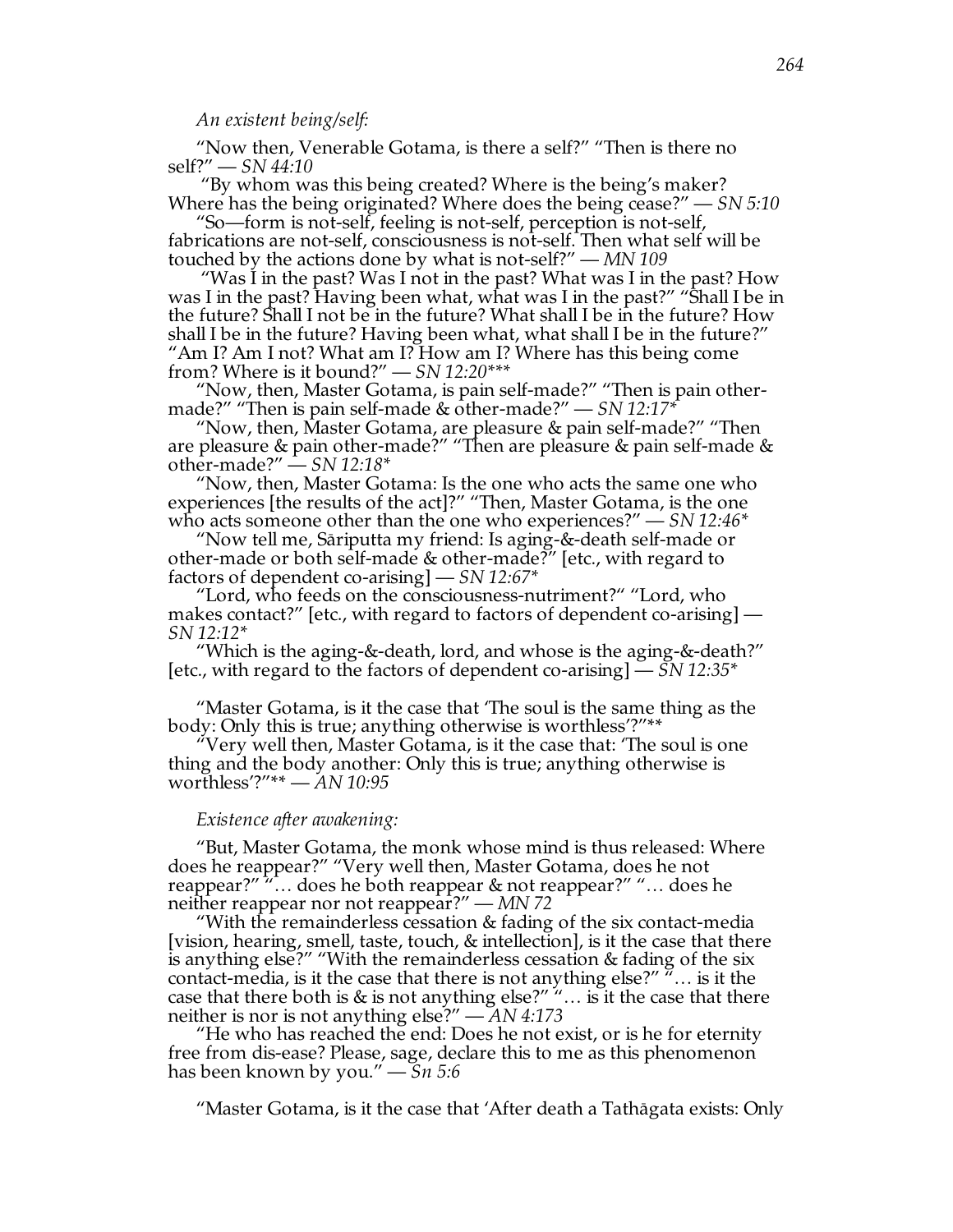this is true; anything otherwise is worthless'?"\*\*

"Very well then, Master Gotama, is it the case that: 'After death a Tathāgata does not exist: Only this is true; anything otherwise is worthless'?"\*\*

"Very well then, Master Gotama, is it the case that 'After death a Tathāgata both exists  $\&$  does not exist: Only this is true; anything otherwise is worthless'?"\*\*

"Very well then, Master Gotama, is it the case that 'After death a Tathāgata neither does nor does not exist: Only this is true; anything otherwise is worthless'?"\*\* — *AN 10:95*

From this list of topics, two points immediately stand out. The first is that all the questions deal in the terms most basic to the process of becoming: one's sense of self in a particular world or cosmos of experience. Because becoming is intimately tied up with the first noble truth of suffering and stress, the appropriate duty for dealing with its underlying concepts is to comprehend them to the point of dispassion, so as to gain release from them. But these questions provoke passion for these concepts by giving substance and reality to them. Thus they run counter to the duties of the path.

Directly related to this first point is the second one: All these questions are products of *papañca,* or objectification. As we noted in Chapter Three, this sort of thinking derives its classifications from the basic thought, "I am the thinker." Having objectified the "I am," one has created an agent of actions, and an experiencer of pleasure and pain. At the same time, one has created a nucleus of categories around which many questions can coalesce: self/not-self, existence/non-existence, thinker/thought, agent/object. For example, once the conceit "I am" becomes a meaningful statement, the question "Am I not?" becomes meaningful as well. Given the many roles played by a thinker— constantly changing, arising only to disappear—one has implicitly raised questions about whether these identities do or do not really exist. One has also created questions of *how* they exist, for as a being, the thinker needs to keep consuming physical and mental nourishment. This leads to questions about the existence of the world or cosmos from which one expects to draw that nourishment: To what extent can it be controlled? Does it offer a finite or infinite amount of food? Will it supply food forever, or will it come to an end? Will total awakening put an end to the thinker, or will it supply the thinker with an unending source of food?

The primary danger of this sort of questioning is that it treats mental processes—the *perception* of self, the *perception* of cosmos—as objects rather than processes. Thus it interferes with the radical self cross-examination discussed in Chapter Six, by which these processes are viewed as forms of unskillful action and thus abandoned so as to lead to the deathless.

But objectification presents other drawbacks as well, which can be seen most clearly if we group the questions the Buddha put aside, not according to topic, but according to the general contexts in which they are found in the discourses. This way of grouping the questions also has the advantage of highlighting the Buddha's specific strategy for dismantling questions framed in terms of objectification by using those framed in the terms of appropriate attention.

Aside from a few miscellaneous situations scattered randomly in the texts, there are four major contexts in which the Buddha puts questions aside, with the fourth context a subset of the first. The contexts are these: the ten undeclared issues; the questions of inappropriate attention; questions applied to dependent co-arising; and the last four of the undeclared issues—the tetralemma, or set of four unacceptable alternatives, on the Tathagata after death—discussed as a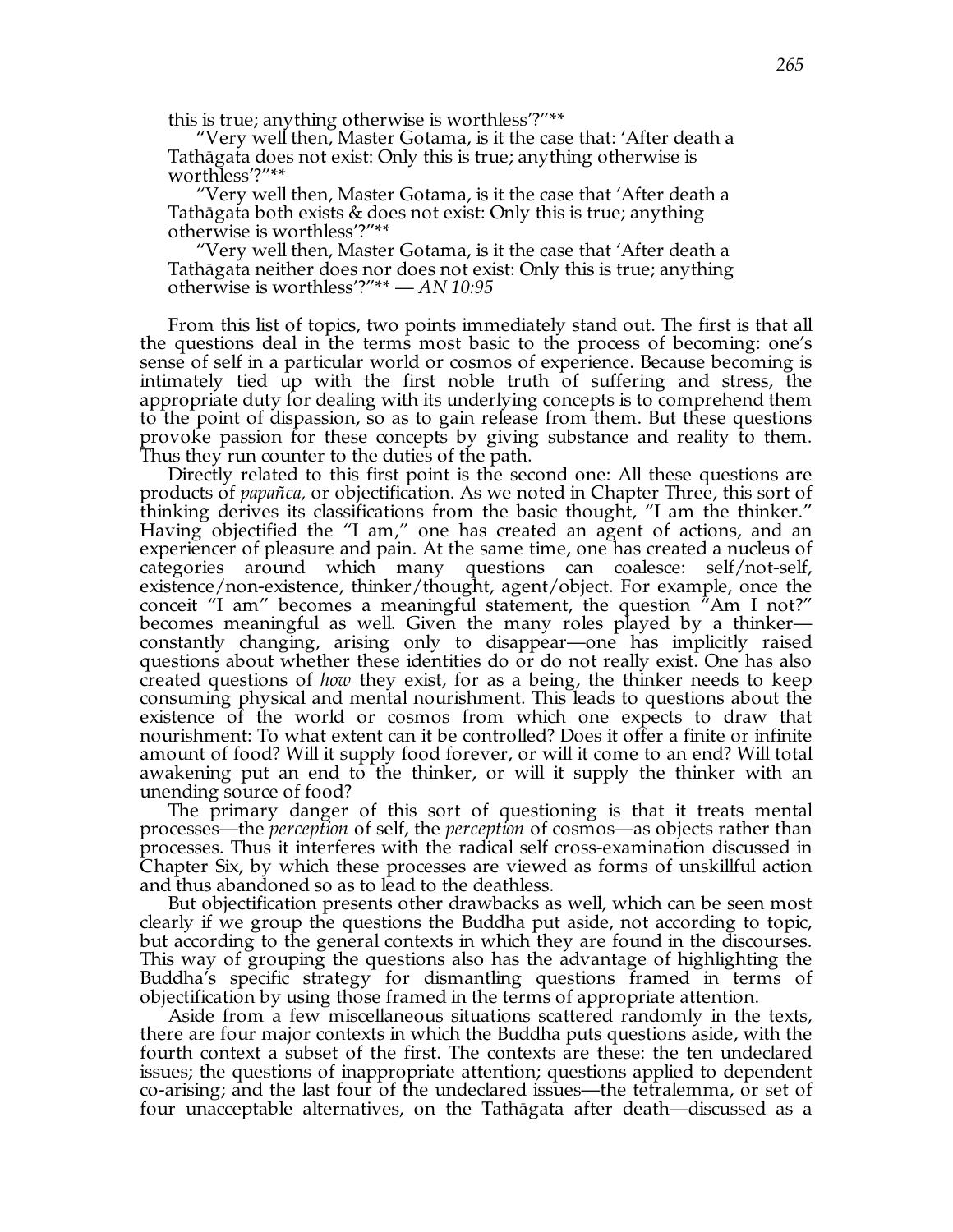separate set. The way in which the Buddha treats the questions in these contexts reveals a great deal about where the line between objectification and appropriate attention lies, and how appropriate attention can be used to deconstruct objectification and its attendant problems.

*1) The ten undeclared issues* are the questions marked with a double asterisk in the above list of questions put aside. These were apparently a standard questionnaire used by philosophical debaters in the Buddha's time to map where they and their opponents stood on the vital issues of the day. And, of course, these questions—and the views derived to answer them—were not peculiar to India or to the time of the Buddha. Plato, for one, offered answers to all of them, and his answers to the questions about the nature of the soul and its fate after death were central to his thought. In the *Timaeus* he postulated a cosmos partly eternal, partly not, partly finite and partly not. In the *Symposium, Phaedo,* and *Republic* he insisted that the soul is distinct from the body and that, after death, the philosopher's soul will exist for eternity in rapturous contemplation of the eternal forms. This, as he saw it, is the aim of all philosophy. Later Western philosophers and theologians argued over Plato's answers to these questions, but the vast majority of them agreed that the questions were worthy of answer. In fact, a long and interesting study could be made of the variety of answers that Western thought has provided for these questions, all of which the Buddha labeled as deserving to be put aside.

The ten undeclared issues are discussed as a set in a large number of discourses, among them §§176-183. A few of the views that the Buddha's contemporaries offered as answers to these questions are presented in DN 1 [§184]. The discourses discussing these ten questions focus initially on explaining why the Buddha puts them aside, after which they often propose various ways of replacing these questions with the framework of appropriate attention.

In the various explanations for why the Buddha put these questions aside, the term *objectification* appears in only one discourse [§178], but objectification is clearly the underlying issue in all the explanations, for the drawbacks they attribute to the questions put aside are identical to the drawbacks of objectification. It's because the Buddha knows and sees these drawbacks that he can assert that, in refusing to answer these questions, he is acting not from ignorance, but from knowledge.

What does he know? In general terms, he sees the extent of viewstandpoints, the cause of views, and the uprooting of views [§178]. In more particular terms, he sees the origins of these questions and views, their immediate kammic effect, their long-term kammic effect, and the advantages of letting them go.

Thus his reasons for putting them aside are primarily *pragmatic.* Instead of stating whether the questions can or cannot be answered, he puts them aside because he sees that the act of asking and answering them can lead to short-term and long-term harm.

This point is vividly illustrated by the famous simile of the arrow, in MN 63 [§176]:

"It's just as if a man were wounded with an arrow thickly smeared with poison. His friends & companions, kinsmen & relatives would provide him with a surgeon, and the man would say, 'I won't have this arrow removed until I know whether the man who wounded me was a noble warrior, a brahman, a merchant, or a worker.' He would say, 'I won't have this arrow removed until I know the given name & clan name of the man who wounded me… until I know whether he was tall, medium, or short… until I know whether he was dark, ruddy-brown, or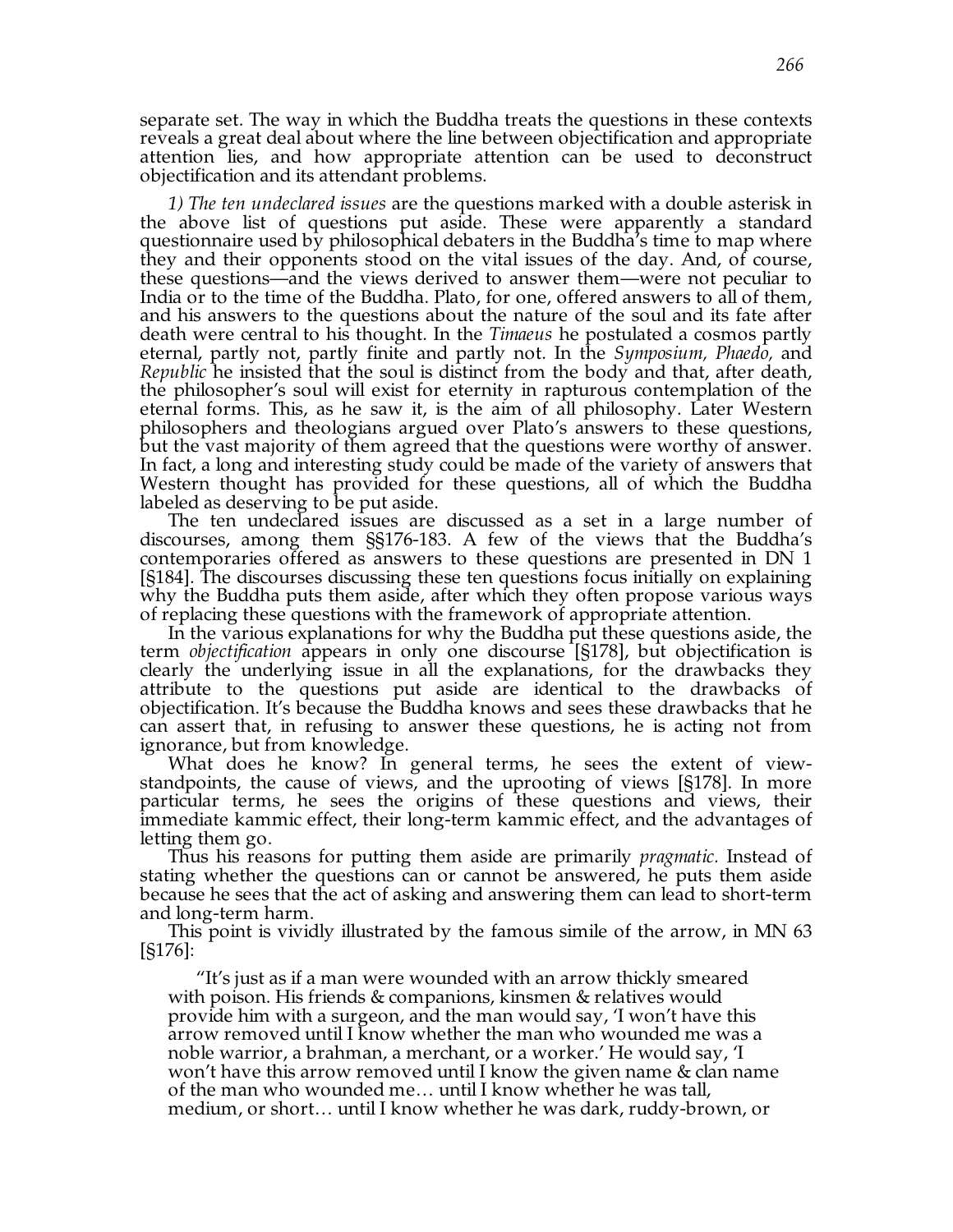golden-colored… until I know his home village, town, or city… until I know whether the bow with which I was wounded was a long bow or a crossbow… until I know whether the bowstring with which I was wounded was fiber, bamboo threads, sinew, hemp, or bark… until I know whether the shaft with which I was wounded was wild or cultivated… until I know whether the feathers of the shaft with which I was wounded were those of a vulture, a stork, a hawk, a peacock, or another bird… until I know whether the shaft with which I was wounded was bound with the sinew of an ox, a water buffalo, a langur, or a monkey.' He would say, 'I won't have this arrow removed until I know whether the shaft with which I was wounded was that of a common arrow, a curved arrow, a barbed, a calf-toothed, or an oleander arrow.' The man would die and those things would still remain unknown to him."

Because the information requested by the wounded man is theoretically knowable, it's possible to read this simile as suggesting that there could be answers to the ten questions, but that the Buddha wanted to avoid giving them because they were a waste of valuable time. After all, as we have noted, knowledge of the limits of the physical cosmos might possibly have been in the Buddha's range. But, in terms of his general standards for what he would teach— that it had to be true *and* beneficial *and* timely—the simple pragmatic fact that these questions were unbeneficial was reason enough not to answer them. The Buddha's various lists of pragmatic reasons for not answering the ten

questions fall into two main sorts:

a) In what might be called his *basic list* of pragmatic reasons—the one most commonly cited in the discourses—he simply notes that the questions are irrelevant to the goal of his teaching:

"[This] does not lead to disenchantment, dispassion, cessation; to calm, direct knowledge, self-awakening, unbinding." — *MN 63*

MN 63 further states that, "It's not the case that when there is the view, 'the cosmos is eternal' that there is the living of the holy life *(Sassato lokoti... di*tthiya sati brahma-cariya-vāso abhavissāti: evam no)." This discourse then applies the same verdict to the nine other views. In other words, these views do not constitute the practice, and they distract attention from the practice, but there is nothing in MN 63 to indicate that they are antithetical to the practice.

b) However, in what might be called the *strong lists* of pragmatic reasons, the Buddha notes that these questions derive from unskillful states of mind that actually foster the causes of suffering rather than trying to abandon them. To try to answer these questions is thus not simply to stray aimlessly from the duties of the path; it's to go against those duties in the opposite direction. This point is highlighted by SN 12:35 [§167], which goes considerably further than MN 63 in stating that:

"When there is the view that the soul is the same as the body, there is no leading the holy life. And when there is the view that the soul is one thing and the body another, there is no leading the holy life. *(Tam jivam taª sarıraª v›… di˛˛hiy› sati brahma-cariya-v›so na hoti; aññaª jıvaª aññaª sarıraª v›… di˛˛hiy› sati brahma-cariya-v›so na hoti).*" — *SN 12:35*

In other words, instead of simply being an irrelevant waste of time, the act of holding to any of these views makes the practice of the holy life impossible.

This point is illustrated by the ways the Buddha, in connection with the strong list of pragmatic reasons, discusses his knowledge of the *origin* of these ten questions. For example, he sees that they derive from a misunderstanding of and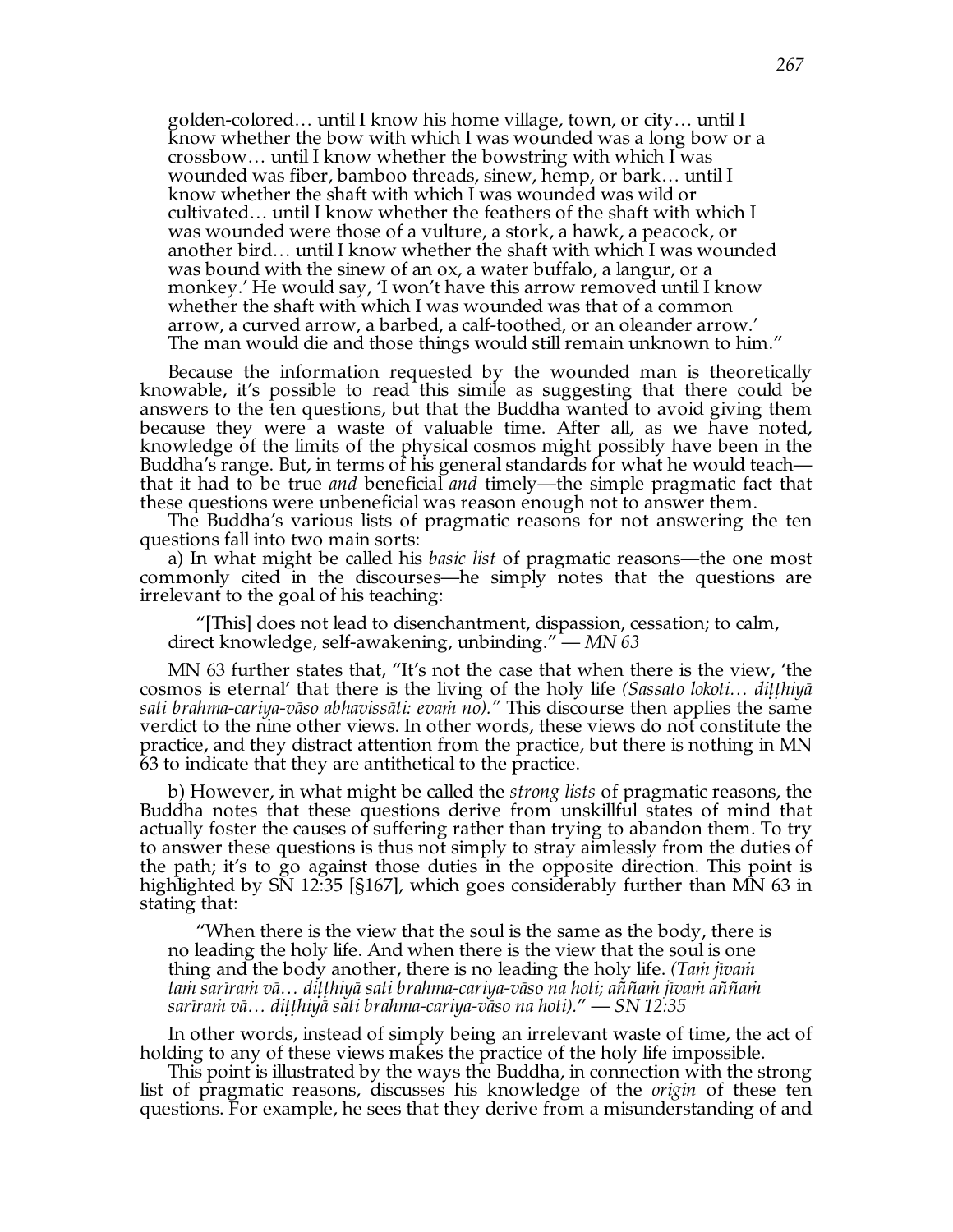attachment to the aggregates and sense media [§178, §181]. As Ven. Isidatta adds in §179, these questions are also the result of self-identity views related to the aggregates. In other words, they arise because one holds to a sense of self both as object of some of the views and as thinker/holder of views: the "I am" in "I am the thinker." In DN 1 [§184], the Buddha notes that attempts to answer these questions are based on logical deductions either from first principles or from limited meditative experiences, both of which are inadequate grounds for proof, in that each can be used to reach contradictory conclusions.

With regard to the *immediate consequences* of holding to any views derived from these questions, the Buddha sees that they are entangling—"a thicket of views, a wilderness of views, a contortion of views, a writhing of views, a fetter of views… accompanied by suffering, distress, despair, & fever" [§183]—and an expression of anguish [§178]. In holding to them, one is holding on to agitation and vacillation [§184], to suffering and stress [§182]. This anguish and agitation can involve the mental unrest that comes from getting entangled in arguments over such views, the internal agitation that comes from holding on to uncertain knowledge, as well as the basic suffering that comes from holding fast to the basic terms of becoming: one's sense of self and of the world. As long as one objectifies the issues of world and self, one cannot engage in the self cross- examination that treats the perceptions of world and self as a form of kamma. And again, one is fostering the causes for suffering rather than abandoning them.

The *long-term consequences* of all this, as stated in the strong lists, is that some of these views lead to bad states of rebirth; and that, in pursuing these questions, one does not reach unbinding. Taken together, the Buddha's two ways of stating the pragmatic drawbacks

of answering these ten questions—in the basic list and the strong lists—highlight two important points. The first is that the motivation behind these questions is not always innocent ignorance. When based on attachment, these questions can be a strategy for avoiding the hard work of abandoning unskillful actions and developing skillful ones in their place. This point is dramatized in MN 63, where the monk Malunkyaputta refuses to practice until the Buddha has answered these ten questions to his satisfaction. Thus if, in the course of the practice, the mind finds itself attached to these questions, it needs to see what important issues it is avoiding and why.

The second important point related to the Buddha's pragmatic reasons for leaving the undeclared issues undeclared is that his analysis of the present impact of holding to these views—immersing one in a "thicket," a "writhing," a "contortion"—parallels his discussion of the conflicts arising from objectification. We have already noted, in Chapter Three, five ways in which the categories of objectification give rise to various forms of conflict: (1) They deal in abstract uncertainties, rather than the certainties of action and result; (2) one's identity as a being, once created by these categories, gets drawn into the issues created by those categories; (3) such an act of self-definition is an act of self-limitation; (4) one gets inevitably drawn into conflict with the categories and issues created by other people as they define themselves and others—and try to impose these definitions on others—each doing this on his or her own terms; and (5), in defining oneself, one becomes a being with a need to feed off the world, with the attendant uncertainties that come from an insecure food source, as well as the dangers posed by others who might want to take that food source—or oneself— as food for themselves.

Thus the conflict caused by objectification is both internal and external: internal in the limitations and agitation that come from unskillful desire; external in the quarrels, disputes, rivalry, and hostility that can occur when one's views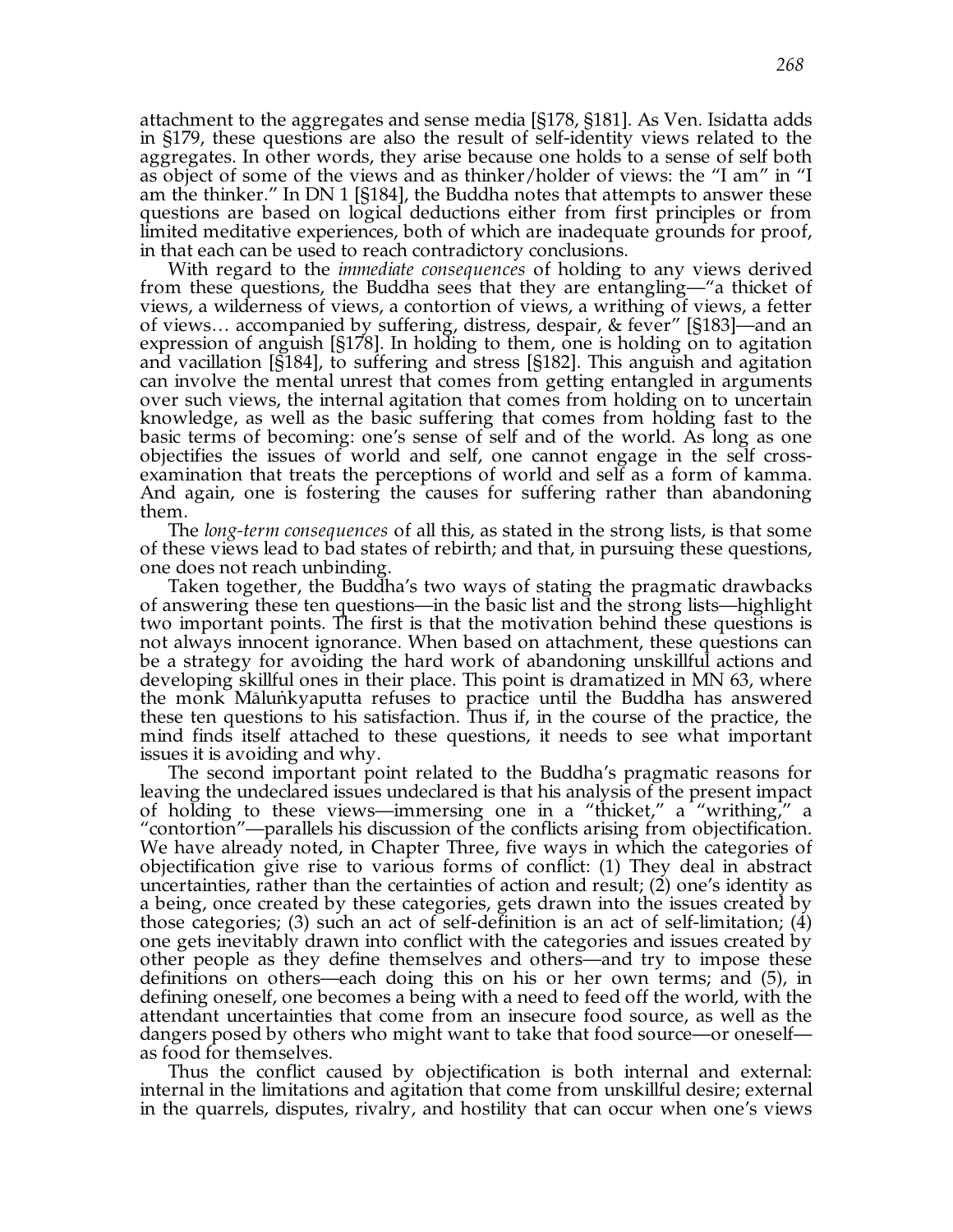and desires come into conflict with those of others. In refusing to declare an answer to any of the ten undeclared issues, the Buddha was avoiding both the internal suffering of conflictive thoughts and the external suffering of needless quarrels and debates.

It's important to emphasize the word *needless* here, for—as we have seen— the Buddha didn't try to avoid conflict by simply putting all questions aside. When questions of skillful and unskillful action were at stake, he was prepared strongly to argue his case. In this way, he showed the attitude of a skillful warrior. Unlike the sectarians of AN 10:93 [§182], he knew which battles were worth fighting and which best left aside. Unlike the agnostics of DN 1 [§152], who were afraid to advance any ideas about skillful and unskillful action for fear of being bested in argument, he knew how to win the important battles.

In fact, once the Buddha had explained his reasons for putting the ten undeclared issues aside—which, as we have already noted, is an implicit way of shifting attention to the important battles of skillful and unskillful action—he would often shift attention to these battles in an explicit way, stating that the framework of objectification should be replaced with that of appropriate attention. His primary explicit tactic in this approach was to show how objectification is caused by unskillful actions. In other words, he placed objectification *as an action* in maps showing chains of unskillful actions, making the point that the frameworks supplied by objectification are actually subsumed under the framework of appropriate attention.

Here he was repeating in a more extended way one of the tactics he used in a cursory way when explaining why the ten undeclared issues should be put aside—briefly citing their origins in unskillful mental states—but the explicit maps have the advantage of explaining further why the framework of appropriate attention is such an important replacement for objectification—in other words, why the battles of appropriate attention are the important ones to win. At the same time, they show why these battles are ultimately won within the mind, and why these inner battles have to take a few strategic turns.

A useful set of maps to begin with are those detailing the causal chain of actions by which the categories of objectification arise and lead to needless conflict. These maps are found in MN 18 [§50], DN 21 [§4], and Sn 4:11. Because the Buddhist analysis of causality is generally non-linear, with plenty of room for feedback loops, the maps vary in the order of some of their factors.

In MN 18, as we have already seen in Chapter Three, the map is this:

contact  $\rightarrow$  feeling  $\rightarrow$  perception  $\rightarrow$  thinking  $\rightarrow$  being assailed by the perceptions & categories of objectification

In DN 21, the map reads like this:

the perceptions & categories of objectification  $\rightarrow$  thinking  $\rightarrow$  desire  $\rightarrow$ dear-&-not-dear  $\rightarrow$  envy & stinginess  $\rightarrow$  rivalry & hostility

In Sn 4:11, the map falls into two parts, which can be diagrammed like this:

 $perception \rightarrow the categories of objectification$ 

perception  $\rightarrow$  name & form  $\rightarrow$  contact  $\rightarrow$  appealing & unappealing  $\rightarrow$ desire → dear-&-not-dear → stinginess/divisiveness/quarrels/disputes

These maps teach several important lessons about the conditions determining the Buddha's strategy in replacing objectification with the framework of appropriate attention. The first lesson lies in their common feature: They all cite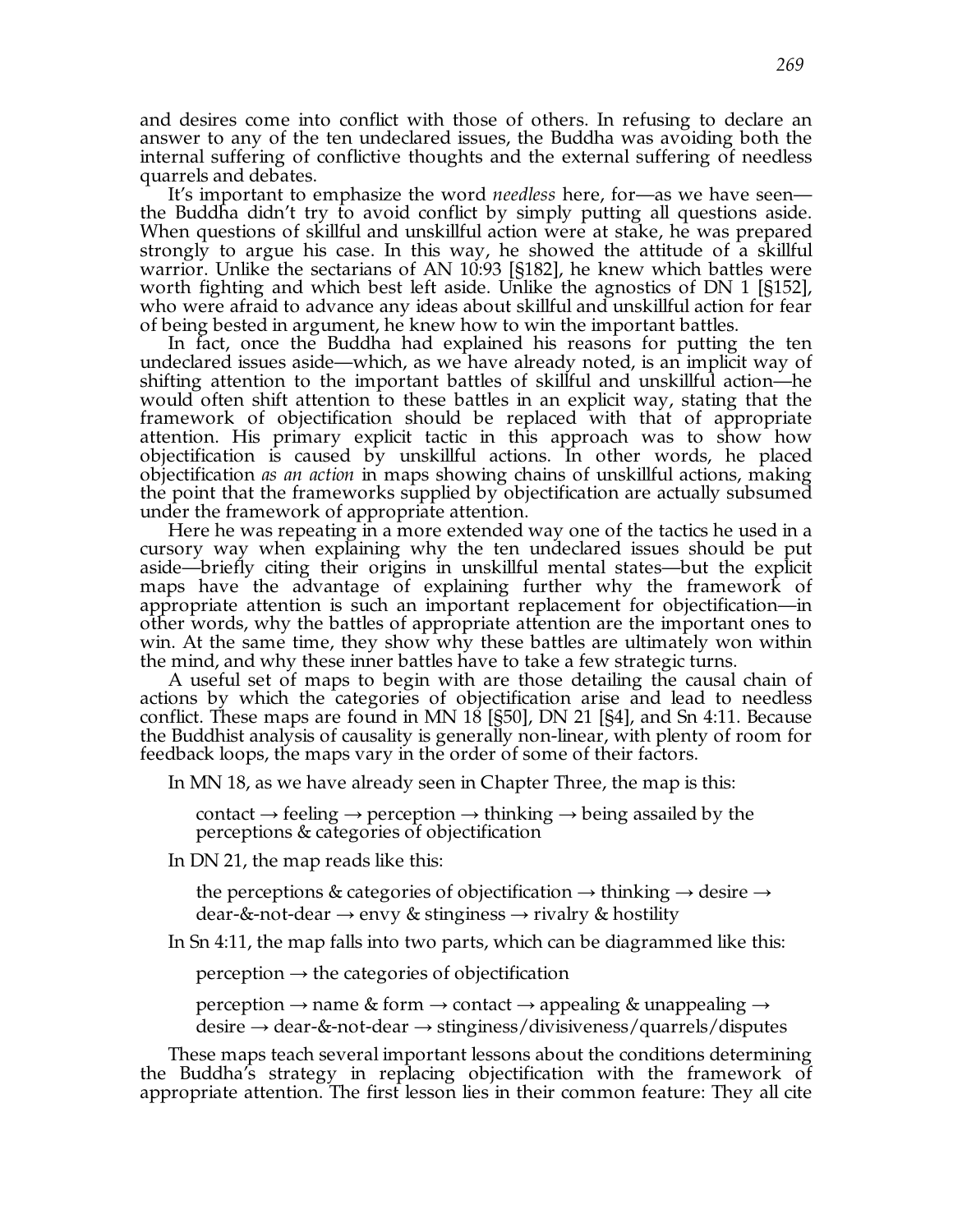perception—the act of labeling thoughts, feelings, and sensations—as the primary culprit. This means that any attempt to dismantle objectification will require dismantling perception. However, the fact that perception is listed on two levels—as perception in general and as the particular perceptions of objectification—reflects the two tiers in the Buddha's strategy for overcoming attachment to perceptions: using the perceptions of appropriate attention to dismantle the perceptions of objectification, and then turning the perceptions of appropriate attention on themselves—as actions—to dismantle attachment to themselves as well, leaving no attachment to any perceptions at all.

The two tiers in this strategy are reflected in one of the main differences among these maps, a difference we have already noted in Chapter One: In DN 21, *thinking* results from the perceptions and categories of objectification, whereas in MN 18 it precedes them. The apparent explanation for this difference is that in MN 18 the term *objectification* covers only thought dealing in the categories of becoming and inappropriate attention. This meaning of the term is useful in the first tier of the strategy—corresponding to the standard definition of right view [§33]—where the perceptions of appropriate attention are used to undercut the perceptions of inappropriate attention. In DN 21, however, *objectification* includes the categories framing the questions of appropriate attention as well. This is the meaning of the term useful in the level of the strategy—corresponding to the more advanced definition of right view in SN 12:15 [§172]—where even the categories of appropriate attention are dismantled and dropped.

The maps also indicate how the framework of skillful and unskillful action underlies both tiers of this strategy. In fact, the maps themselves are an expression of this framework. All three portray perceptions not in terms of their content or relationship to underlying entities, but in terms of their function as actions: the roles they play in a causal chain of activities. This portrayal helps not only to depersonalize the process of perception-fabrication—setting aside the issue of any possible self involved in the process—but also to set aside the issue of whether these perceptions provide true information about the world "out there" or "in here." The act of setting these issues aside is crucial to the Buddha's strategy, for as long as the mind still sees perception as a means for attaining truth, it can stir up the passion needed to keep fabricating perceptions for that purpose [§38]. But when perception can be viewed simply as an unskillful action leading to unnecessary stress, a sense of disenchantment for the process of perception-fabrication develops, undermining the passion fueling that process. This allows the process simply to stop. In terms of kamma, this strategy is the kamma that puts an end to kamma [§31], leading through disenchantment, dispassion, and cessation to release.

The detailed steps in this strategy are portrayed in the discourses where the Buddha goes beyond simply describing the drawbacks of the ten undeclared issues and discusses the viewpoint from which any view based on them can be transcended. To begin with, there is the analysis offered at the end of DN 1 [§184], in which he states that the vacillation and agitation inherent in asserting any of the possible views concerning the eternity and infinity of the cosmos is a product of craving. Craving, in turn, is based on contact at the six sense media.

This analysis places the act of holding these views into the map of dependent co-arising [§19, §41], a teaching that itemizes in the most extended form the details of the first three noble truths, tracing the origination of suffering and stress to ignorance of the four noble truths. When—through the ending of ignorance—one discerns the origination, ending, allure, drawbacks of, and emancipation from the six sense media, one discerns the release that is higher than any of these conditioned things.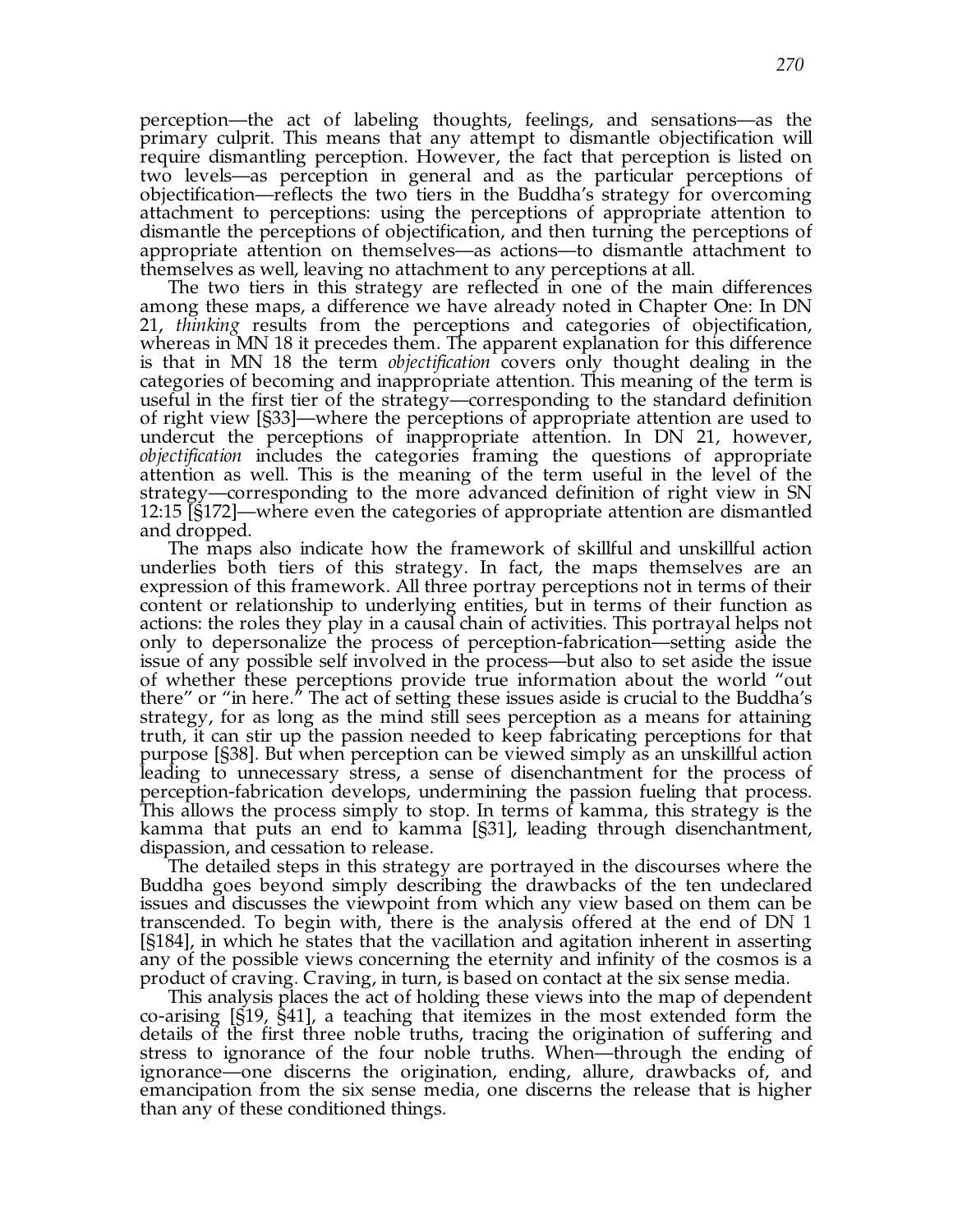The advantage of this strategy, as we will see below, is that dependent coarising is a mode of perception that avoids the dichotomies of existence/non-existence, self/not-self underlying the categories of objectification. that: This mode of analysis not only avoids these dichotomies; it also deconstructs them. In focusing attention on levels of feeling and perception prior to objectification, it fosters an ability to view objectification not as a source of true or false information about realities but simply as a process of mental events and actions leading to stress. This causes any passion fueling the process to fade away.

AN 10:93 [§182] extends this strategy from the cosmological issues mentioned in DN 1 to include all ten of the undeclared issues. To take the first view as an example:

"As for the venerable one who says, 'The cosmos is eternal. Only this is true; anything otherwise is worthless. This is the sort of view I have,' his view arises from his own inappropriate attention or in dependence on the words of another. Now this view has been brought into being, is fabricated, willed, dependently co-arisen. Whatever has been brought into being, is fabricated, willed, dependently co-arisen: That is inconstant. Whatever is inconstant is stress. This venerable one thus adheres to that very stress, submits himself to that very stress."

In response to the retort that the act of holding to this analysis too would entail adhering to and submitting to stress, Anāthapindika the householder replies,

"Venerable sirs, whatever has been brought into being, is fabricated, willed, dependently co-arisen: That is inconstant. Whatever is inconstant is stressful. Whatever is stressful is not me, is not what I am, is not my self. Having seen this well with right discernment as it has come to be, I also discern the higher escape from it as it has come to be."

In other words, this form of analysis is superior to other views in that it contains a perspective that can be used to effect not only their transcendence, but also its own. Having reduced every other view to an instance of clinging, it has placed those views into the context of dependent co-arising, which gives guidance as to how that clinging can be abandoned. Then, in the second tier of the strategy, the terms of this analysis can be turned on themselves, viewing them too as processes. This undercuts any clinging to them and leads to the higher escape: total release.

This point is reflected in the fact that, in the cessation mode of dependent coarising, *all* perceptions (as a sub-factor of fabrications and name-&-form) cease, and not just unskillful ones. In fact, all experience of the six senses ceases as well [§50]. This, however, does not mean that awakening is the end of all sensory experience. Ud 3:10 (Chapter One) indicates that after experiencing the bliss of release, one can emerge from that state and perceive the world of the six senses once more. But, as the image of the flayed cow in MN 146 [§77] indicates, one's relationship to the senses has now changed. One experiences the senses as if disjoined from them—a point seconded by §201. As for perceptions and classifications, now that one has fully understood them, one can continue using them without being subject to them [§196]. In the words of MN 18 [§50], one is no longer assailed by them. Freed from their limitations, one's awareness has no restrictions at all [§201].

*2) The questions of inappropriate attention,* marked with a triple asterisk in the above list, appear in three different discourses. The broad outlines of their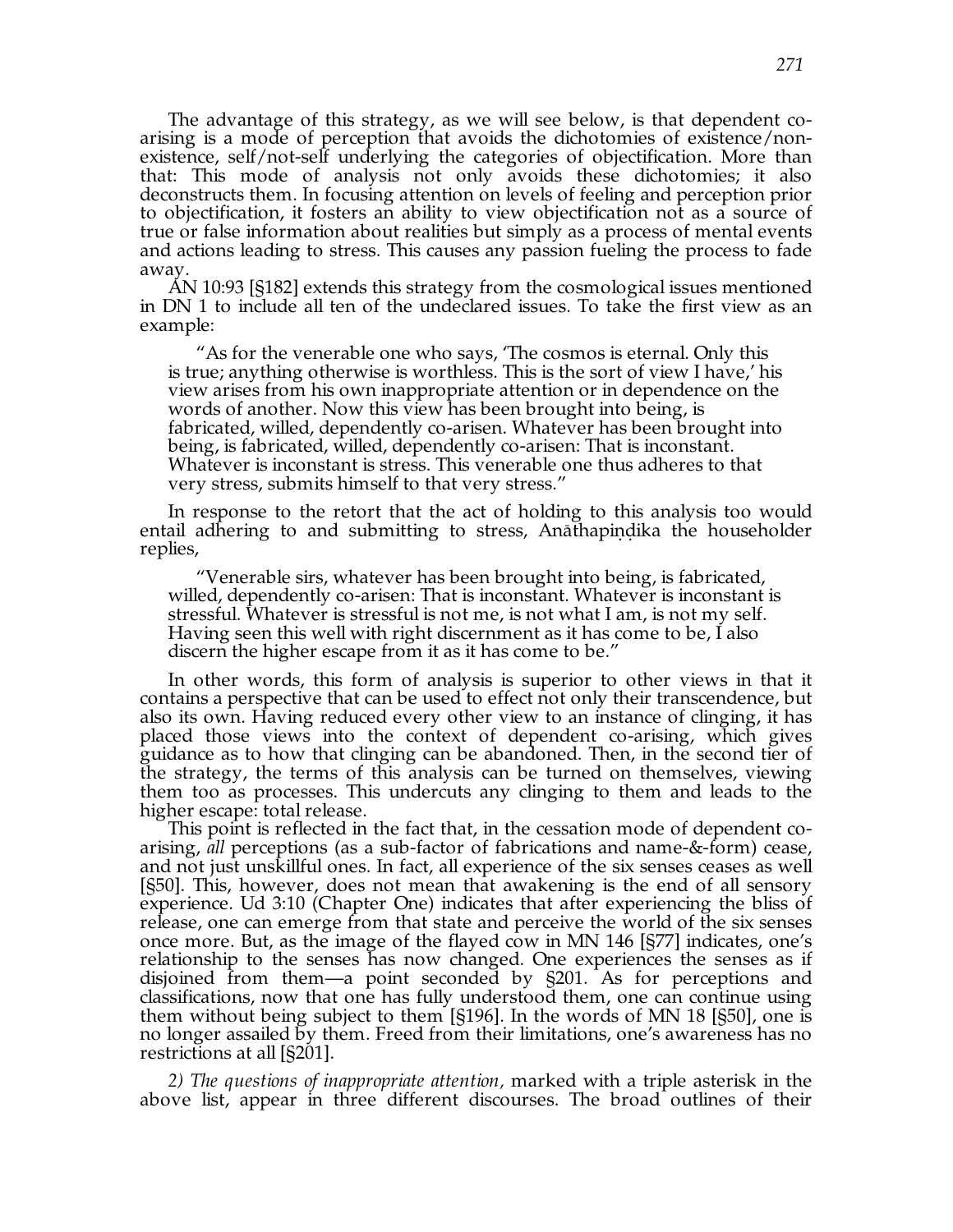treatment in the Canon parallel that of the ten undeclared issues. In other words, the discourses listing them discuss the drawbacks of holding any view based on these questions, the pragmatic reasons for putting them aside, and the strategy for overcoming any interest in these questions by viewing them in terms of dependent co-arising and the four noble truths. However, a few of the details in the treatment differ in this case, the most important being that the questions of inappropriate attention go deeper than the ten undeclared issues, for they deal directly with the terms and perceptions that underlie all possible positions taken on the ten undeclared issues.

MN 2—which we discussed in Chapter Three—first states the pragmatic reasons for putting these questions aside, using a phrase commonly applied to the ten undeclared issues: Any answers to these questions form "a thicket of views, a wilderness of views, a contortion of views, a writhing of views, a fetter mill person is not freed from birth, aging, & death, from sorrow, lamentation, pain, distress, & despair. He is not freed, I tell you, from stress." The discussion then offers a practical alternative to these questions by directing the meditator to attend instead to identifying stress, its origination, its cessation, and the path to its cessation as they are directly experienced. In other words, a first step in the practice is to put aside the questions of inappropriate attention and to replace them with an alternative set of perceptions based on the framework of the four noble truths.

The other two references to these questions, SN 12:20 [§164] and MN 38 [§165], point to a later stage in the practice: Once the meditator has seen dependent co-arising, he/she will no longer be tempted to chase after these questions. In other words, it's not the case that these questions are put aside as irrelevancies simply for the duration of the practice, after which one may return to them as one likes. The experience of the practice removes any and all interest in pursuing them ever again.

This point is supported by a passage in MN 140, in which the Buddha described various "conceivings" stilled in a sage at peace: "I am" … "I am this" … "I shall be" … "I shall not be" … "I shall be possessed of form" … "I shall not be possessed of form" … "I shall be percipient" … "I shall not be percipient" … "I shall be neither percipient nor non-percipient." These are obviously answers to some of the questions of inappropriate attention: "Am I?" "Am I not?" "What am I?" "Shall I be?" "What shall I be?" Once these questions are put aside for good, the corresponding currents of conceiving no longer flow.

Thus these four passages, taken together, describe three stages in the practice: consciously abandoning the questions of inappropriate attention so as to focus on the four noble truths; contemplating the four noble truths until one sees events in terms of dependent co-arising; and finally, as a result, no longer being tempted to pursue the questions of inappropriate attention. These passages, however, don't go into any detail about how the application of dependent co-arising connects the second to the third stage in this progression. For that, we need to look at how the Buddha treats the questions in the next category.

*3) Questions applied to dependent co-arising.* The passages in this category—all marked with a single asterisk in the above list—fall into two sub-categories.

a) Those in the primary sub-category [§§166-173] present dependent coarising as an alternative mode of perception that avoids many of the questions springing from the either/or dichotomies posited by the perceptions and categories of becoming, such as existence/non-existence, self/other, or agent/object: Does everything exist? Does everything not exist? Are pleasure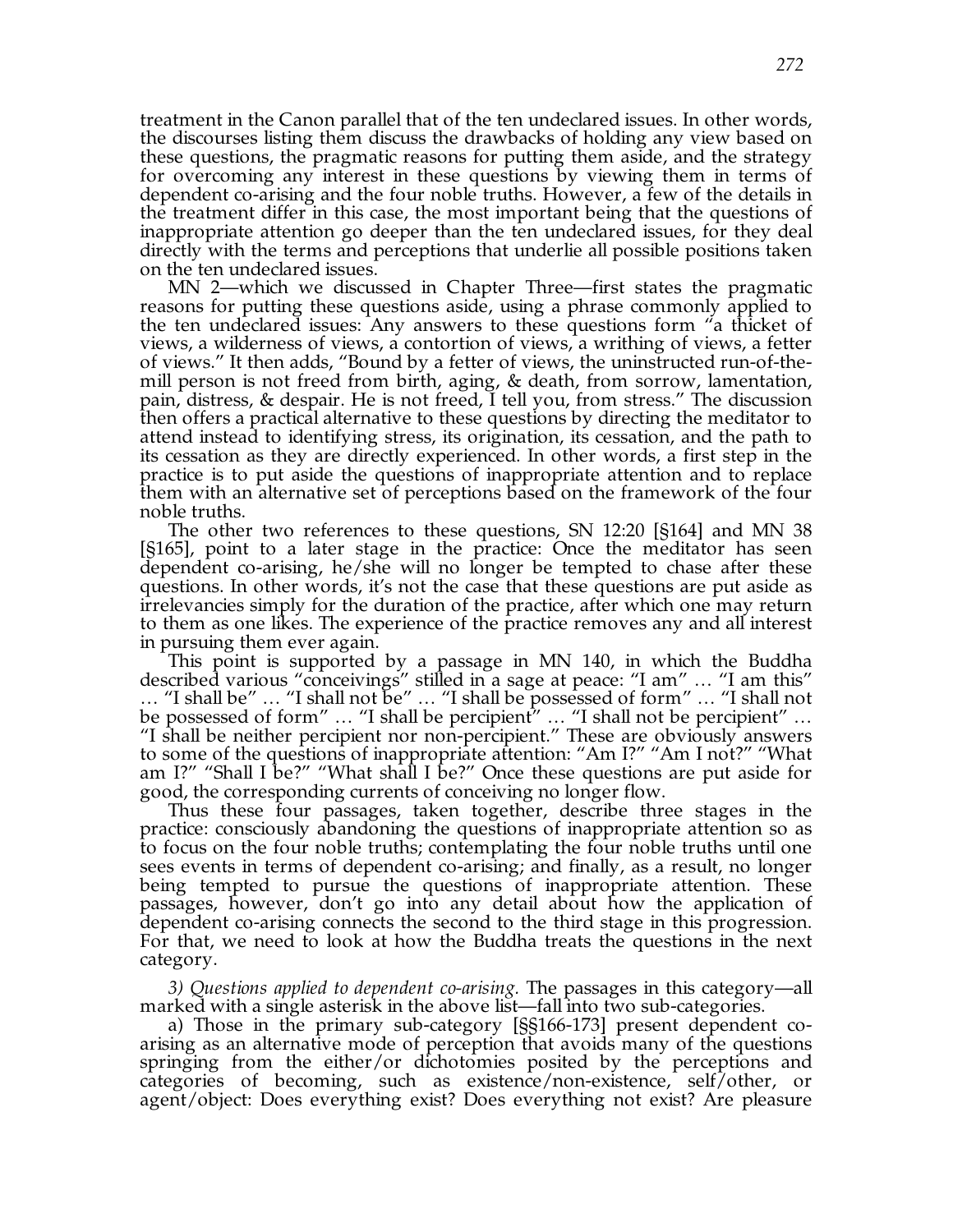and pain self-made? Other-made? Both? Neither? Is the one who acts the same as the one who experiences the act? Is the one who acts different from the one who experiences the act? Is the one who experiences feeling the same as the feeling, or something different? In every case where the Buddha is presented with these questions, he puts them aside and advises his listeners to look at experience in terms of dependent co-arising as a way of avoiding the entanglements of trying to answer these questions.

Among the either/or questions avoided by dependent co-arising, perhaps the most interesting dichotomy is given in SN 12:48 [§171]—Is everything a Oneness? Is everything a plurality?—for the Buddha has frequently and erroneously been depicted as saying Yes to both questions. On the one hand, in medieval India, Mahāyāna scholastic philosophers criticized what they saw as the pluralistic world-view of the Buddha's "Hinayāna" teachings, whereas they themselves adhered to the belief that, on what they called the ultimate level of truth, everything is a Oneness. On the other hand, at present, many people assume that the Buddha taught dependent co-arising as an expression of universal interconnectedness, which they further interpret as a teaching on universal Oneness. Although the Buddha did recognize that there are states of meditation yielding an experience of non-duality—with the highest such experience the non-duality of consciousness (AN 10:29)—he noted that even these experiences are conditioned and subject to change. He did not interpret them as conveying or constituting metaphysical truths. Instead, he taught dependent co-arising as a way to avoid taking a position on the objectifying question of whether everything is a Oneness or a plurality, focusing instead directly on the processes of how stress is brought into being and how it can be brought to an end.

For this is precisely how dependent co-arising avoids all of these objectifying dichotomies and modes of thinking: It regards experience simply in terms of processes—events arising and passing away in dependence on other events. No reference is made to the existence or non-existence of any agents creating these events, observers experiencing them, thinkers thinking about them, or an outside world or cosmos underlying them. Thus, instead of viewing events in light of the perceptions and categories of becoming—self-identity and worldviews—dependent co-arising perceives them in the Buddha's categorical mode, simply as actions and results in a complex causal sequence.

The pragmatic reasons for adopting this mode of perception are explicit in the formula of dependent co-arising itself: Ignorance—lack of skill in applying the teaching of dependent co-arising—leads to suffering and stress in all their aspects; knowledge—skill in applying this teaching—brings all aspects of suffering and stress to an end.

b) The difficulty of developing and maintaining this mode of perception without slipping back into the perceptions of becoming is indicated by the passages in the second sub-category [§170, §§174-175], where the Buddha declares invalid all questions that attempt to confirm or deny the existence of an agent, owner, or underlying substance framing the factors of dependent coarising. In each of these cases, he is fending off attempts to place dependent coarising within the framework of becoming; and in each case he reiterates that the only framework worth focusing on concerns the relationships among the factors of dependent co-arising in and of themselves.

This is why the Buddha so often stresses the need to develop the perception of not-self, for it counteracts any habitual tendency that—by assuming an agent causing the events, or a subject experiencing them—would interfere with the act of viewing experience in terms of dependent co-arising. At the same time—and this is where the effectiveness of dependent co-arising as a strategy is most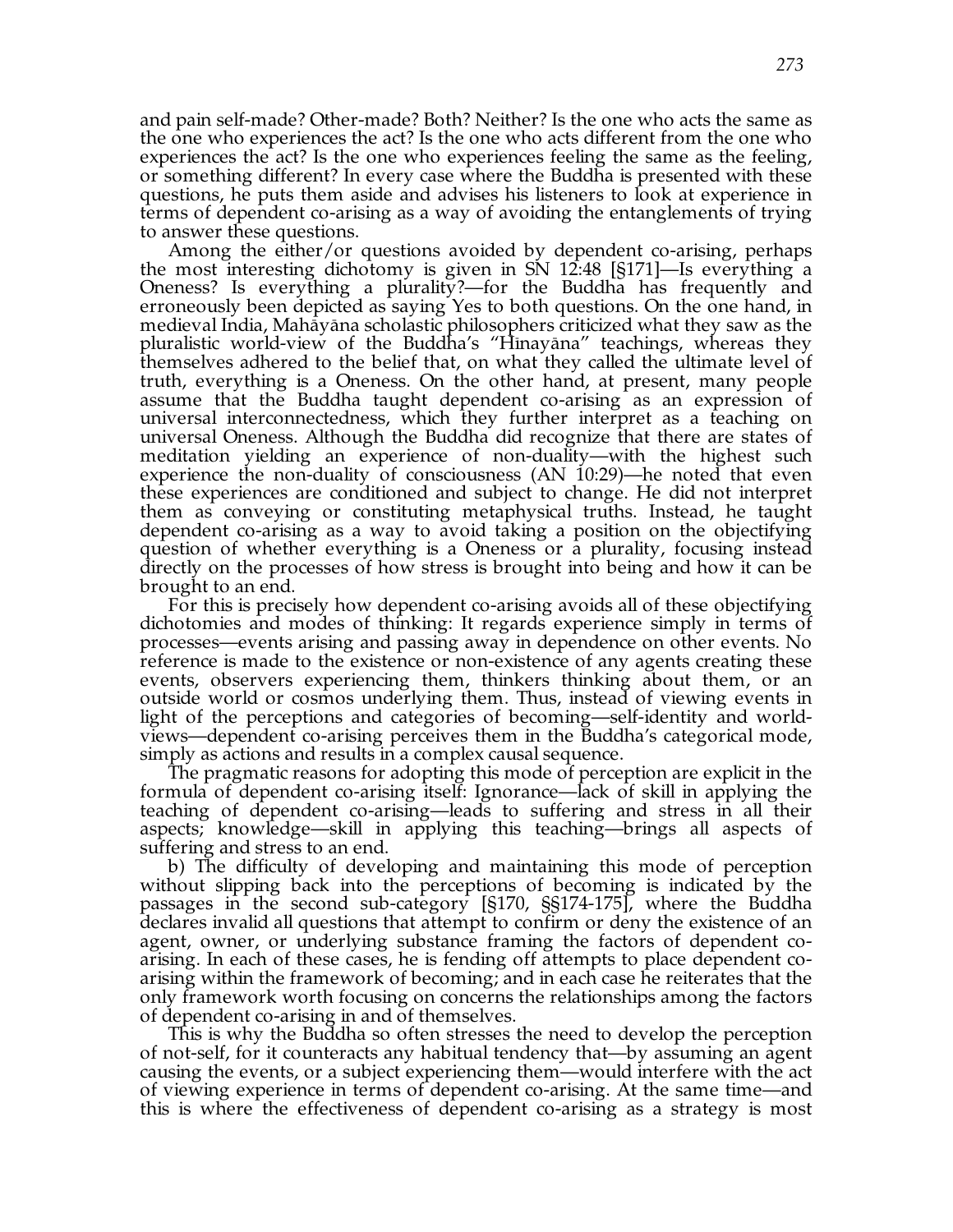explicitly explained—he reduces questions of "self" to the *perception* of "self," thus placing it *within* the sequence of dependent co-arising, rather than *framing* that sequence. As a perception, "self" functions as a sub-factor under fabrication and name-&-form. As a topic of inappropriate questions, it also functions as the sub-factor of attention under name-&-form. When expanded into a theory about the existence or non-existence of a self, the perception of self functions as an object or mode of clinging. Because all of these factors lead to suffering, the Buddha's strategy of placing "self" in this context and applying the perception of "not-self" to every object of clinging induces a sense of dispassion toward all forms of self-identification.

To counteract questions about a "world" or "cosmos" lying behind dependent co-arising, the Buddha employs a similar strategy, even though he does not advocate the use of a parallel "non-world" perception. He first reduces the world/cosmos to a set of psychological factors, the six sense media, which function both as a factor of dependent co-arising and as old kamma [§32, §159; also SN 35:115]. Thus the world, instead of lying *behind* or *around* the sequence of dependent co-arising, is reduced to a factor *within* the sequence. Then the Buddha shows how the world, thus perceived, ends with the ending of craving. By reducing the world to the means by which the perception of "world" is formed, and showing how such a world—instead of being substantial—is synonymous with suffering, he induces a perception of distaste for being reborn in any world at all.

"And what is the perception of distaste for every world? There is the case where a monk abandoning any attachments, clingings, fixations of awareness, biases, or obsessions with regard to any world, refrains from them and does not get involved. This is called the perception of distaste for every world." — *AN 10:60*

SN 12:15 [§172] gives a more detailed picture of how this perception of distaste is developed. There the meditator is encouraged to observe the origination and cessation of the world—the six sense media—as it actually occurs. To do this, one needs to have put aside notions of agent and experiencer in order to see these events in and of themselves, and not as a potential world of food for the self. As the mind remains in this mode of perception, watching the repeated origination of the world, the concept of "non-existence" with regard to the world simply does not occur. As it watches the repeated cessation of the world, the concept of "existence" with regard to the world also doesn't occur. In other words, the mind has not mounted a full rejection of these concepts with regard to the world. It has simply entered a mode of perception where they are irrelevant and so do not arise. The only perception retaining any relevancy is that of stress arising, stress passing away. This perception then leads through disenchantment—distaste for any desire to continue feeding on this stress—to dispassion, and through dispassion to release.

When release is gained, it tends to be expressed in terms of the factors of dependent co-arising as the end of becoming and birth.

"Unprovoked is my release. This is the last birth. There is now no further becoming." — *SN 56:11*

"Birth is ended, the holy life fulfilled, the task done. There is nothing further for the sake of this-ness [an idiomatic expression meaning, 'this world']." — *SN 22:59*

Although this passage from SN 56:11 still contains the term "my," and although arahants frequently use the terms "I" and "mine" in everyday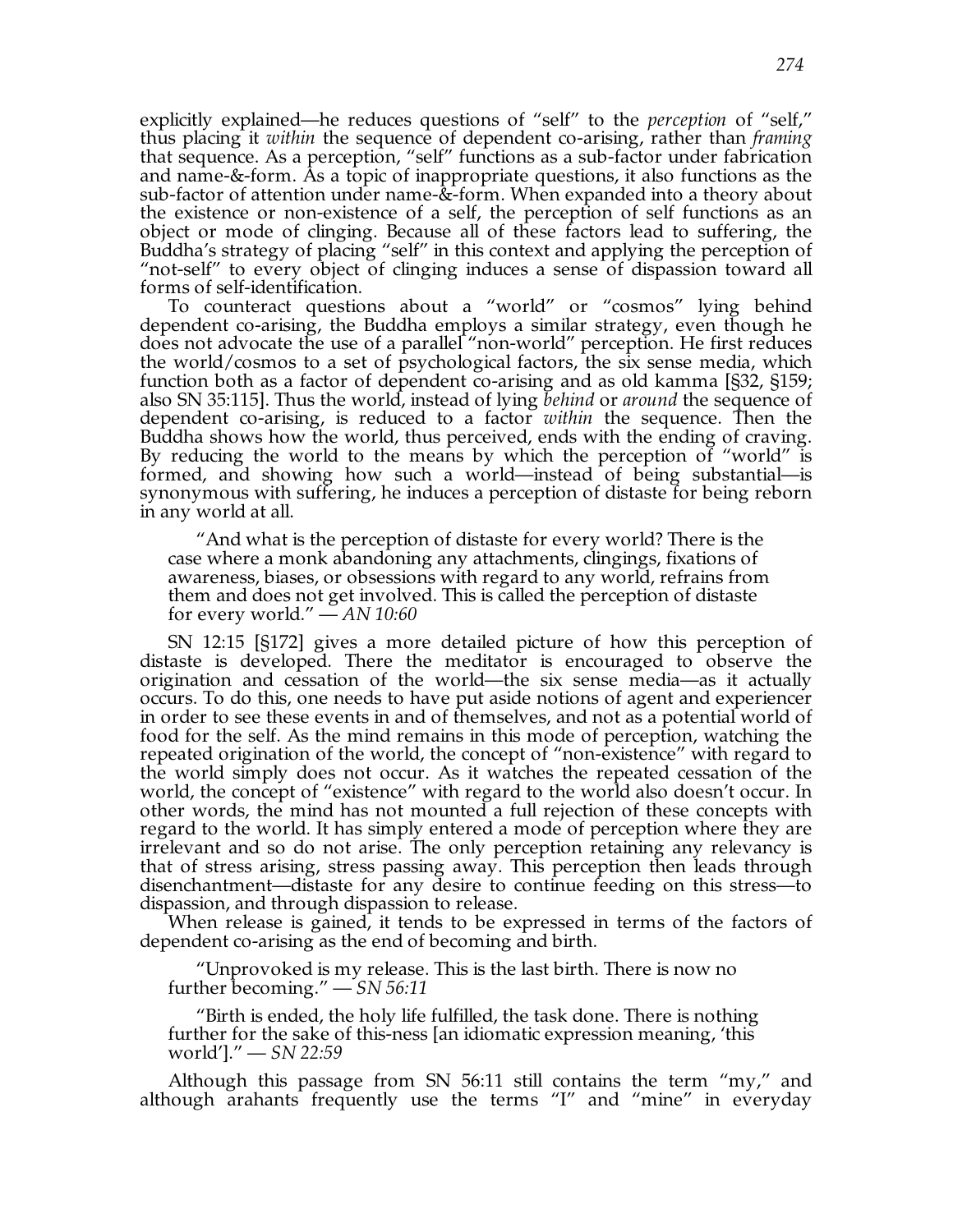discourse, there is no longer the conceit, "I am." This is an important distinction. While "I" and "my" are useful designations for functioning in the realm of the six senses, when awakening is reached there is no longer any desire to turn them into an "I am" framing that realm. This is because one of the prominent descriptions for release is that it is free from hunger *(nicchata)* of every sort. With no hunger, there is no need to assume an agent to find food or a subject needing to be fed. Thus the questions of inappropriate attention—particularly "Am I? Am I not? What am I?"—no longer address a felt need. This is why an awakened person no longer runs after them.

The question remains, though—at least for those contemplating whether awakening is a desirable goal to pursue—as to how to describe such a person. We have already seen, under the ten undeclared issues, some of the pragmatic reasons for why the Buddha refuses to answer questions about the existence of an awakened person after death, reasons that these questions hold in common with the other undeclared issues. But it turns out that there are additional reasons, peculiar to these questions, for putting them aside. This is why the discourses occasionally give them separate treatment.

4) The tetralemma on the Tath*āgata after death.* Several passages in the Canon treat this list of four questions separately from their more frequent context in the list of ten undeclared issues. Two such passages—DN 29 [§185] and SN 16:12— give the basic list of pragmatic reasons for putting these four questions aside. But a few passages [§§186-189] hint at other reasons for not answering these questions, stating simply, with little further explanation, that these questions would not occur to one who has gained awakening. This is because such a person knows the aggregates and their cessation as they have come to be—i.e., as they appear to experience without being objectified into states of becoming— and so has abandoned any passion or fondness for the aggregates, becoming, clinging, and craving.

It's possible to view this list of reasons as an extension of the stronger list of pragmatic reasons for putting these questions aside. In other words, these questions wouldn't occur to a person who has abandoned unskillful mental states, because such a person has seen that these questions—and the terms in which they are framed—serve no skillful purpose. But it's also possible to read these reasons as indicating that such questions don't occur to a person who has actually become a Tathāgata because the four alternatives don't do justice to that attainment. In fact, DN 15 [§195] affirms that this too is the case, and states explicitly why this is so: In gaining release, the arahant has gained a sense of exactly how far expression, designation, and description—i.e., language—can go. Having gained this knowledge, the arahant is released from those limitations. This point is further supported by passages [§§197-198] stating that the experience of this attainment lies beyond even the range of the word, "all"; and still further supported by passages [SS190-191] stating that the Tathāgata is freed from anything by which one might describe him—or, what amounts to the same thing—that the means by which a Tathagata might be described have been abandoned and totally cease [§§190-194, §202].

These points are related to the way in which the Canon defines and classifies a "being."

Then Ven. Rādha went to the Blessed One and on arrival, having bowed down to him, sat to one side. As he was sitting there, he said to the Blessed One: "'A being,' lord. 'A being,' it's said. To what extent is one said to be 'a being'?"

"Any desire, passion, delight, or craving for form, R $\bar{\alpha}$ dha: When one is caught up *[satta]* there, tied up *[visatta]* there, one is said to be 'a being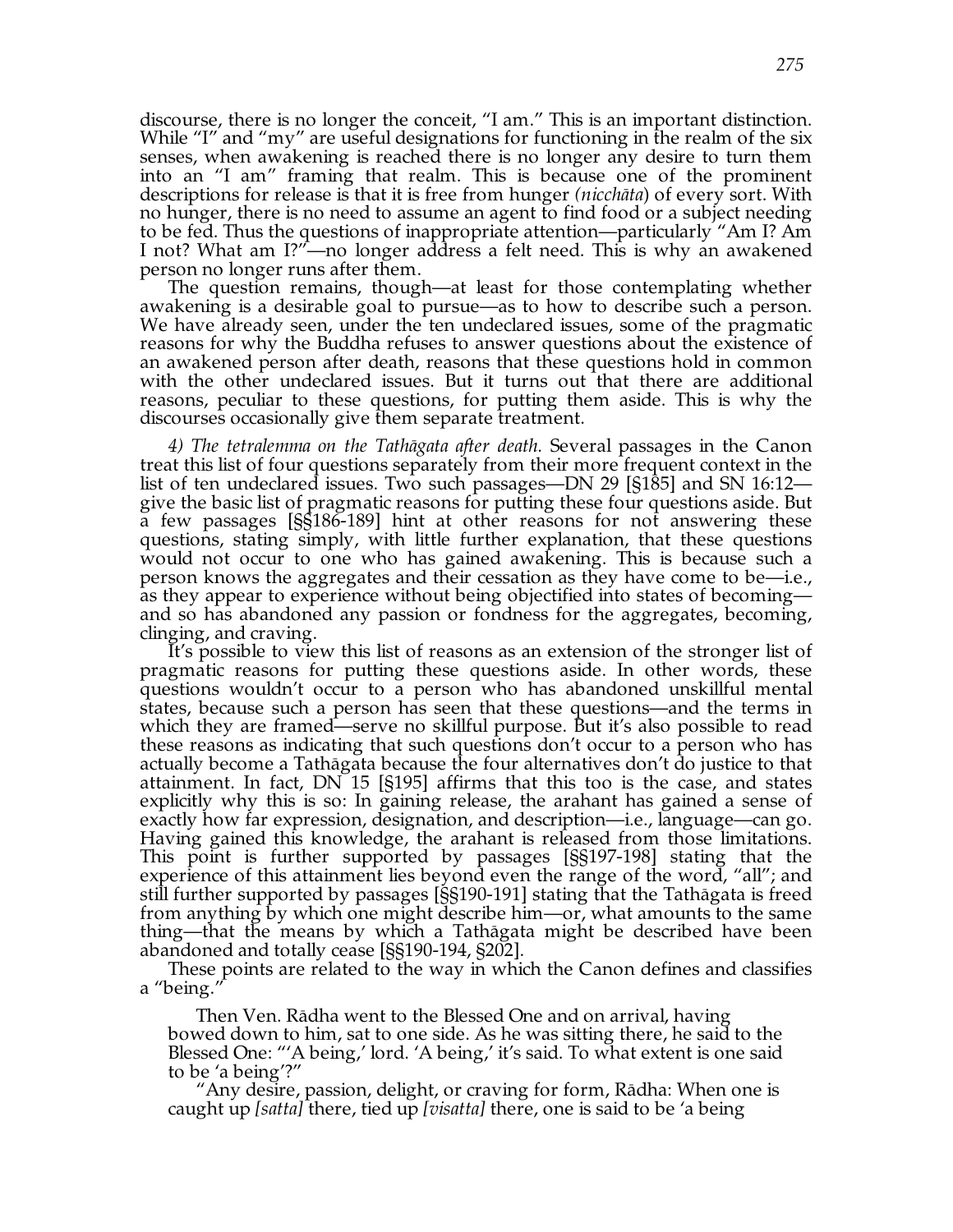## *[satta].'*

"Any desire, passion, delight, or craving for feeling… perception… fabrications... consciousness, Rādha: When one is caught up there, tied up there, one is said to be 'a being.'" — *SN 23:2* 

"If one stays obsessed with form, that's what one is measured/limited by. Whatever one is measured by, that's how one is classified.

"If one stays obsessed with feeling… perception… fabrications… consciousness, that's what one is measured/limited by. Whatever one is measured by, that's how one is classified.

"If one doesn't stay obsessed with form, monk, that's not what one is measured/limited by. Whatever one isn't measured by, that's not how

one is classified.<br>"If one doesn't stay obsessed with feeling... perception... fabrications… consciousness, that's not what one is measured/limited by. Whatever one isn't measured by, that's not how one is classified." — *SN 22:36*

Thus an arahant, in abandoning passion, craving, and obsession for the aggregates, can no longer be classified as a being. Free from this classification, he/she cannot be defined, and so cannot be described in any of the four ways proposed by the tetralemma.

This is where the questions of the tetralemma differ radically from the other six undeclared issues. Questions about beings and the cosmos, whether pragmatic or not, are still meaningful and potentially answerable because their terms can be defined  $\left[ \frac{5159}{5199} \right]$ . But because the Tath $\bar{a}$ gata cannot be defined, the four questions of the tetralemma are *meaningless* and so cannot be answered at all.

This point is so important that the Buddha and his disciples expand on it through cross-questioning. In SN 22:85 [§193], where Ven. Yamaka has insisted that the Tathāgata after death does not exist, Ven. Sāriputta takes him to task and subjects him to a questionnaire, asking how he would identify the Tathagata in the present life. After running through a long list of the various ways one might identify the Tathāgata with regard to the aggregates, and getting Yamaka to admit that none of them apply to the Tathagata, Ven. Sariputta then gets him to admit that if he can't pin down—define—what the Tathagata is in the present life, there is no way he can legitimately say that the Tathagata doesn't exist after death. This aggressive cross-questioning, however, does more than convince Yamaka that his previous answer was wrong. It actually leads him to break through to the Dhamma, i.e., to gain stream-entry. Ven. Sariputta thus asks him,

"Then, friend Yamaka, how would you answer if you are asked, 'A monk, an arahant, with no more fermentations: What is he on the breakup of the body, after death?'"

"Thus asked, my friend, I would answer, 'Form is inconstant… Feeling… Perception… Fabrications… Consciousness is inconstant. That which is inconstant is stressful. That which is stressful has ceased and gone to its end."

This answer gains Ven. Sariputta's approval, in that it limits itself to what can be defined and described.

SN 44:2 [§192] contains the same questionnaire, given by the Buddha to Ven. Anurādha, who had insisted that the Tathāgata after death could be described in a way outside of the four alternatives of the tetralemma. The conclusion here, however, is somewhat different. After getting Anurādha to admit that he could not describe the Tathāgata in the present life, much less after death, the Buddha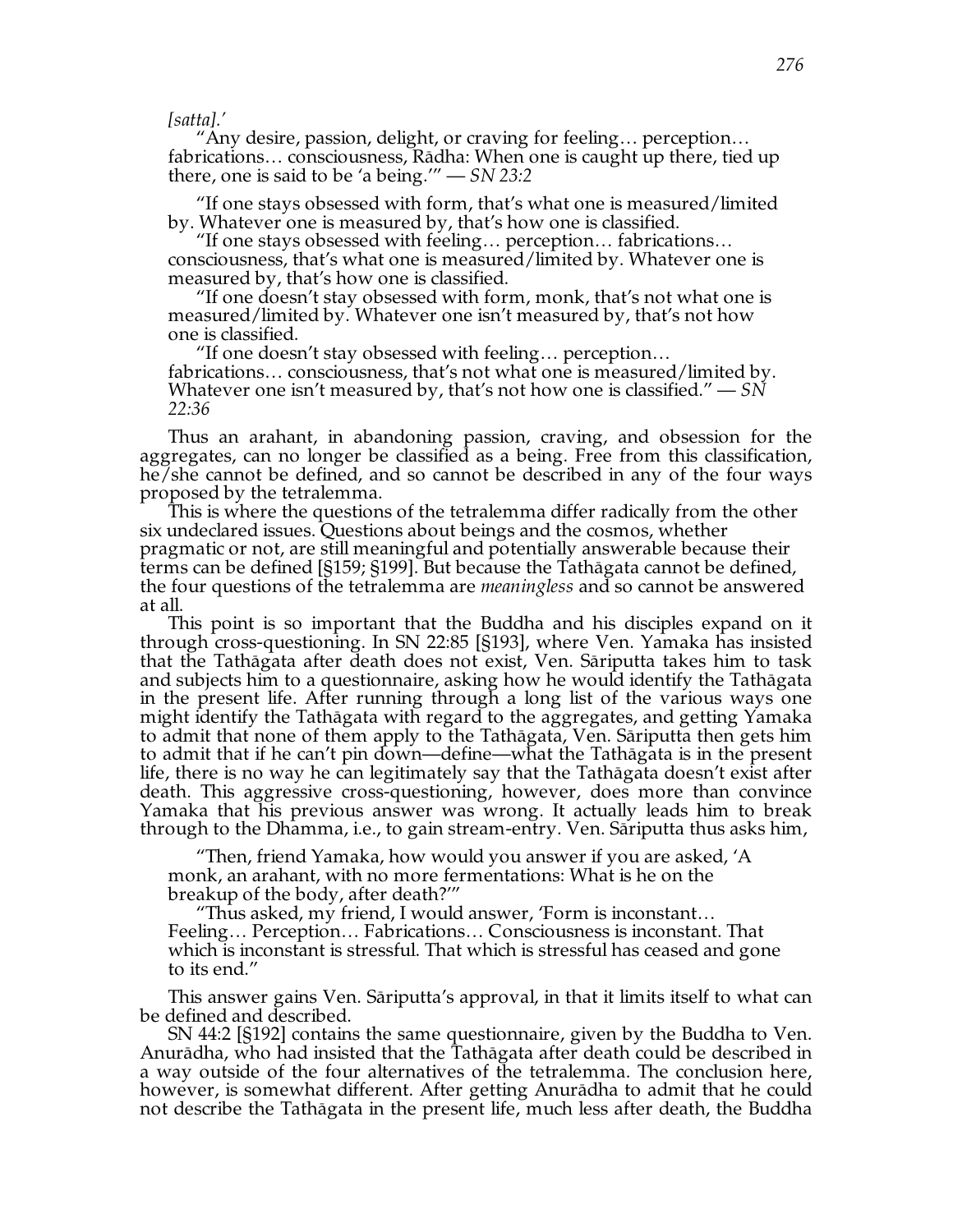ends simply by saying that all he teaches is stress and the end of stress. This, in effect, returns to one of his reasons for not answering any of the ten undeclared issues: They are irrelevant to his program as a teacher in showing people how to gain release.

SN 44:1 and MN 72 [§§190-191] employ another type of cross-questioning—<br>the exploration of an analogy—to give a sense of why the Tathagata after death cannot be described. In SN 44:1, the bhikkhuni Khema gets King Pasenadi, who presumably employed many expert accountants and mathematicians to keep track of his palace inventories, to admit that even he had no mathematician capable of calculating the number of sand grains in the river Ganges or the number of buckets of water in the ocean. In the same way, she then tells him, the Tathāgata—freed from the classifications of the aggregates—is "deep, boundless, hard to fathom, like the ocean."

The same phrase is mentioned in MN 72, but the analogy explored through cross-questioning is a different one: When a fire has gone out, in which direction has it gone? East? West? North? Or south? Just as these questions cannot be answered because none of the possible directions applies to an extinguished fire, the Buddha says, one cannot say that the arahant after death reappears, doesn't reappear, both, or neither, because none of these alternatives apply. Although the image of the extinguished fire, to a modern mind, might give a very different impression from that of the ocean—the nothingness of the extinguished fire *vs.* the vastness of the ocean—in the Buddha's time the two images were more congruent. The Buddha's questioner in this passage, Vacchagotta, was a brahman. The brahmans in his time held a view that fire, when extinguished, is not annihilated. Instead, it goes into a diffuse state, latent and omnipresent throughout all the elements of the cosmos—even in water. The Buddha himself did not adopt all the particulars of this view, but when talking to Vacchagotta he used some of its implications to suggest to Vacchagotta's mind that the arahant after death is so boundless that he/she cannot be confined to the range of what can be described.

This covers the four main contexts in which the Canon lists the questions the Buddha put aside. As for the few questions falling outside of these contexts, it's easy to see in each case that they can be equated with or related to questions falling within them.

When we survey the main contexts in which the Buddha discusses questions to be put aside, we gain further insight into the way in which questions deserving appropriate attention differ from those derived from the categories and perceptions of blatant objectification (i.e., objectification on the level described in MN 18, rather than the subtler and more inclusive level described in DN 21). We have noted above that these two classes of questions differ in the perceptions they employ. Even more importantly, they differ in the framework they provide for those perceptions, a point illustrated by §170 and §§174-175. In blatant objectification, perceptions of self/other, self/world, agent/object, existence/non-existence, taken as realities, form the framework in which meaning is assigned to the processes of the six senses. Thus the meaning of these processes is determined by measuring them against the framework of realities assumed to underlie them.

In the questions of appropriate attention, however, the roles are reversed. The processes of dependent co-arising—events arising and passing away in dependence on other events—form the framework for such perceptions as self and cosmos. In this framework, these perceptions are measured, not so much for their truth-value in representing assumed realities, as for their role as mental events in either engendering stress or putting it to an end. When questioned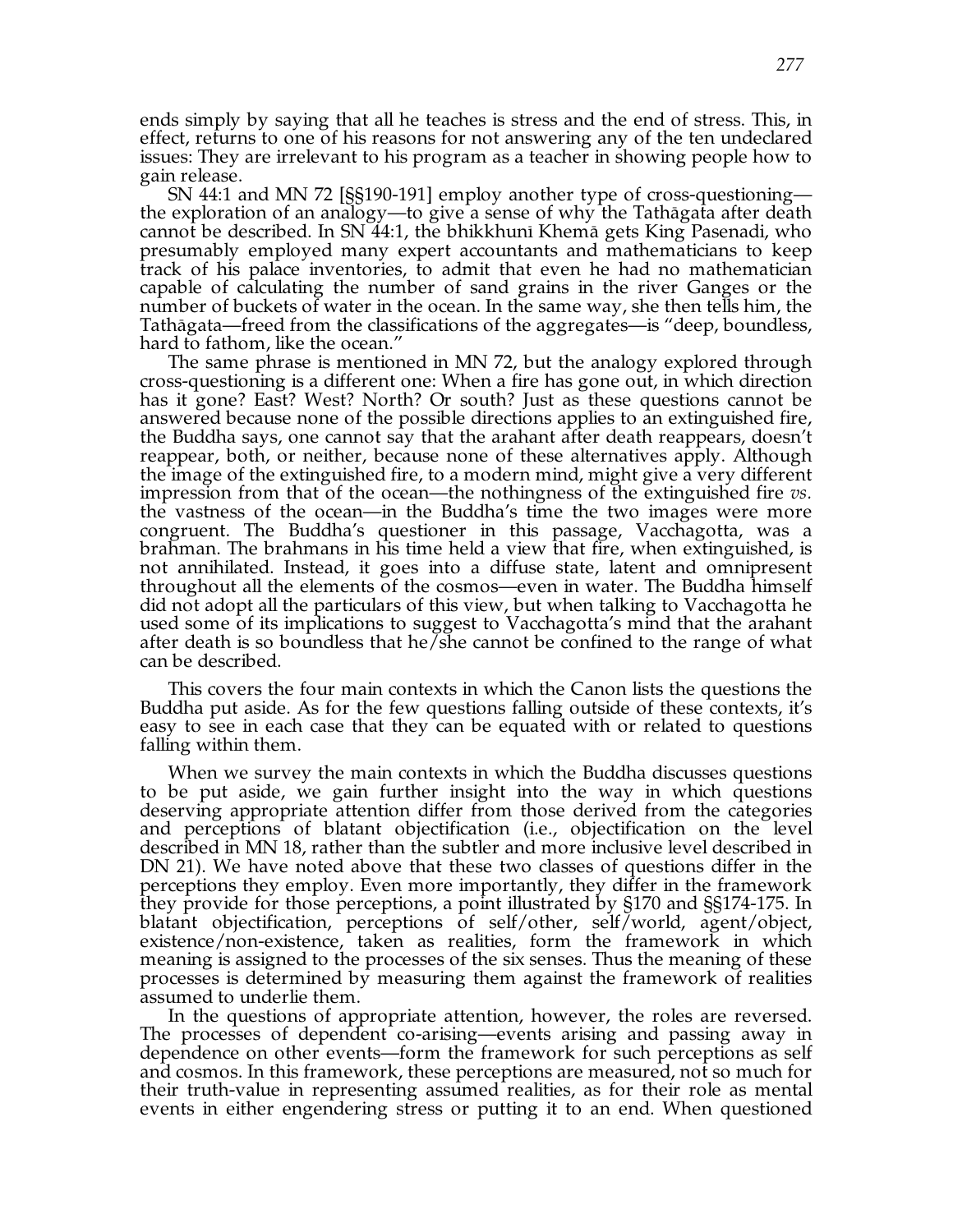from this perspective, issues of agent/object, existence/non-existence can be comprehended as elements of becoming, and thus as inherently perpetuating stress. When dismantled and viewed simply as instances of stress arising and passing away, their terms become totally irrelevant—even antithetical—to the project of putting an end to stress. As we noted above, all the various maps showing how objectification leads to

conflict assign a central role to perception. Thus, by rendering irrelevant the reality usually assigned to the perceptions of blatant objectification, the perceptions of dependent co-arising effectively dismantle the power of that level of objectification over the mind. In this way, these perceptions are not simply an *alternative* to the perceptions of blatant objectification. They act as the *cure* for blatant objectification. And because they can then be turned on any attachment even to appropriate attention, they cure objectification on both levels of subtlety to which the term applies. This helps to explain why, in §19, the Buddha's breakthrough to the deathless came from cross-questioning himself using the terms of dependent co-arising, for he wasn't simply replacing one set of perceptions with another. He was using these perceptions to free himself from attachment to perception of every sort.

Thus the distinction between the framework of inappropriate attention, expressed in terms of blatant objectification, and the framework of appropriate attention, expressed in terms of dependent co-arising, is that questions framed in terms of the former generally tend to keep one trapped in the framework, leading to continued conflict and stress, whereas questions framed in terms of the latter ultimately lead to a knowing *(añña)* free not only from stress, but also from mental frameworks of every sort. This knowing is so liberating that even after one emerges from it and returns to the world of the six senses, one is able to use mental frameworks without ever being bound by them. Because the pragmatic effects of appropriate attention and inappropriate attention differ so radically, it should come as no surprise that the distinction between these two frameworks is apparently the primary consideration at work when the Buddha decides whether to put a question aside. However, our analysis has shown that at least two other considerations might also be at work. The first derives from the fact we noted in Chapter Three, that some questions appropriate for one level of right view have to be put aside when developing a higher level of right view. The second consideration derives from the general limitations of linguistic description when trying to discuss a person who has no desire or obsessions by which he/she could be defined. Thus—when issues of etiquette are not at stake—these three considerations seem to be the primary factors at play when the Buddha is deciding whether to answer a question or put it aside:

- the distinction between blatant objectification and appropriate attention;
- the level of right view appropriate for the listener;
- the limitations of language.

This summary can be supported by examining pairs of questions that, on the surface, seem quite similar, but to which the Buddha responded in different ways: answering in one case, and putting aside in another. In some instances, the questions are explicitly stated; in others, they lie implicit behind declarative statements. For us, the important point lies in trying to discern the patterns in the Buddha's choice of a response, to see why one question was considered skillful and its similar pairing was not. And the three considerations summarized above provide a convenient framework for discerning these patterns and the reasons behind them.

• First, some instances in which the distinction between questions that are not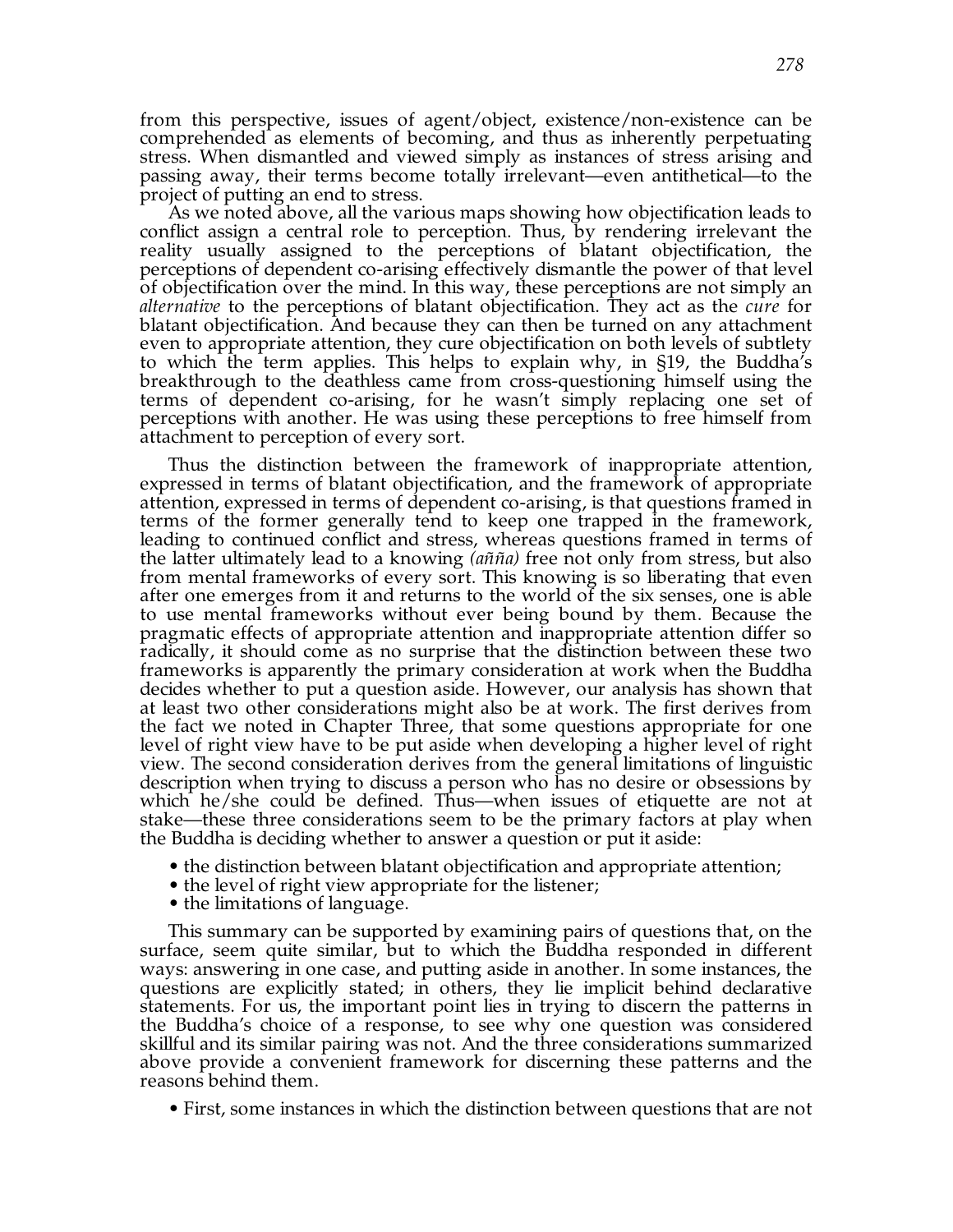answered and those that are, is based on the difference between blatant objectification and appropriate attention:

In DN 11 [§161], the Buddha chides a monk for asking, "Where do these four great elements—the earth property, the liquid property, the fire property, and the wind property—cease without remainder?" and then tells him that the question should be phrased like this: "Where do water, earth, fire, & wind have no footing? Where are long & short, coarse & fine, fair & foul, name & form brought to an end?" The four properties listed here are equivalent to the physical cosmos as a whole. Thus the first question is concerned with the physical extent of the cosmos "out there." The second question, however, treats the properties as an instance of name and form, a factor conditioned by consciousness directly experienced "right here" in the context of dependent co-arising. The answer then tells of a type of consciousness that provides no footing for the experience of name and form: consciousness without surface, without end, luminous all around. Aside from a passage in MN 49 [§205], which states that this consciousness is not experienced through the six sense media (the cosmos as defined in [§159]), the Buddha offers no further explanation of it, a fact to which we will return below. But his treatment of this point in DN 11 helps to illustrate a point made in §§156-158, that the physical end of the cosmos is not to be reached by traveling, but the end of the experience of the cosmos is to be found within this body—i.e., by viewing the cosmos as an instance of name and form in the context of dependent co-arising.

In SN 5:10 [§203], Sister Vajira puts aside four questions posed by Mara: "By whom was this being created? Where is the being's maker? Where has the being originated? Where does the being cease?" Her reasoning is that it is wrong to assume a "being." However, as we have noted above, when the Buddha is asked by Ven. Rādha in SN 23:2 [§199], "To what extent is one said to be 'a being'?" the Buddha answers, "Any desire, passion, delight, or craving for form [or any of the remaining aggregates], Rādha: When one is caught up *[satta]* there, tied up *[visatta]* there, one is said to be 'a being *[satta].'*" The distinction here is that Māra treats the concept of "a being" from the perspective of blatant objectification, whereas the Buddha's answer shows that it can be more usefully defined—and its origination understood—in terms that would fit into dependent co-arising.

In fact, Sister Vajirā, after rejecting Māra's questions, makes the same point in discussing how the assumption of a being arises—through the presence of the aggregates—and how it is found to be empty when the aggregates are taken apart—i.e., when all craving and clinging for them is removed [§199].

In MN 72 [§190], the Buddha refuses to tell Vacchagotta whether, after death, the arahant reappears, doesn't reappear, both, or neither. However—as we saw above, in SN 56:11 and SN 22:59—he describes part of the realization of full awakening as, "this is the last birth… birth is ended… there is now no further becoming." [See also §18, §68, §79, §112, §§138-139, §§141-142, §195, §200.] In the first case, Vacchagotta's question is phrased in terms of blatant objectification looking for the existence, non-existence, etc., of the arahant, conceived to be a being—whereas the realizations of awakening are phrased in terms borrowed from dependent co-arising.

• As for an example of a question answered on one level of right view, only to be put aside on another:

The topic of kamma is treated differently on the preliminary and transcendent levels of right view. The standard description of the Buddha's second knowledge on the night of his awakening, phrased in terms of the preliminary level, indicates that beings experience pleasure and pain in dependence on their own actions.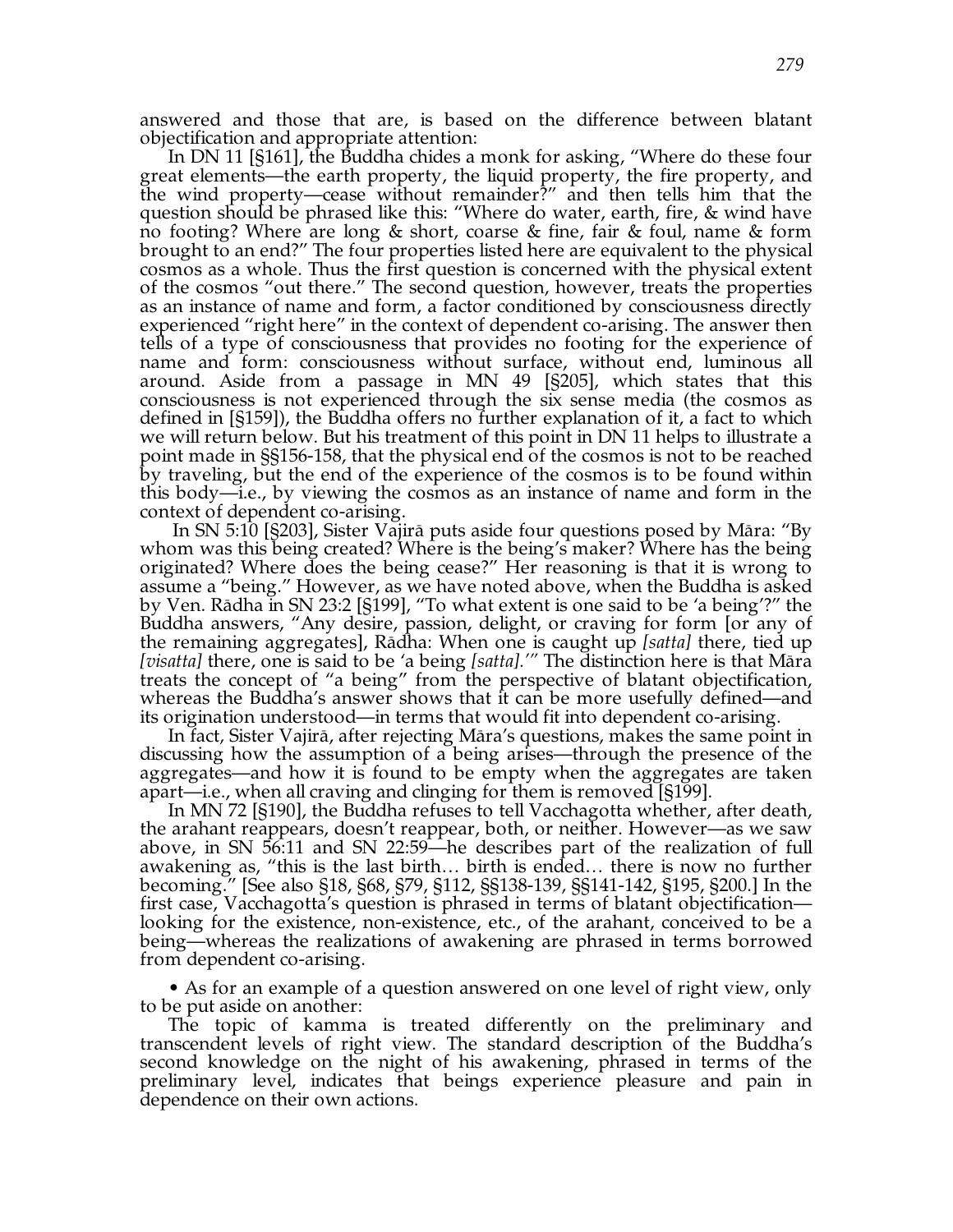"I saw—by means of the divine eye, purified & surpassing the human—beings passing away & re-appearing, and I discerned how they are inferior & superior, beautiful & ugly, fortunate & unfortunate in accordance with actions: 'These beings—who were endowed with bad conduct of body, speech, & mind, who reviled the noble ones, held wrong views and undertook actions under the influence of wrong views—with the breakup of the body, after death, have re-appeared in the plane of deprivation, the bad destination, the lower realms, in hell. But these beings—who were endowed with good conduct of body, speech, & mind, who did not revile the noble ones, who held right views and undertook actions under the influence of right views—with the breakup of the body, after death, have re-appeared in the good destinations, in the heavenly world.'" — *MN 19*

This point is seconded in the analytical answer the Buddha gives in MN 136 [§66]:

"Having intentionally done—with body, with speech, or with mind— an action that is to be experienced as pleasure, one experiences pleasure. Having intentionally done—with body, with speech, or with mind—an action that is to be experienced as pain, one experiences pain. Having intentionally done—with body, with speech, or with mind—an action that is to be experienced as neither-pleasure-nor-pain, one experiences neither- pleasure-nor-pain."

In fact, the principle that beings experience the results of their actions is so important that the Buddha recommends that all people contemplate it on a daily basis:

"It's not the case only for me that I am the owner of actions, heir to actions, born of actions, related through actions, and have actions as my arbitrator; that—whatever I do, for good or for evil—to that will I fall heir. To the extent that there are beings—past & future, passing away & re-arising—all beings are the owners of actions, heir to actions, born of actions, related through actions, and have actions as their arbitrator. Whatever they do, for good or for evil, to that will they fall heir." — *AN 5:57*

As we noted in our discussion of MN 136 in Chapter Three, the assumption that one will receive the results of one's own actions is essential for developing skillful mental states and abandoning unskillful ones. This assumption underlies the preliminary level of right view.

However, in SN 12:17 [§166], the Buddha declares that knowledge of dependent co-arising helps to avoid the eternalistic leanings of the view that pain is self-made, and the annihilationistic leanings of the view that pain is othermade. (See Appendix Three.) In SN 12:18 [§167] he makes a similar statement about views concerning the self-made or other-made origins of both pleasure and pain. It's important to note, though, that he explains the meaning of *self-made* and *other-made* differently in the two discourses. In SN 12:17, *self-made* means that the agent is the same person as the experiencer: "With the one who acts being the same as the one who experiences, existing from the beginning, pleasure  $\&$ pain are self-made." *Other-made* in this discourse means that the agent is something or someone else aside from the one who experiences: "With the one who acts being one thing, and the one who experiences being another, existing as the one struck by the feeling." In SN 12:18, however, *self-made* refers to an identity, not between the agent and the experiencer, but between the feeling and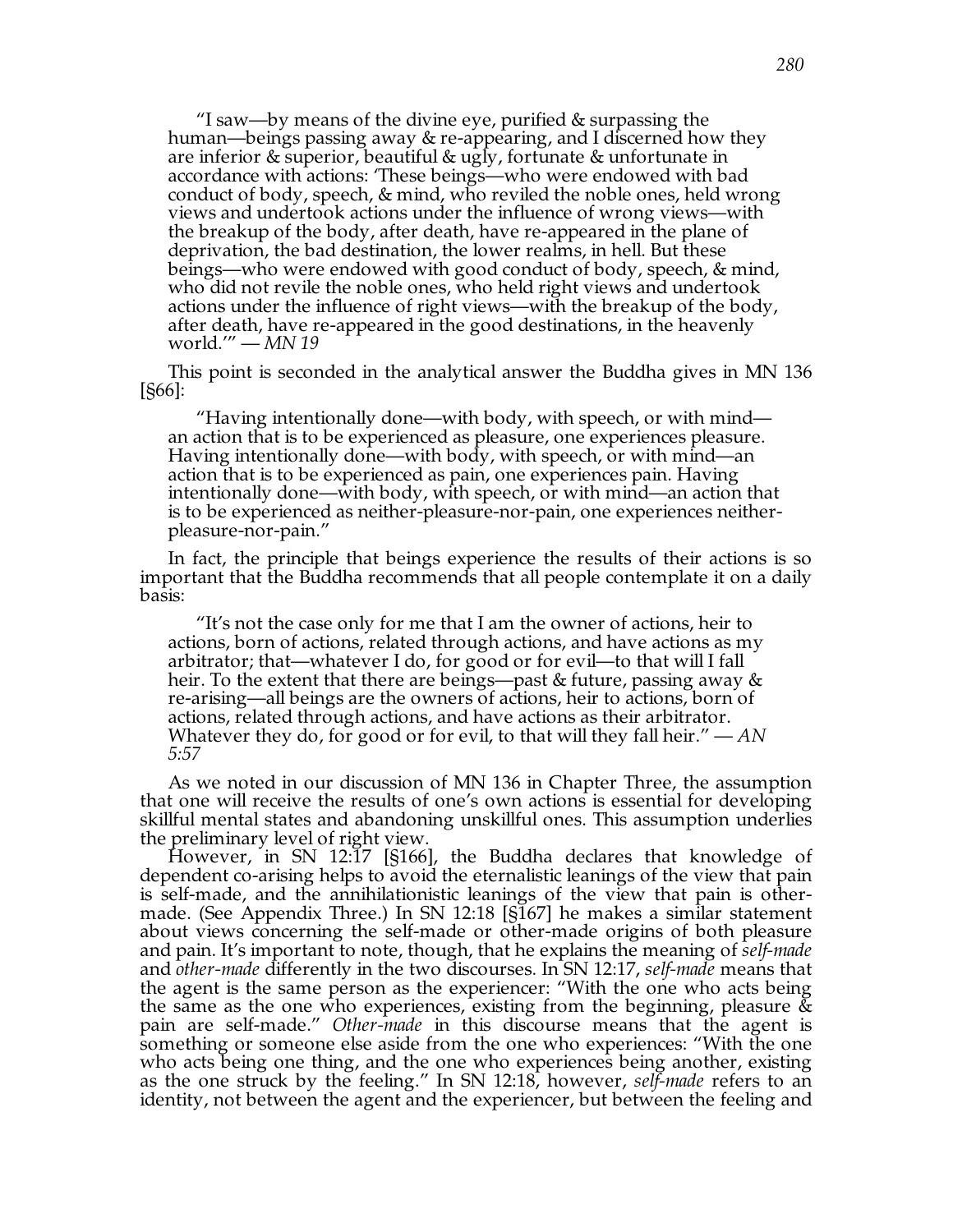the experiencer of the feeling, whereas *other-made* means that feeling is one thing, and the experiencer something else.

In addition to refusing to say that pleasure and pain are self-made or other- made, the Buddha in SN 12:17 and 12:18 also refuses to say that they are both. Had these questions followed the pattern of the tetralemma, he would have then gone on to refuse to say, without qualification, that pleasure and pain are neither self-made nor other-made. However, he qualifies this alternative, denying that they are neither self-made nor other-made in the sense of being spontaneously arisen—i.e., arising without a cause—but affirming that they *can* be described as neither self-made nor other-made in the sense that they are dependently co- arisen. Thus the alternative of being spontaneously arisen does not count as a question put aside, for that alternative is decisively rejected in favor of explaining pleasure and pain in other terms.

The question of pleasure and pain's being self-made, other-made, or both, however, is definitely put aside. And regardless of how the terms are defined, the important point is that the ideas underlying the terms *self-made* and *other- made* parallel the two issues in the ten undeclared issues that refer to the identity or difference between the soul and the body. Thus they are a form of blatant objectification, which is put aside through right view as defined in terms of the four noble truths and dependent co-arising.

This means that the difference between these passages and those above is that they deal in the different assumptions required to develop different levels of skill on the path. MN 19, MN 136, and AN 5:57 deal with the mental framework of truths beneficial and timely as one embarks on the path of skillful action; SN 12:17 and 12:18, with the mental framework of truths beneficial and timely as one works to avoid objectification. Note that this does not mean that SN 12:17 and 12:18 deal in absolute or ultimate truths, whereas MN 19, MN 136, and AN 5:57 deal only in conventional truths. It's just that the two levels of right view are appropriate for different levels of skill, both of which—although their underlying assumptions may be different—lead ultimately to the same goal, upon which both are dropped.

• And as for some examples of the ambiguities that arise due to the limitations of language:

As we noted above, the Buddha in MN 72 [§190] refuses to tell Vacchagotta whether, after death, the arahant reappears, doesn't reappear, both, or neither. In MN 140, however, he states:

"Furthermore, a sage at peace doesn't take birth, doesn't age, doesn't die, is unagitated, and is free from longing. He has nothing whereby he would take birth. Not taking birth, will he age? Not aging, will he die? Not dying, will he be agitated? Not being agitated, for what will he long?"

#### And in SN 44:9 [§204], he states:

"Just as a fire burns with clinging/sustenance and not without clinging/sustenance, even so I designate the rebirth of one who has clinging/sustenance and not of one without clinging/sustenance."

Unlike the passages from SN 22:59 and SN 56:11, these passages do not deal purely in the framework of dependent co-arising. Thus the difference between blatant objectification and dependent co-arising cannot account for the difference between the Buddha's response-strategy in MN 72 on the one hand, and in MN 140 and SN 44:9 on the other, for all the questions involved treat the arahant as a person, a being.

A similar ambiguity marks some of the discussions of whether anything is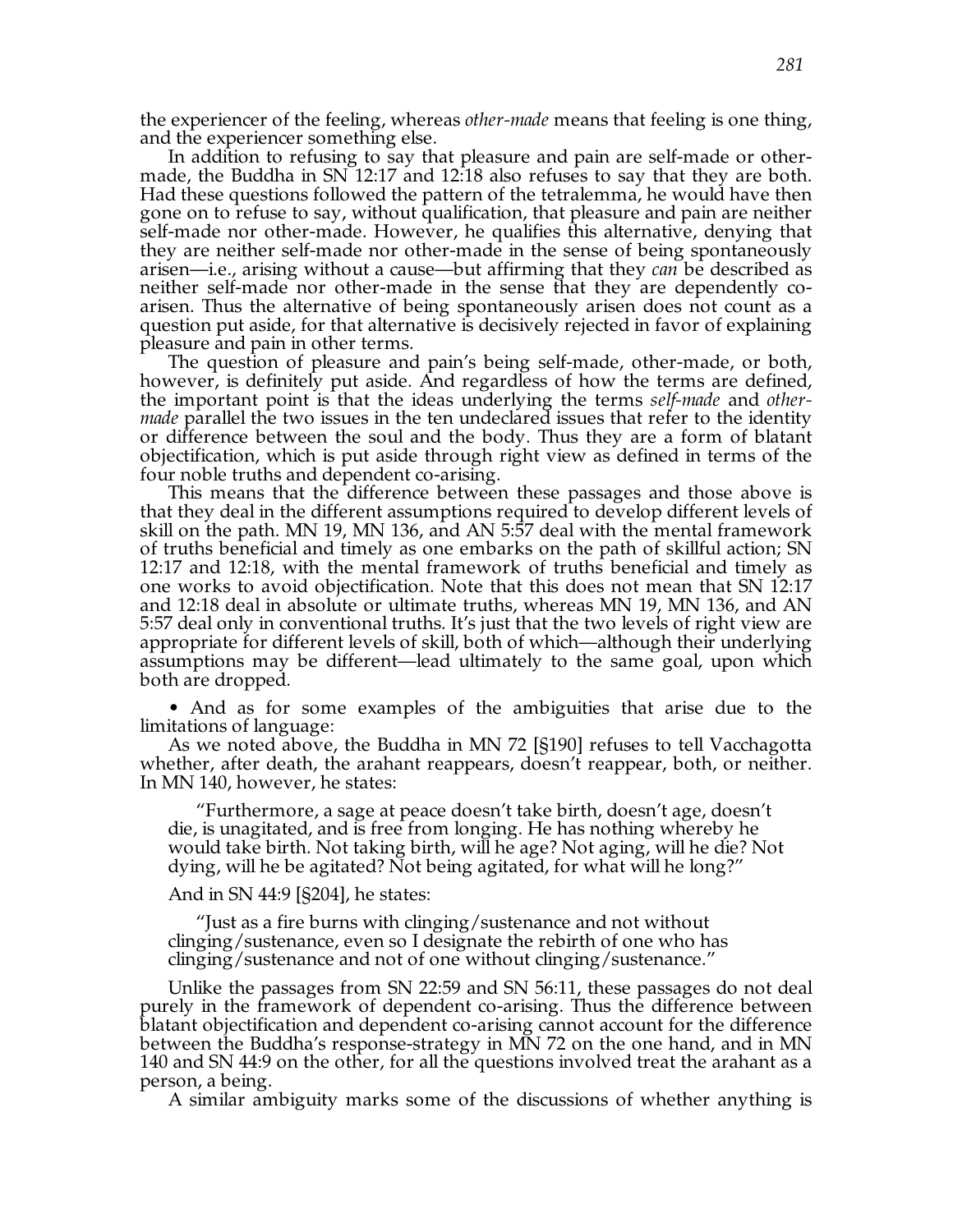left in the experience of total unbinding. AN 4:173 [§208], for example, declares that the act of asking whether, with the cessation of the six sense media, there is anything left, nothing left, both, or neither, is a form of objectification. This is apparently due to the fact that the questions of inappropriate attention—a form of objectification—deal not only in terms of self/other, and existence/non- existence, but also in terms of past, present, and future [§25]. The cessation of the six sense media, however, lies outside of time, so to deal in terms of anything or nothing else leftover afterward would be to impose a sense of time on what lies outside of time. This is why AN 4:173—seconding the discussion in MN 18 [§50]—states that the *possibility* of objectification as an action ceases with the cessation of the six sense media; and goes further to say that the range of *what can be talked about* in terms of objectification ceases with the cessation of the six sense media as well.

Nevertheless, other passages seem to imply either something or nothing existing in the experience of unbinding. For example, as we have noted above, DN 11 [§161] and MN 49 [§205] refer to a type of consciousness—"without surface, without end, luminous all around"—that, to the unawakened mind, sounds like a something. Ud 8:1 [§206] also refers to what seems to be a something—the existence of a dimension that constitutes the end of stress, a dimension that SN 35:117 [§198] says should be experienced—whereas Ud 8:2 [§207] suggests more of a nothing: "It's hard to see the unaffected, for the truth is not easily seen. Craving is pierced in one who knows; for one who sees, there is nothing." Even DN 11's discussion of consciousness without surface deals in ambiguous terms: "Here water, earth, fire, & wind have no footing. Here long & short… name & form are all brought to an end. With the cessation of consciousness, each is here brought to an end." The repeated *here* in this passage would seem to refer to consciousness without surface, but the phrase "the cessation of consciousness" creates an ambiguity. Is this phrase referring to the cessation of consciousness without surface as well, or solely to the cessation of the consciousness-aggregate? Was the Buddha being sloppy in his phrasing here, or deliberately ambiguous?

If we reflect on the fact, mentioned several times in this book, that his teaching is meant not only to be true but also beneficial and timely, that its coherence lies not in the consistent application of first principles but in the consistent focus of its teleology; if we also reflect on the Buddha's occasional use of blatant objectification in explaining his teachings; and if we reflect on his general attitude toward language—that it cannot encompass the goal, but can be used strategically as part of the practice leading to the goal—then the Buddha's ambiguities in his descriptions of the arahant after death and his descriptions of unbinding would appear to be deliberate. In these various dialogues, he is dealing with people who come to him with different levels of understanding. He teaches them not a general picture of reality—which would be a useless form of objectification—but tools of understanding, forms of right view, that will help them generate the desire to develop right effort leading to the goal of total release. As their questions touch on the goal, they are bound to find different aspects of it intriguing or puzzling—not that unbinding is multifaceted; simply that a mind of multifarious cravings, clingings, and sufferings can become curious about it in multiple ways.

So when the Buddha refuses to say whether the arahant reappears or not, he is emphasizing the fact that, in taking on no identity, the awakened person is boundless. When he says that the arahant is not reborn, he is emphasizing the fact that, when there is freedom from birth, there is freedom from suffering and stress. When he treats unbinding as a something—a dimension, a consciousness without surface—he is making the point that unbinding is not a form of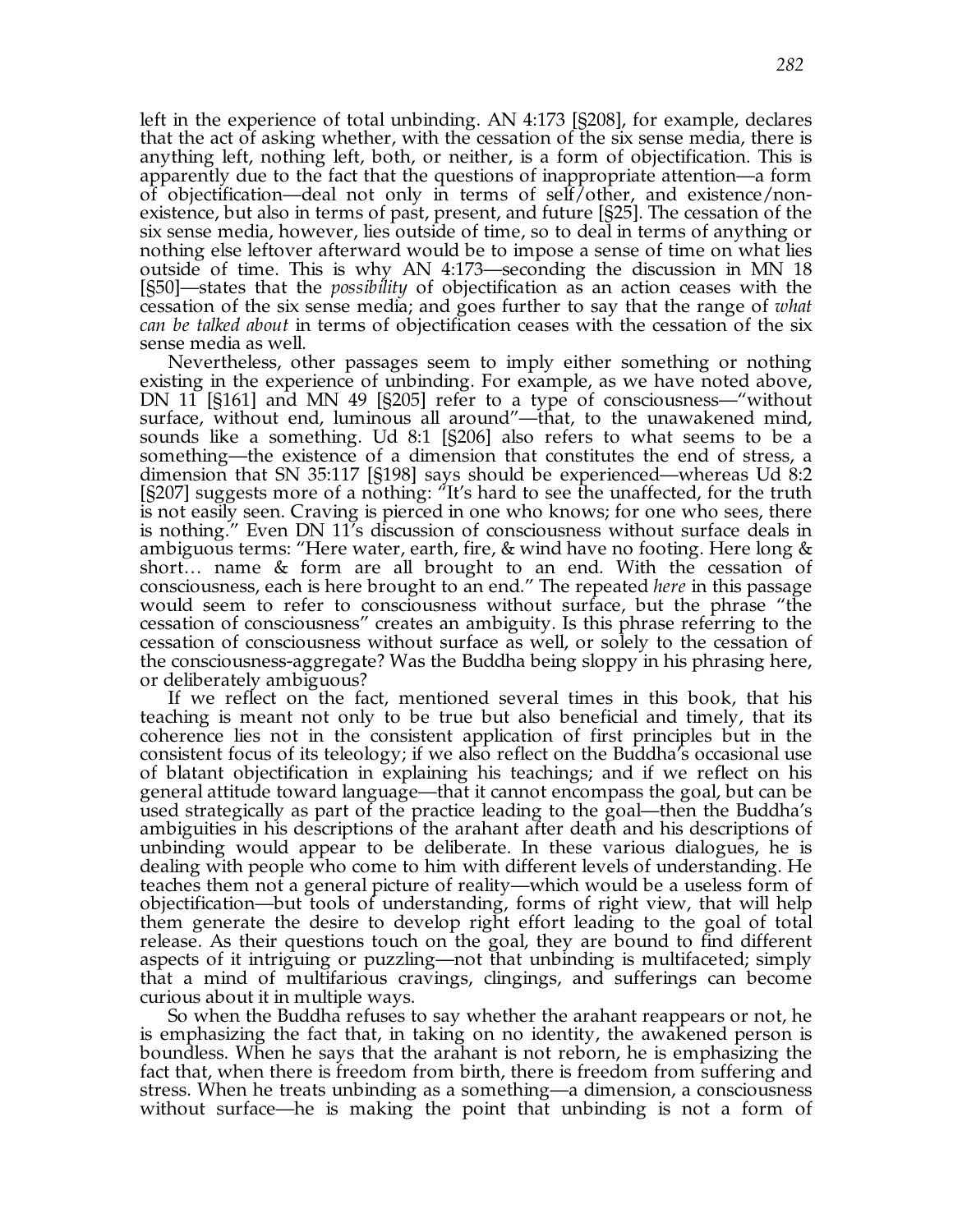annihilation; when he treats it as a nothing, he is making the point that consciousness without surface, unlike even the infinitude of consciousness experienced in jhāna, has no object at all. When he leaves unexplained this paradox of something and nothing, or the question of how consciousness without surface relates to the cessation of consciousness, his apparent intent is not to get his listeners to abandon all effort at thought. Instead, it's to pique their curiosity, to stir within them a desire to develop right view and to use that right view as part of the complete path leading to a direct, personal experience of the goal. That's where they'll untangle the paradoxes for themselves.

This point is supported by a fact already noted: that the Buddha's most effective use of the strategy of putting a question aside is not when he simply remains silent, but when he follows up with an alternative way of viewing experience, an alternative mode of perception, that is more beneficial in leading to release.

After all, there are dangers in simply trying to force the mind not to think, for that approach can easily lead to the dead-end state without perception mentioned in DN 1 [§184]. And there are no instances in the discourses where a listener gains release simply on learning that awakening or an awakened one cannot properly be described. The closest examples are those of Ven. Yamaka [§193] and Upasıva [§202], but even in their cases they learn more specifically what has to be abandoned before reaching the point where language—including even the subtle objectification of right view—breaks down.

As we have noted with regard to SN 12:15 [§172], language is transcended not simply by trying to block it out, but by focusing on the issue of stress arising and passing away to the point where even such basic terms as existence and non- existence simply don't come to mind.

This is why the Buddha said that he taught only stress and the ending of stress, for if his listeners focus full attention on these questions, that takes care of everything else.

## **READINGS**

### AGNOSTICISM

§ 152. "Monks, there are some contemplatives & brahmans who, being asked questions regarding this or that, resort to verbal contortions, to eel-like wriggling, on four grounds…. There is the case of a certain contemplative or brahman who does not discern as it actually is that 'This is skillful,' or that 'This is unskillful.' The thought occurs to him, 'I don't discern as it actually is that "This is skillful," or that "This is unskillful." If I… were to declare that "This is skillful," or that "This is unskillful," desire, passion, aversion, or irritation would occur to me; that would be a falsehood for me. Whatever would be a falsehood for me would be a distress for me. Whatever would be a distress for me would be an obstacle for me.' So, out of fear of falsehood, a loathing for falsehood, he does not declare that 'This is skillful,' or that 'This is unskillful.' Being asked questions regarding this or that, he resorts to verbal contortions, to eel-like wriggling: 'I don't think so. I don't think in that way. I don't think otherwise. I don't think not. I don't think not not.'

[The second case is virtually identical with the first, substituting 'clinging' for 'falsehood.']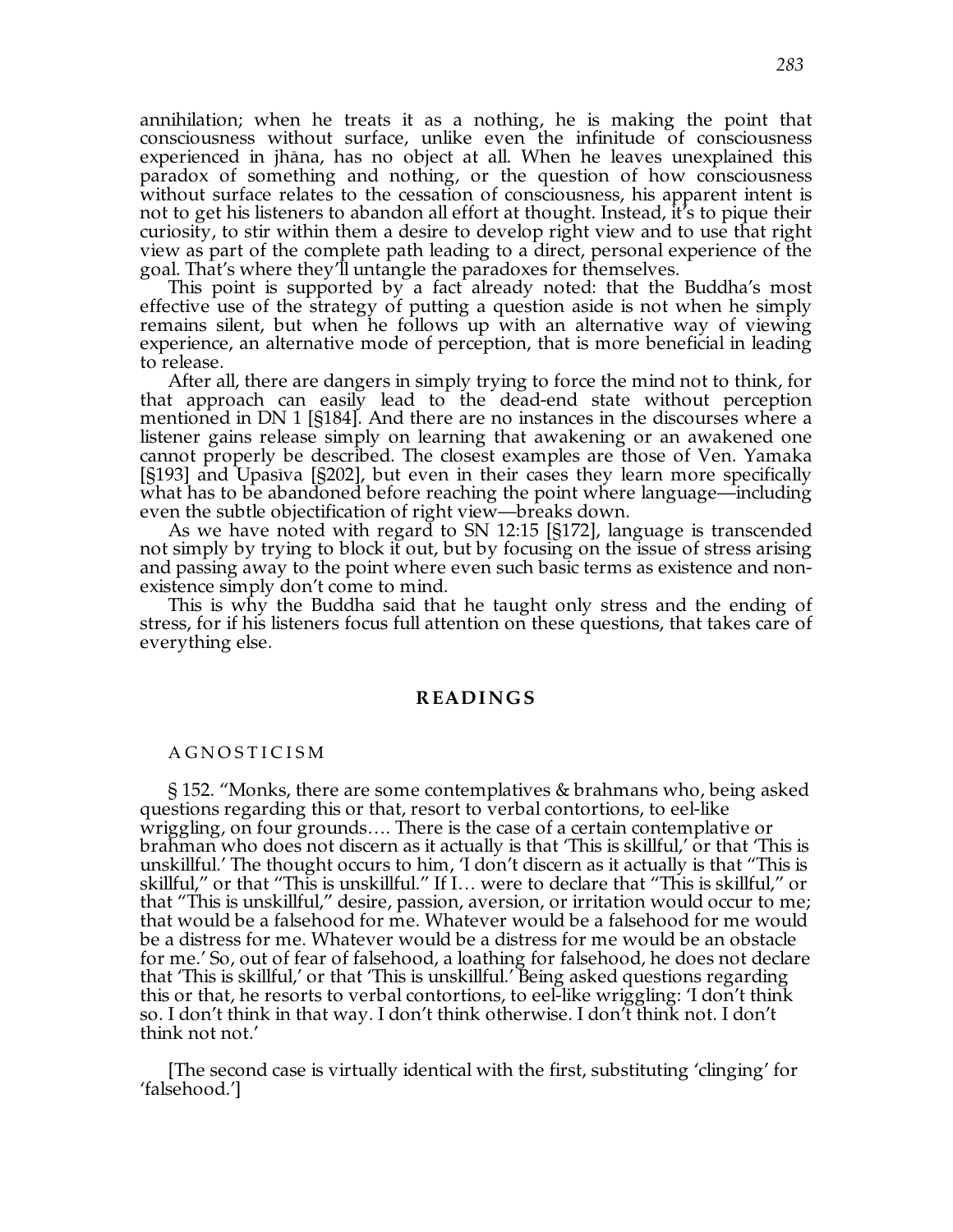[The third case:] "There is the case of a certain contemplative or brahman who does not discern as it actually is that 'This is skillful,' or that 'This is unskillful'…. 'If I, not discerning as it actually is that "This is skillful," or that "This is unskillful," were to declare that "This is skillful," or that "This is unskillful"—<br>There are contemplatives & brahmans who are pundits, subtle, skilled in debate, who prowl about like hair-splitting marksmen, as it were, shooting<br>(philosophical) view-standpoints to pieces with their dialectic. They might crossquestion me, press me for reasons, rebuke me. I might not be able to stand my ground; that would be a distress for me… an obstacle for me.' So, out of a fear for questioning, a loathing for questioning… he resorts to verbal contortions, to eel-like wriggling….

[The fourth case:] "There is the case of a certain contemplative or brahman who is dull & exceedingly stupid. Out of dullness & exceeding stupidity, he—<br>being asked questions regarding this or that—resorts to verbal contortions, to eel-like wriggling: 'If you ask me if there exists another world [after death], if I thought that there exists another world, would I declare that to you? I don't think so. I don't think in that way. I don't think otherwise. I don't think not. I don't think not not. If you asked me if there isn't another world… both is & isn't… neither is nor isn't… if there are beings who transmigrate… if there aren't... both are & aren't... neither are nor aren't... if the Tathagata exists after death… doesn't… both… neither… I don't think so. I don't think in that way. I don't think otherwise. I don't think not. I don't think not not.'" — *DN 1*

§ 153. "Well then—knowing in what way, seeing in what way, does one without delay put an end to fermentations? There is the case where an ordinary uninstructed person—who has no regard for noble ones, is not well-versed or disciplined in their Dhamma; who has no regard for men of integrity, is not well- versed or disciplined in their Dhamma—assumes form to be the self. That assumption is a fabrication. Now, what is the cause, what is the origination, what is the birth, what is the coming-into-existence of that fabrication? To an ordinary uninstructed person, touched by that which is felt born of contact with ignorance, craving arises. That fabrication is born of that. And that fabrication is inconstant, fabricated, dependently co-arisen. That craving…. That feeling…. That contact… That ignorance is inconstant, fabricated, dependently co-arisen. It's by knowing & seeing in this way that one without delay puts an end to fermentations.

[The same analysis is then applied to a wide range of views about the existence & non-existence of the self, down to:]

"He doesn't assume form to be the self, or the self as possessing form, or form as in the self, or the self as in form, or feeling to be the self, or the self as possessing feeling, or feeling as in the self, or the self as in feeling, or perception to be the self, or the self as possessing perception, or perception as in the self, or the self as in perception, or fabrications to be the self, or the self as possessing fabrications, or fabrications as in the self, or the self as in fabrications, or consciousness to be the self, or the self as possessing consciousness, or consciousness as in the self, or the self as in consciousness, nor does he have the [eternalist] view, 'This self is the same as the cosmos. This I will be after death, constant, lasting, eternal, not subject to change,' nor does he have the [annihilationist] view, 'I would not be, neither would there be what is mine. I will not be, neither will there be what is mine,' *but he is doubtful & uncertain, having*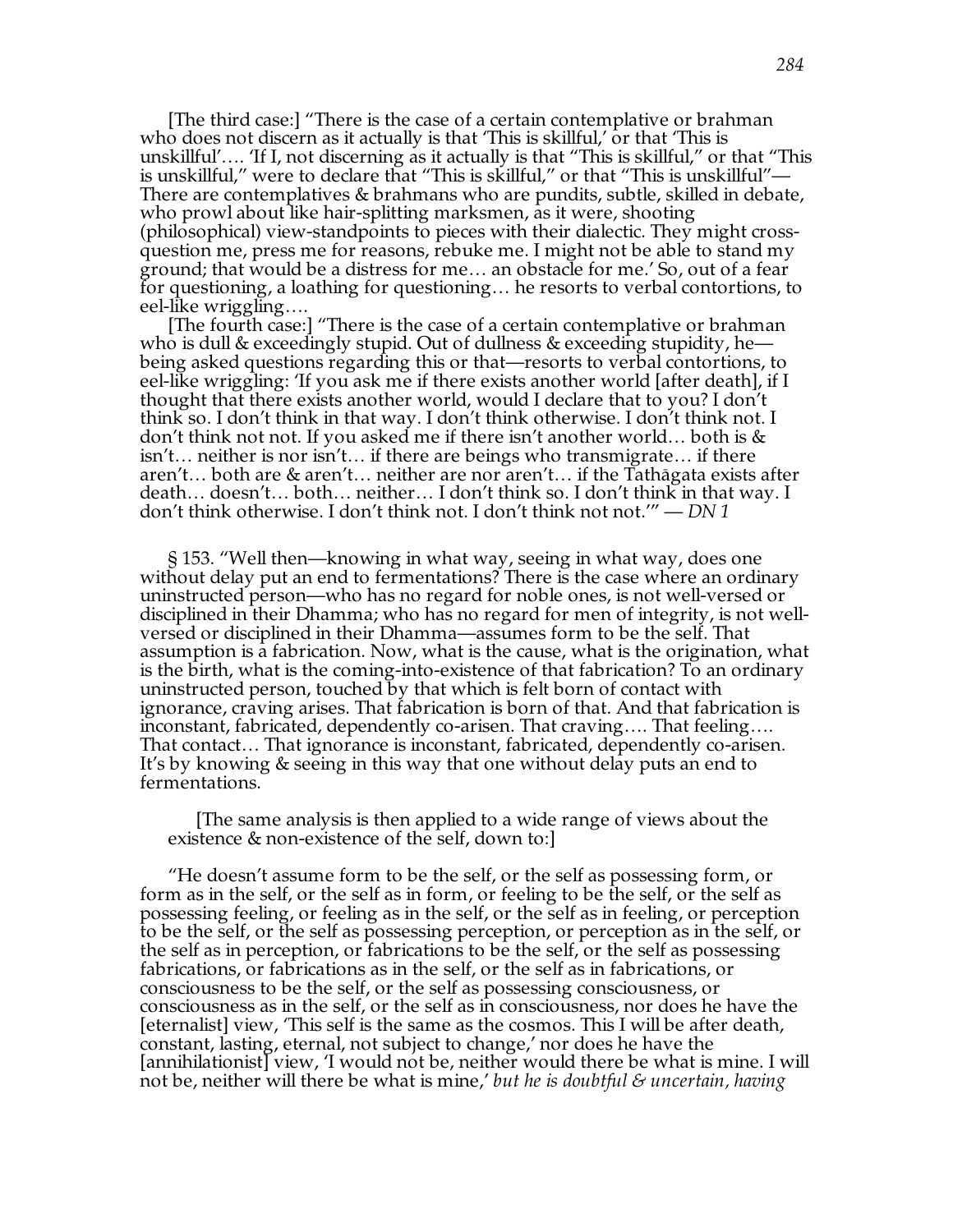*come to no conclusion with regard to the true Dhamma. That doubt, uncertainty, & coming-to-no-conclusion is a fabrication*. [Italics added.]

"What is the cause, what is the origination, what is the birth, what is the coming-into-existence of that fabrication? To an ordinary uninstructed person, touched by that which is felt born of contact with ignorance, craving arises. That fabrication is born of that. And that fabrication is inconstant, fabricated, dependently co-arisen. That craving…. That feeling…. That contact…. That ignorance is inconstant, fabricated, dependently co-arisen. It's by knowing & seeing in this way that one without delay puts an end to fermentations." — *SN 22:81*

## INCONCEIVABLES: KAMMA *&* THE WORLD

§ 154. "There are these four inconceivables that are not to be conjectured about, that would bring madness & vexation to anyone who conjectured about them. Which four?

"The Buddha-range of the Buddhas [i.e., the range of powers a Buddha develops as a result of becoming a Buddha] is an inconceivable that is not to be conjectured about, that would bring madness & vexation to anyone who conjectured about it.

"The jhāna-range of a person in jhāna [i.e., the range of powers that one may obtain while absorbed in jhāna]….

"The [precise working out of the] results of kamma….

"Conjecture about [the origin, extent, etc., of] the cosmos is an inconceivable that is not to be conjectured about, that would bring madness & vexation to anyone who conjectured about it.

"These are the four inconceivables that are not to be conjectured about, that would bring madness & vexation to anyone who conjectured about them." — *AN 4:77*

§ 155. "From an inconceivable beginning comes transmigration. A beginning point is not evident, though beings hindered by ignorance and fettered by craving are transmigrating & wandering on. What do you think, monks? Which is greater, the tears you have shed while transmigrating & wandering this long, long time—crying & weeping from being joined with what is displeasing, being separated from what is pleasing—or the water in the four great oceans?"

"As we understand the Dhamma taught to us by the Blessed One, this is the greater: the tears we have shed while transmigrating & wandering this long, long time—crying & weeping from being joined with what is displeasing, being separated from what is pleasing—not the water in the four great oceans."

"Excellent, monks. Excellent. It is excellent that you thus understand the Dhamma taught by me.

"This is the greater: the tears you have shed while transmigrating  $\&$ wandering this long, long time—crying & weeping from being joined with what is displeasing, being separated from what is pleasing—not the water in the four great oceans.

"Long have you (repeatedly) experienced the death of a mother. The tears you have shed over the death of a mother while transmigrating & wandering this long, long time—crying & weeping from being joined with what is displeasing, being separated from what is pleasing—are greater than the water in the four great oceans.

"Long have you (repeatedly) experienced the death of a father… the death of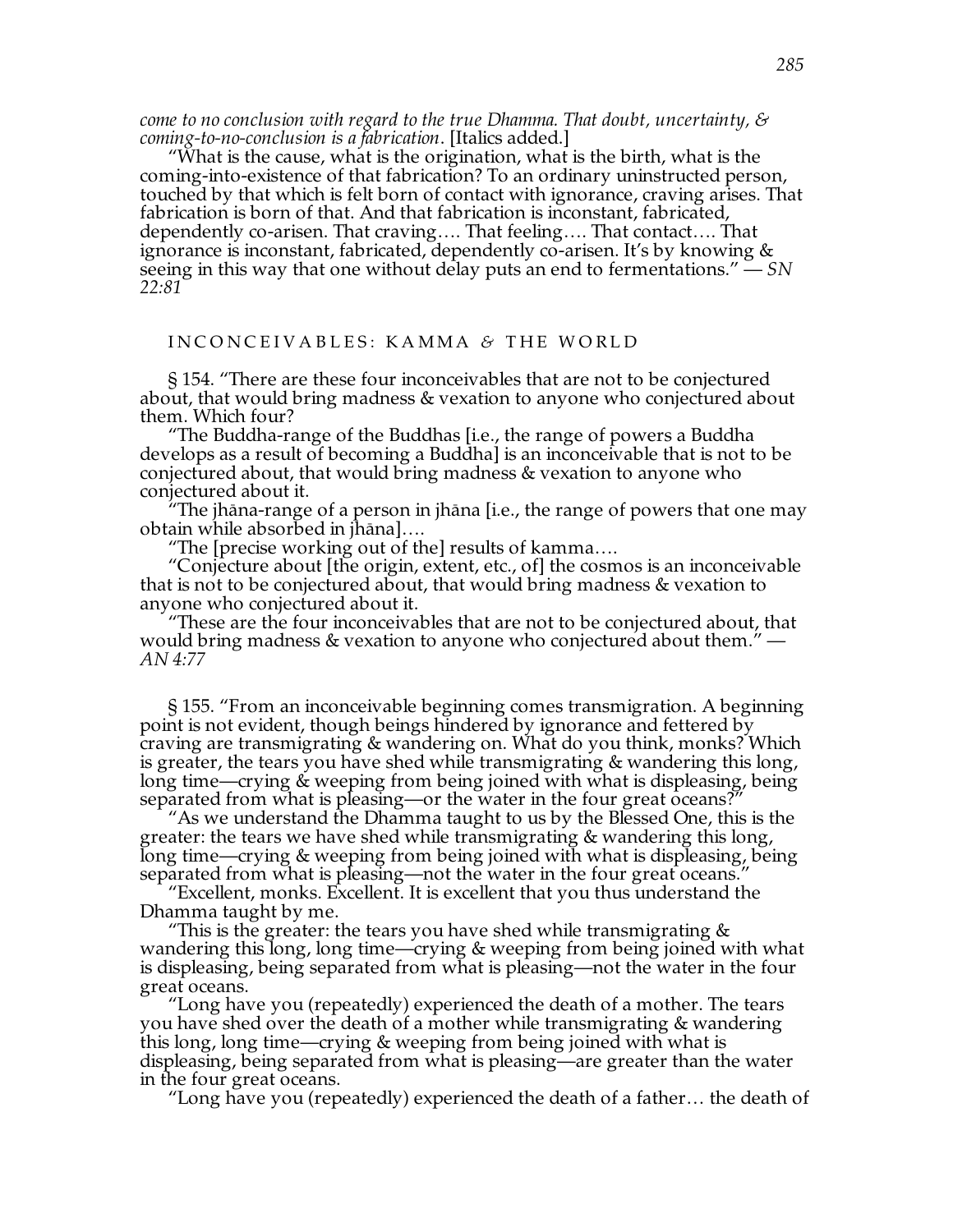a brother… the death of a sister… the death of a son… the death of a daughter… loss with regard to relatives… loss with regard to wealth… loss with regard to disease. The tears you have shed over loss with regard to disease while transmigrating & wandering this long, long time—crying & weeping from being joined with what is displeasing, being separated from what is pleasing—are greater than the water in the four great oceans.

"Why is that? From an inconceivable beginning comes transmigration. A beginning point is not evident, though beings hindered by ignorance and fettered by craving are transmigrating & wandering on. Long have you thus experienced stress, experienced pain, experienced loss, swelling the cemeteries—<br>enough to become disenchanted with all fabricated things, enough to become dispassionate, enough to be released." — *SN 15:3*

§ 156. Then two brahman cosmologists went to the Blessed One and, on arrival, exchanged courteous greetings with him. After an exchange of friendly greetings & courtesies, they sat to one side. As they were sitting there, they said to the Blessed One, "Master Gotama, Pūraṇa Kassapa—all-knowing, all-seeing—<br>claims exhaustive knowledge & vision: 'Whether I am standing or walking, awake or asleep, continual, unflagging knowledge & vision is established within me.' He says, 'I dwell with infinite knowledge, knowing & seeing the finite cosmos.' Yet Nigantha Nātaputta—all-knowing, all-seeing—also claims exhaustive knowledge & vision: 'Whether I am standing or walking, awake or asleep, continual, unflagging knowledge & vision is established within me.' He says, 'I dwell with infinite knowledge, knowing & seeing the infinite cosmos.' Of these two speakers of knowledge, these two who contradict each other, which is telling the truth, and which is lying?"

 "Enough, brahmans. Put this question aside. I will teach you the Dhamma. Listen and pay close attention. I will speak."

"Yes, sir," the brahmans responded to the Blessed One, and the Blessed One said, "Suppose that there were four men standing at the four directions, endowed with supreme speed & stride. Like that of a strong archer—welltrained, a practiced hand, a practiced sharp-shooter—shooting a light arrow across the shadow of a palm tree: Such would be the speed with which they were endowed. As far as the east sea is from the west: Such would be the stride with which they were endowed. Then the man standing at the eastern direction would say, 'I, by walking, will reach the end of the cosmos.' He—with a onehundred year life, a one-hundred year span—would spend one hundred years traveling—apart from the time spent on eating, drinking, chewing & tasting, urinating & defecating, and sleeping to fight off weariness—but without reaching the end of the cosmos he would die along the way. [Similarly with the men standing at the western, southern, & northern directions.] Why is that? I tell you, it isn't through that sort of traveling that the end of the cosmos is known, seen, or reached. But at the same time, I tell you that there is no making an end of suffering & stress without reaching the end of the cosmos.

"These five strings of sensuality are, in the Vinaya of the noble ones, called the cosmos. Which five? Forms cognizable via the eye—agreeable, pleasing, charming, endearing, fostering desire, enticing; sounds cognizable via the ear… aromas cognizable via the nose… flavors cognizable via the tongue… tactile sensations cognizable via the body—agreeable, pleasing, charming, endearing, fostering desire, enticing. These are the five strings of sensuality that, in the Vinaya of the noble ones, are called the cosmos.

"There is the case where a monk—quite secluded from sensuality, secluded from unskillful qualities—enters & remains in the first jhāna: rapture & pleasure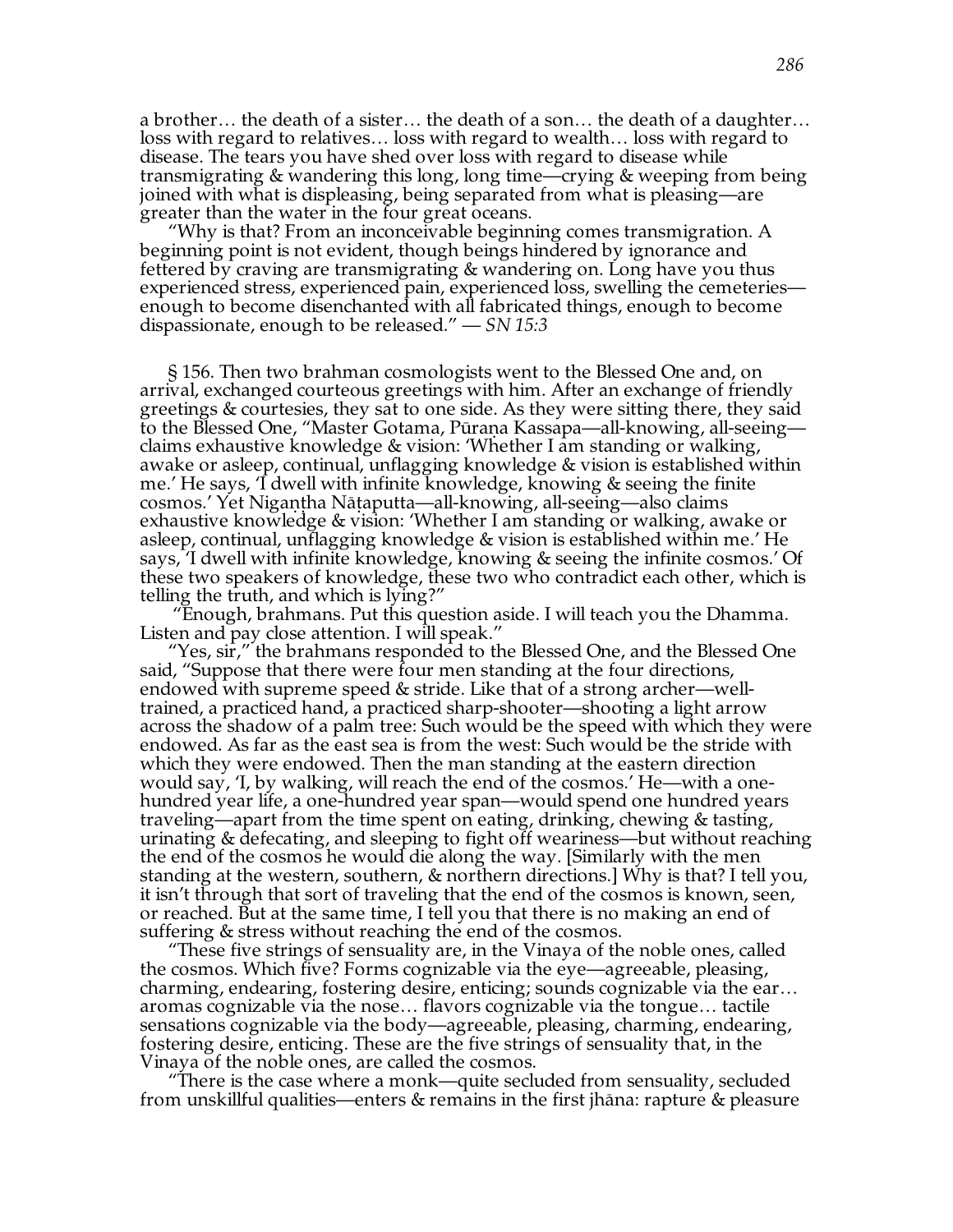born of seclusion, accompanied by directed thought & evaluation. This is called a monk who, coming to the end of the cosmos, remains at the end of the cosmos. Others say of him, 'He is encompassed in the cosmos; he has not escaped from the cosmos.' And I too say of him, 'He is encompassed in the cosmos; he has not escaped from the cosmos.'

[Similarly with the second, third,  $\&$  fourth jhanas, and with the attainment of the dimensions of the infinitude of space, the infinitude of consciousness, nothingness, and neither perception nor non-perception [§150].]

"Furthermore, with the complete transcending of the dimension of neither perception nor non-perception, he enters & remains in the cessation of perception & feeling. And, having seen [that] with discernment, his fermentations are completely ended. This is called a monk who, coming to the end of the cosmos, remains at the end of the cosmos, having crossed over attachment in the cosmos." — *AN 9:38 [See also §79]*

§ 157. On one occasion the Blessed One was staying near Sāvatthī, in Jeta's Grove, Anāthapindika's monastery. Then Rohitassa, the son of a deva, in the far extreme of the night, his extreme radiance lighting up the entirety of Jeta's Grove, went to the Blessed One. On arrival, having bowed down to the Blessed One, he stood to one side. As he was standing there he said to the Blessed One: "Is it possible, lord, by traveling, to know or see or reach a far end of the cosmos where one doesn't take birth, age, die, pass away or reappear?"

"I tell you, friend, that it isn't possible by traveling to know or see or reach a far end of the cosmos where one doesn't take birth, age, die, pass away, or reappear."

"How amazing, lord! How astounding!—how well that has been said by the Blessed One: 'I tell you, friend, that it isn't possible by traveling to know or see or reach a far end of the cosmos where one doesn't take birth, age, die, pass away, or reappear.' Once I was a seer named Rohitassa, a student of Bhoja, a powerful sky-walker. My speed was as fast as that of a strong archer—well-trained, a practiced hand, a practiced sharp-shooter—shooting a light arrow across the shadow of a palm tree. My stride stretched as far as the east sea is from the west. To me, endowed with such speed, such a stride, there came the desire: 'I will go traveling to the end of the cosmos.' I—with a one-hundred year life, a onehundred year span—spent one hundred years traveling—apart from the time spent on eating, drinking, chewing & tasting, urinating & defecating, and sleeping to fight off weariness—but without reaching the end of the cosmos I died along the way. So it's amazing, lord; it's astounding—how well that has been said by the Blessed One: 'I tell you, friend, that it isn't possible by traveling to know or see or reach a far end of the cosmos where one doesn't take birth, age, die, pass away, or reappear.'"

[When this was said, the Blessed One responded:] "I tell you, friend, that it isn't possible by traveling to know or see or reach a far end of the cosmos where one doesn't take birth, age, die, pass away, or reappear. But at the same time, I tell you that there is no making an end of suffering & stress without reaching the end of the cosmos. Yet it is just within this fathom-long body, with its perception & intellect, that I declare that there is the cosmos, the origination of the cosmos, the cessation of the cosmos, and the path of practice leading to the cessation of the cosmos." — *AN 4:45*

§ 158. [Ven. finanda:] "Concerning the brief statement made by the Blessed One, after which he entered his dwelling without expounding the detailed meaning—i.e., 'I don't say that the end of the cosmos is to be known, seen, &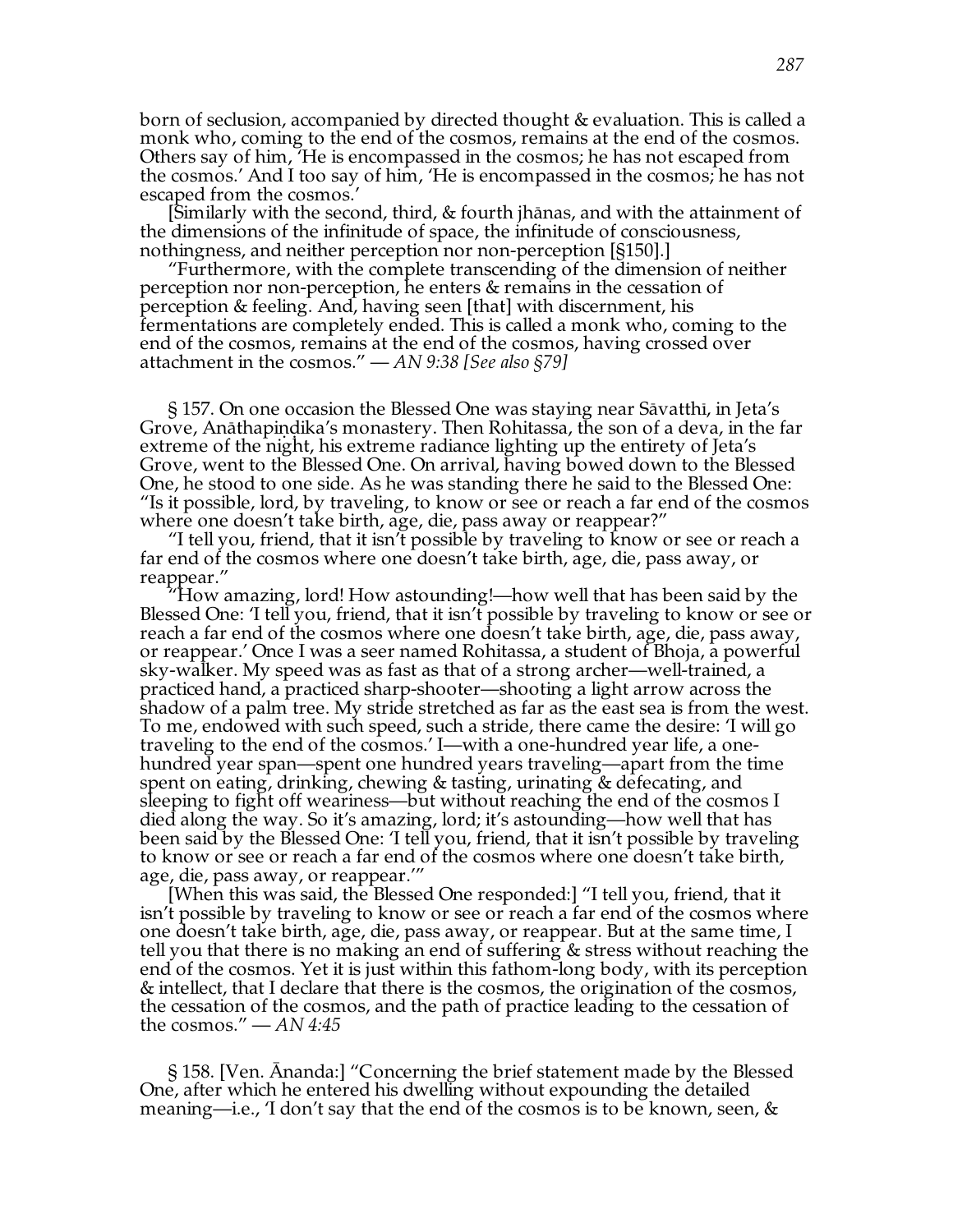reached by traveling. But neither do I say that there is a making an end of stress without having reached the end of the cosmos'—I understand the detailed meaning of this statement to be this:

"That by means of which one has a perception of cosmos, a concept of cosmos with regard to the cosmos: That, in the Vinaya of a noble one, is called the 'cosmos.' Now, by means of what does one have a perception of cosmos, a concept of cosmos with regard to the cosmos? By means of the eye… the ear… the nose… the tongue… the body… the intellect one has a perception of cosmos, a concept of cosmos with regard to the cosmos." — *SN 35:116*

§ 159. Then a certain monk went to the Blessed One and, on arrival, having bowed down to him, sat to one side. As he was sitting there, he said to the Blessed One: "'The cosmos, the cosmos *[loka],'* it is said. In what respect does the word 'cosmos' apply?

"Insofar as it disintegrates *[lujjati],* monk, it is called the 'cosmos.' Now, what disintegrates? The eye disintegrates. Forms disintegrate. Consciousness at the eye disintegrates. Contact at the eye disintegrates. And whatever there is that arises in dependence on contact at the eye—experienced as pleasure, pain or neither-pleasure-nor-pain—that too disintegrates.

"The ear disintegrates. Sounds disintegrate….

"The nose disintegrates. Aromas disintegrate….

"The tongue disintegrates. Tastes disintegrate….

"The body disintegrates. Tactile sensations disintegrate….

"The intellect disintegrates. Ideas disintegrate. Consciousness at the intellect consciousness disintegrates. Contact at the intellect disintegrates. And whatever there is that arises in dependence on contact at the intellect—experienced as pleasure, pain or neither-pleasure-nor-pain—that too disintegrates.

"Insofar as it disintegrates, it is called the 'cosmos.'" — *SN 35:82*

§ 160. At Sāvatthī. There the Blessed One addressed the monks: "I will teach you the origination of the cosmos & the ending of the cosmos. Listen & pay close attention. I will speak."

"As you say, lord," the monks responded to the Blessed One.

The Blessed One said, "And what is the origination of the cosmos? Dependent on the eye & forms there arises eye-consciousness. The meeting of the three is contact. From contact as a requisite condition comes feeling. From feeling as a requisite condition comes craving. From craving as a requisite condition comes clinging/sustenance. From clinging/sustenance as a requisite condition comes becoming. From becoming as a requisite condition comes birth. From birth as a requisite condition, then aging-&-death, sorrow, lamentation, pain, distress, & despair come into play. This is the origination of the cosmos.

"Dependent on the ear & sounds there arises ear-consciousness. The meeting of the three is contact…. Dependent on the nose & aromas there arises noseconsciousness. The meeting of the three is contact…. Dependent on the tongue & flavors there arises tongue-consciousness. The meeting of the three is contact…. Dependent on the body & tactile sensations there arises body-consciousness. The meeting of the three is contact…. Dependent on the intellect & qualities there arises intellect-consciousness. The meeting of the three is contact. From contact as a requisite condition comes feeling. From feeling as a requisite condition comes craving. From craving as a requisite condition comes clinging/sustenance. From clinging/sustenance as a requisite condition comes becoming. From becoming as a requisite condition comes birth. From birth as a requisite condition, then aging-&-death, sorrow, lamentation, pain, distress, & despair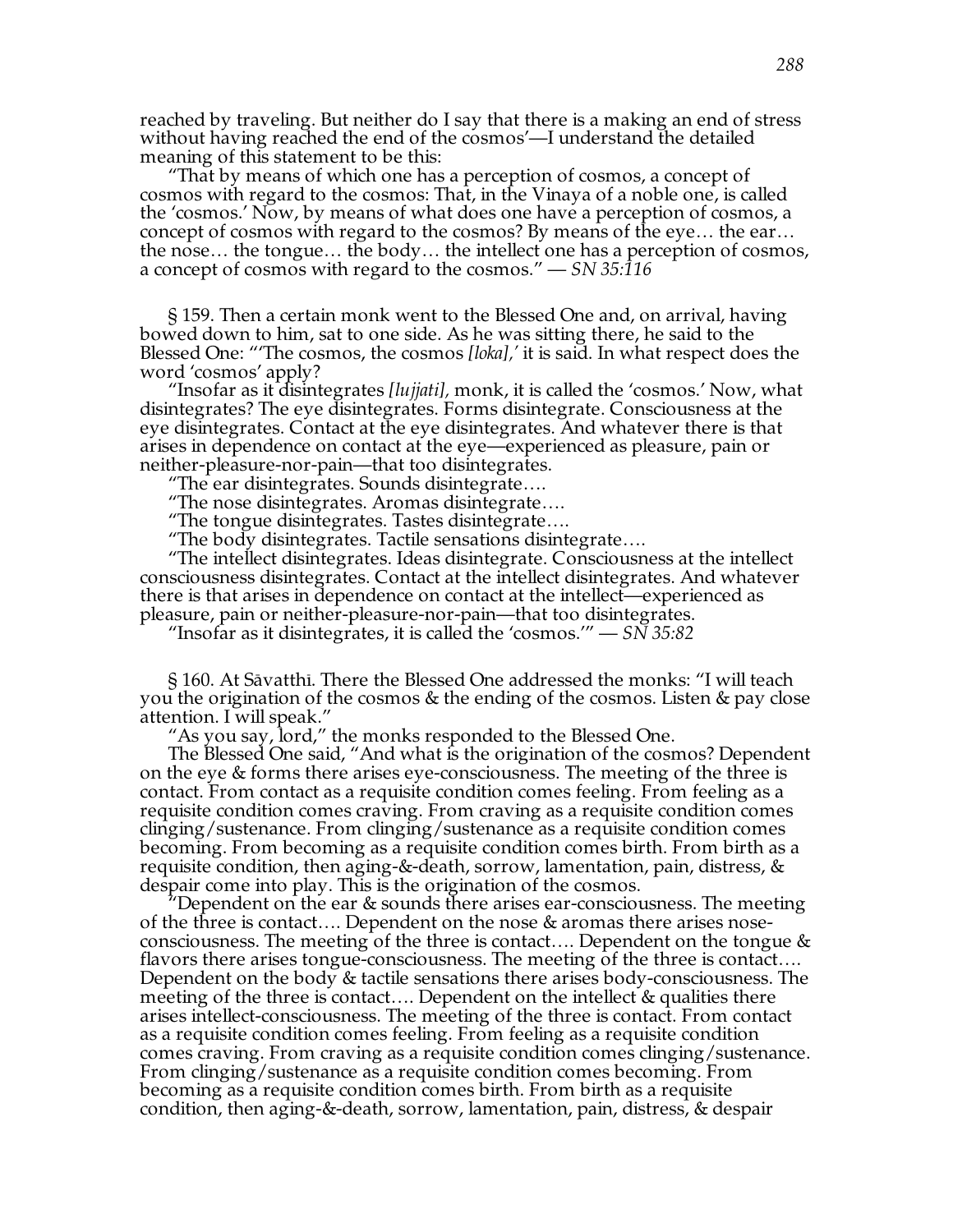come into play. This is the origination of the cosmos.

"And what is the ending of the cosmos? Dependent on the eye  $&$  forms there arises eye-consciousness. The meeting of the three is contact. From contact as a requisite condition comes feeling. From feeling as a requisite condition comes craving. Now, from the remainderless cessation & fading away of that very craving comes the cessation of clinging/sustenance. From the cessation of clinging/sustenance comes the cessation of becoming. From the cessation of becoming comes the cessation of birth. From the cessation of birth, then aging- &-death, sorrow, lamentation, pain, distress, & despair all cease. Such is the cessation of this entire mass of stress & suffering. This is the ending of the cosmos.

"Dependent on the ear  $\&$  sounds there arises ear-consciousness. The meeting of the three is contact…. Dependent on the nose & aromas there arises nose- consciousness. The meeting of the three is contact…. Dependent on the tongue & flavors there arises tongue-consciousness. The meeting of the three is contact…. Dependent on the body & tactile sensations there arises body-consciousness. The meeting of the three is contact…. Dependent on the intellect & qualities there arises intellect-consciousness. The meeting of the three is contact. From contact as a requisite condition comes feeling. From feeling as a requisite condition comes craving. Now, from the remainderless cessation & fading away of that very craving comes the cessation of clinging/sustenance. From the cessation of clinging/sustenance comes the cessation of becoming. From the cessation of becoming comes the cessation of birth. From the cessation of birth, then aging- &-death, sorrow, lamentation, pain, distress, & despair all cease. Such is the cessation of this entire mass of stress & suffering. This is the ending of the cosmos." — *SN 12:44*

§ 161. "Then the monk attained to such a state of concentration that the way leading to the gods of Brahma's retinue appeared in his centered mind. So he approached the gods of Brahma's retinue and, on arrival, asked them, 'Friends, where do these four great elements—the earth property, the liquid property, the fire property, and the wind property—cease without remainder?'

"When this was said, the gods of Brahmā's retinue said to the monk, 'We also don't know where the four great elements—the earth property, the liquid property, the fire property, and the wind property—cease without remainder. But there is Brahma, the Great Brahma, the Conqueror Unconquered, the All-Seeing, Wielder of Power, Sovereign Lord, Maker, Creator, Chief, Appointer and Ruler, Father of All That Have Been and Shall Be. He is higher and more sublime than we. He should know where the four great elements… cease without remainder.'

"'But where, friends, is the Great Brahma now?'

"'Monk, we also don't know where Brahma is or in what way Brahma is. But when signs appear, light shines forth, and a radiance appears, Brahmā will appear. For these are the portents of Brahma's appearance: light shines forth and a radiance appears.'

"Then it was not long before the Great Brahma appeared.

"So the monk approached the Great Brahma and, on arrival, said, 'Friend, where do these four great elements—the earth property, the liquid property, the fire property, and the wind property—cease without remainder?'

"When this was said, the Great Brahma said to the monk,  $I$ , monk, am Brahmā, the Great Brahmā, the Conqueror Unconquered, the All-Seeing, Wielder of Power, Sovereign Lord, Maker, Creator, Chief, Appointer and Ruler, Father of All That Have Been and Shall Be.'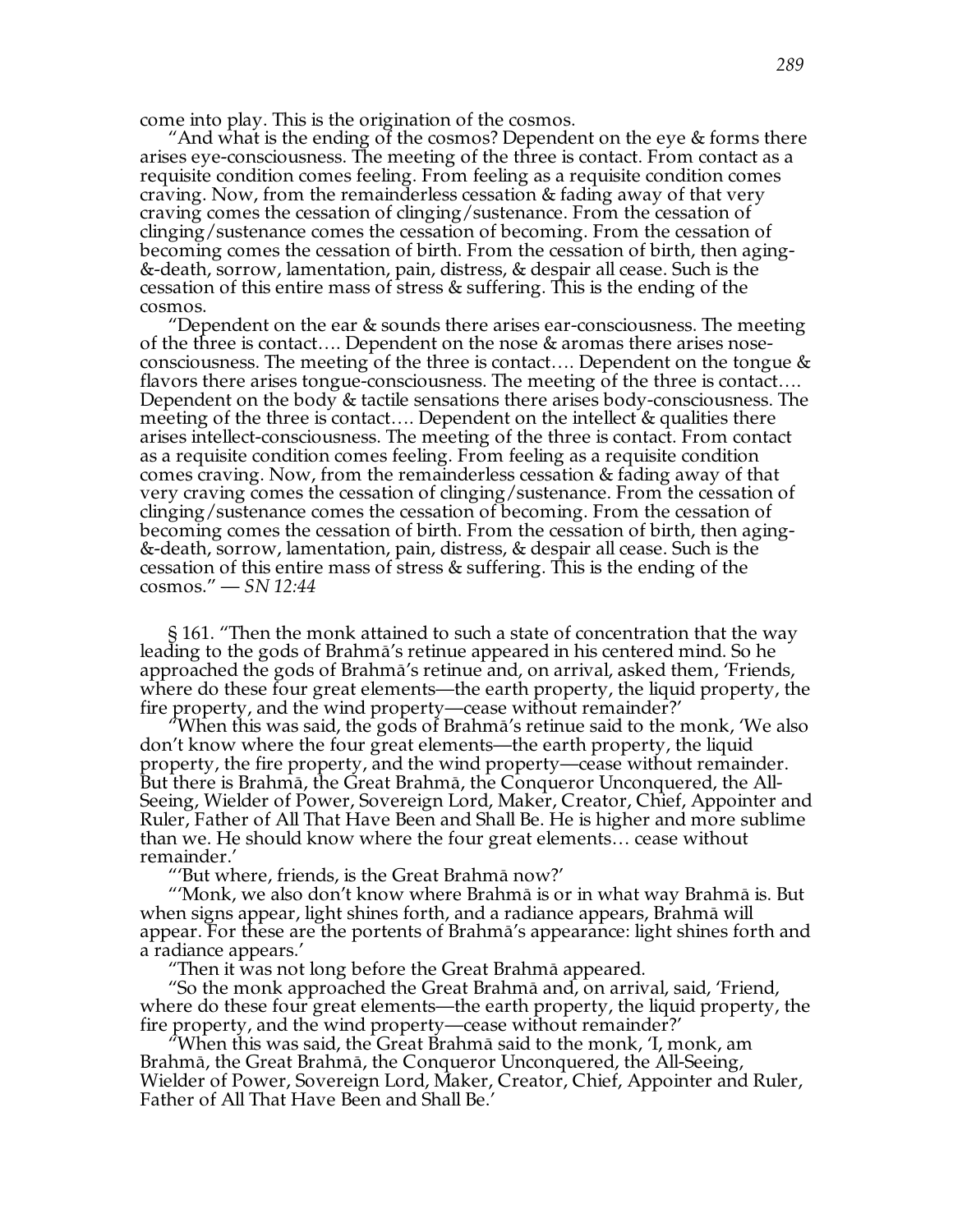"A second time, the monk said to the Great Brahmā, 'Friend, I didn't ask you if you were Brahmā, the Great Brahmā, the Conqueror Unconquered, the All-<br>Seeing, Wielder of Power, Sovereign Lord, Maker, Creator, Chief, Appointer and Ruler, Father of All That Have Been and Shall Be. I asked you where these four great elements… cease without remainder.'

"A second time, the Great Brahma said to the monk,  $\mathcal I$ , monk, am Brahma, the Great Brahma, the Conqueror Unconquered, the All-Seeing, Wielder of Power, Sovereign Lord, Maker, Creator, Chief, Appointer and Ruler, Father of All That Have Been and Shall Be.'

 $\mathrm{``A}$  third time, the monk said to the Great Brahmā, 'Friend, I didn't ask you if you were Brahmā, the Great Brahmā, the Conqueror Unconquered, the All-<br>Seeing, Wielder of Power, Sovereign Lord, Maker, Creator, Chief, Appointer and Ruler, Father of All That Have Been and Shall Be. I asked you where these four great elements… cease without remainder.'

"Then the Great Brahma, taking the monk by the arm and leading him off to one side, said to him, 'These gods of Brahma's retinue believe, "There is nothing that the Great Brahma does not know. There is nothing that the Great Brahma does not see. There is nothing of which the Great Brahma is unaware. There is nothing that the Great Brahmā has not realized." That is why I did not say in their presence that I too don't know where the four great elements… cease without remainder. So you have acted wrongly, acted incorrectly, in bypassing the Blessed One in search of an answer to this question elsewhere. Go right back to the Blessed One and, on arrival, ask him this question. However he answers it, you should take it to heart.'

"Then—just as a strong man might extend his flexed arm or flex his extended arm—the monk disappeared from the Brahma world and immediately appeared in front of me. Having bowed down to me, he sat to one side. As he was sitting there, he said to me, 'Venerable sir, where do these four great elements—the earth property, the liquid property, the fire property, and the wind property cease without remainder?'

"When this was said, I said to him, 'Once, monk, some sea-faring merchants took a shore-sighting bird and set sail in their ship. When they could not see the shore, they released the shore-sighting bird. It flew to the east, south, west, north, straight up, and to all the intermediate points of the compass. If it saw the shore in any direction, it flew there. If it did not see the shore in any direction, it returned right back to the ship. In the same way, monk, having gone as far as the Brahma world in search of an answer to your question, you have come right back to my presence.

"'Your question should not be phrased in this way: 'Where do these four great elements—the earth property, the liquid property, the fire property, and the wind property—cease without remainder?' Instead, it should be phrased like this:

> "'Where do water, earth, fire, & wind have no footing? Where are long & short, coarse & fine, fair & foul, name & form brought to an end?

"'And the answer to that is:

"'Consciousness without surface,<sup>1</sup> without end,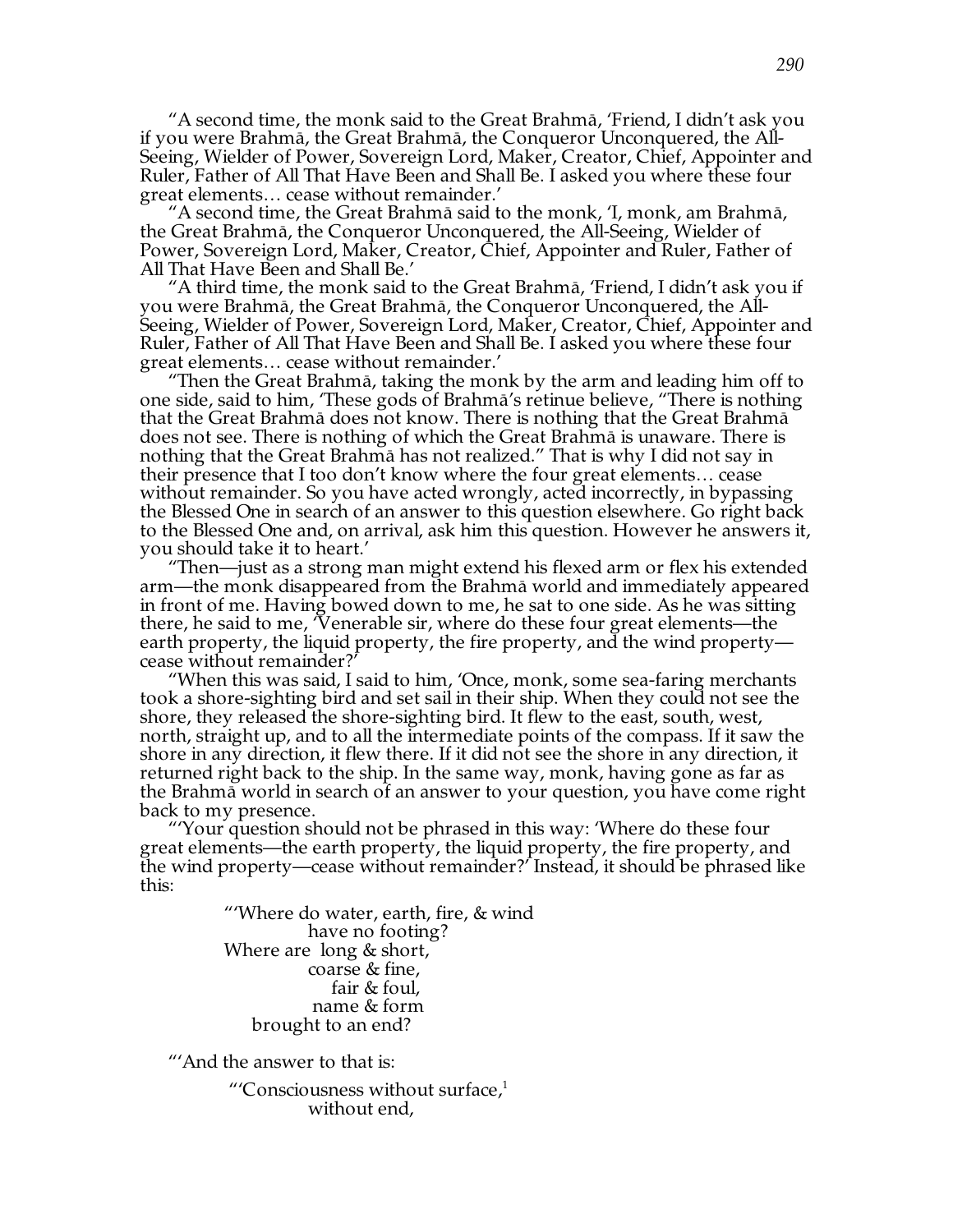luminous all around: Here water, earth, fire, & wind have no footing. Here long & short coarse & fine fair & foul name & form are all brought to an end. With the cessation of consciousness each is here brought to an end.'" — *DN 11*

NOTE: 1. For a discussion of this term, see §205, note 4.

## THE BUDDHA'S SILENCE

§ 162. Then Vacchagotta the wanderer went to the Blessed One and, on arrival, exchanged courteous greetings with him. After an exchange of friendly greetings & courtesies, he sat down to one side. As he was sitting there, he asked the Blessed One: "Now then, Venerable Gotama, is there a self?"

When this was said, the Blessed One was silent.

"Then is there no self?"

A second time, the Blessed One was silent.

Then Vacchagotta the wanderer got up from his seat and left.

Then, not long after Vacchagotta the wanderer had left, Ven. Ananda said to the Blessed One, "Why, lord, did the Blessed One not answer when asked a question by Vacchagotta the wanderer?"

"Ananda, if I—being asked by Vacchagotta the wanderer if there is a self were to answer that there is a self, that would be in company with those contemplatives & brahmans who are exponents of eternalism [see Appendix Two]. If I—being asked by Vacchagotta the wanderer if there is no self—were to answer that there is no self, that would be in company with those contemplatives & brahmans who are exponents of annihilationism. If I—being asked by Vacchagotta the wanderer if there is a self—were to answer that there is a self, would that be in keeping with the arising of knowledge that all phenomena are not-self?"

"No, lord."

"And if I—being asked by Vacchagotta the wanderer if there is no self—were to answer that there is no self, the bewildered Vacchagotta would become even more bewildered: 'Does the self I used to have now not exist?'" — *SN 44:10*

§ 163. Then Uttiya the wanderer went to the Blessed One and, on arrival, exchanged courteous greetings with him. After an exchange of friendly greetings & courtesies, he sat to one side. As he was sitting there, he said to the Blessed One,

"Master Gotama, is it the case that *'The cosmos is eternal: Only this is true; anything otherwise is worthless'?"*

"Uttiya, I haven't declared that *'The cosmos is eternal: Only this is true; anything otherwise is worthless.'"*

"Very well then, Master Gotama, is it the case that: *'The cosmos is not eternal: Only this is true; anything otherwise is worthless'?"* "Uttiya, I haven't declared that *'The cosmos is not eternal: Only this is true;* 

*anything otherwise is worthless.'"*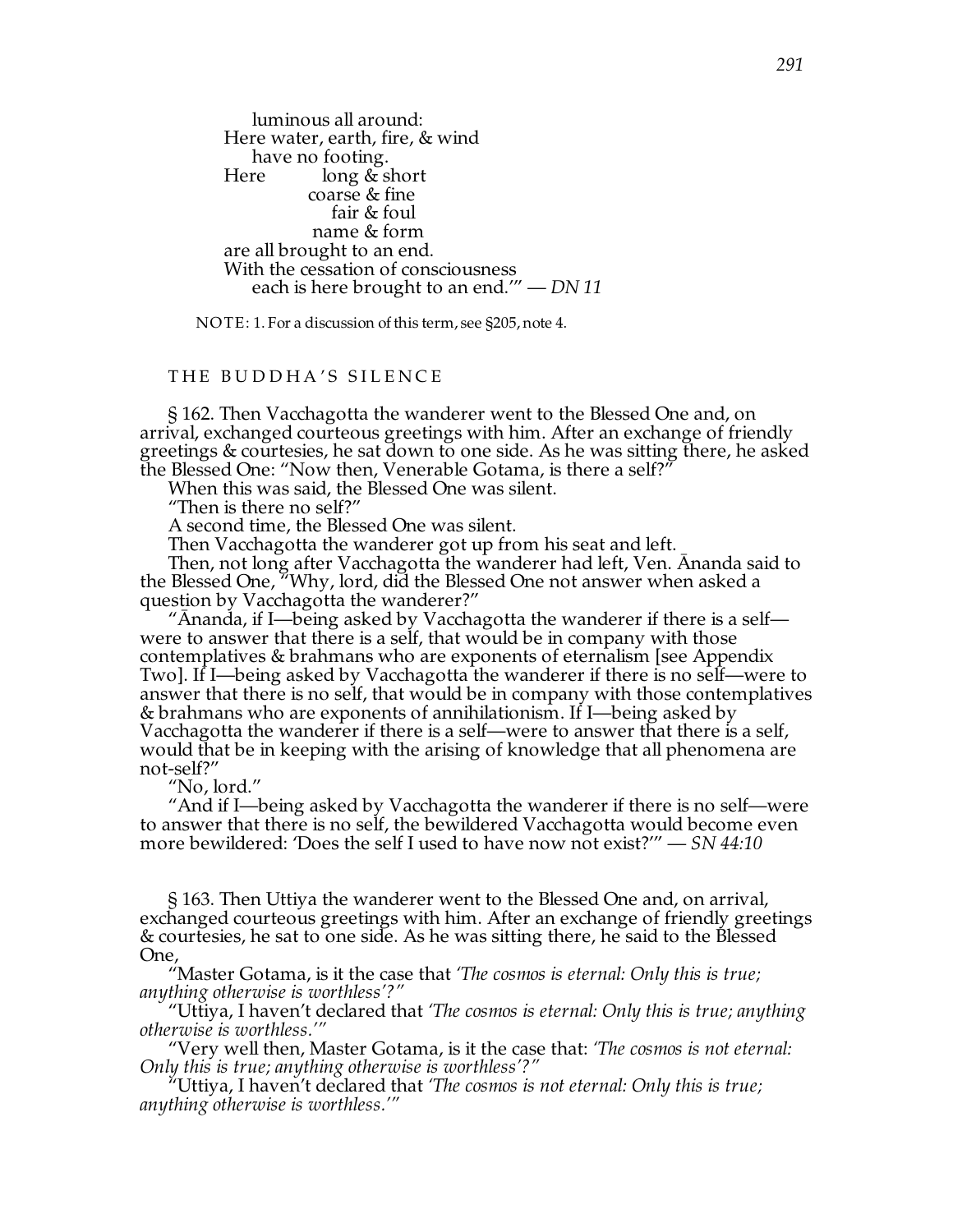"Very well then, Master Gotama, is it the case that *'The cosmos is finite… ' … 'The cosmos is infinite… ' … 'The soul is the same thing as the body… ' … 'The soul is one thing and the body another… ' … 'After death a Tathāgata exists… ' … 'After death* a Tathāgata does not exist… ' … 'After death a Tathāgata both exists & does not exist… ' ... 'After death a Tathāgata neither does nor does not exist. Only this is true; anything *otherwise is worthless'?"*

"Uttiya, I haven't declared that '*After death a Tathāgata neither does nor does not* exist: Only this is true; anything otherwise is worthless.'"

"But, Master Gotama, on being asked, *'Is it the case that "The cosmos is eternal: Only this is true; anything otherwise is worthless"?'* you inform me, 'Uttiya, I haven't declared that *"The cosmos is eternal: Only this is true; anything otherwise is worthless."'* On being asked, *'Is it the case that "The cosmos is not eternal… " … "The cosmos is finite… " … "The cosmos is infinite… " … "The soul is the same thing as the*  body… " <sup>"</sup>… "The soul is one thing and the body another… " … "After death a Tathāgata exists… " … "After death a Tathāgata does not exist… " … "After death a Tathāgata *both exists & does not exist..."* ... "After death a Tathagata neither does nor does not exist. Only this is true; anything otherwise is worthless"?' you inform me, 'Uttiya, I haven't declared that "After death a Tathagat *this is true; anything otherwise is worthless."'* Now is there anything you have declared?"

"Uttiya, having directly known it, I teach the Dhamma to my disciples for the purification of beings, for the overcoming of sorrow & lamentation, for the disappearance of pain & distress, for the attainment of the right method, & for the realization of unbinding."

"And, Master Gotama, when having directly known it, you teach the Dhamma to your disciples for the purification of beings, for the overcoming of sorrow & lamentation, for the disappearance of pain & distress, for the attainment of the right method, & for the realization of unbinding, will all the cosmos be led (to release), or a half of it, or a third?"

When this was said, the Blessed One was silent.

Then the thought occurred to Ven. Ananda: "Don't let Uttiya the wanderer acquire the evil view-standpoint that, 'When I asked him an all-encompassing question, Gotama the contemplative faltered and didn't reply. Perhaps he was unable to.' That would be for his long-term harm & suffering." So he said to Uttiya, "Very well then, my friend, I will give you an analogy, for there are cases where it is through the use of analogy that intelligent people can understand the meaning of what is being said.

"Suppose that there were a royal frontier city with strong ramparts, strong walls & arches, and a single gate. In it would be a wise, competent, & knowledgeable gatekeeper to keep out those he didn't know and to let in those he did. Walking along the path encircling the city, he wouldn't see a crack or an opening in the walls big enough for even a cat to slip through. Although he wouldn't know that 'So-and-so many creatures enter or leave the city,' he would know this: 'Whatever large creatures enter or leave the city all enter or leave it through this gate.'

"In the same way, the Tath $\bar{a}$ gata isn't concerned with whether all the cosmos or half of it or a third of it will be led (to release) by means of that (Dhamma). But he does know this: 'All those who have been led, are being led, or will be led (to release) from the cosmos have done so, are doing so, or will do so after having abandoned the five hindrances—those defilements of awareness that weaken discernment—having well-established their minds in the four frames of reference, and having developed, as they have come to be, the seven factors for awakening. When you asked the Blessed One this question, you had already asked it in another way. That's why he didn't respond." — *AN 10:95*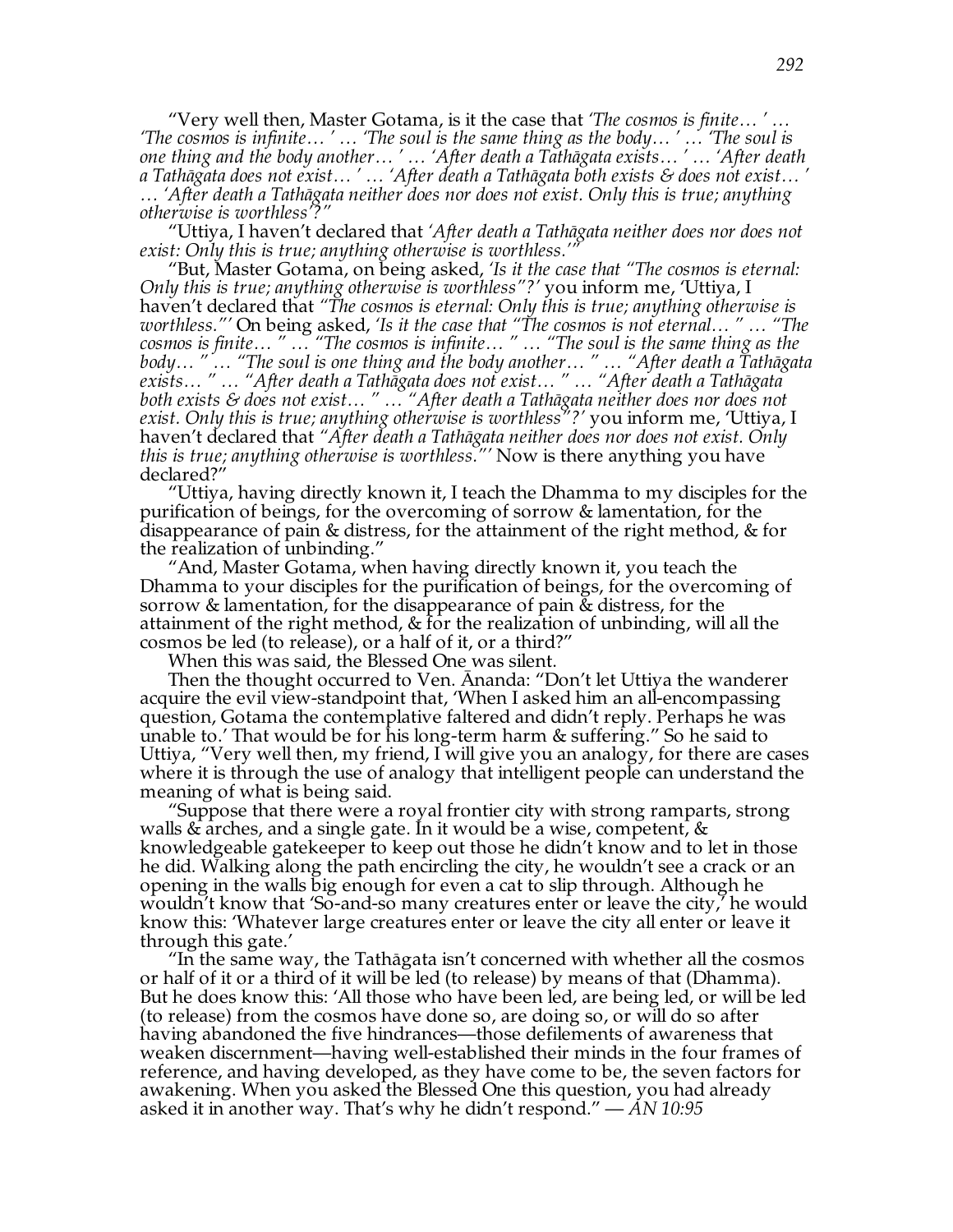## QUESTIONS OF INAPPROPRIATE ATTENTION

§ 164. "Monks, I will teach you dependent co-arising & dependently co-arisen phenomena. Listen & pay close attention. I will speak…. "Now, what is dependent co-arising? From birth as a requisite condition

comes aging-&-death. Whether or not there is the arising of Tathāgatas, this property stands—this regularity of the Dhamma, this orderliness of the Dhamma, this this/that conditionality. The Tathagata directly awakens to that, breaks through to that. Directly awakening & breaking through to that, he declares it, teaches it, describes it, sets it forth. He reveals it, explains it, makes it plain, & says, 'Look.' From birth as a requisite condition comes aging-&-death. [Similarly down through the causal stream to:]

"From ignorance as a requisite condition come fabrications. Whether or not there is the arising of Tathagatas, this property stands—this regularity of the Dhamma, this orderliness of the Dhamma, this this/that conditionality. The Tathāgata directly awakens to that, breaks through to that. Directly awakening & breaking through to that, he declares it, teaches it, describes it, sets it forth. He reveals it, explains it, makes it plain, & says, 'Look.' From ignorance as a requisite condition come fabrications. What's there in this way is a reality, not an unreality, not other than what it seems, conditioned by this/that. This is called dependent co-arising.

"And what are dependently co-arisen phenomena? Aging-&-death is a dependently co-arisen phenomenon: inconstant, compounded, dependently coarisen, subject to ending, subject to passing away, subject to fading, subject to cessation.

[Similarly down through the causal stream to:]

"Ignorance is a dependently co-arisen phenomenon: inconstant, compounded, dependently co-arisen, subject to ending, subject to passing away, subject to fading, subject to cessation. These are called dependently co-arisen phenomena.

"When a disciple of the noble ones has seen well with right discernment this dependent co-arising & these dependently co-arisen phenomena as they have come to be, it is not possible that he would run after the past, thinking, *'Was I in the past? Was I not in the past? What was I in the past? How was I in the past? Having been what, what was I in the past?'* or that he would run after the future, thinking, *'Shall I be in the future? Shall I not be in the future? What shall I be in the future? How shall I be in the future? Having been what, what shall I be in the future?'* or that he would be inwardly perplexed about the immediate present, thinking, *'Am I? Am I not? What am I? How am I? Where has this being come from? Where is it bound?'* 

"Such a thing is not possible. Why is that? Because the disciple of the noble ones has seen well with right discernment this dependent co-arising & these dependently co-arisen phenomena as they have come to be." — *SN 12:20*

§ 165. "Good, monks. Just as you say that, so do I: When this isn't, that isn't. From the cessation of this comes the cessation of that. In other words, from the cessation of ignorance comes the cessation of fabrications. From the cessation of fabrications comes the cessation of consciousness. From the cessation of consciousness comes the cessation of name-&-form. From the cessation of name- &-form comes the cessation of the six sense media. From the cessation of the six sense media comes the cessation of contact. From the cessation of contact comes the cessation of feeling. From the cessation of feeling comes the cessation of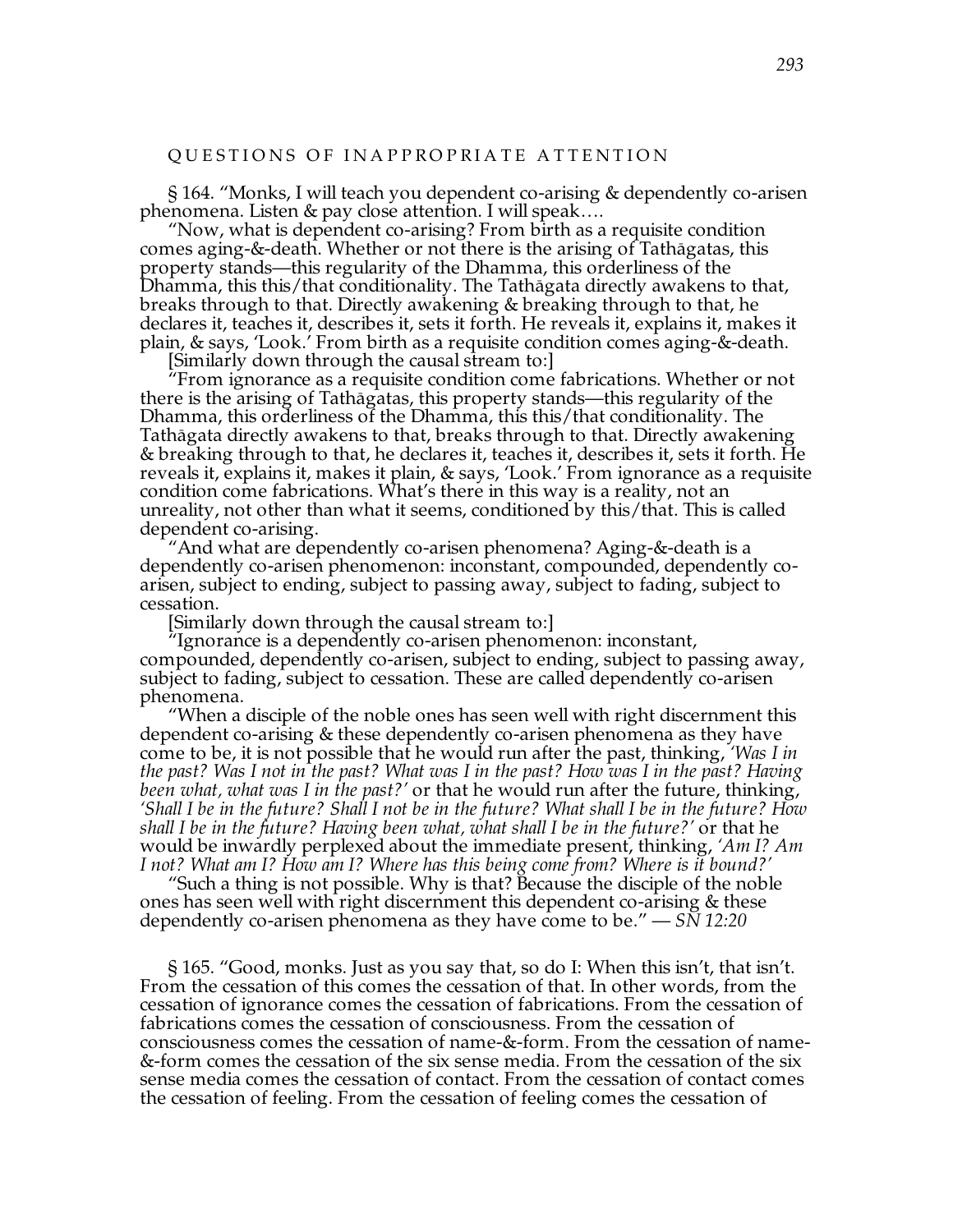craving. From the cessation of craving comes the cessation of clinging/ sustenance. From the cessation of clinging/sustenance comes the cessation of becoming. From the cessation of becoming comes the cessation of birth. From the cessation of birth, then aging-&-death, sorrow, lamentation, pain, distress, & despair all cease. Such is the cessation of this entire mass of stress & suffering.

"Now, knowing thus and seeing thus, would you run after the past, thinking, *'Were we in the past? Were we not in the past? What were we in the past? How were we in the past? Having been what, what were we in the past'?"*

"No, lord."

"Knowing thus and seeing thus, would you run after the future, thinking, *'Shall we be in the future? Shall we not be in the future? What shall we be in the future? How shall we be in the future? Having been what, what shall we be in the future'?"*

"No, lord."

"Knowing thus and seeing thus, would you be inwardly perplexed about the immediate present, thinking, *'Am I? Am I not? What am I? How am I? Where has this being come from? Where is it bound'?"*

"No, lord."

"Knowing thus and seeing thus, would you say, 'The Teacher is our respected mentor. We speak thus out of respect for the Teacher'?"

"No, lord."

"Knowing thus and seeing thus, would you say, 'The Contemplative says this. We speak thus in line with the Contemplative's words'?"

"No, lord."

"Knowing thus and seeing thus, would you dedicate yourselves another teacher?"

"No, lord."

"Knowing thus and seeing thus, would you return to the observances, grand ceremonies, & auspicious rites of common contemplatives & brahmans as having any essence?"

"No, lord."

"Is it the case that you speak simply in line with what you have known, seen, & understood for yourselves?"

"Yes, lord."

 "Good, monks. You have been guided by me in this Dhamma which is to be seen here & now, timeless, inviting verification, pertinent, to be realized by the observant for themselves. For it has been said, 'This Dhamma is to be seen here & now, timeless, inviting verification, pertinent, to be by the observant for themselves,' and it was in reference to this that it was said." — *MN 38*

#### DEPENDENT CO - ARISING: EXTREMES AV OIDE D

§ 166. [Kassapa the cloth-less ascetic:] "Now, then, Master Gotama, is pain self-made?"

"Don't say that, Kassapa," the Blessed One said.

"Then is pain other-made?"

"Don't say that, Kassapa," the Blessed One said.

"Then is pain self-made & other-made?"

"Don't say that, Kassapa," the Blessed One said.

"Then is pain, without self-making or other-making, spontaneously arisen?"

"Don't say that, Kassapa," the Blessed One said.

"Then is there no pain?"

"It's not the case that there is no pain, Kassapa. There is pain."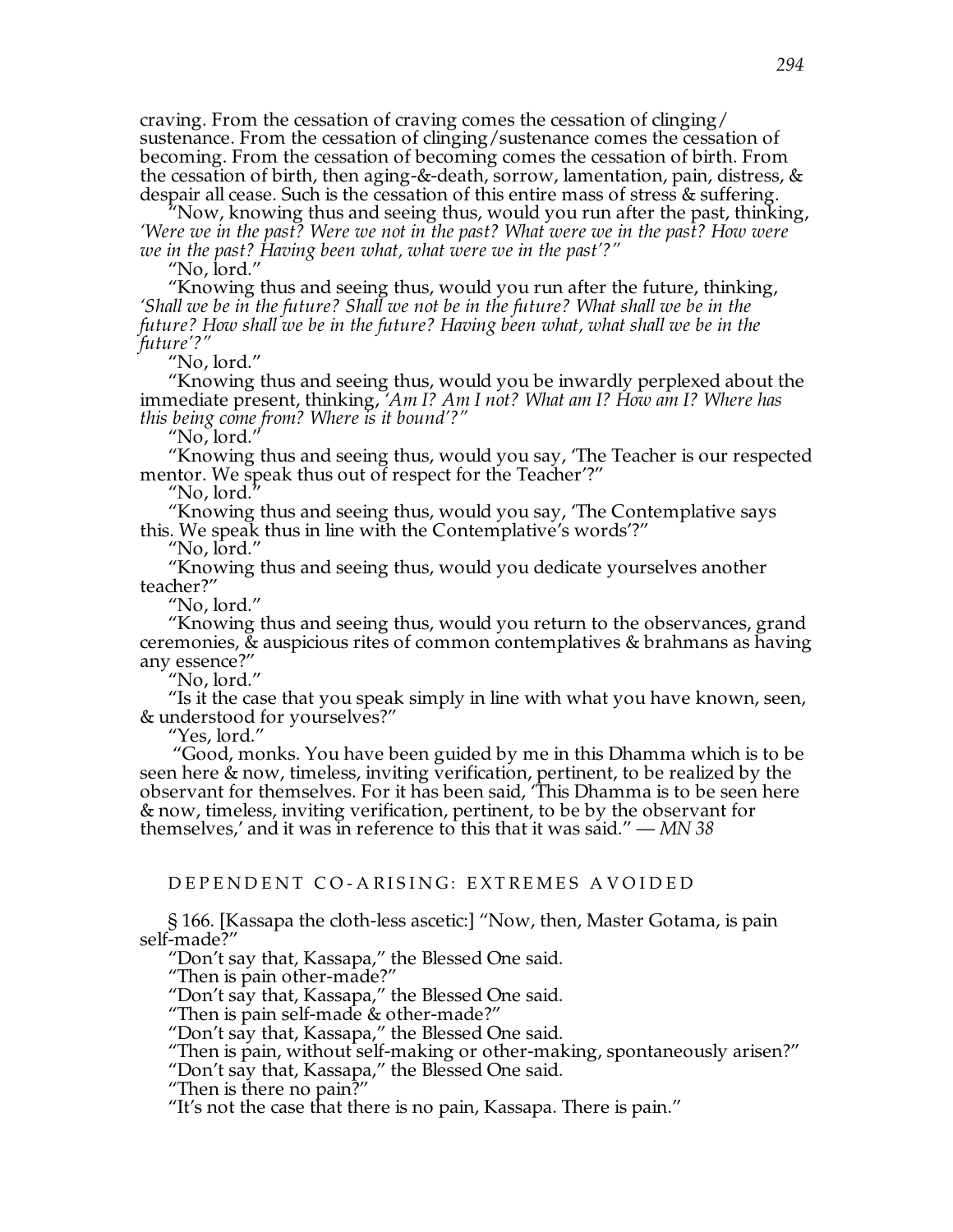"Then in that case, Master Gotama doesn't know, doesn't see pain."

"It's not the case that I don't know, don't see pain, Kassapa. I do know pain. I do see pain."…

"Then tell me about pain, Master Gotama. Teach me about pain."

"Kassapa, the statement, 'With the one who acts being the same as the one who experiences, existing from the beginning, pleasure & pain are self-made': This circles around eternalism [see Appendix Two]. And the statement, 'With the one who acts being one thing, and the one who experiences being another, existing as the one struck by the feeling': This circles around annihilationism. Avoiding these two extremes, the Tathāgata teaches the Dhamma via the middle: From ignorance as a requisite condition come fabrications…. From birth as a requisite condition, then aging-&-death, sorrow, lamentation, pain, distress, & despair come into play. Such is the origination of this entire mass of stress & suffering.

"Now from the remainderless fading & cessation of that very ignorance comes the cessation of fabrications…. From the cessation of birth, then aging-&- death, sorrow, lamentation, pain, distress, & despair all cease. Such is the cessation of this entire mass of stress & suffering." — *SN 12:17*

§ 167. As he was sitting there, Timbarukkha the wanderer said to the Blessed One, "Now, then, Master Gotama, are pleasure & pain self-made?"

"Don't say that, Timbarukkha," the Blessed One said.

"Then are pleasure & pain other-made?"

"Don't say that, Timbarukkha," the Blessed One said.

"Then are pleasure & pain self-made & other-made?"

"Don't say that, Timbarukkha," the Blessed One said.

 "Then are pleasure & pain, without self-making or other-making, spontaneously arisen?"

"Don't say that, Timbarukkha," the Blessed One said.

"Then is there no pleasure & pain?"

"It's not the case that there is no pleasure  $\&$  pain, Timbarukkha. There is pleasure & pain."

"Then in that case, Master Gotama doesn't know, doesn't see, pleasure  $\&$ pain."

"It's not the case that I don't know, don't see, pleasure & pain, Timbarukkha. I do know pleasure & pain. I do see pleasure & pain."…

"Then tell me about pleasure & pain, Master Gotama. Teach me about pleasure & pain."

"Timbarukkha, I don't say that—with the feeling being the same as the one who feels, existing from the beginning—pleasure & pain are self-made. And I don't say that—with feeling being one thing and the one who feels another, existing as the one struck by the feeling—pleasure & pain are other-made. Avoiding these two extremes, the Tathāgata teaches the Dhamma via the middle: From ignorance as a requisite condition come fabrications…. From birth as a requisite condition, then aging-&-death, sorrow, lamentation, pain, distress, & despair come into play. Such is the origination of this entire mass of stress & suffering.

"Now from the remainderless fading  $&\&$  cessation of that very ignorance comes the cessation of fabrications…. From the cessation of birth, then aging-& death, sorrow, lamentation, pain, distress, & despair all cease. Such is the cessation of this entire mass of stress & suffering." — *SN 12:18*

§ 168. "Whatever contemplatives & brahmans—teachers of kamma who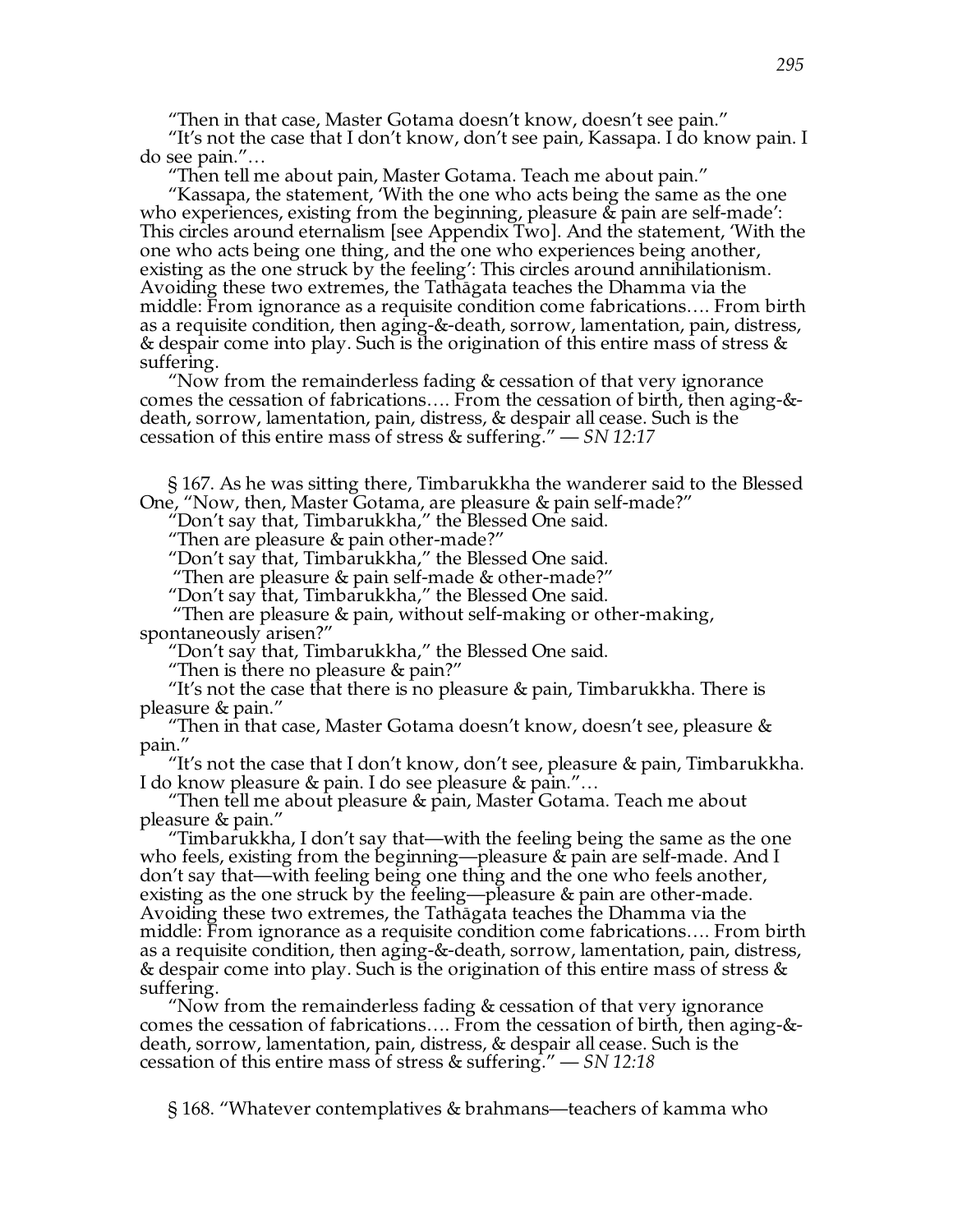declare that pleasure & pain are self-made: Even that is dependent on contact. Whatever contemplatives & brahmans—teachers of kamma who declare that pleasure & pain are other-made… self-made & other-made… without self-<br>making or other-making, spontaneously arisen: Even that is from contact as a requisite condition.

 "That any contemplatives & brahmans—teachers of kamma who declare that pleasure & pain are self-made—would be sensitive to pleasure & pain other than through contact: That isn't possible. That any contemplatives & brahmans— teachers of kamma who declare that pleasure & pain are other-made… self- made & other-made… without self-making or other-making, spontaneously arisen—would be sensitive to pleasure & pain other than through contact: That isn't possible. [Compare the final analysis in DN 1, §184]

"When there is a body, pleasure  $\&$  pain arise internally with bodily intention as the cause; or when there is speech, pleasure & pain arise internally with verbal intention as the cause; or when there is intellect, pleasure & pain arise internally with intellectual intention as the cause.

"From ignorance as a requisite condition, then either of one's own accord one fabricates the bodily fabrication on account of which that pleasure & pain arise internally, or because of others one fabricates the bodily fabrication on account of which that pleasure & pain arise internally. Either alert one fabricates the bodily fabrication on account of which that pleasure & pain arise internally, or unalert one fabricates the bodily fabrication on account of which that pleasure & pain arise internally. [Similarly with verbal & intellectual fabrications.]

"Now, ignorance is bound up in these things. From the remainderless fading & cessation of that very ignorance, there no longer exists (the sense of) the body on account of which that pleasure & pain internally arise. There no longer exists the speech… the intellect on account of which that pleasure & pain internally arise. There no longer exists the field, the site, the dimension, or the issue on account of which that pleasure & pain internally arise." — *SN 12:25*

§ 169. A certain brahman said to the Blessed One: "Now, then, Master Gotama: Is the one who acts the same one who experiences [the results of the act]?"

 "[To say,] brahman, 'The one who acts is the same one who experiences,' is one extreme."

"Then, Master Gotama, is the one who acts someone other than the one who experiences?"

"[To say,] brahman, 'The one who acts is someone other than the one who experiences,' is the second extreme. Avoiding both of these extremes, the Tathāgata teaches the Dhamma via the middle: From ignorance as a requisite condition come fabrications…. From birth as a requisite condition, then aging-& death, sorrow, lamentation, pain, distress, & despair come into play. Such is the origination of this entire mass of stress & suffering.

"Now from the remainderless fading & cessation of that very ignorance comes the cessation of fabrications…. From the cessation of birth, then aging-& death, sorrow, lamentation, pain, distress, & despair all cease. Such is the cessation of this entire mass of stress & suffering." — *SN 12:46*

§ 170. [Ven. MahāKoṭṭhita:] "Now tell me, Sāriputta my friend: Is aging-&-<br>death self-made or other-made or both self-made & other-made, or—without self-making or other-making—spontaneously arisen?"

[Ven. Sāriputta:] "It's not the case, Kotthita my friend, that aging-&-death is self-made, that it is other-made, that it is both self-made & other-made, or that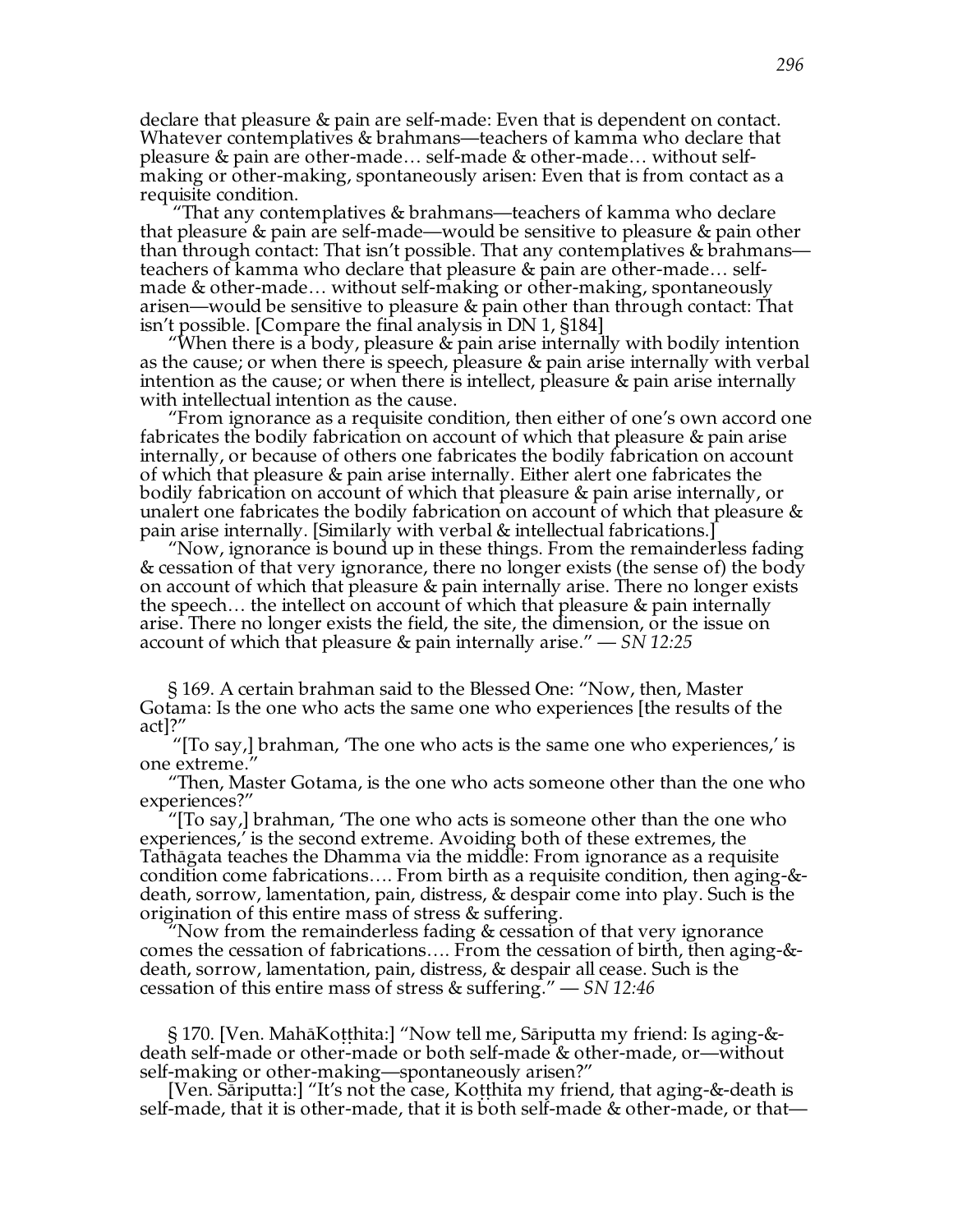without self-making or other-making—it's spontaneously arisen. However, from birth as a requisite condition comes aging-&-death."

"Now tell me, friend Sāriputta: Is birth.... Is becoming.... Is clinging/sustenance… Is craving…. Is feeling…. Is contact…. Are the six sense media self-made or other-made or both self-made & other-made, or—without self-making or other-making—spontaneously arisen?"

"It's not the case, Kotthita my friend, that the six sense media are self-made, that they are other-made, that they are both self-made & other-made, or that—<br>without self-making or other-making—they're spontaneously arisen. However, from name-&-form as a requisite condition come the six sense media."

"Now tell me, friend Sāriputta: Is name-&-form self-made or other-made or both self-made & other-made, or—without self-making or other-making— spontaneously arisen?"

"It's not the case, Kotthita my friend, that name-&-form is self-made, that it is other-made, that it is both self-made & other-made, or that—without self- making or other-making—it's spontaneously arisen. However, from consciousness as a requisite condition comes name-&-form."

"Now tell me, friend Sāriputta: Is consciousness self-made or other-made or both self-made & other-made, or—without self-making or other-making—<br>spontaneously arisen?"

"It's not the case, Kotthita my friend, that consciousness is self-made, that it is other-made, that it is both self-made & other-made, or that—without self-<br>making or other-making—it's spontaneously arisen. However, from name-&-<br>form as a requisite condition comes consciousness."

"Just now, friend Sāriputta, I understood your statement as, 'It's not the case, Kotthita my friend, that name-&-form is self-made, that it is other-made, that it is both self-made & other-made, or that—without self-making or other-making— it's spontaneously arisen. However, from consciousness as a requisite condition comes name-&-form.' But then I understood your statement as, 'It's not the case, Kotthita my friend, that consciousness is self-made, that it is other-made, that it is both self-made & other-made, or that—without self-making or other-making it's spontaneously arisen. However, from name-&-form as a requisite condition comes consciousness.' Now how is the meaning of these statements to be understood?"

Ven. Sāriputta: "Very well then, Koṭṭhita my friend, I will give you an analogy; for there are cases where it is through the use of an analogy that intelligent people can understand the meaning of what is being said. It is as if two sheaves of reeds were to stand leaning against one another. In the same way, from name-&-form as a requisite condition comes consciousness, from consciousness as a requisite condition comes name-&-form. From name-&-form as a requisite condition come the six sense media. From the six sense media as a requisite condition comes contact. From contact as a requisite condition comes feeling. From feeling as a requisite condition comes craving. From craving as a requisite condition comes clinging/sustenance. From clinging/sustenance as a requisite condition comes becoming. From becoming as a requisite condition comes birth. From birth as a requisite condition, then aging-&-death, sorrow, lamentation, pain, distress, & despair come into play. Such is the origination of this entire mass of suffering & stress.

"If one were to pull away one of those sheaves of reeds, the other would fall; if one were to pull away the other, the first one would fall. In the same way, from the cessation of name-&-form comes the cessation of consciousness, from the cessation of consciousness comes the cessation of name-&-form. From the cessation of name-&-form comes the cessation of the six sense media. From the cessation of the six sense media comes the cessation of contact. From the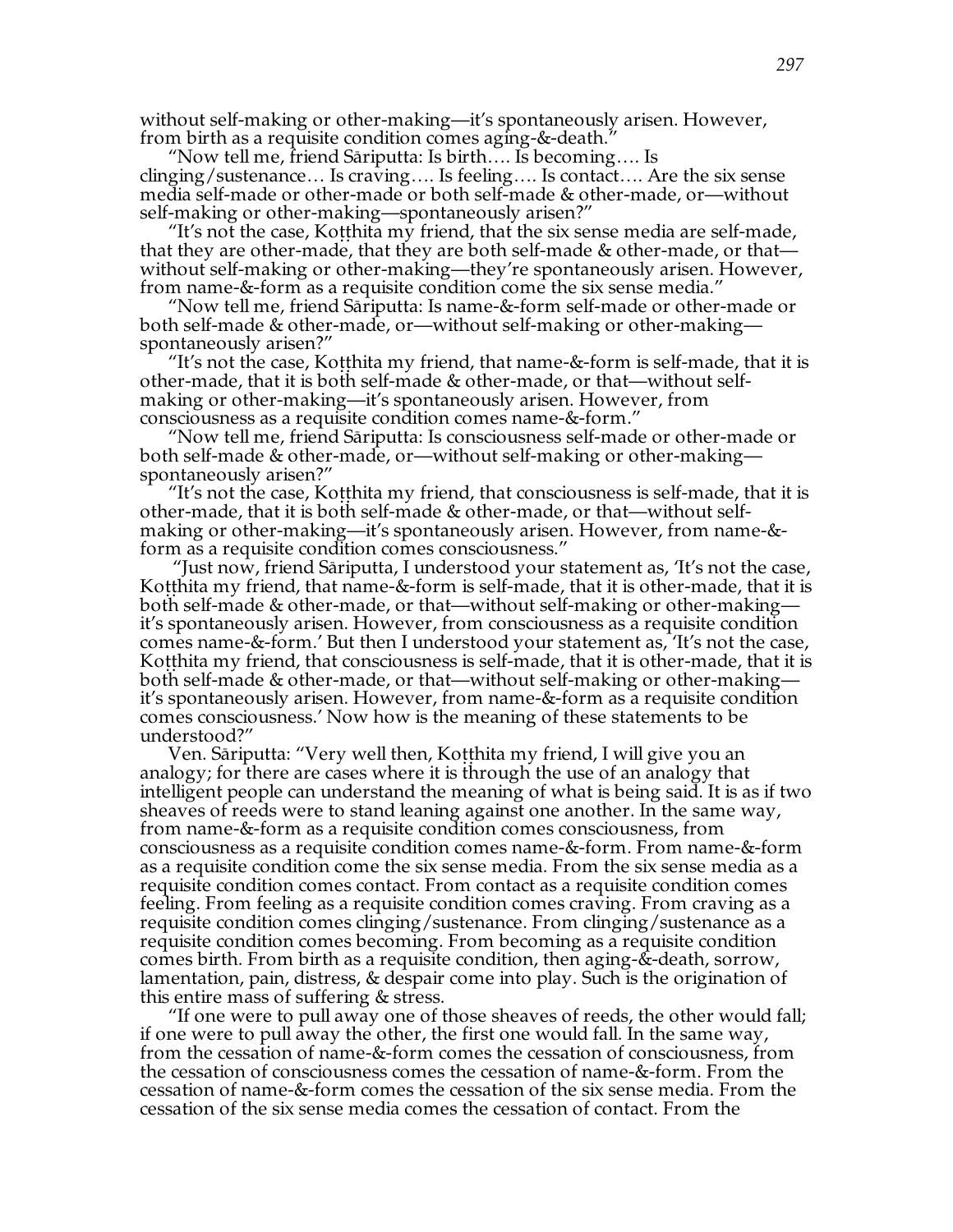cessation of contact comes the cessation of feeling. From the cessation of feeling comes the cessation of craving. From the cessation of craving comes the cessation of clinging/sustenance. From the cessation of clinging/sustenance comes the cessation of becoming. From the cessation of becoming comes the cessation of birth. From the cessation of birth, then aging-&-death, sorrow, lamentation, pain, distress, & despair all cease. Such is the cessation of this entire mass of suffering & stress." — *SN 12:67*

§ 171. Then a brahman cosmologist went to the Blessed One and, on arrival, exchanged courteous greetings with him. After an exchange of friendly greetings & courtesies, he sat to one side. As he was sitting there, he said to the Blessed One, "Now, then, Master Gotama, does everything exist?"

"'Everything exists' is the senior form of cosmology, brahman."

"Then, Master Gotama, does everything not exist?"

"'Everything does not exist' is the second form of cosmology, brahman."

"Then is everything a Oneness?"

"'Everything is a Oneness' is the third form of cosmology, brahman."

"Then is everything a plurality?"

"'Everything is a plurality is the fourth form of cosmology, brahman.<br>Avoiding these two extremes, the Tathagata teaches the Dhamma via the middle: From ignorance as a requisite condition come fabrications…. From birth as a requisite condition, then aging-&-death, sorrow, lamentation, pain, distress, & despair come into play. Such is the origination of this entire mass of stress & suffering.

"Now from the remainderless fading & cessation of that very ignorance comes the cessation of fabrications…. From the cessation of birth, then aging-&- death, sorrow, lamentation, pain, distress, & despair all cease. Such is the cessation of this entire mass of stress & suffering." — *SN 12:48*

§ 172. Then Ven. Kaccāyana Gotta approached the Blessed One and, on arrival, having bowed down, sat to one side. As he was sitting there, he said to the Blessed One: "Lord, 'Right view, right view,' it is said. To what extent is there right view?"

"By & large, Kaccāyana, this world is supported by [takes as its object] a polarity, that of existence & non-existence. But when one sees the origination of the world [cosmos] as it has come to be with right discernment, 'non-existence' with reference to the world doesn't occur to one. When one sees the cessation of the world as it has come to be with right discernment, 'existence' with reference to the world doesn't occur to one.

"By  $\&$  large, Kaccāyana, this world is in bondage to attachments, clingings [sustenances], & biases. But one such as this does not get involved with or cling to these attachments, clingings, fixations of awareness, biases, or obsessions; nor is he resolved on 'my self.' He has no doubt or uncertainty that mere stress, when arising, is arising; stress, when passing away, is passing away. In this, his knowledge is independent of others. It's to this extent, Kaccayana, that there is right view.

 "'Everything exists': That is one extreme. 'Everything doesn't exist': That is a second extreme. Avoiding these two extremes, the Tathagata teaches the Dhamma via the middle: From ignorance as a requisite condition come fabrications…." — *SN 12:15*

§ 173. Then Bāhiya of the Bark-cloth, hurriedly leaving Jeta's Grove and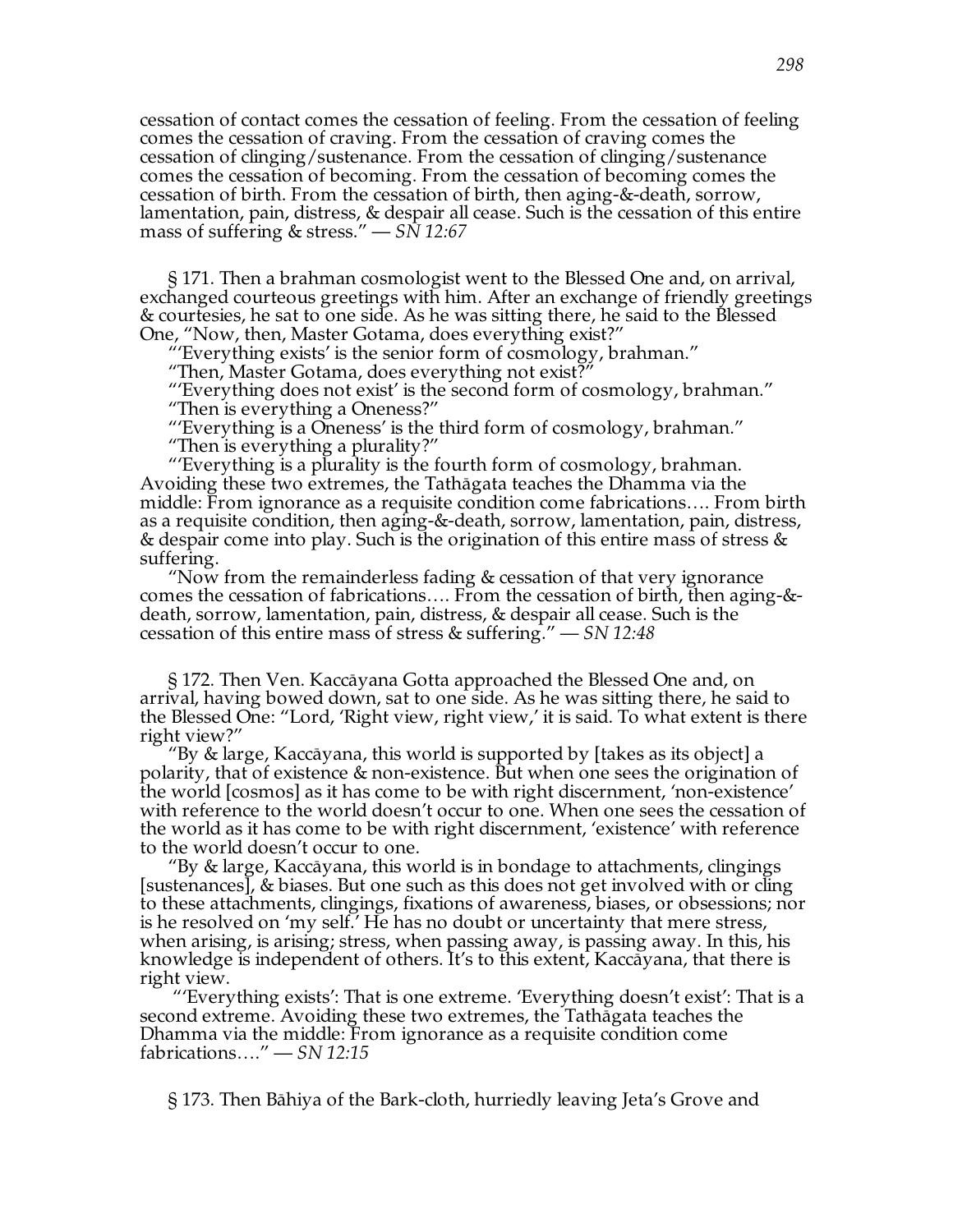entering Sāvatthī, saw the Blessed One going for alms in Sāvatthī—calm, calming, his senses at peace, his mind at peace, tranquil & poised in the ultimate sense, accomplished, trained, guarded, his senses restrained, a Great One [*nāga*]. Seeing him, he approached the Blessed One and, on reaching him, threw himself down, with his head at the Blessed One's feet, and said, "Teach me the Dhamma, O Blessed One! Teach me the Dhamma, O One Well-Gone, that will be for my long-term benefit & happiness."

When this was said, the Blessed One said to him, "This is not the time, Bāhiya. We have entered the town for alms."

A second time, Bahiya said to the Blessed One: "But it is hard to know for sure what dangers there may be for the Blessed One's life, or what dangers there may be for mine. Teach me the Dhamma, O Blessed One! Teach me the Dhamma, O One Well-Gone, that will be for my long-term benefit & happiness."

A second time, the Blessed One said to him, "This is not the time, Bahiya. We have entered the town for alms."

A third time, Bahiya said to the Blessed One: "But it is hard to know for sure what dangers there may be for the Blessed One's life, or what dangers there may be for mine. Teach me the Dhamma, O Blessed One! Teach me the Dhamma, O One Well-Gone, that will be for my long-term benefit & happiness."

"Then, Bahiya, you should train yourself thus: In reference to the seen, there will be only the seen. In reference to the heard, only the heard. In reference to the sensed, only the sensed. In reference to the cognized, only the cognized. That is how you should train yourself. When for you there will be only the seen in reference to the seen, only the heard in reference to the heard, only the sensed in reference to the sensed, only the cognized in reference to the cognized, then, Bahiya, there is no you in connection with that. When there is no you in connection with that, there is no you there. When there is no you there, you are neither here nor yonder nor between the two. This, just this, is the end of stress."

Through hearing this brief explanation of the Dhamma from the Blessed One, the mind of Bāhiya of the Bark-cloth right then and there was released from fermentations through lack of clinging/sustenance. Having exhorted Bāhiya of the Bark-cloth with this brief explanation of the Dhamma, the Blessed One left. — *Ud 1:10*

#### DEPENDENT CO - ARISING: INVALID QUESTIONS

§ 174. "Monks, there are these four nutriments for the maintenance of beings who have come into being or for the support of those in search of a place to be born. Which four? Physical food, gross or refined; contact as the second; intellectual intention the third; and consciousness the fourth. These are the four nutriments for the maintenance of beings who have come into being or for the support of those in search of a place to be born."

When this was said, Ven. Moliya Phagguna said to the Blessed One, "Lord, who feeds on the consciousness-nutriment?"

"Not a valid question," the Blessed One said. "I don't say 'feeds.' If I were to say 'feeds,' then 'Who feeds on the consciousness-nutriment?' would be a valid question. But I don't say that. When I don't say that, the valid question is, 'Consciousness-nutriment for what?' And the valid answer is, 'Consciousnessnutriment for the production of future coming-into-being. When that has come into being and exists, then the six sense media. From the six sense media as a requisite condition comes contact.'"

"Lord, who makes contact?"

"Not a valid question," the Blessed One said. "I don't say 'makes contact.' If I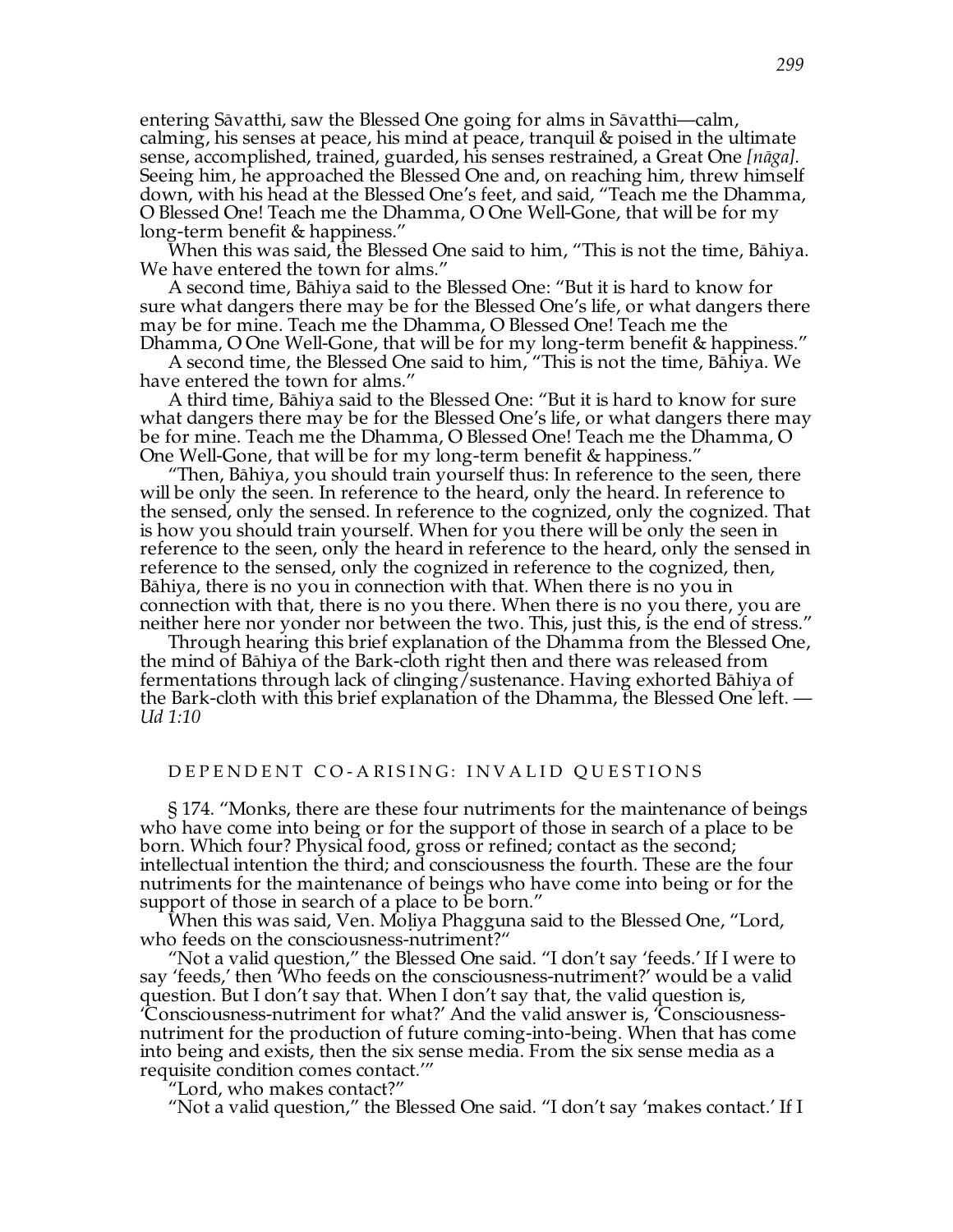were to say 'makes contact,' then 'Who makes contact?' would be a valid question. But I don't say that. When I don't say that, the valid question is, 'From what as a requisite condition comes contact?' And the valid answer is, 'From the six sense media as a requisite condition comes contact. From contact as a requisite condition comes feeling.'"

"Lord, who feels?"

"Not a valid question," the Blessed One said. "I don't say 'feels.' If I were to say 'feels,' then 'Who feels?' would be a valid question. But I don't say that. When I don't say that, the valid question is, 'From what as a requisite condition comes feeling?' And the valid answer is, 'From contact as a requisite condition comes feeling. From feeling as a requisite condition comes craving.'"

"Lord, who craves?"

"Not a valid question," the Blessed One said. "I don't say 'craves.' If I were to say 'craves,' then 'Who craves?' would be a valid question. But I don't say that. When I don't say that, the valid question is, 'From what as a requisite condition comes craving?' And the valid answer is, 'From feeling as a requisite condition comes craving. From craving as a requisite condition comes clinging/sustenance.'"

"Lord, who clings?"

"Not a valid question," the Blessed One said. "I don't say 'clings.' If I were to say 'clings,' then 'Who clings?' would be a valid question. But I don't say that. When I don't say that, the valid question is, 'From what as a requisite condition comes clinging?' And the valid answer is, 'From craving as a requisite condition comes clinging. From clinging as a requisite condition comes becoming. From becoming as a requisite condition comes birth. From birth as a requisite condition, then aging-&-death, sorrow, lamentation, pain, distress, & despair come into play. Such is the origination of this entire mass of stress  $\&$  suffering.<sup>1</sup>

"Now from the remainderless fading  $\&$  cessation of the six sense media comes the cessation of contact. From the cessation of contact comes the cessation of feeling. From the cessation of feeling comes the cessation of craving. From the cessation of craving comes the cessation of clinging/sustenance. From the cessation of clinging/sustenance comes the cessation of becoming. From the cessation of becoming comes the cessation of birth. From the cessation of birth, then aging-&-death, sorrow, lamentation, pain, distress, & despair all cease. Such is the cessation of this entire mass of stress & suffering." — *SN 12:12*

NOTE: 1. An alternative translation for this exchange—and one that, in light of the topic of nutriment, might actually be more apt—is:

"Lord, who takes sustenance?"

"Not a valid question," the Blessed One said. "I don't say 'takes sustenance.' If I were to say 'takes sustenance,' then 'Who takes sustenance?' would be a valid question. But I don't say that. When I don't say that, the valid question is, 'From what as a requisite condition comes sustenance?' And the valid answer is, 'From craving as a requisite condition comes sustenance. From sustenance as a requisite condition comes becoming. From becoming as a requisite condition comes birth. From birth as a requisite condition, then aging-&-death, sorrow, lamentation, pain, distress, & despair come into play. Such is the origination of this entire mass of stress & suffering."

2. This refers to the moment of awakening, when the six sense media are transcended. See §198 and §208, and the discussion of "consciousness without surface" in *The Mind Like Fire Unbound,* chapter 1.

§ 175. The Blessed One said, "From ignorance as a requisite condition come fabrications…. From birth as a requisite condition, then aging-&-death, sorrow, lamentation, pain, distress, & despair come into play. Such is the origination of this entire mass of stress & suffering."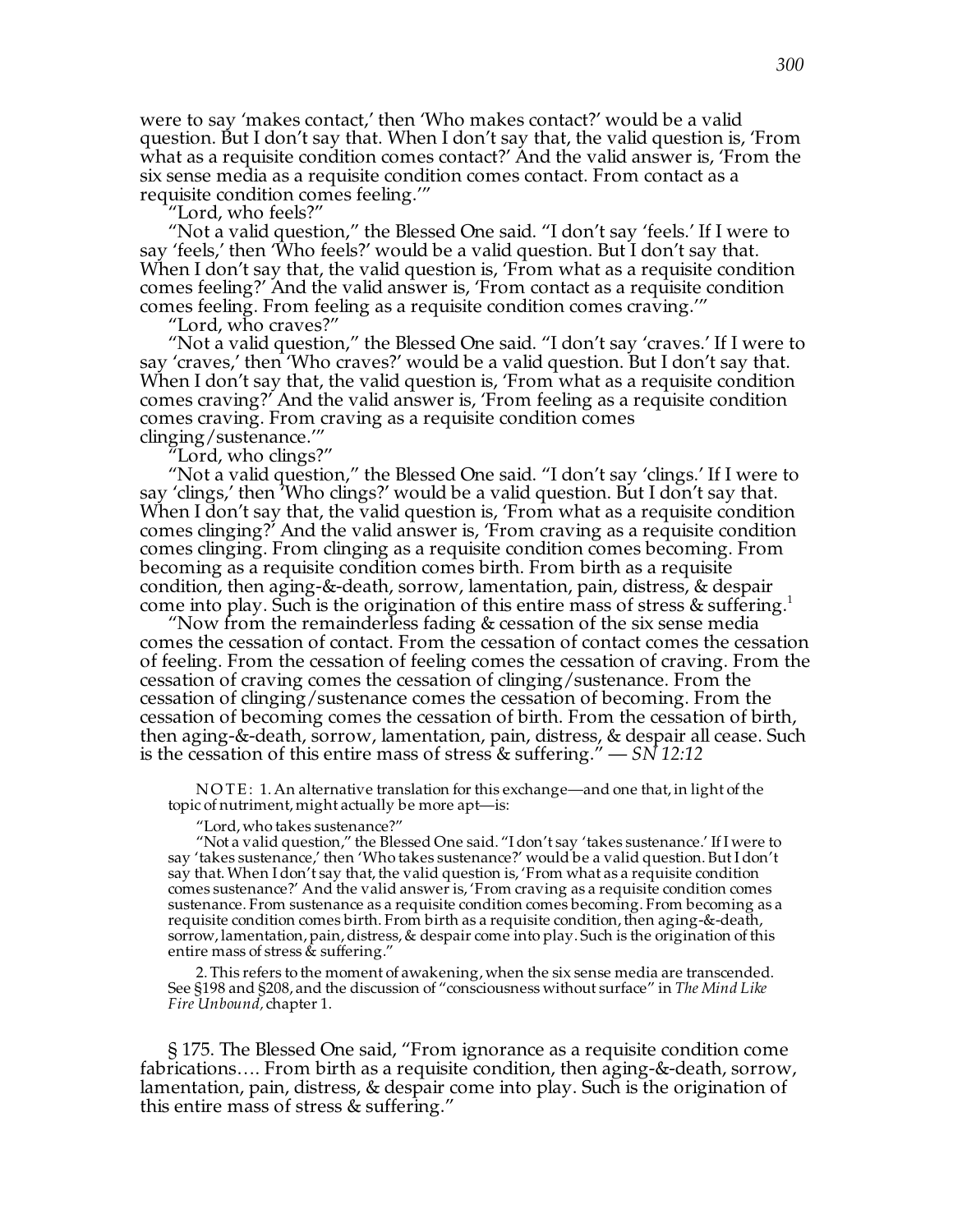When this was said, a certain monk said to the Blessed One: "Which is the aging-&-death, lord, and whose is the aging-&-death?"

"Not a valid question," the Blessed One said. "If one were to ask, 'Which is the aging-&-death, and whose is the aging-&-death?' and if one were to say, 'Aging-&-death is one thing, and the aging-&-death is something/someone else's,' both of them would have the same meaning, even though their words would differ. When there is the view that the soul is the same as the body, there is no leading the holy life. And when there is the view that the soul is one thing and the body another, there is no leading the holy life. Avoiding these two extremes, the Tathāgata teaches the Dhamma via the middle: From birth as a requisite condition comes aging-&-death."

"Which is the birth, lord, and whose is the birth?"

"Not a valid question," the Blessed One said…. "From becoming as a requisite condition comes birth."

"Which is the becoming, lord, and whose is the becoming?"

"Not a valid question," the Blessed One said…. "From clinging as a requisite condition comes becoming."

"Which is the clinging, lord, and whose is the clinging?"

"Not a valid question," the Blessed One said…. "From craving as a requisite condition comes clinging.

"Which is the craving, lord, and whose is the craving?"

"Not a valid question," the Blessed One said…. "From feeling as a requisite condition comes craving."

"Which is the feeling, lord, and whose is the feeling?"

"Not a valid question," the Blessed One said…. "From contact as a requisite condition comes feeling."

"Which is the contact, lord, and whose is the contact?"

"Not a valid question," the Blessed One said…. "From the six sense media as a requisite condition comes contact."

"Which are the six sense media, lord, and whose are the six sense media?" "Not a valid question," the Blessed One said…. "From name-&-form as a requisite condition come the six sense media."

"Which is the name-&-form, lord, and whose is the name-&-form?"

"Not a valid question," the Blessed One said…. "From consciousness as a requisite condition comes name-&-form."

"Which is the consciousness, lord, and whose is the consciousness?"

"Not a valid question," the Blessed One said…. "From fabrications as a requisite condition comes consciousness."

"Which are the fabrications, lord, and whose are the fabrications?"

"Not a valid question," the Blessed One said. "If one were to ask, 'Which are the fabrications, and whose are the fabrications?' and if one were to say, 'Fabrications are one thing, and these fabrications are something/someone else's,' both of them would have the same meaning, even though their words would differ. When there is the view that the soul is the same as the body, there is no leading the holy life. And when there is the view that the soul is one thing and the body another, there is no leading the holy life. Avoiding these two extremes, the Tathāgata teaches the Dhamma via the middle: From ignorance as a requisite condition come fabrications.

"Now from the remainderless fading & cessation of that very ignorance, every one of these writhings & wrigglings & wigglings—'Which aging-&-death,<br>and whose aging-&-death?' or 'Aging-&-death is one thing, and this aging-&death is something/someone else's' or 'The soul is the same as the body,' or 'The soul is one thing and the body another'—are abandoned, their root destroyed, made like a palmyra stump, deprived of the conditions of development, not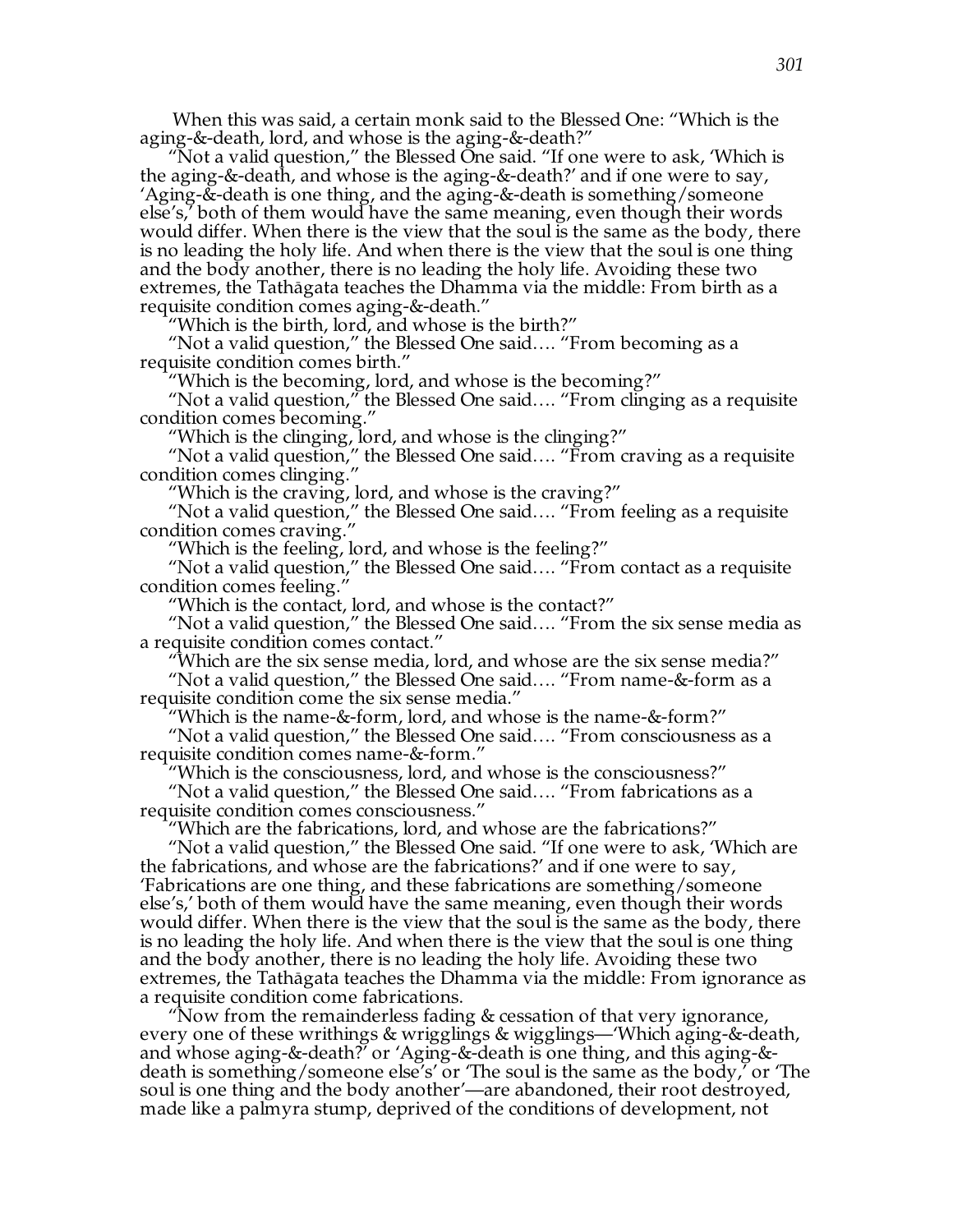destined for future arising.

"From the remainderless fading & cessation of that very ignorance, every one of these writhings & wrigglings & wigglings—'Which is the birth…. Which is the becoming…. Which is the clinging…. Which is the craving…. Which is the feeling…. Which is the contact…. Which are the six sense media…. Which is the name-&-form…. Which is the consciousness…. Which are the fabrications, and whose are the fabrications?' or 'Fabrications are one thing, and these fabrications are something/someone else's' or 'The soul is the same as the body,' or 'The soul is one thing and the body another'—are abandoned, their root destroyed, made like a palmyra stump, deprived of the conditions of development, not destined for future arising." — *SN 12:35*

## THE TEN UNDECLARED ISSUES

 $\S 176$ . Then, when it was evening, Ven. Malunkyaputta arose from seclusion and went to the Blessed One. On arrival, having bowed down, he sat to one side. As he was sitting there, he said to the Blessed One, "Lord, just now, as I was alone in seclusion, this train of thought arose in my awareness: 'These viewstandpoints that are undeclared, set aside, discarded by the Blessed One… I don't approve, I don't accept that the Blessed One has not declared them to me. I'll go ask the Blessed One about this matter. If he declares to me that *"The cosmos is eternal,"* or *"The cosmos is not eternal,"* or *"The cosmos is finite,"* or *"The cosmos is infinite,"* or *"The soul is the same thing as the body,"* or *"The soul is one thing and the body another,"* or "After death a Tathagata exists," or "After death a Tathagata does not *exist,"* or "After death a Tathāgata both exists & does not exist," or that "After death a *Tathāgata neither exists nor does not exist,*" then I will live the holy life under him. If he doesn't declare to me that *"The cosmos is eternal,"…* or that *"After death a*  Tathāgata neither exists nor does not exist," then I will renounce the training and return to the lower life.'

"Lord, if the Blessed One knows that *'The cosmos is eternal,'* then may he declare to me that *'The cosmos is eternal.'* If he knows that *'The cosmos is not eternal,'* then may he declare to me that *'The cosmos is not eternal.'* But if he doesn't know or see whether the cosmos is eternal or not eternal, then, in one who is unknowing & unseeing, the straightforward thing is to admit, 'I don't know. I don't see.' .... If he doesn't know or see whether *'After death a Tathāgata exists*... *does not exist… both exists & does not exist… neither exists nor does not exist,'* then, in one who is unknowing & unseeing, the straightforward thing is to admit, 'I don't know. I don't see.'"

"Mālunkyaputta, did I ever say to you, 'Come, Mālunkyaputta, live the holy life under me, and I will declare to you that *'The cosmos is eternal,'* or *'The cosmos is not eternal,'* or *'The cosmos is finite,'* or *'The cosmos is infinite,'* or *'The soul is the same thing as the body,'* or *'The soul is one thing and the body another,'* or *'After death a Tath›gata exists,'* or *'After death a Tath›gata does not exist,'* or *'After death a Tath›gata both exists & does not exist,' or 'After death a Tathāgata neither exists nor does not exist'?"*

"No, lord."

"And did you ever say to me, 'Lord, I will live the holy life under the Blessed One and [in return] he will declare to me that *'The cosmos is eternal,'* or *'The cosmos is not eternal,'* or *'The cosmos is finite,'* or *'The cosmos is infinite,'* or *'The soul is the same thing as the body,'* or *'The soul is one thing and the body another,'* or *'After death*  a Tathāgata exists,' 0r 'After death a Tathāgata does not exist,' 0r 'After death a<br>Tathāgata both exists & does not exist,' 0r 'After death a Tathāgata neither exists nor *does not exist'?"*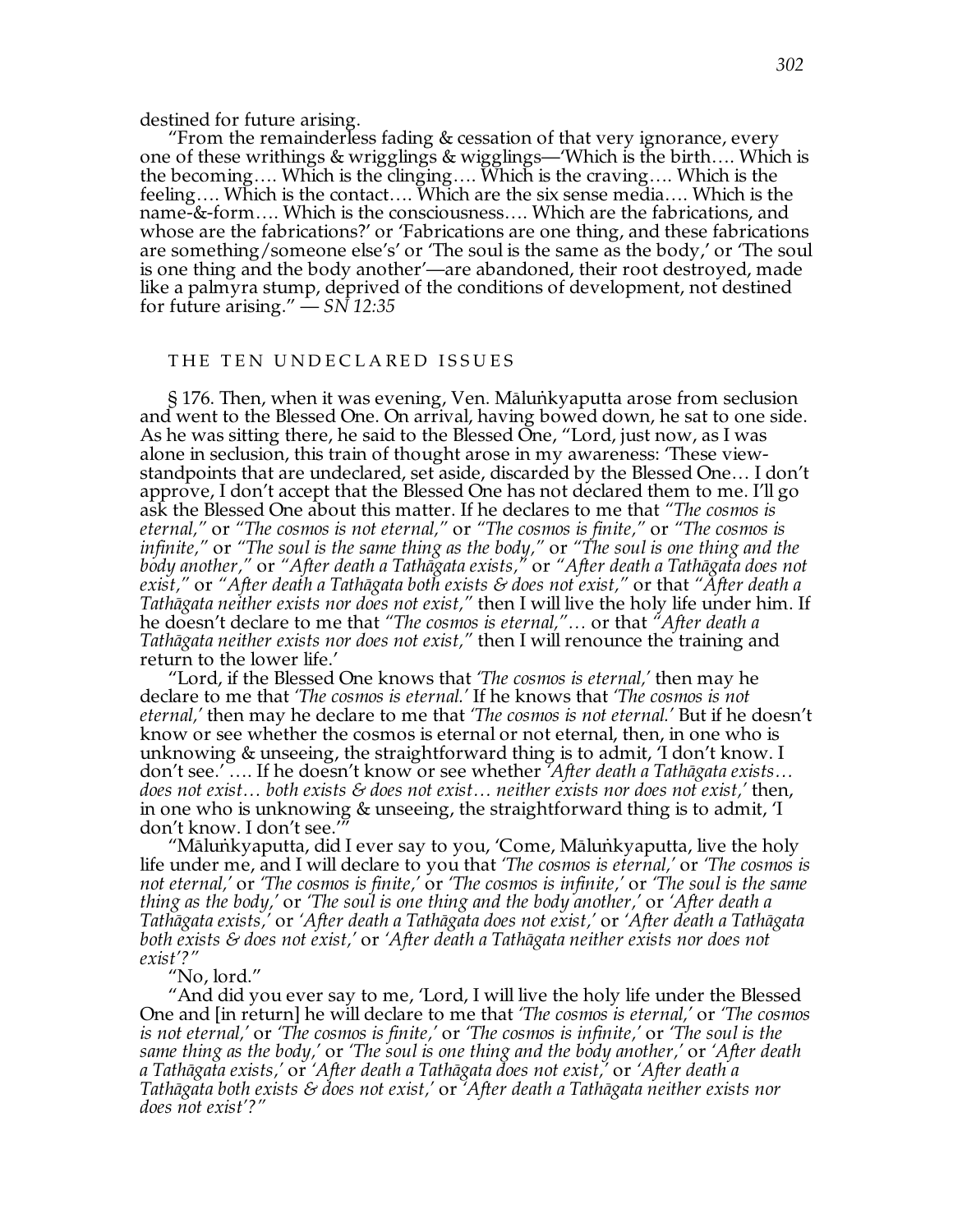"No, lord." "Then that being the case, foolish man, who are you to be claiming grievances?

"Mālunkyaputta, if anyone were to say, 'I won't live the holy life under the Blessed One as long as he does not declare to me that *"The cosmos is eternal,"…* or that "After death a Tathāgata neither exists nor does not exist,"' the man would die and those things would still remain undeclared by the Tathagata.

"It's just as if a man were wounded with an arrow thickly smeared with poison. His friends & companions, kinsmen & relatives would provide him with a surgeon, and the man would say, 'I won't have this arrow removed until I know whether the man who wounded me was a noble warrior, a brahman, a merchant, or a worker.' He would say, 'I won't have this arrow removed until I know the given name & clan name of the man who wounded me… until I know whether he was tall, medium, or short… until I know whether he was dark, ruddy-brown, or golden-colored… until I know his home village, town, or city… until I know whether the bow with which I was wounded was a long bow or a crossbow… until I know whether the bowstring with which I was wounded was fiber, bamboo threads, sinew, hemp, or bark… until I know whether the shaft with which I was wounded was wild or cultivated… until I know whether the feathers of the shaft with which I was wounded were those of a vulture, a stork, a hawk, a peacock, or another bird… until I know whether the shaft with which I was wounded was bound with the sinew of an ox, a water buffalo, a langur, or a monkey.' He would say, 'I won't have this arrow removed until I know whether the shaft with which I was wounded was that of a common arrow, a curved arrow, a barbed, a calf-toothed, or an oleander arrow.' The man would die and those things would still remain unknown to him.

"In the same way, if anyone were to say, 'I won't live the holy life under the Blessed One as long as he does not declare to me that *"The cosmos is eternal,"…* or that "After death a Tathāgata neither exists nor does not exist,"' the man would die and those things would still remain undeclared by the Tathagata.

"Mālunkyaputta, it's not the case that when there is the view, *'The cosmos is eternal,'* there is the living of the holy life. And it's not the case that when there is the view, *'The cosmos is not eternal,'* there is the living of the holy life. When there is the view, *'The cosmos is eternal,'* and when there is the view, *'The cosmos is not eternal,'* there is still the birth, there is the aging, there is the death, there is the sorrow, lamentation, pain, despair, & distress whose destruction I make known right in the here & now.

"It's not the case that when there is the view, *'The cosmos is finite,'* there is the living of the holy life. And it's not the case that when there is the view, *'The cosmos is infinite,'* there is the living of the holy life. When there is the view, *'The cosmos is finite,'* and when there is the view, *'The cosmos is infinite,'* there is still the birth, there is the aging, there is the death, there is the sorrow, lamentation, pain, despair, & distress whose destruction I make known right in the here & now.

"It's not the case that when there is the view, *'The soul is the same thing as the body,'* there is the living of the holy life. And it's not the case that when there is the view, *'The soul is one thing and the body another,'* there is the living of the holy life. When there is the view, *'The soul is the same thing as the body,'* and when there is the view, *'The soul is one thing and the body another,'* there is still the birth, there is the aging, there is the death, there is the sorrow, lamentation, pain, despair, & distress whose destruction I make known right in the here & now.<br>"It's not the case that when there is the view, 'After death a Tathāgata exists,'

there is the living of the holy life. And it's not the case that when there is the view, *'After death a Tathāgata does not exist*,' there is the living of the holy life. And it's not the case that when there is the view, *'After death a Tathagata both exists &*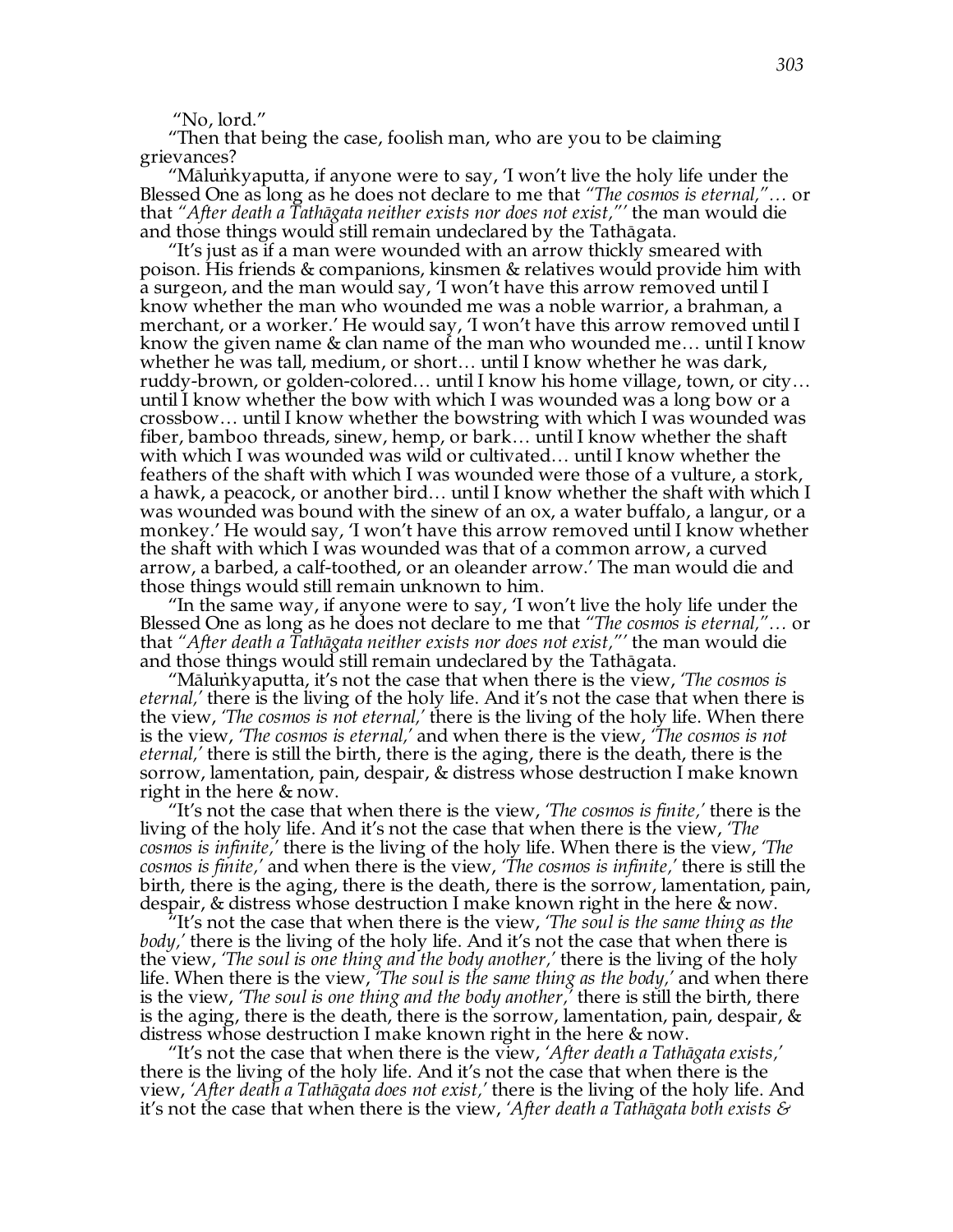*does not exist,'* there is the living of the holy life. And it's not the case that when there is the view, *'After death a Tathāgata neither exists nor does not exist'* there is the living of the holy life. When there is the view, *'After death a Tathāgata exists'*... 'After death a Tathāgata does not exist'... 'After death a Tathāgata both exists & does not<br>exist'... 'After death a Tathāgata neither exists nor does not exist,' there is still the birth, there is the aging, there is the death, there is the sorrow, lamentation, pain, despair, & distress whose destruction I make known right in the here & now.

'So, Māluṅkyaputta, remember what is undeclared by me as undeclared, and what is declared by me as declared. And what is undeclared by me? *'The cosmos is eternal,'* is undeclared by me. *'The cosmos is not eternal,'* is undeclared by me. *'The cosmos is finite'… 'The cosmos is infinite'… 'The soul is the same thing as the body'…*  'The soul is one thing and the body another'... 'After death a Tath*agata exists'...* 'After death a Tathāgata does not exist'… 'After death a Tathāgata both exists & does not '<br>exist'… 'After death a Tathāgata neither exists nor does not exist,' is undeclared by me.

"And why are they undeclared by me? Because they are not connected with the goal, are not fundamental to the holy life. They do not lead to disenchantment, dispassion, cessation, calming, direct knowledge, self- awakening, unbinding. That's why they are undeclared by me.

"And what is declared by me? *'This is stress,'* is declared by me. *'This is the origination of stress,'* is declared by me. *'This is the cessation of stress,'* is declared by me. *'This is the path of practice leading to the cessation of stress,'* is declared by me. And why are they declared by me? Because they are connected with the goal, are fundamental to the holy life. They lead to disenchantment, dispassion, cessation, calming, direct knowledge, self-awakening, unbinding. That's why they are declared by me.

"So, Mālunkyaputta, remember what is undeclared by me as undeclared, and what is declared by me as declared."

That is what the Blessed One said. Gratified, Ven. Mālunkyaputta delighted in the Blessed One's words. — *MN 63*

§ 177. On one occasion Ven. Ananda was staying near Rājagaha, at Tapoda monastery. Then, as night was ending, he got up & went to the Tapoda Hot Springs to bathe his limbs. Having bathed his limbs and having gotten out of the springs, he stood wearing only his lower robe, drying his limbs. Kokanuda the wanderer, as night was ending, also got up & went to the Tapoda Hot Springs to bathe his limbs. He saw Ven. Ananda from afar, and on seeing him said to him, "Who are you, my friend?"

"I am a monk, my friend."

"Which kind of monk?"

"A son-of-the-Sakyan contemplative."

"I would like to ask you about a certain point, if you would give me leave to pose a question."

"Go ahead and ask. Having heard [your question], I'll inform you."

"How is it, my friend: *'The cosmos is eternal. Only this is true; anything otherwise is worthless.'* Is this the sort of view you have?"

"No, my friend, I don't have that sort of view."

"Very well then: *'The cosmos is not eternal. Only this is true; anything otherwise is worthless.'* Is this the sort of view you have?"

"No, my friend, I don't have that sort of view."<br>"Very well then: 'The cosmos is finite...'... 'The cosmos is infinite...'... 'The soul is the same thing as the body...' ... 'The soul is one thing and the body another...' ... 'After death a Tathāgata exists... '... 'After death a Tathāgata does not exist... ' ... 'After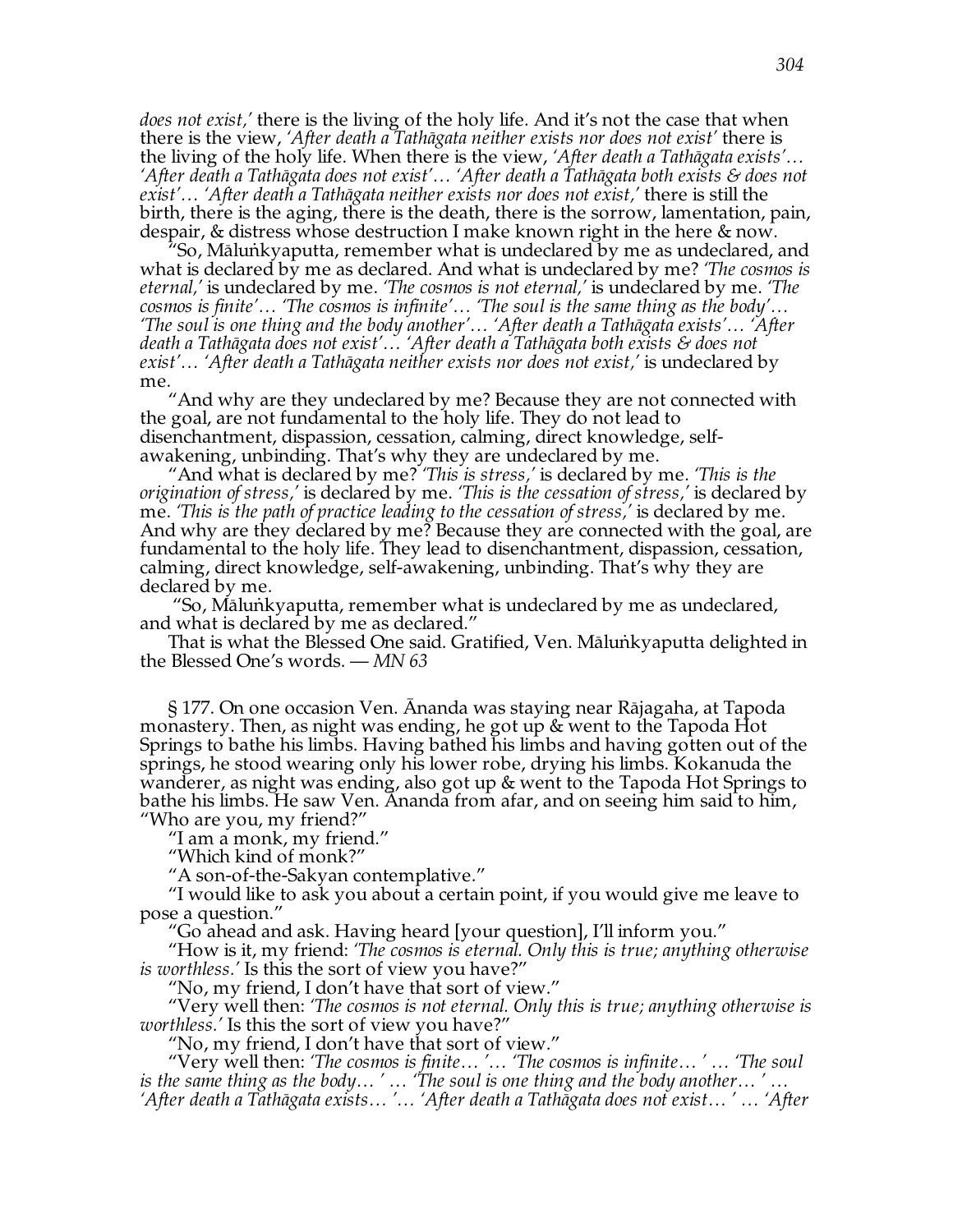death a Tathāgata both exists & does not exist… ' … 'After death a Tathāgata neither<br>does nor does not exist. Only this is true; anything otherwise is worthless.' Is this the sort of view you have?"

"No, my friend, I don't have that sort of view."

"Then in that case, do you not know or see?"

"No, my friend. It's not the case that I don't know, I don't see. I do know. I do see."

"But on being asked, 'How is it, my friend: *"The cosmos is eternal.* Only this is true; anything otherwise is worthless." Is this the sort of view you have?' you inform me, 'No, my friend, I don't have that sort of view.' On being asked, 'Very well then: *"The cosmos is not eternal… "… "The cosmos is finite… "… "The cosmos is infinite… " … "The soul is the same thing as the body… " … "The soul is one thing and*  the body another… *" … "After death a Tathāgata exists*… *" … "After death a Tathāgata* does not exist… " … "After death a Tathāgata both exists & does not exist… " … "Āfter<br>death a Tathāgata neither does nor does not exist. Only this is true; anything otherwise *is worthless."* Is this the sort of view you have?' you inform me, 'No, my friend, I don't have that sort of view.' But on being asked, 'Then in that case, do you not know or see?' you inform me, 'No, my friend. It's not the case that I don't know or see. I do know. I do see.' Now, how is the meaning of this statement to be understood?"

*"'The cosmos is eternal. Only this is true; anything otherwise is worthless,'* is a view-standpoint. *'The cosmos is not eternal…' … 'The cosmos is finite… ' … 'The cosmos is infinite… ' … 'The soul is the same thing as the body… ' … 'The soul is one*  thing and the body another… ' … 'After death a Tathāgata exists… ' … 'After death a Tathāgata does not exist… ' … 'After death a Tathāgata both exists & does not exist… ' ... 'After death a Tathāgata neither does nor does not exist. Only this is true; anything<br>otherwise is worthless,' is a view-standpoint. The extent to which there are view-<br>standpoints, view-stances, the taking up of views cause of views, & the uprooting of views: that's what I know. That's what I see. Knowing that, I say 'I know.' Seeing that, I say 'I see.' Why should I say 'I don't know, I don't see'? I do know. I do see."

"What is your name, my friend? What do your fellows in the holy life call you?"

"My name is Ananda, my friend, and that's what my fellows in the holy life call me."

"What? Have I been talking with the great teacher without realizing that he was Ven. Ananda? Had I recognized that he was Ven. Ananda, I would not have cross-examined him so much. May Ven. finanda please forgive me." — *AN 10:96*

§ 178. Then a certain monk went to the Blessed One and, on arrival, having bowed down to him, sat to one side. As he was sitting there, he said to the Blessed One, "Lord, what is the cause, what is the reason, why uncertainty doesn't arise in an instructed disciple of the noble ones over the undeclared issues?"

"Because of the cessation of views, monk, uncertainty doesn't arise in an instructed disciple of the noble ones over the undeclared issues. The viewstandpoint, *'After death a Tathāgata exists*,' the view-standpoint, *'After death a Tathāgata does not exist,'* the view-standpoint, *'After death a Tathāgata both exists & does not exist,'* the view-standpoint, 'After death a Tathagata neither does nor does not *exist':* The uninstructed run-of-the-mill person doesn't discern view, doesn't discern the origination of view, doesn't discern the cessation of view, doesn't discern the path of practice leading to the cessation of view, and so for him that view grows. He is not freed from birth, aging, & death; from sorrows,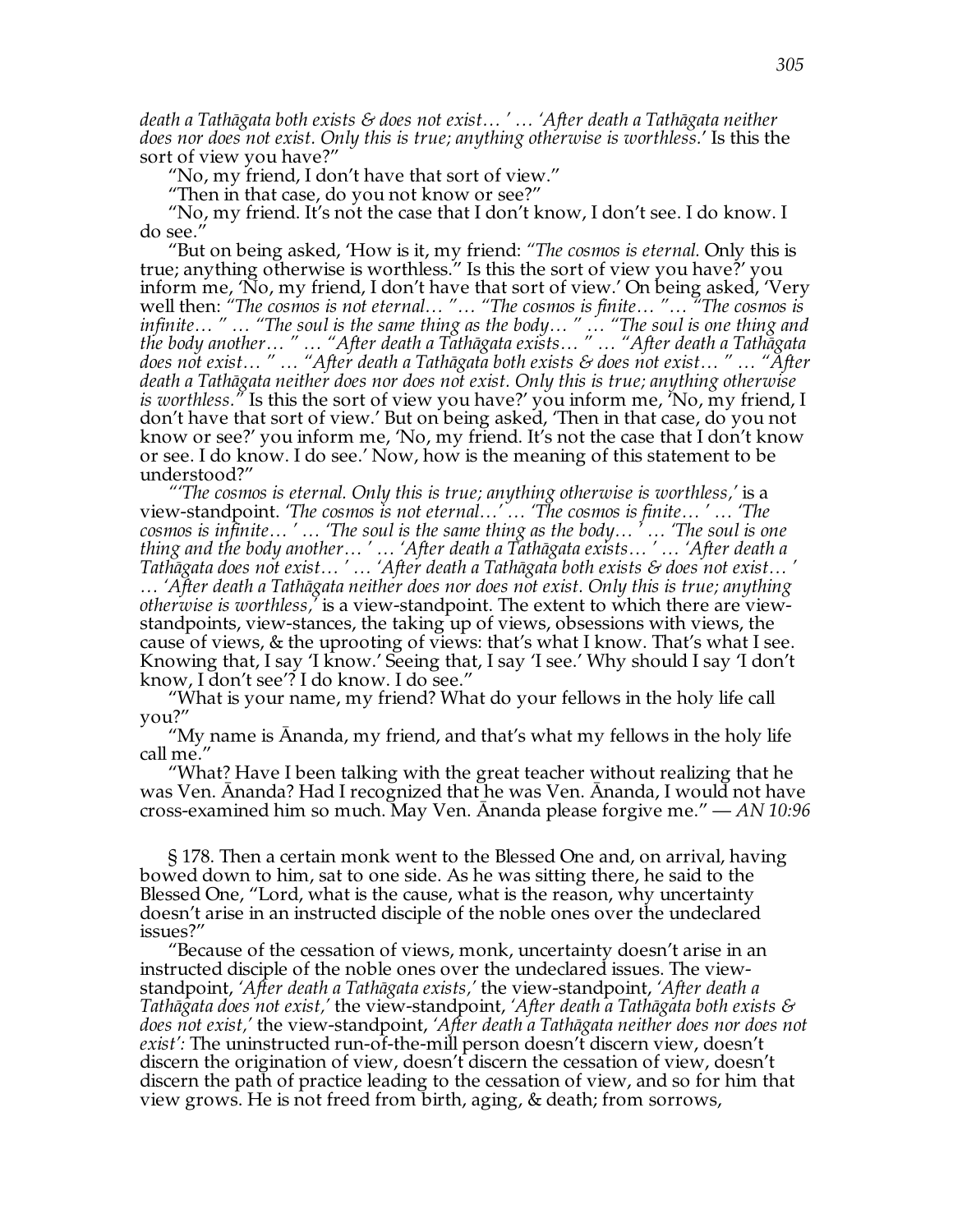lamentations, pains, distresses, and despairs. He is not freed, I tell you, from suffering & stress.

"But the instructed disciple of the noble ones discerns view, discerns the origination of view, discerns the cessation of view, discerns the path of practice leading to the cessation of view, and so for him that view ceases. He is freed from birth, aging, & death; from sorrows, lamentations, pains, distresses, and despairs. He is freed, I tell you, from suffering & stress.

"Thus knowing, thus seeing, the instructed disciple of the noble ones doesn't declare that *'After death a Tathāgata exists,'* doesn't declare that *'After death a<br>Tathāgata does not exist,'* doesn't declare that *'After death a Tathāgata both exists & does not exist,'* doesn't declare that '*After death a Tathāgata neither does nor does not*<br>*exist.'* Thus knowing, thus seeing, he is thus of a nature not to declare the undeclared issues. Thus knowing, thus seeing, he isn't paralyzed, doesn't quake, doesn't shiver or shake over the undeclared issues.

*"After death a Tathāgata exists'*—this craving-standpoint, this perceptionstandpoint, this product of conceiving, this product of objectification, this clinging-standpoint: That's [an expression of] anguish.<sup>1</sup> 'Áfter death a Tathāgata<br>doesn't exist': That's anguish. 'After death a Tathāgata both exists & does not exist': That's anguish. '*After death a Tathāgata neither does nor does not exist'*: That's anguish.

"The uninstructed run-of-the-mill person doesn't discern anguish, doesn't discern the origination of anguish, doesn't discern the cessation of anguish, doesn't discern the path of practice leading to the cessation of anguish, and so for him that anguish grows. He is not freed from birth, aging, & death; from sorrows, lamentations, pains, distresses, and despairs. He is not freed, I tell you, from suffering & stress.

"But the instructed disciple of the noble ones discerns anguish, discerns the origination of anguish, discerns the cessation of anguish, discerns the path of practice leading to the cessation of anguish, and so for him that anguish ceases. He is freed from birth, aging, & death; from sorrows, lamentations, pains, distresses, and despairs. He is freed, I tell you, from suffering & stress.

"Thus knowing, thus seeing, the instructed disciple of the noble ones doesn't declare that *'After death a Tathāgata exists,'* doesn't declare that *'After death a Tathāgata does not exist,'* doesn't declare that 'After death a Tathāgata both exists & does not exist,' doesn't declare that 'After death a Tath*agata neither does nor does not exist.'* Thus knowing, thus seeing, he is thus of a nature not to declare the undeclared issues. Thus knowing, thus seeing, he isn't paralyzed, doesn't quake, doesn't shiver or shake over the undeclared issues." — *AN 7:51*

NOTE: 1. "Anguish" here translates *vippa˛is›ra,* which is usually rendered into English as "remorse<sup>7</sup> or "regret." Here, however, the feeling of *vippatisara* relates to concerns about the future, rather than the past, and so neither remorse nor regret are appropriate to the context. The anguish alluded to in this passage is based either on the fear that awakening would entail an end to existence or on the contrary fear that it wouldn't.

§ 179. When the night had passed, the senior monks put on their robes in the early morning and—taking their bowls & outer robes—went to Citta's residence. There they sat down on the appointed seats. Citta the householder went to them and, having bowed down to them, sat to one side. As he was sitting there, he said to the most senior monk:

"Venerable sir, concerning the various views that arise in the world: *'The cosmos is eternal,'* or *'The cosmos is not eternal,'* or *'The cosmos is finite,'* or *'The cosmos is infinite,'* or *'The soul is the same thing as the body,'* or *'The soul is one thing and the body another,'* or *'After death a Tath›gata exists,'* or *'After death a Tath›gata*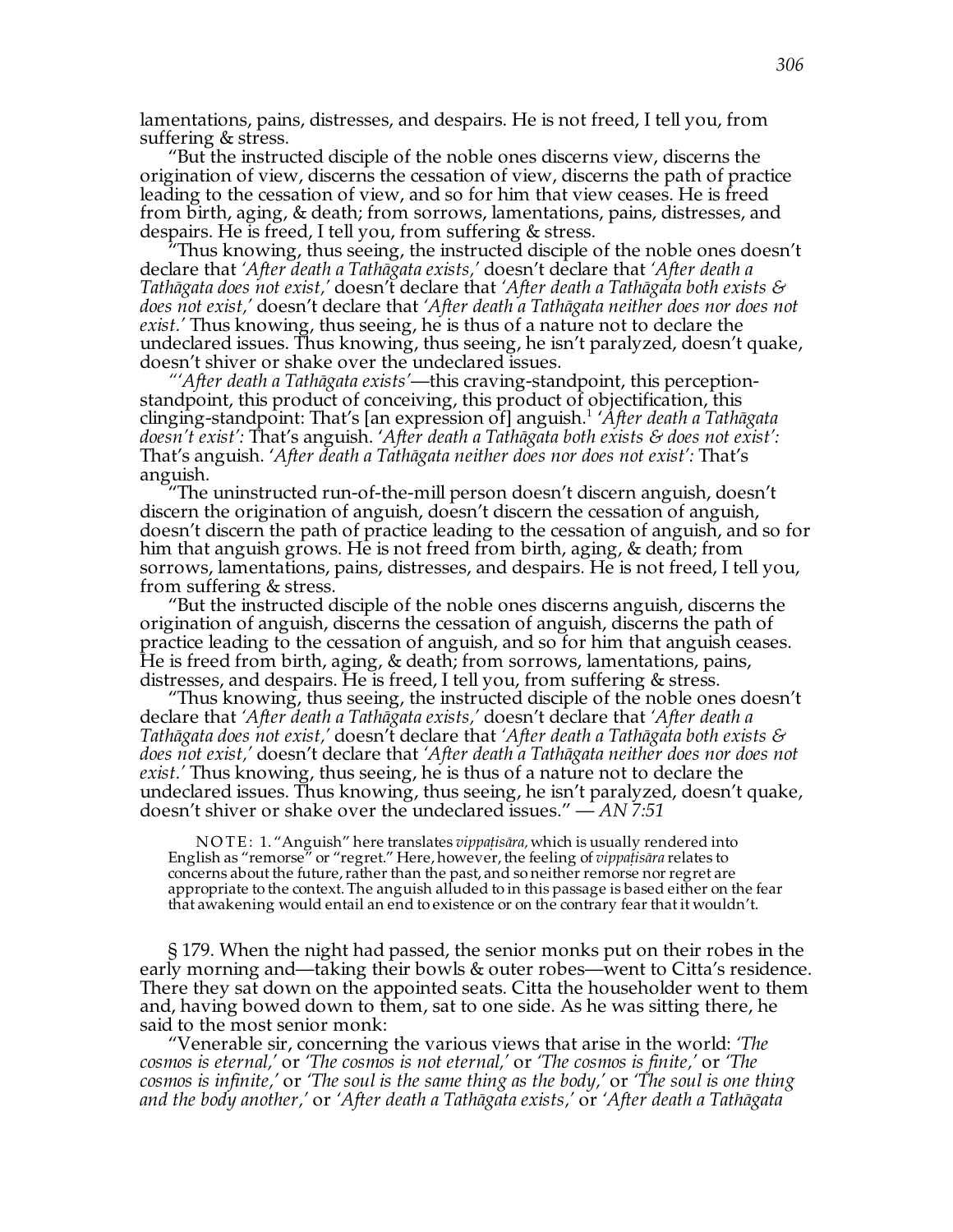*does not exist,' or 'After death a Tathāgata both exists & does not exist,' or 'After death a*<br>Tathāgata neither exists nor does not exist'; these along with the sixty-two views mentioned in the Brahmajāla [DN 1:  $\S152$ ,  $\S184$ ]—when what is present do these views come into being, and when what is absent do they not come into being?"

When this was said, the senior monk was silent. A second time… A third time Citta the householder asked, "Concerning the various views that arise in the world… when what is present do they come into being, and what is absent do they not come into being?" A third time the senior monk was silent.

Now on that occasion Ven. Isidatta was the most junior of all the monks in that Community. Then he said to the senior monk, "Allow me, venerable sir, to answer Citta the householder's question."

"Go ahead & answer it, friend Isidatta."

"Now, householder, are you asking this: 'Concerning the various views that arise in the world… when what is present do they come into being, and what is absent do they not come into being'?" "Yes, venerable sir."

"Concerning the various views that arise in the world, householder… when self-identity view is present, these views come into being; when self-identity view is absent, they don't come into being."

"But, venerable sir, how does self-identity view come into being?"

"There is the case, householder, where an ordinary uninstructed person— who has no regard for noble ones, is not well-versed or disciplined in their Dhamma; who has no regard for men of integrity, is not well-versed or disciplined in their Dhamma—assumes form to be the self, or the self as possessing form, or form as in the self, or the self as in form. He assumes feeling to be the self, or the self as possessing feeling, or feeling as in the self, or the self as in feeling. He assumes perception to be the self, or the self as possessing perception, or perception as in the self, or the self as in perception. He assumes fabrications to be the self, or the self as possessing fabrications, or fabrications as in the self, or the self as in fabrications. He assumes consciousness to be the self, or the self as possessing consciousness, or consciousness as in the self, or the self as in consciousness. This is how self-identity view comes into being."

"And, venerable sir, how does self-identity view not come into being?"

"There is the case, householder, where a well-instructed disciple of the noble ones—who has regard for noble ones, is well-versed & disciplined in their Dhamma; who has regard for men of integrity, is well-versed & disciplined in their Dhamma—doesn't assume form to be the self, or the self as possessing form, or form as in the self, or the self as in form. He doesn't assume feeling to be the self…. He doesn't assume perception to be the self…. He doesn't assume fabrications to be the self…. He doesn't assume consciousness to be the self, or the self as possessing consciousness, or consciousness as in the self, or the self as in consciousness. This is how self-identity view doesn't come into being." — *SN 41:3*

§ 180. [Vacchagotta the wanderer:] "Now, Master Moggallāna, what is the cause, what is the reason why—when wanderers of other sects are asked in this way, they answer that *'The cosmos is eternal,'* or *'The cosmos is not eternal,'* or *'The cosmos is finite,'* or *'The cosmos is infinite,'* or *'The soul is the same thing as the body,'*  or 'The soul is one thing and the body another,' or 'After death a Tathāgata exists,' or 'After death a Tathāgata does not exist,' or 'After death a Tathāgata both exists & does *not exist,'* or *'After death a Tathāgata neither exists nor does not exist,'* yet when Gotama the contemplative is asked in this way, he does not answer that *'The cosmos is eternal,'* or *'The cosmos is not eternal,'* or *'The cosmos is finite,'* or *'The*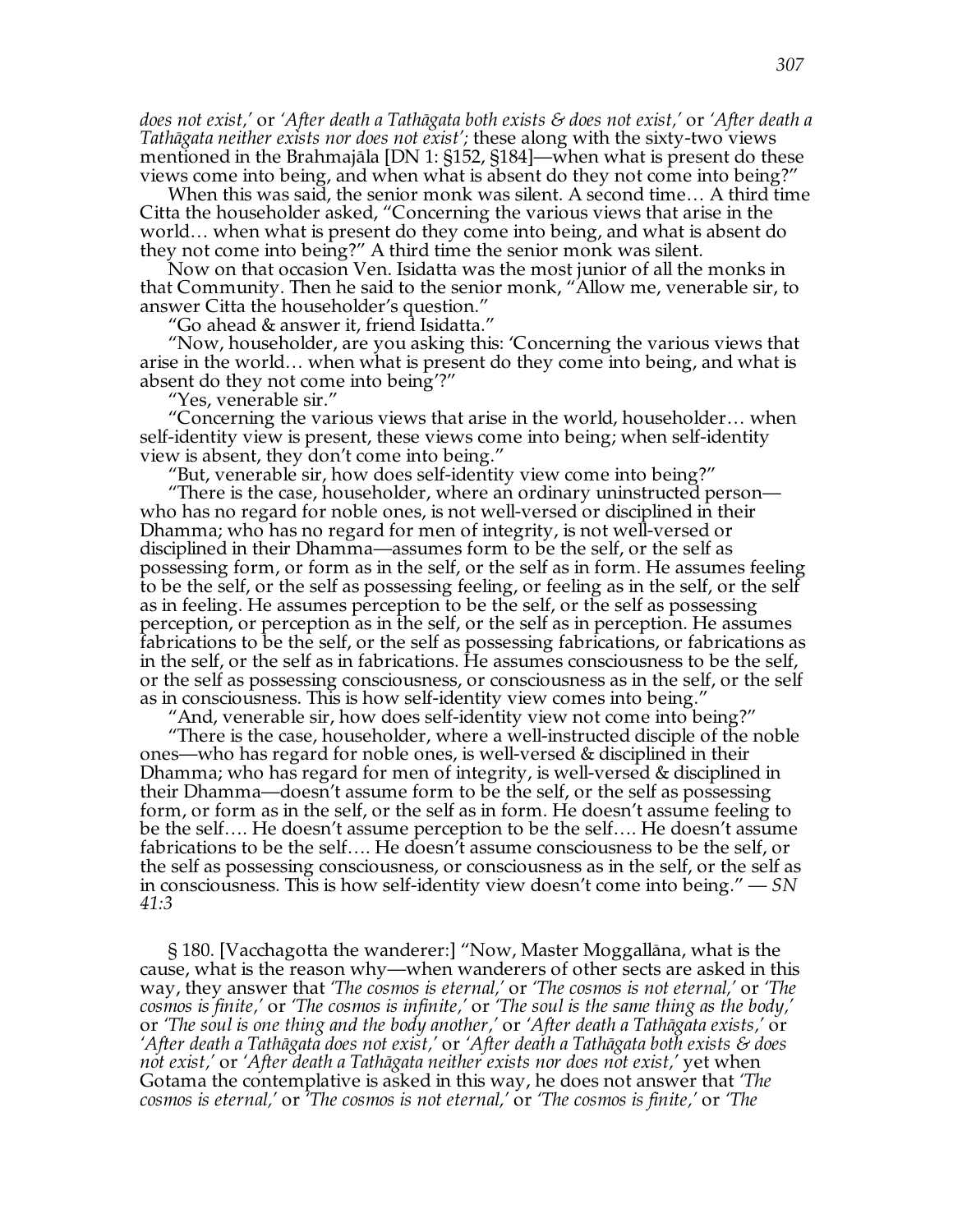*cosmos is infinite,'* or *'The soul is the same thing as the body,'* or *'The soul is one thing*  and the body another,' 0r 'After death a Tathāgāta exists,' 0r 'After death a Tathāgata ँ<br>does not exist,' 0r 'After death a Tathāgata both exists & does not exist,' 0r 'After death a<br>Tathāgata neither exists nor does not

[Ven. MahāMoggallāna:] "Vaccha, the members of other sects assume of the eye that 'This is mine, this is my self, this is what I am.' They assume of the ear… the nose… the tongue… the body… the intellect that 'This is mine, this is my self, this is what I am.' That is why, when asked in this way, they answer *that 'The cosmos is eternal'...* or that 'After death Tathagata neither exists nor does not exist.' But the Tathagata, worthy and rightly self-awakened, doesn't assume of the eye that 'This is mine, this is my self, this is what I am.' He doesn't assume of the ear… the nose… the tongue… the body… the intellect that 'This is mine, this is my self, this is what I am.' That is why, when asked in this way, he does not answer that *'The cosmos is eternal'*... or that *'After death a Tathāgata neither exists nor does not*<br>exist.'''

Then Vacchagotta the wanderer, getting up from his seat, went to the Blessed One and, on arrival, exchanged courteous greetings with him. After an exchange of friendly greetings & courtesies, he sat to one side. As he was sitting there, he [addressed the same questions to the Blessed One and received exactly the same explanation].

"How amazing, Master Gotama! How astounding!—how the meaning and phrasing of the teacher and disciple agree, coincide, and do not diverge from one another with regard to the supreme teaching! Just now, Master Gotama, I went to Moggallana the contemplative and, on arrival, asked him about this matter, and he answered me with the same words, the same phrasing, as Master Gotama. How amazing, Master Gotama! How astounding!—how the meaning and phrasing of the teacher and disciple agree, coincide, and do not diverge from one another with regard to the supreme teaching!" — *SN 44:7*

§ 181. [Vacchagotta the wanderer:] "Now, Master Gotama, what is the cause, what is the reason why—when wanderers of other sects are asked in this way, they answer that *'The cosmos is eternal,'* or *'The cosmos is not eternal,'* or *'The cosmos is finite,'* or *'The cosmos is infinite,'* or *'The soul is the same thing as the body,'* or *'The soul is one thing and the body another,'* or 'After death a Tathāgata exists,' or 'After death a Tathāgata does not exist,' or 'After death a Tathāgata both exists & does not *exist,'* or 'After death a Tathāgata neither exists nor does not exist,' yet when Master Gotama is asked in this way, he does not answer that *'The cosmos is eternal,'* or *'The cosmos is not eternal,'* or *'The cosmos is finite,'* or *'The cosmos is infinite,'* or *'The soul is the same thing as the body,'* or *'The soul is one thing and the body another,'* or *'After death a Tathāgata exists,' or 'After death a Tathāgata does not exist,' or 'After* death a Tathāgata both exists & does not exist,' or 'After death a Tathāgata neither exists *nor does not exist,'?"*

"Vaccha, the members of other sects assume form to be the self, or the self as possessing form, or form as in the self, or the self as in form.

"They assume feeling to be the self…

"They assume perception to be the self…

"They assume fabrications to be the self….

"They assume consciousness to be the self, or the self as possessing consciousness, or consciousness as in the self, or the self as in consciousness. That is why, when asked in this way, they answer that *'The cosmos is eternal'…* or that After death a Tath*agata neither exists nor does not exist.'*<br>But the Tathagata, worthy and rightly self-awakened, doesn't assume form"

to be the self, or the self as possessing form, or form as in the self, or the self as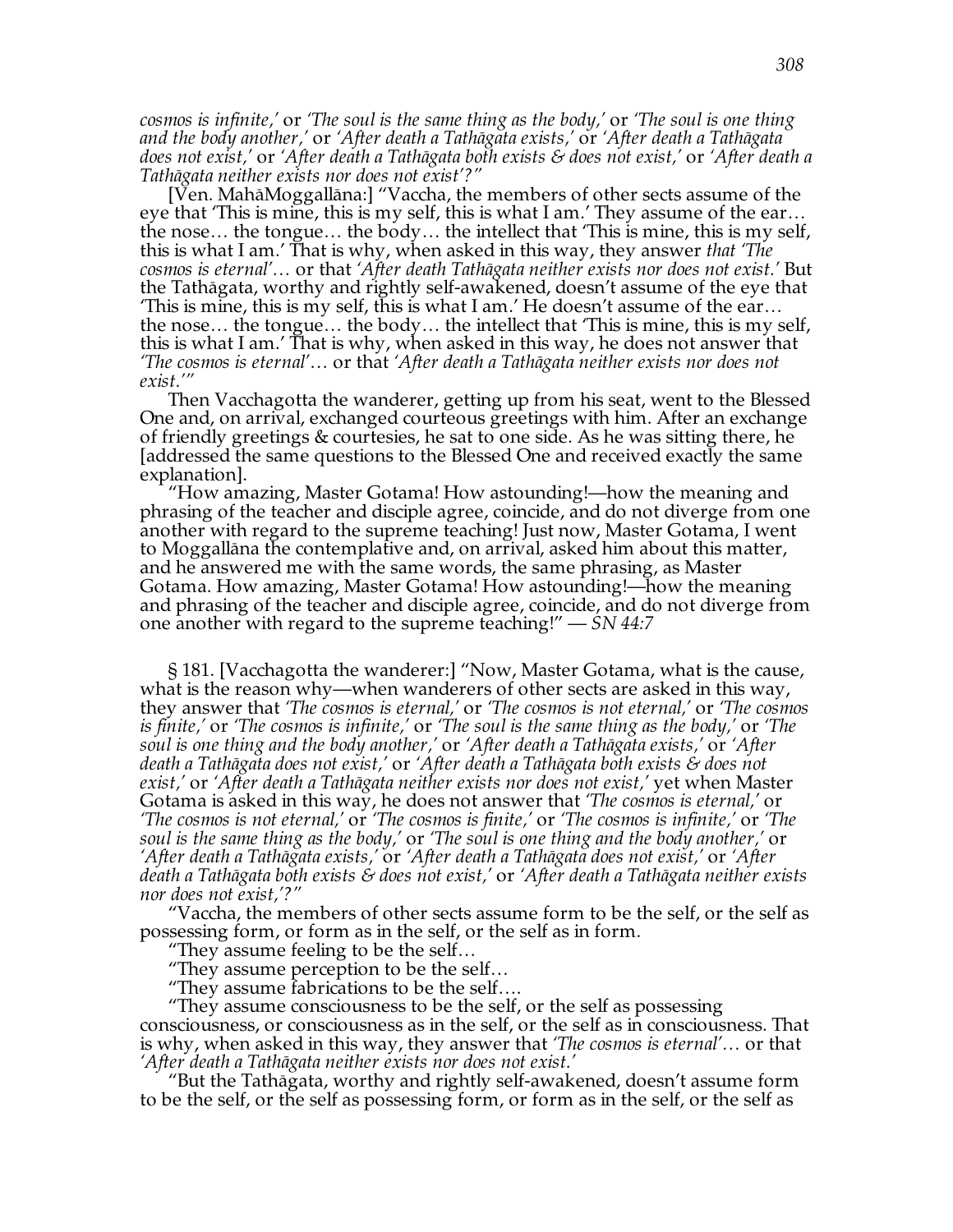in form.

"He doesn't assume feeling to be the self….

"He doesn't assume perception to be the self….

"He doesn't assume fabrications to be the self….

"He doesn't assume consciousness to be the self, or the self as possessing consciousness, or consciousness as in the self, or the self as in consciousness. That is why, when asked in this way, he does not answer that *'The cosmos is eternal'…* or that *'After death a Tathāgata neither exists nor does not exist.'"*<br>Then Vacchagotta the wanderer, getting up from his seat, went to Ven.

MahāMoggallāna and, on arrival, exchanged courteous greetings with him. After an exchange of friendly greetings & courtesies, he sat to one side. As he was sitting there, he [addressed the same questions to Ven. MahāMoggallāna and received exactly the same explanation].

"How amazing, Master Moggallana! How astounding!—how the meaning and phrasing of the teacher and disciple agree, coincide, and do not diverge from one another with regard to the supreme teaching! Just now, Master Moggallana, I went to Gotama the contemplative and, on arrival, asked him about this matter, and he answered me with the same words, the same phrasing, as Master Moggallāna. How amazing, Master Moggallāna! How astounding!—how the meaning and phrasing of the teacher and disciple agree, coincide, and do not diverge from one another with regard to the supreme teaching!" — *SN 44:8*

§ 182. Then Anāthapindika the householder went to the wanderers of other sects. On arrival he greeted them courteously. After an exchange of friendly greetings & courtesies, he sat to one side. As he was sitting there, the wanderers said to him, "Tell us, householder, what views Gotama the contemplative has."

"Venerable sirs, I don't know entirely what views the Blessed One has."

"Well, well. So you don't know entirely what views Gotama the contemplative has. Then tell us what views the monks have."

"I don't even know entirely what views the monks have."

"So you don't know entirely what views Gotama the contemplative has or even that the monks have. Then tell us what views you have."

"It wouldn't be difficult for me to expound to you what views I have. But please let the venerable ones expound each in line with his view-standpoint, and then it won't be difficult for me to expound to you what views I have."

When this had been said, one of the wanderers said to Anāthapiṇḍika the householder, *"The cosmos is eternal. Only this is true; anything otherwise is worthless.* This is the sort of view I have."

Another wanderer said to Anāthapindika, "The cosmos is not eternal. Only this is *true; anything otherwise is worthless.* This is the sort of view I have."

Another wanderer said, *"The cosmos is finite…"…"The cosmos is infinite…"…"The soul is the same thing as the body…"…"The soul is one thing and the*  body another…"…"After death a Tathāgata exists…"…"After death a Tathāgata does not exist..."..."After death a Tath*agata both exists & does not exist..."..."After death a Tathāgata neither does nor does not exist. Only this is true; anything otherwise is worthless.* This is the sort of view I have."

When this had been said, Anāthapindika the householder said to the wanderers, "As for the venerable one who says, *'The cosmos is eternal. Only this is true; anything otherwise is worthless.* This is the sort of view I have,' his view arises from his own inappropriate attention or in dependence on the words of another. Now this view has been brought into being, is fabricated, willed, dependently co-<br>arisen. Whatever has been brought into being, is fabricated, willed, dependently co-arisen: That is inconstant. Whatever is inconstant is stressful. This venerable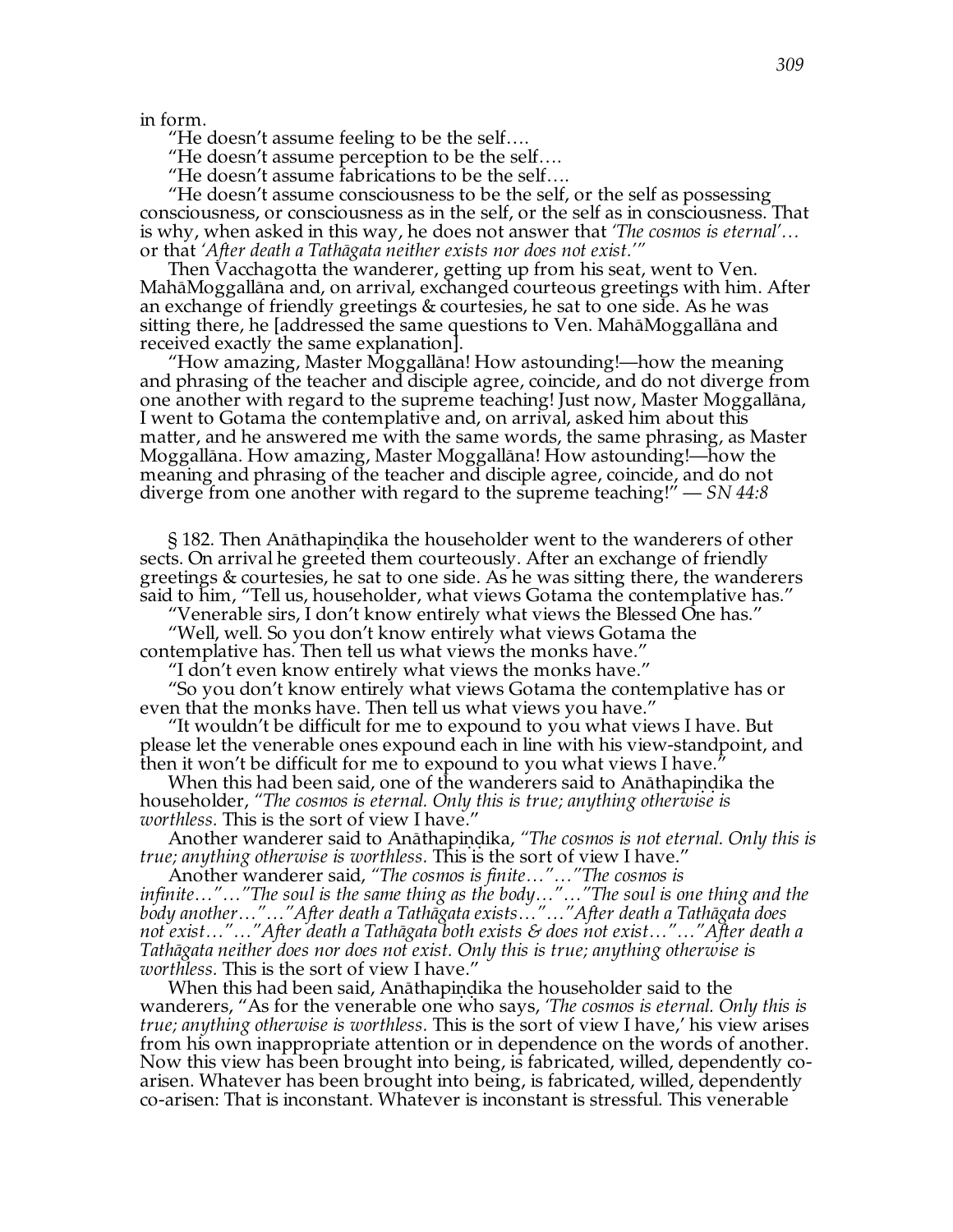one thus adheres to that very stress, submits himself to that very stress." [Similarly for the other view-standpoints.]

When this had been said, the wanderers said to Anāthapindika the householder, "We have each & every one expounded to you in line with our own view-standpoints. Now tell us what views you have."

"Whatever has been brought into being, is fabricated, willed, dependently co- arisen: That is inconstant. Whatever is inconstant is stressful. Whatever is stressful is not me, is not what I am, is not my self. This is the sort of view I have."

"So, householder, whatever has been brought into being, is fabricated, willed, dependently co-arisen: That is inconstant. Whatever is inconstant is stressful. You thus adhere to that very stress, submit yourself to that very stress."

"Venerable sirs, whatever has been brought into being, is fabricated, willed, dependently co-arisen: That is inconstant. Whatever is inconstant is stressful. Whatever is stressful is not me, is not what I am, is not my self. Having seen this well with right discernment as it has come to be, I also discern the higher escape from it as it has come to be."

When this was said, the wanderers fell silent, abashed, sitting with their shoulders drooping, their heads down, brooding, at a loss for words. Anathapindika the householder, sensing that the wanderers were silent, abashed… at a loss for words, got up & went to the Blessed One. On arrival, having bowed down to the Blessed One, he sat to one side. As he was sitting there, he told the Blessed One the entirety of his discussion with the wanderers.

[The Blessed One said,] "Well done, householder. Well done. That is how you should periodically & righteously refute those foolish men." Then he instructed, urged, roused, and encouraged Anāthapindika the householder with a talk on Dhamma. When Anāthapindika the householder had been instructed, urged, roused, and encouraged by the Blessed One with a talk on Dhamma, he got up from his seat, bowed down to the Blessed One and—keeping him to his right— departed. Not long afterward, the Blessed One addressed the monks: "Monks, even a monk who has long penetrated the Dhamma in this Dhamma & Vinaya would do well, periodically & righteously, to refute the wanderers of other sects in just the way Anāthapindika the householder has done." — *AN* 10:93

§ 183. Then Vacchagotta the wanderer went to the Blessed One and, on arrival, exchanged courteous greetings with him. After an exchange of friendly greetings & courtesies, he sat to one side. As he was sitting there, he asked the Blessed One, "How is it, Master Gotama, does Master Gotama hold the view, *'The cosmos is eternal: Only this is true, anything otherwise is worthless'?"*

"… no…"

"Then does Master Gotama hold the view, *'The cosmos is not eternal: Only this is true, anything otherwise is worthless'?"* 

"… no…"

"Then does Master Gotama hold the view, *'The cosmos is finite: Only this is true, anything otherwise is worthless'?"* 

 $"...$  no...

"Then does Master Gotama hold the view, *'The cosmos is infinite: Only this is true, anything otherwise is worthless'?"* 

"… no…"

"Then does Master Gotama hold the view, *'The soul is the same thing as the body: Only this is true, anything otherwise is worthless'?"*

"… no…"

"Then does Master Gotama hold the view, *'The soul is one thing and the body another: Only this is true, anything otherwise is worthless'?"*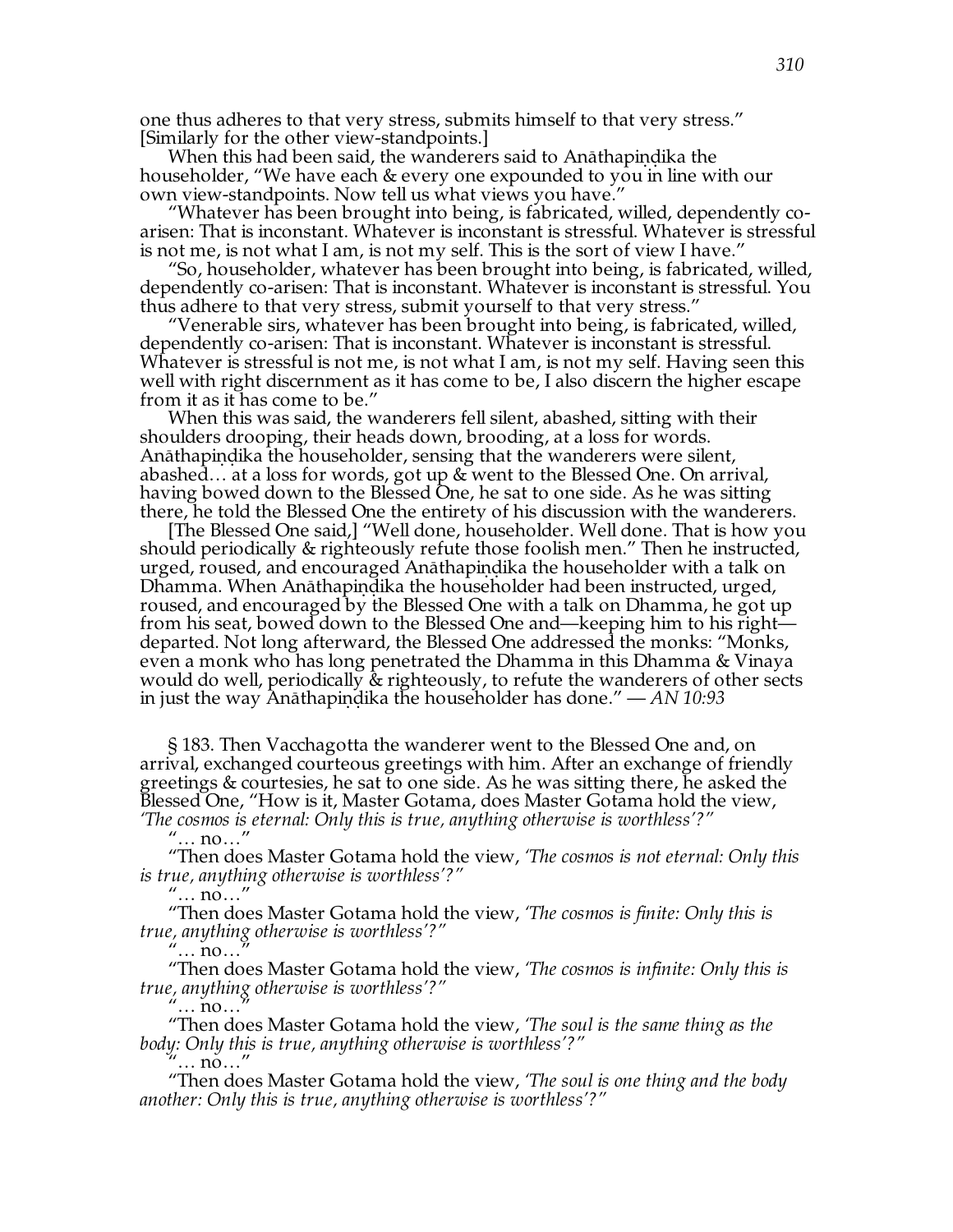"… no…"

"Then does Master Gotama hold the view, 'After death a Tathāgata exists: Only *this is true, anything otherwise is worthless'*?"

"… no…"

"Then does Master Gotama hold the view, 'After death a Tathagata does not *exist: Only this is true, anything otherwise is worthless'?"* 

"… no…"

"Then does Master Gotama hold the view, 'After death a Tathagata both exists & does not exist: Only this is true, anything otherwise is worthless'?"

"… no…"

"Then does Master Gotama hold the view, 'After death a Tathagata neither exists nor does not exist: Only this is true, anything otherwise is worthless'?"

"… no…"

"How is it, Master Gotama, when Master Gotama is asked if he holds the view, 'The cosmos is eternal...' .... 'After death a Tathāgata neither exists nor does not *exist: Only this is true, anything otherwise is worthless,'* he says '… no…' in each case. Seeing what drawback, then, is Master Gotama thus entirely dissociated from each of these ten view-standpoints?"

"Vaccha, the view-standpoint that *'the cosmos is eternal'* is a thicket of views, a wilderness of views, a contortion of views, a writhing of views, a fetter of views. It is accompanied by suffering, distress, despair, & fever, and does not lead to disenchantment, dispassion, cessation; to calm, direct knowledge, self-<br>awakening, unbinding.

"The view-standpoint that *'the cosmos is not eternal'…*

*"…'the cosmos is finite'…*

*"…'the cosmos is infinite'…*

*"…'the soul is the same thing as the body'…*

*"…'the soul is one thing and the body another'… "…'after death a Tath›gata exists'…*

"...'after death a Tathagata does not exist'...

"...'after death a Tath*āgata both exists & does not exist'*...

"...'after death a Tathagata neither exists nor does not exist'... does not lead to disenchantment, dispassion, cessation; to calm, direct knowledge, selfawakening, unbinding."

"Does Master Gotama have any view-standpoint at all?"

"A 'view-standpoint,' Vaccha, is something that a Tathagata has done away with. What a Tathagata sees is this: 'Such is form, such its origination, such its disappearance; such is feeling, such its origination, such its disappearance; such is perception… such are fabrications… such is consciousness, such its origination, such its disappearance.' Because of this, I say, a Tathagata—with the ending, fading, cessation, renunciation, & relinquishment of all conceivings, all excogitations, all I-making & mine-making & obsessions with conceit—is, through lack of clinging/sustenance, released." — *MN 72*

# VIEW - STANDP OINTS FROM DN 1

*§ 184. A categorical Yes to the eternity of the cosmos:* "There is the case where a certain contemplative or brahman—as a result of ardency, exertion, commitment, heedfulness, & right attention—attains the sort of awarenessconcentration whereby he recollects his manifold past lives, i.e., ten eons of cosmic contraction & expansion, twenty… thirty… forty eons of cosmic contraction & expansion, (recollecting,) 'There I had such a name, belonged to such a clan, had such an appearance. Such was my food, such my experience of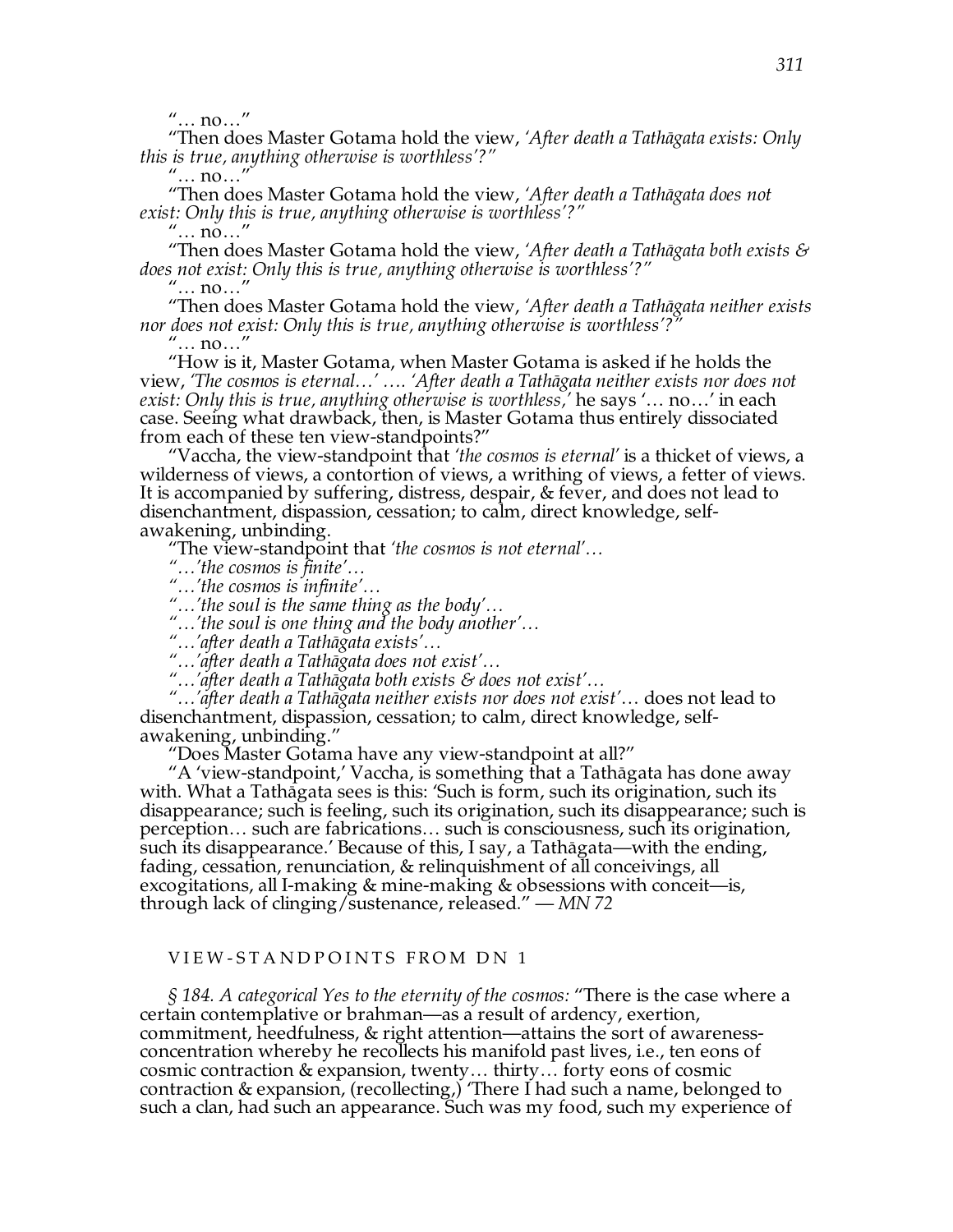pleasure & pain, such the end of my life. Passing away from that state, I re-arose there. There too I had such a name, belonged to such a clan, had such an appearance. Such was my food, such my experience of pleasure & pain, such the end of my life. Passing away from that state, I re-arose here.' Thus he recollects his manifold past lives in their modes & details. He says, 'The self & the cosmos are barren, stable as a mountain-peak, standing firm like a pillar. And even though beings roam, wander, fall [die], & reappear, it will stay just like that as long as eternity. Why is that? Because I… recollect my manifold past lives in their modes & details. By means of that, I know that the self & the cosmos are barren, stable as a mountain-peak, standing firm like a pillar. And even though beings roam, wander, fall [die], & reappear, there is just that which will be like that as long as eternity.'"

*Another categorical Yes:* "There is the case where a certain contemplative or brahman is a logician, an inquirer. He states his own imagining, hammered out by logic, deduced from his inquiries: 'The self & the cosmos are barren, stable as a mountain-peak, standing firm like a pillar. And even though beings roam, wander, fall [die], & reappear, there is just that which will be like that as long as eternity.'"

*An analytical answer to the eternity/non-eternity of the cosmos:* "There ultimately comes a time when, with the passing of a long stretch of time, this cosmos devolves. When the cosmos is devolving, beings for the most part head toward the Radiant (brahmās). There they stay: mind-made, feeding on rapture, self-<br>luminous, coursing through the air, established in beauty for a long stretch of time. Then there ultimately comes a time when, with the passing of a long stretch of time, this cosmos evolves. When the cosmos is evolving, an empty Brahmā palace appears. Then a certain being—from the exhaustion of his life span or the exhaustion of his merit—falls from the company of the Radiant and re-arises in the empty Brahma palace. And there he still stays mind-made, feeding on rapture, self-luminous, coursing through the air, established in beauty for a long stretch of time.

"After dwelling there alone for a long time, he experiences displeasure  $\&$ agitation: 'O, if only other beings would come to this world!'

"Then other beings, through the ending of their life span or the ending of their merit, fall from the company of the Radiant and reappear in the Brahma palace, in the company of that being. And there they still stay mind-made, feeding on rapture, self-luminous, coursing through the air, established in beauty for a long stretch of time.

"Then the thought occurs to the being who reappeared first:  $\mathbf I$  am Brahma, the Great Brahmā, the Conqueror, the Unconquered, the All-Seeing, All-Powerful, the Sovereign Lord, the Maker, Creator, Chief, Appointer and Ruler, Father of All That Have Been and Shall Be. These beings were created by me. Why is that? First the thought occurred to me, "O, if only other beings would come to this world!" And thus my direction of will brought these beings to this world.' As for the beings who reappeared later, this thought occurs to them: 'This is Brahmā... Father of All That Have Been and Shall Be. We were created by this Brahma. Why is that? We saw that he appeared here before, while we appeared after.' The being who reappeared first is of longer life span, more beautiful, & more influential, while the beings who reappeared later are of shorter life span, less beautiful, & less influential.

"Now, there is the possibility, monks, that a certain being, having fallen from that company, comes to this world. Having come to this world, he goes forth from the home life into homelessness. Having gone forth from the home life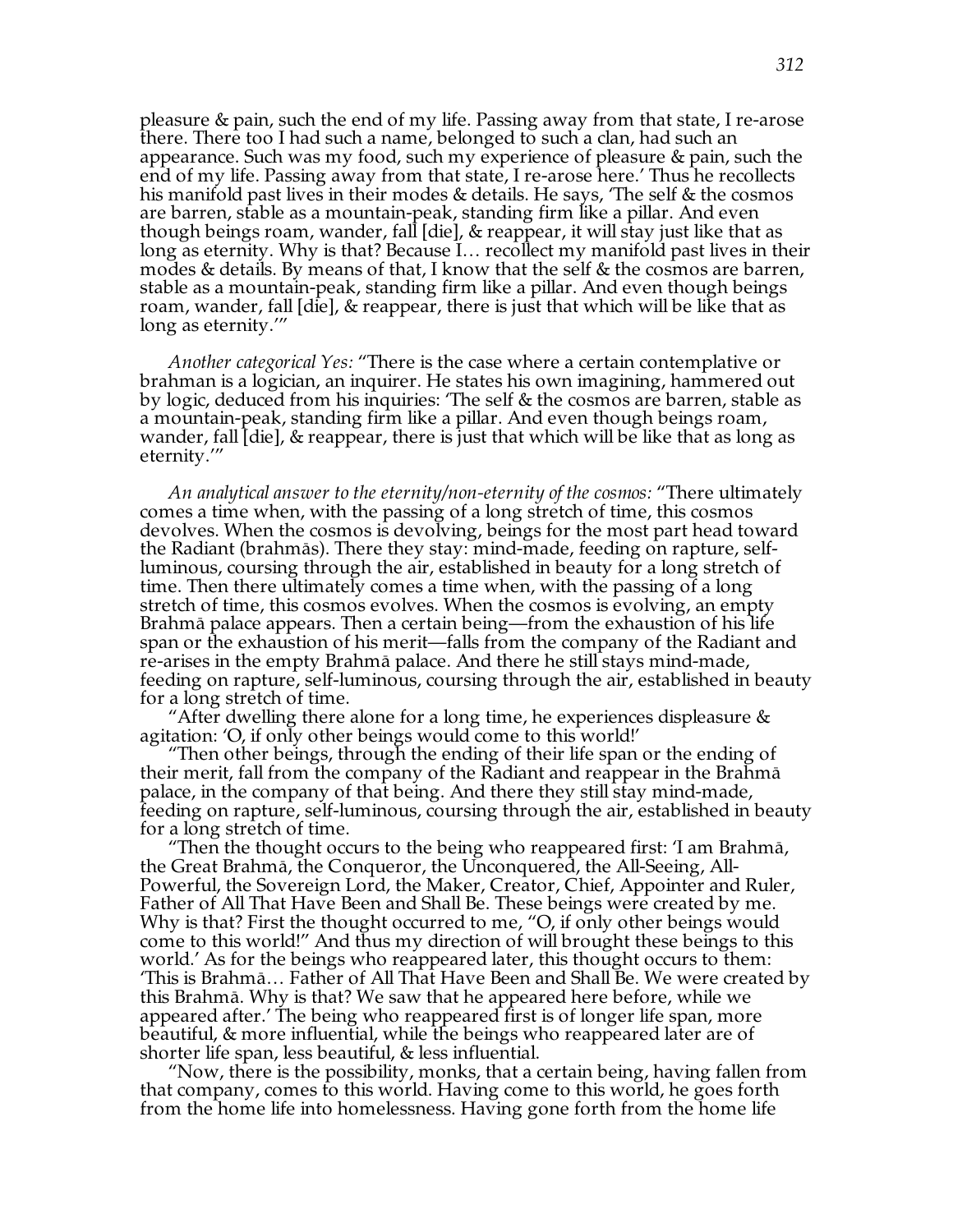into homelessness, he—as a result of ardency, exertion, commitment, heedfulness, & right attention—attains the sort of awareness-concentration whereby he recollects that former life, but nothing beyond that. He says, 'We were created by Brahmā, the Great Brahmā, the Conqueror, the Unconquered, the All-Seeing, All-Powerful, the Sovereign Lord, the Maker, Creator, Chief, Appointer and Ruler, Father of All That Have Been and Shall Be. He is constant, permanent, eternal, not subject to change, and will stay just like that as long as eternity. But we who have been created by him—inconstant, impermanent, short-lived, subject to falling—have come to this world.'"

*Another analytical answer:* "There is the case where a certain contemplative or brahman is a logician, an inquirer. He states his own imagining, hammered out by logic, deduced from his inquiries: 'That which is called<sup>-</sup>"eye<sup>"</sup> & "ear" & "nose" & "tongue" & "body": That self is inconstant, impermanent, non-eternal, subject to change. But that which is called "mind" or "intellect" or "consciousness": That self is constant, permanent, eternal, not subject to change, and will stay just like that as long as eternity.'"

*A categorical No to the eternity of the cosmos:* "There are Devas called Beings without Perception. But, with the arising of perception, they fall from that company. Now, there is the possibility, monks, that a certain being, having fallen from that company, comes to this world. Having come to this world, he goes forth from the home life into homelessness. Having gone forth from the home life into homelessness, he—as a result of ardency, exertion, commitment, heedfulness, & right attention—attains the sort of awareness-concentration whereby he recollects the arising of perception, but nothing beyond that. He says, 'The self & the cosmos are spontaneously arisen. Why is that? Because before I wasn't, now I am. Not having been, I sprang into being.'"

*Theories on the finitude/infinitude of the cosmos:* "There is the case where a certain contemplative or brahman—as a result of ardency, exertion, commitment, heedfulness, & right attention—attains the sort of awarenessconcentration whereby he remains with the perception of 'finite' with regard to the cosmos. He says, 'This cosmos is finite, encircled. Why is that? Because I… have attained the sort of awareness-concentration whereby I remain with the perception of "finite" with regard to the cosmos. By means of that, I know that the cosmos is finite, encircled….'

"There is the case where a certain contemplative or brahman… attains the sort of awareness-concentration whereby he remains with the perception of 'infinite' with regard to the cosmos. He says, 'This cosmos is infinite, unencircled. Those contemplatives & brahmans who say that this cosmos is finite, encircled, are lying. This cosmos is infinite, unencircled. Why is that? Because I… have attained the sort of awareness-concentration whereby I remain with the perception of "infinite" with regard to the cosmos. By means of that, I know that the cosmos is infinite, unencircled….'

 "There is the case where a certain contemplative or brahman… attains the sort of awareness-concentration whereby he remains with the perception of 'finite' with regard to the cosmos above & below, but with the perception of 'infinite' all around. He says, 'This cosmos is finite & infinite. Those contemplatives & brahmans who say that this cosmos is finite, encircled, are lying. Those contemplatives & brahmans who say that this cosmos is infinite, unencircled, are lying. This cosmos is finite & infinite. Why is that? Because I… have attained the sort of awareness-concentration whereby I remain with the perception of "finite" with regard to the cosmos above & below, but with the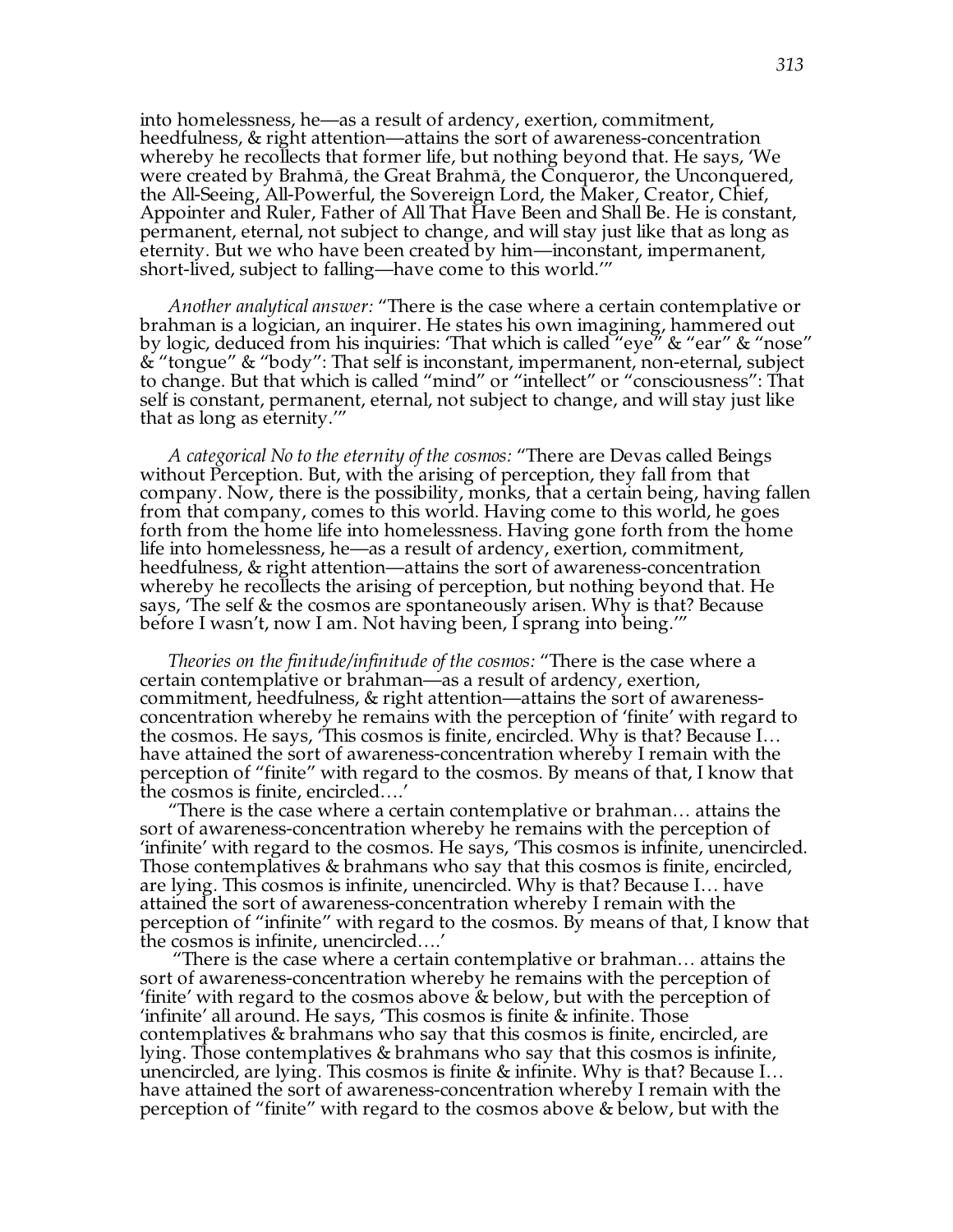perception of "infinite" all around. By means of that, I know that the cosmos is finite  $\&$  infinite....'

"There is the case where a certain contemplative or brahman is a logician, an inquirer. He states his own imagining, hammered out by logic, deduced from his inquiries: The cosmos is neither finite nor infinite. Those contemplatives  $\&$ brahmans who say that this cosmos is finite, encircled, are lying. Those contemplatives & brahmans who say that this cosmos is infinite, unencircled, are lying. Those contemplatives & brahmans who say that this cosmos is finite & infinite are lying. The cosmos is neither finite nor infinite.'"

*Refrain:* "This, monks, the Tathāgata discerns. And he discerns that these standpoints, thus seized, thus grasped at, lead to such & such a destination, to such & such a state in the world beyond. And he discerns what is higher than this. And yet discerning that, he does not grasp at that act of discerning. And as he is not grasping at it, unbinding *[nibbuti]* is experienced right within. Knowing, as they have come to be, the origination, ending, allure, & drawbacks of feelings, along with the emancipation from feelings, the Tathāgata, monks—through lack of clinging/sustenance—is released."

*Final analysis:* "When those contemplatives & brahmans assert various types of theories… on 62 grounds, that is an agitation & vacillation to be felt by those contemplatives & brahmans who, not knowing, not seeing, are immersed in craving…. That comes from contact as a requisite condition…. That they would experience that other than through contact: That isn't possible…. [Compare §168] They all experience that through repeated contact at the six sense media. For them, from feeling as a requisite condition comes craving. From craving as a requisite condition comes clinging/sustenance. From clinging/sustenance as a requisite condition comes becoming. From becoming as a requisite condition comes birth. From birth as a requisite condition, then aging-&-death, sorrow, lamentation, pain, distress, & despair come into play. Such is the origination of this entire mass of stress & suffering.

"But when a monk discerns the origination, ending, allure, drawbacks of,  $\&$ emancipation from the six sense media, he discerns what is higher than all of this." $\overline{-}$  *DN1* 

## THE TETRALEMMA

§ 185. "Cunda, whatever in this world—with its deva, Māras, & Brahmās, its generations with their contemplatives & brahmans, their royalty & common people—is seen, heard, sensed, cognized, attained, sought after, pondered by the intellect, that has been fully awakened to by the Tath $a$ gata [§46]. Thus he is called the Tathāgata.

"From the night the Tathāgata fully awakens to the unsurpassed Right Selfawakening until the night he is totally unbound in the unbinding property with no fuel remaining, whatever the Tathāgata has said, spoken, explained is just so *(tatha)* and not otherwise. Thus he is called the Tathāgata.

"The Tath<sub>agata</sub> is one who does in line with *(tatha)* what he teaches, one who teaches in line with what he does. Thus he is called the Tathāgata.

"In this world with its devas, Māras, & Brahmās, its generations with their contemplatives & brahmans, their royalty & common people, the Tathagata is the unconquered conqueror, all-seeing, the wielder of power. Thus he is called the Tathagata.

"It's possible, Cunda, that wanderers of other sects might say, 'How is it,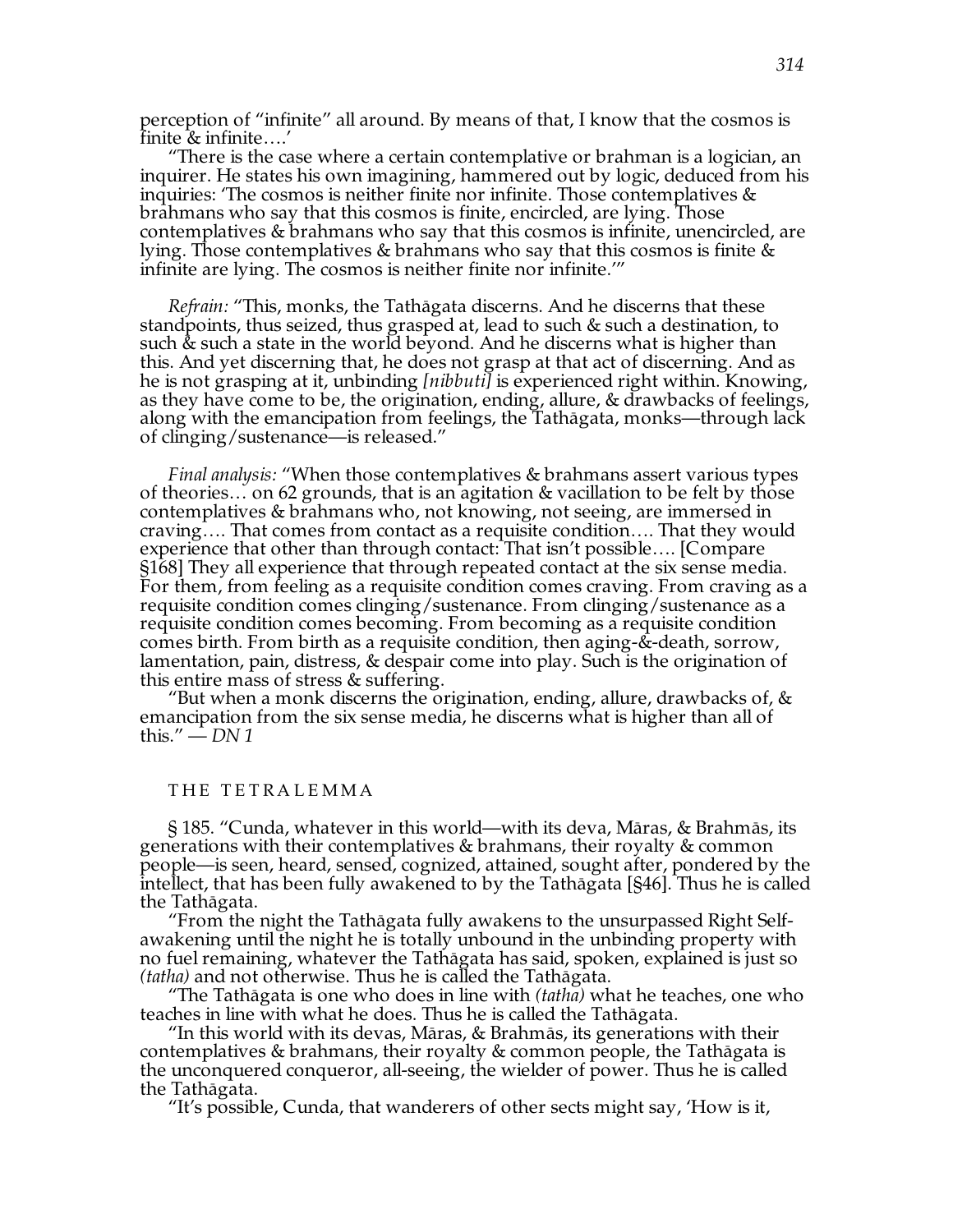friends? Is it the case that *"after death a Tathāgata exists: Only this is true, anything otherwise is worthless"?'* The wanderers of other sects who say this should be told, 'Friends, it is undeclared by the Tathāgata that "after death a Tathāgata exists: Only this is true, anything otherwise is worthless."'<br>"It's possible that wanderers of other sects might say, 'How is it, friends? Is it

the case that "after death a Tathāgata does not exist…"… "both exists & does not<br>exist…"… "neither does nor doesn't exist: Only this is true, anything otherwise is *worthless"?'* The wanderers of other sects who say this should be told, 'Friends, it is undeclared by the Tath*agata that "after death a Tathagata neither does nor does not exist: Only this is true, anything otherwise is worthless."'* 

"It's possible that wanderers of other sects might say, 'But why, friends, is this undeclared by Gotama the contemplative?' The wanderers of other sects who say this should be told, 'Friends, it isn't connected with the goal, isn't connected with the Dhamma, isn't fundamental to the holy life. It doesn't lead to disenchantment, dispassion, cessation, calming, direct knowledge, self- awakening, unbinding. That's why it's undeclared by the Blessed One.'

"It's possible that wanderers of other sects might say, 'But what, friends, *is* declared by Gotama the contemplative?' The wanderers of other sects who say this should be told, *'"This is stress,"* is declared by the Blessed One. *"This is the*  origination of stress," is declared by the Blessed One. "This is the cessation of stress,"<br>is declared by the Blessed One. "This is the path of practice leading to the cessation of<br>stress," is declared by the Blessed One.'

"It's possible that wanderers of other sects might say, 'And why, friends, is this declared by Gotama the contemplative?' The wanderers of other sects who say this should be told, 'This is connected with the goal, is connected with the Dhamma, is fundamental to the holy life. It leads to disenchantment, dispassion, cessation, calming, direct knowledge, self-awakening, unbinding. That's why it's declared by the Blessed One.'" — *DN 29*

§ 186. [Ven. MahāKoṭṭhita:] "Now, friend Sāriputta, when asked if the Tathagata exists after death, you say, 'That has not been declared by the Blessed One: "The Tathagata exists after death."' When asked if the Tathagata does not exist after death… both exists & does not exist after death… neither exists nor does not exist after death, you say, 'That too has not been declared by the Blessed One: "The Tathagata neither exists nor does not exist after death."' Now, what is the cause, what is the reason, why that has not been declared by the Blessed One?"

[Ven. Sariputta:] "The Tathagata exists after death' is [a view] immersed in form. 'The Tathāgata does not exist after death' is immersed in form. 'The Tathāgata both exists & does not exist after death' is immersed in form. 'The Tathāgata neither exists nor does not exist after death' is immersed in form.

"The Tathāgata exists after death' is immersed in feeling....

"The Tath $a\bar{g}$ ata exists after death' is immersed in perception....

"The Tath $\bar{a}$ gata exists after death' is immersed in fabrication....

"The Tathagata exists after death' is immersed in consciousness. 'The Tathāgata does not exist after death' is immersed in consciousness. The Tathāgata both exists & does not exist after death' is immersed in consciousness. The Tathagata neither exists nor does not exist death' is immersed in consciousness.

"This is the cause, this is the reason, why that has not been declared by the Blessed One." — *SN 44:3*

§ 187. [Ven. MahāKoṭṭhita:] "Now, friend Sāriputta, when asked if the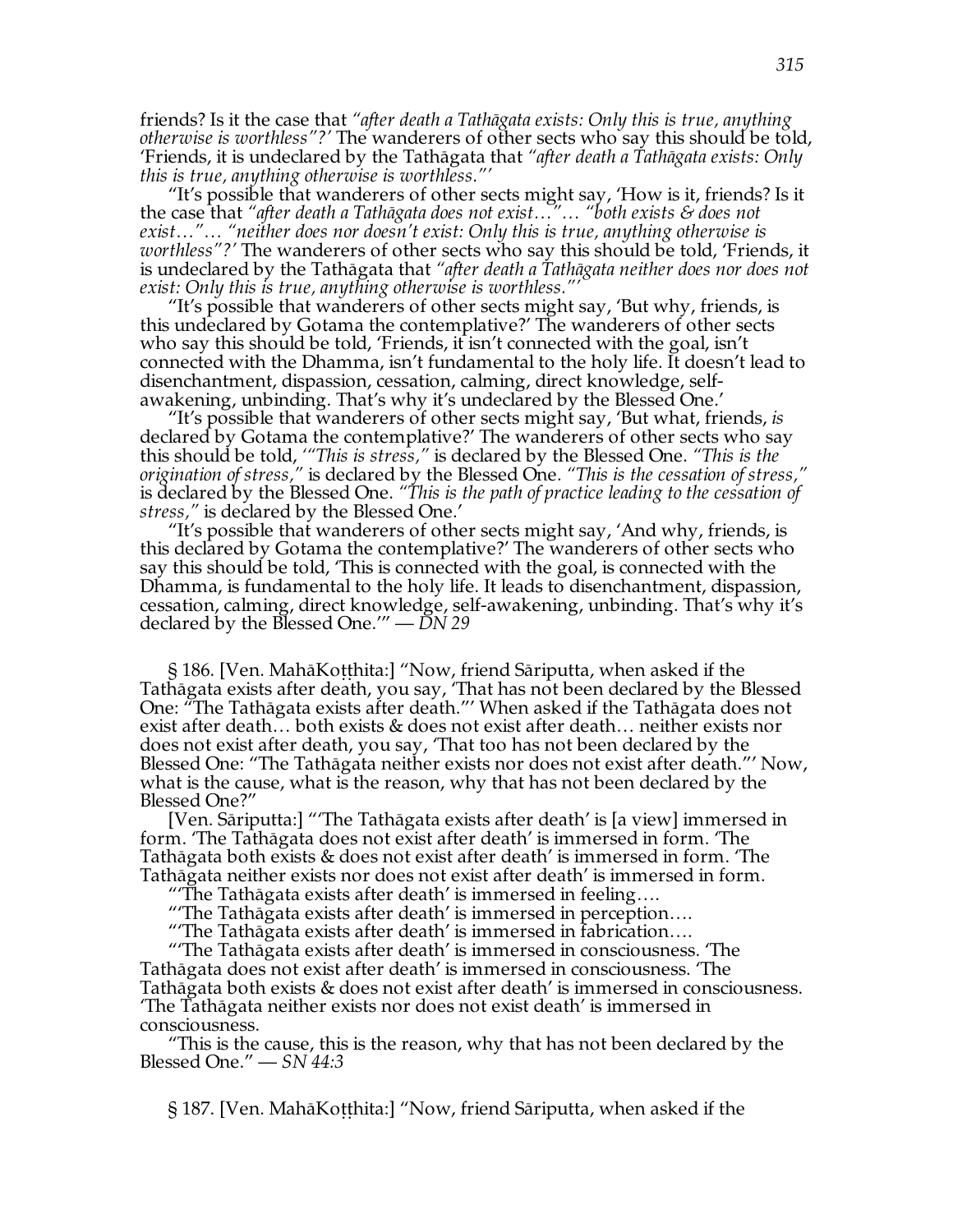Tathāgata exists after death, you say, 'That hasn't been declared by the Blessed One: "The Tathāgata exists after death."' When asked if the Tathāgata does not exist after death… both exists & does not exist after death… neither exists nor does not exist after death, you say, 'That too hasn't been declared by the Blessed One: "The Tathāgata neither exists nor does not exist after death."' Now, what is the cause, what is the reason, why that hasn't been declared by the Blessed One?"

[Ven. Sariputta:] "For one who doesn't know  $\&$  see form as it has come to be, who does not know & see the origination of form… the cessation of form… the path of practice leading to the cessation of form as it has come to be, there occurs the thought, 'The Tathāgata exists after death' or 'The Tathāgata does not exist after death' or 'The Tath $\bar{a}$ gata both exists  $\&$  does not exist after death' or 'The Tathāgata neither exists nor does not exist after death.'

"For one who doesn't know & see feeling as it has come to be….

"For one who doesn't know  $\&$  see perception as it has come to be....

"For one who doesn't know & see fabrications as they have come to be....

"For one who doesn't know & see consciousness as it has come to be, who does not know & see the origination of consciousness… the cessation of consciousness… the path of practice leading to the cessation of consciousness as it has come to be, there occurs the thought, 'The Tathagata exists after death' or 'The Tathāgata does not exist after death' or 'The Tathāgata both exists  $\&$  does not exist after death' or 'The Tathāgata neither exists nor does not exist after death.'

"But for one who knows & sees form as it has come to be, who knows  $\&$  sees the origination of form… the cessation of form… the path of practice leading to the cessation of form as it has come to be, the thought, 'The Tathagata exists after death' or 'The Tathāgata does not exist after death' or 'The Tathāgata both exists & does not exist after death' or 'The Tathāgata neither exists nor does not exist after death' doesn't occur.

"For one who knows  $&$  sees feeling as it has come to be....

"For one who knows  $\&$  sees perception as it has come to be....

"For one who knows  $\&$  sees fabrications as they have come to be....

"For one who knows & sees consciousness as it has come to be, who knows & sees the origination of consciousness… the cessation of consciousness… the path of practice leading to the cessation of consciousness as it has come to be, the thought, 'The Tathāgata exists after death' or 'The Tathāgata does not exist after death' or 'The Tathāgata both exists & does not exist after death' or 'The Tathāgata neither exists nor does not exist after death' doesn't occur.

"This is the cause, this is the reason, why that hasn't been declared by the Blessed One." — *SN 44:4*

§ 188. [Ven. MahāKoṭṭhita:] "Now, friend Sāriputta, when asked if the Tathāgata exists after death, you say, 'That hasn't been declared by the Blessed One: "The Tathagata exists after death."' When asked if the Tathagata does not exist after death… both exists & does not exist after death… neither exists nor does not exist after death, you say, 'That too hasn't been declared by the Blessed One: "The Tathāgata neither exists nor does not exist after death."' Now, what is the cause, what is the reason, why that hasn't been declared by the Blessed One?"

[Ven. Sāriputta:] "For one whose passion for form has not been removed, whose desire… affection… thirst… fever… craving for form has not been removed, there occurs the thought, 'The Tathagata exists after death' or 'The Tathāgata does not exist after death' or 'The Tathāgata both exists & does not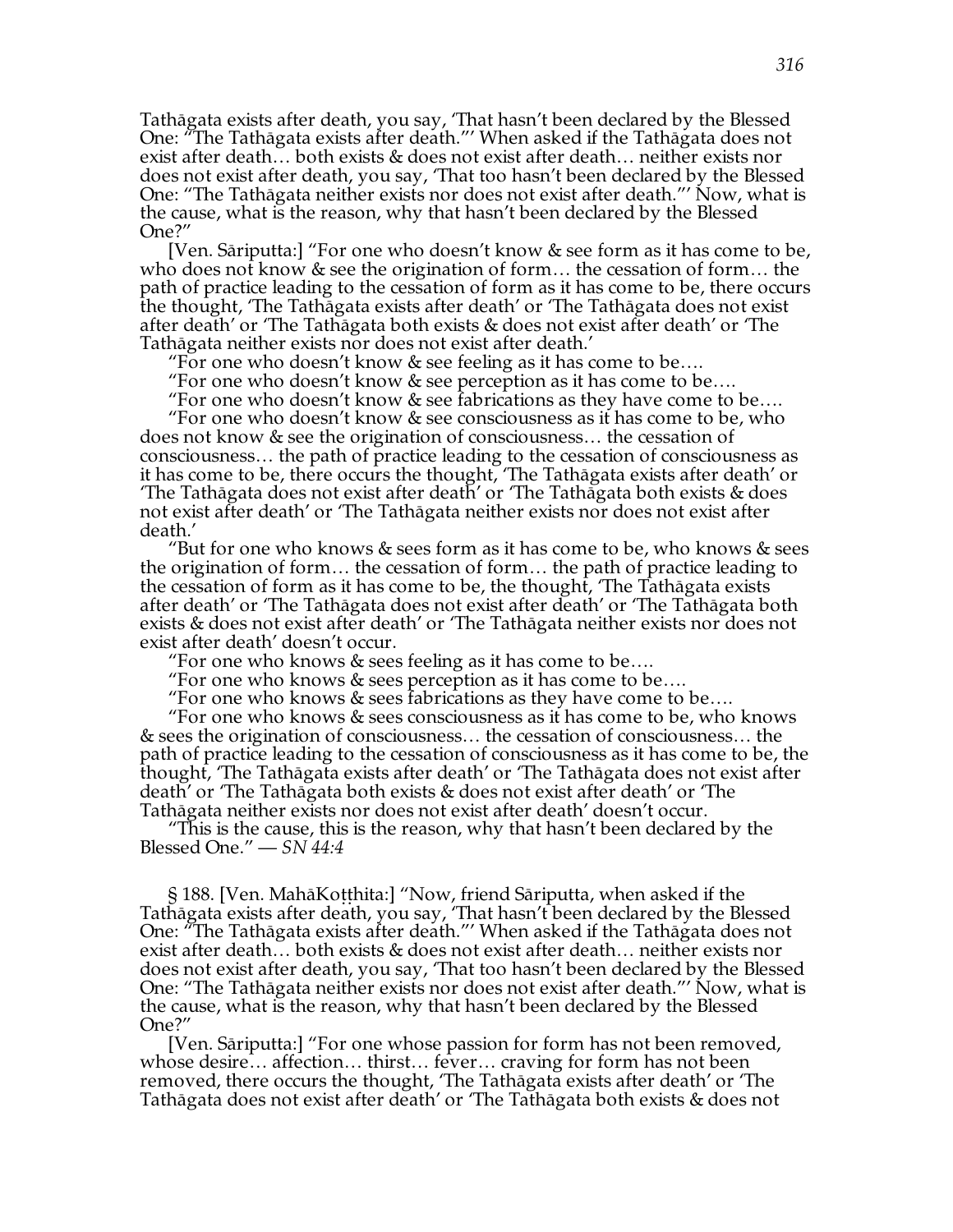exist after death' or 'The Tathāgata neither exists nor does not exist after death.' "For one whose passion for feeling has not been removed.…

"For one whose passion for perception has not been removed.…

"For one whose passion for fabrication has not been removed.…

"For one whose passion for consciousness has not been removed, whose desire… affection… thirst… fever… craving for consciousness has not been removed, there occurs the thought, 'The Tathagata exists after death' or 'The Tathāgata does not exist after death' or 'The Tathāgata both exists & does not exist after death' or 'The Tathāgata neither exists nor does not exist after death.'

"But for one whose passion for form has been removed, whose desire… affection… thirst… fever… craving for form has been removed, the thought, 'The Tathāgata exists after death' or 'The Tathāgata does not exist after death' or 'The Tathagata both exists  $&$  does not exist after death' or 'The Tathagata neither exists nor does not exist after death' doesn't occur.

"For one whose passion for feeling has been removed.…

"For one whose passion for perception has been removed.…

"For one whose passion for fabrication has been removed.…

"For one whose passion for consciousness has been removed, whose desire… affection… thirst… fever… craving for consciousness has been removed, the thought, 'The Tathāgata exists after death' or 'The Tathāgata does not exist after death' or 'The Tathāgata both exists  $\&$  does not exist after death' or 'The Tathāgata neither exists nor does not exist after death' doesn't occur.

"This is the cause, this is the reason, why that hasn't been declared by the Blessed One." — *SN 44:5*

§ 189. [Ven. Sāriputta:] "Now, friend Kotthita, when asked if the Tathāgata exists after death, you say, 'That hasn't been declared by the Blessed One: "The Tathāgata exists after death."' When asked if the Tathāgata does not exist after death… both exists & does not exist after death… neither exists nor does not exist after death, you say, 'That too hasn't been declared by the Blessed One: "The Tathagata neither exists nor does not exist after death."' Now, what is the cause, what is the reason, why that hasn't been declared by the Blessed One?"

[Ven. MahāKotthita:] "For one who loves form, who is fond of form, who cherishes form, who does not know or see, as it has come to be, the cessation of form, there occurs the thought, 'The Tathagata exists after death' or 'The Tathāgata does not exist after death' or 'The Tathāgata both exists & does not exist after death' or 'The Tathāgata neither exists nor does not exist after death.'

"For one who loves feeling.…

"For one who loves perception.…

"For one who loves fabrication.…

"For one who loves consciousness, who is fond of consciousness, who cherishes consciousness, who does not know or see, as it has come to be, the cessation of consciousness, there occurs the thought, The Tathagata exists after death' or 'The Tathāgata does not exist after death' or 'The Tathāgata both exists & does not exist after death' or 'The Tathagata neither exists nor does not exist after death.'

"But for one who doesn't love form, who isn't fond of form, who doesn't cherish form, who knows & sees, as it has come to be, the cessation of form, the thought, 'The Tathāgata exists after death' or 'The Tathāgata does not exist after death' or 'The Tathagata both exists  $\&$  does not exist after death' or 'The Tathāgata neither exists nor does not exist after death' doesn't occur.

"For one who doesn't love feeling.…

"For one who doesn't love perception.…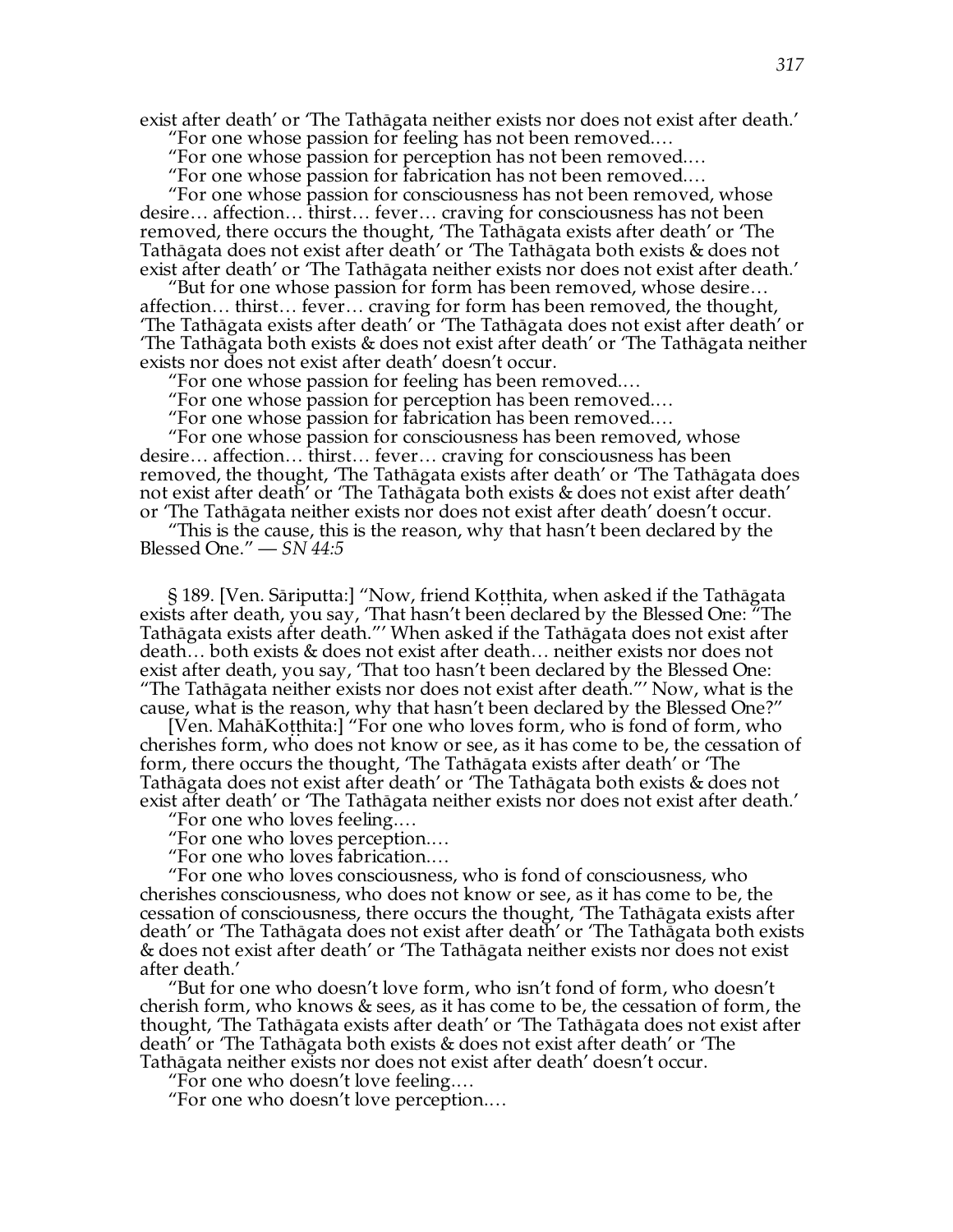"For one who doesn't love fabrication.…

"For one who doesn't love consciousness, who isn't fond of consciousness, who doesn't cherish consciousness, who knows & sees, as it has come to be, the cessation of consciousness, the thought, 'The Tathagata exists after death' or 'The Tathāgata does not exist after death<sup>7</sup> or 'The Tathāgata both exists & does not exist after death' or 'The Tathāgata neither exists nor does not exist after death' doesn't occur.

"This is the cause, this is the reason, why that hasn't been declared by the Blessed One."

"But, my friend, would there another line of reasoning, in line with which that hasn't been declared by the Blessed One?"

"There would, my friend. For one who loves becoming, who is fond of becoming, who cherishes becoming, who does not know or see, as it has come to be, the cessation of becoming, there occurs the thought, 'The Tathagata exists after death' or 'The Tathāgata does not exist after death' or 'The Tathāgata both exists & does not exist after death' or 'The Tathāgata neither exists nor does not exist after death.'

"But for one who doesn't love becoming, who isn't fond of becoming, who doesn't cherish becoming, who knows & sees, as it has come to be, the cessation of becoming, the thought, 'The Tathāgata exists after death' or 'The Tathāgata does not exist after death' or 'The Tathagata both exists & does not exist after death' or 'The Tathāgata neither exists nor does not exist after death' doesn't occur.

"This too is a line of reasoning in line with which that hasn't been declared by the Blessed One."

"But, my friend, would there another line of reasoning, in line with which that hasn't been declared by the Blessed One?"

"There would, my friend. For one who loves clinging/sustenance, who is fond of clinging/sustenance, who cherishes clinging/sustenance, who does not know or see, as it has come to be, the cessation of clinging/sustenance, there occurs the thought, 'The Tathāgata exists after death' or 'The Tathāgata does not exist after death' or 'The Tathāgata both exists & does not exist after death' or 'The Tathagata neither exists nor does not exist after death.'

"But for one who doesn't love clinging/sustenance, who isn't fond of clinging/sustenance, who doesn't cherish clinging/sustenance, who knows  $\&$ sees, as it has come to be, the cessation of clinging/sustenance, the thought, 'The Tathāgata exists after death' or 'The Tathāgata does not exist after death' or 'The Tath $\tilde{a}$ gata both exists & does not exist after death' or 'The Tath $\tilde{a}$ gata neither exists nor does not exist after death' doesn't occur.

"This too is a line of reasoning in line with which that hasn't been declared by the Blessed One."

"But, my friend, would there another line of reasoning, in line with which that hasn't been declared by the Blessed One?"

"There would, my friend. For one who loves craving, who is fond of craving, who cherishes craving, who does not know or see, as it has come to be, the cessation of craving, there occurs the thought, 'The Tathagata exists after death' or 'The Tath $a$ gata does not exist after death' or 'The Tath $a$ gata both exists & does not exist after death' or 'The Tathāgata neither exists nor does not exist after death.'

"But for one who doesn't love craving, who isn't fond of craving, who doesn't cherish craving, who knows & sees, as it has come to be, the cessation of craving, the thought, 'The Tathāgata exists after death' or 'The Tathāgata does not exist after death' or 'The Tathāgata both exists  $\&$  does not exist after death' or 'The Tathāgata neither exists nor does not exist after death' doesn't occur.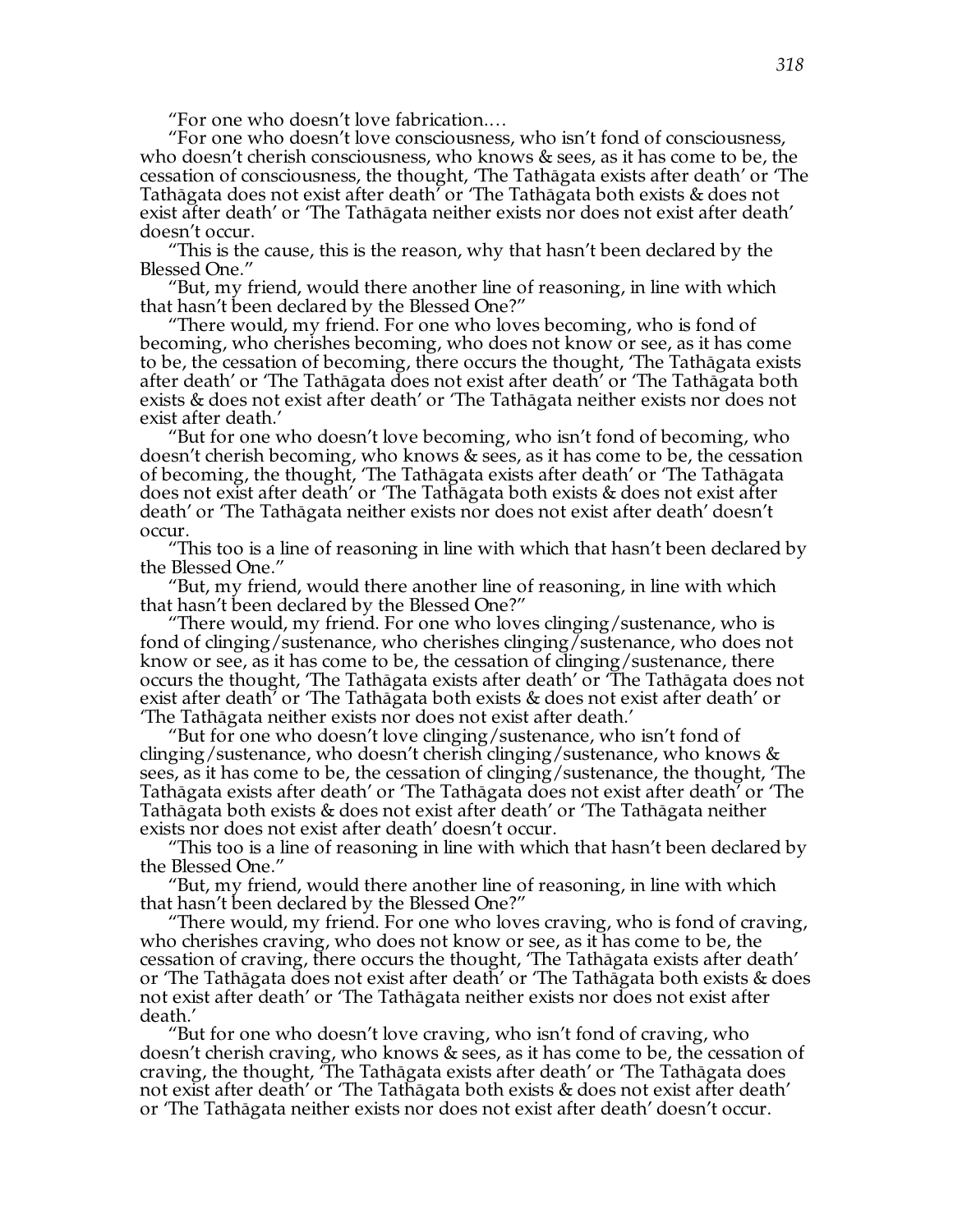"This too is a line of reasoning in line with which that hasn't been declared by the Blessed One."

"But, my friend, would there another line of reasoning, in line with which that hasn't been declared by the Blessed One?"

"Now, what more do you want, friend Sāriputta? When a monk has been freed from the classification of craving, there exists no cycle for describing him." — *SN 44:6*

### THE TETRALEMMA DECLA RED MEANINGLESS

§ 190. [Vacchagotta the wanderer:] "Does Master Gotama have any view- standpoint at all?"

"A 'view-standpoint,' Vaccha, is something that a Tathāgata has done away with. What a Tathāgata sees is this: 'Such is form, such its origination, such its disappearance; such is feeling, such its origination, such its disappearance; such is perception… such are fabrications… such is consciousness, such its origination, such its disappearance.' Because of this, I say, a Tathāgata—with the ending, fading, cessation, renunciation, & relinquishment of all conceivings, all excogitations, all I-making & mine-making & obsessions with conceit—is, through lack of clinging/sustenance, released."

"But, Master Gotama, the monk whose mind is thus released:<sup>1</sup> Where does he reappear?"

"'Reappear,' Vaccha, doesn't apply."

"Very well then, Master Gotama, does he not reappear?"

"'Does not reappear,' Vaccha, doesn't apply."

"Very well then, Master Gotama, does he both reappear & not reappear?"

"'Both reappears & does not reappear,' Vaccha, doesn't apply."

"Very well then, Master Gotama, does he neither reappear nor not reappear?"

"'Neither reappears nor does not reappear,' Vaccha, doesn't apply."

"How is it, Master Gotama, when Master Gotama is asked if the monk reappears… does not reappear… both does & does not reappear… neither does nor does not reappear, he says, '… doesn't apply' in each case? At this point, Master Gotama, I am befuddled; at this point, confused. The modicum of clarity coming to me from your earlier discussion is now obscured."

"Of course you're befuddled, Vaccha. Of course you're confused. Deep, Vaccha, is this phenomenon, hard to see, hard to realize, tranquil, refined, beyond the scope of conjecture, subtle, to-be-experienced by the wise. For those with other views, other practices, other satisfactions, other aims, other teachers, it is difficult to know. That being the case, I will counter-question you on this matter. Answer as you see fit. What do you think, Vaccha? If a fire were burning in front of you, would you know that 'This fire is burning in front of me'?"

"… yes…"

"And if someone were to ask you, Vaccha, 'This fire burning in front of you: Dependent on what is it burning?' Thus asked, how would you reply?"

"… I would reply, 'This fire burning in front of me is burning dependent on grass & timber as its sustenance.'"

"If the fire burning in front of you were to go out, would you know that 'This fire burning in front of me has gone out'?"

"… yes…"

"And if someone were to ask you, 'This fire that has gone out in front of you: In which direction from here has it gone? East? West? North? Or south?' Thus asked, how would you reply?"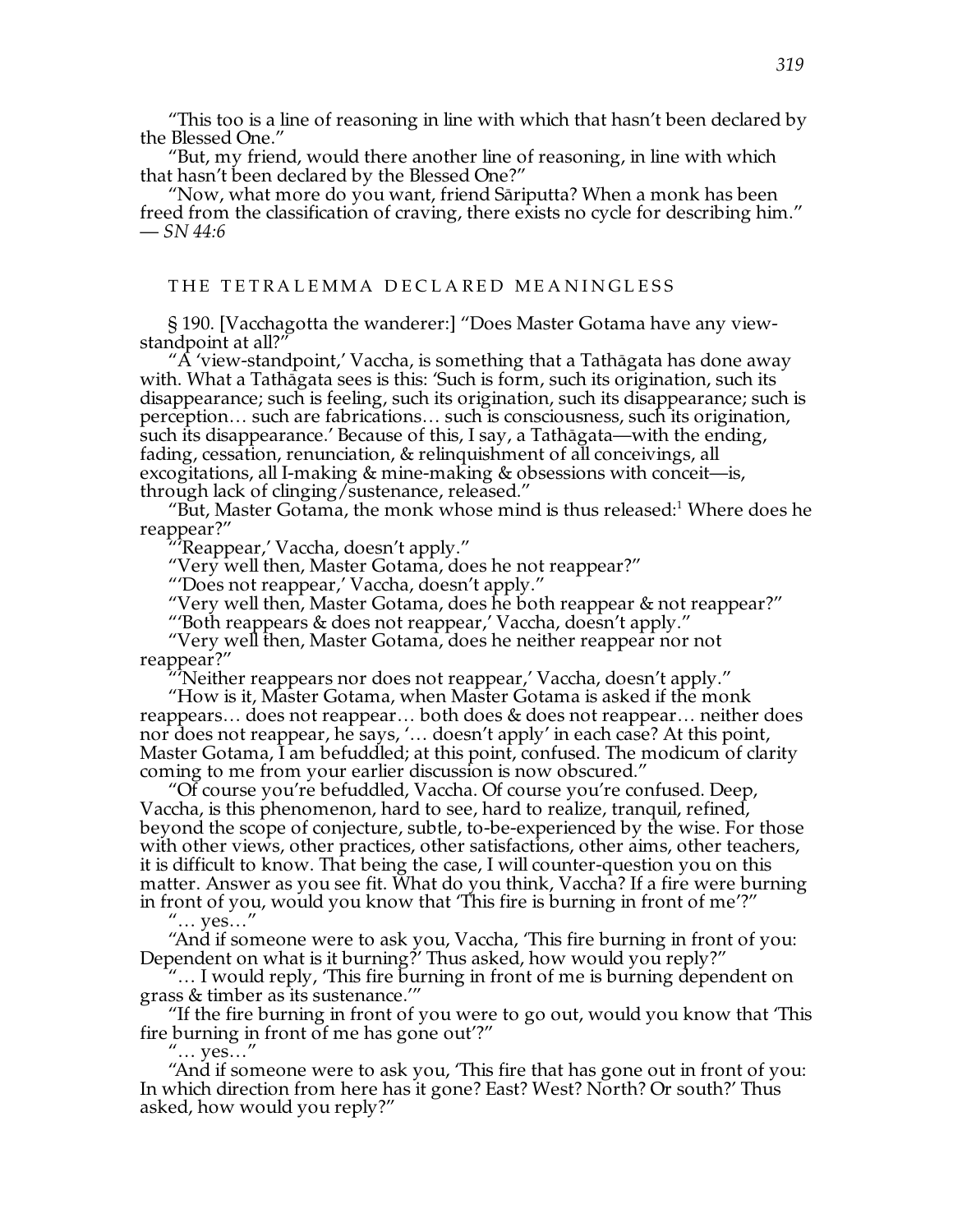"That doesn't apply, Master Gotama. Any fire burning dependent on a sustenance of grass & timber, being unnourished—from having consumed (that sustenance) and not being offered any other—is classified simply as 'out' [unbound]."

"In the same way, Vaccha, any form by which one describing the Tathāgata would describe him: That form the Tathagata has abandoned, its root destroyed, made like a palmyra stump, deprived of the conditions of development, not destined for future arising. Freed from the classification of form, Vaccha, the Tathāgata is deep, boundless, hard to fathom, like the ocean. 'Reappears' doesn't apply. 'Does not reappear' doesn't apply. 'Both does & does not reappear' doesn't apply. 'Neither reappears nor does not reappear' doesn't apply. "Any feeling…. Any perception…. Any fabrication….

"Any consciousness by which one describing the Tathagata would describe him: That consciousness the Tathāgata has abandoned, its root destroyed, made like a palmyra stump, deprived of the conditions of development, not destined for future arising. Freed from the classification of consciousness, Vaccha, the Tathāgata is deep, boundless, hard to fathom, like the ocean. 'Reappears' doesn't apply. 'Does not reappear' doesn't apply. 'Both does & does not reappear' doesn't apply. 'Neither reappears nor does not reappear' doesn't apply." — *MN 72* 

NOTE: 1. The fact that the terminology here switches from the Tathāgata to a monk whose mind is released shows that, in this context at least, the two terms are interchangeable. This is one of the few passages in the Canon where the term Tathāgata has this meaning. (For another, see §193.)

§ 191. On one occasion the Blessed One was staying near Savatthi at Jeta's Grove, Anāthapiṇḍika's monastery. And on that occasion the bhikkhunī Khemā, wandering on tour among the Kosalans, had taken up residence between Sāvatthī and Sāketa at Toraṇavatthu. Then King Pasenadi Kosala, while traveling from Sāketa to Sāvatthī, took up a one-night residence between Sāvatthī and Saketa at Toranavatthu. Then he addressed a certain man, "Come, now, my good man. Find out if in Toraṇavatthu there's the sort of contemplative or brahman I might visit today."

"As you say, sire," the man replied to the king, but having roamed all over Toranavatthu he did not see the sort of contemplative or brahman the king might visit. But he did see the bhikkhuni Khema residing in Toranavatthu. On seeing her, he went to King Pasenadi Kosala and on arrival said to him, "Sire, in Toranavatthu there is no contemplative or brahman of the sort your majesty might visit. But there is a bhikkhuni named Khema, a disciple of the Blessed One, worthy and rightly self-awakened. And of this lady, this admirable report has spread about: 'She is wise, competent, intelligent, learned, a fluent speaker, admirable in her ingenuity.' Let your majesty visit her."

Then King Pasenadi Kosala went to the bhikkhuni Khemā and, on arrival, having bowed down to her, sat to one side. As he was sitting there, he said to her, "Now then, lady, does the Tathāgata exist after death?"

"That, great king, hasn't been declared by the Blessed One: 'The Tathagata exists after death.'"

"Well then, lady, does the Tath $a$ gata not exist after death?"

"Great king, that too hasn't been declared by the Blessed One: 'The Tathagata does not exist after death.'"

"Then does the Tathāgata both exist and not exist after death?"

"That hasn't been declared by the Blessed One: The Tathagata both exists  $\&$ does not exist after death.'"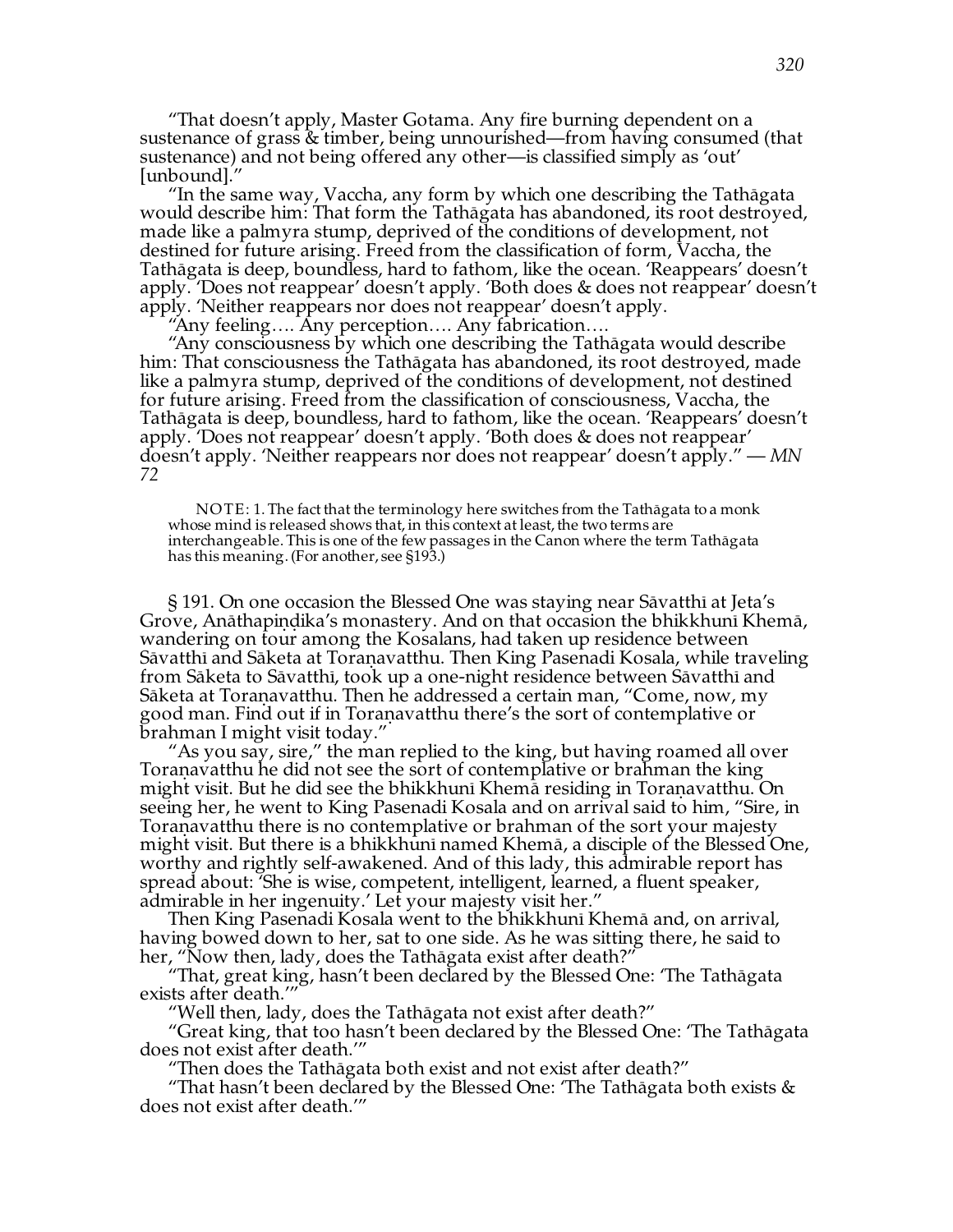"Well then, does the Tathagata neither exist nor not exist after death?"

"That too hasn't been declared by the Blessed One: 'The Tathāgata neither exists nor does not exist after death.'"

"Now, lady, when asked if the Tathāgata exists after death, you say, 'That hasn't been declared by the Blessed One: "The Tathāgata exists after death."' When asked if the Tathāgata does not exist after death... both exists  $\&$  does not exist after death… neither exists nor does not exist after death, you say, 'That too hasn't been declared by the Blessed One: "The Tathāgata neither exists nor does not exist after death."' Now, what is the cause, what is the reason, why that hasn't been declared by the Blessed One?"

 "Very well then, great king, I will cross-question you on this matter. Answer as you see fit. What do you think, great king? Do you have an accountant or calculator or mathematician who can count the grains of sand in the river Ganges as 'so many grains of sand' or 'so many hundreds of grains of sand' or 'so many thousands of grains of sand' or 'so many hundreds of thousands of grains of sand'?"

"No, lady."

 "Then do you have an accountant or calculator or mathematician who can count the water in the great ocean as 'so many buckets of water' or 'so many hundreds of buckets of water' or 'so many thousands of buckets of water' or 'so many hundreds of thousands of buckets of water'?"

"No, lady. Why is that? The great ocean is deep, boundless, hard to fathom."

"Even so, great king, any form by which one describing the Tathagata would describe him: That form the Tathāgata has abandoned, its root destroyed, made like a palmyra stump, deprived of the conditions of development, not destined for future arising. Freed from the classification of form, great king, the Tathāgata is deep, boundless, hard to fathom, like the ocean. 'The Tathāgata exists after death' doesn't apply. 'The Tathāgata doesn't exist after death' doesn't apply. 'The Tathāgata both exists & does not exist after death' doesn't apply. 'The Tathāgata neither exists nor does not exist after death' doesn't apply.

"Any feeling…. Any perception…. Any fabrication….

"Any consciousness by which one describing the Tathagata would describe him: That consciousness the Tathāgata has abandoned, its root destroyed, made like a palmyra stump, deprived of the conditions of development, not destined for future arising. Freed from the classification of consciousness, great king, the Tathāgata is deep, boundless, hard to fathom, like the ocean. 'The Tathāgata exists after death' doesn't apply. 'The Tathagata does not exist after death doesn't apply. The Tath $\bar{a}$ gata both exists & does not exist after death' doesn't apply. The Tathagata neither exists nor does not exist after death' doesn't apply."<sup>1</sup>

Then King Pasenadi Kosala, delighting in & approving of the bhikkhunı Khemā's words, got up from his seat, bowed down to her and—keeping her to his right—departed.

Then at another time he went to the Blessed One and, on arrival, having bowed down to the Blessed One, sat to one side. As he was sitting there, [he asked the Blessed One the same questions he had asked the bhikkhuni Khema, and received precisely the same responses and analogies. Then he exclaimed:]

"How amazing, lord! How astounding!—how the meaning and phrasing of the teacher and disciple agree, coincide, and do not diverge from one another with regard to the supreme teaching! Recently, lord, I went to the bhikkhunı Khemā and, on arrival, asked her about this matter, and she answered me with the same words, the same phrasing, as the Blessed One. How amazing, lord! How astounding!—how the meaning and phrasing of the teacher and disciple agree, coincide, and do not diverge from one another with regard to the supreme teaching!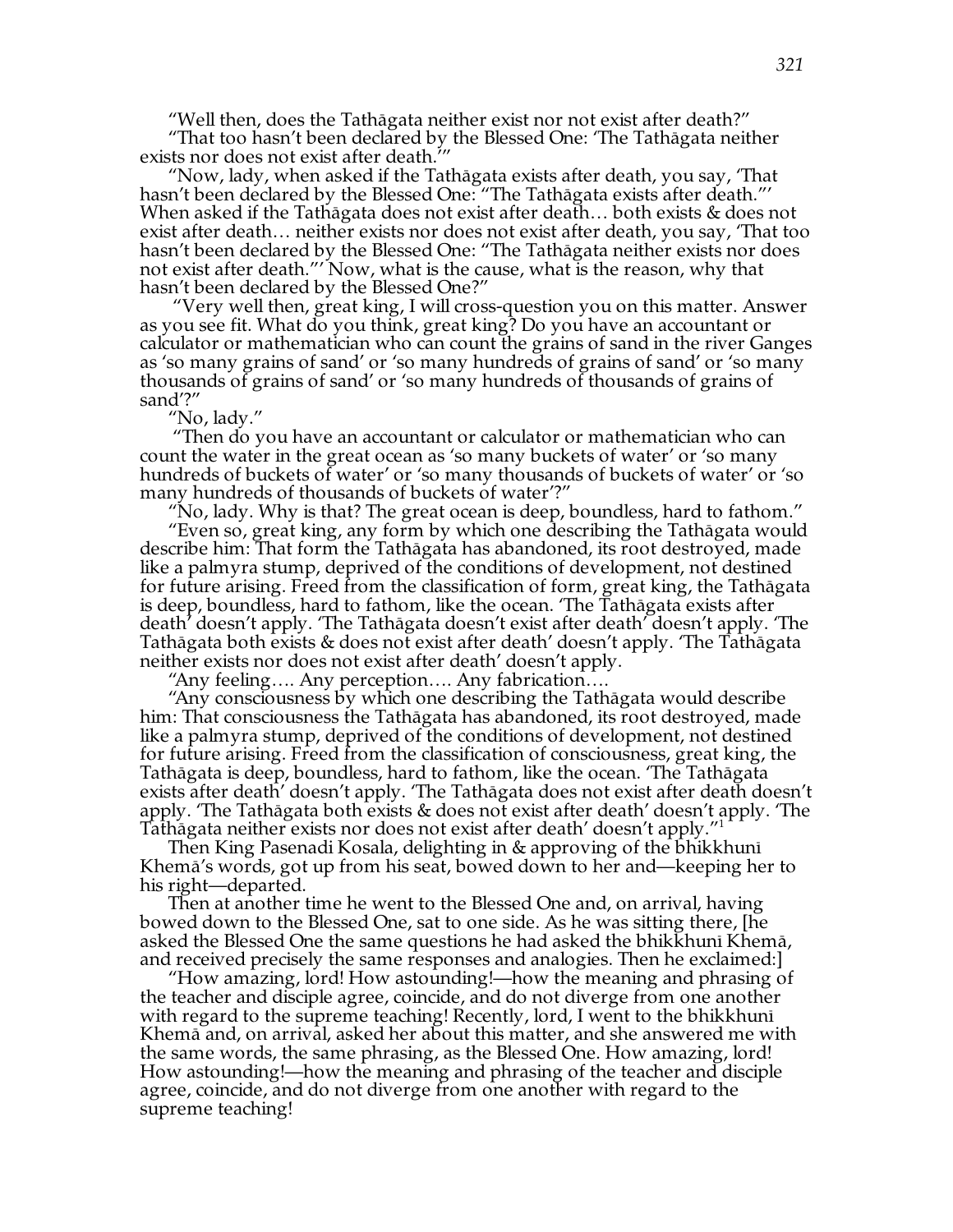"Now, lord, we must go. Many are our duties, many our responsibilities." "Then do, great king, what you think it is now time to do."

So King Pasenadi Kosala, delighting in and approving of the Blessed One's words, got up from his set, bowed down to the Blessed One and—keeping him to his right—departed. — *SN 44:1*

§ 192. Then Ven. Anurādha went to the Blessed One and on arrival, having bowed down to the Blessed One, sat to one side. As he was sitting there, he said to the Blessed One, "Just now I was staying not far from the Blessed One in a wilderness hut. Then a large number of wandering sectarians came and…. said to me, 'Friend Anurādha, the Tathāgata—the supreme person, the superlative person, attainer of the superlative attainment—being described, is described with [one of] these four positions: After death the Tathagata exists; after death he does not exist; after death he both exists & does not exist; after death he neither exists nor does not exist.'

"When this was said, I said to them, 'Friends, the Tath $a$ gata—the supreme person, the superlative person, attainer of the superlative attainment—being described, is described otherwise than with these four positions: After death the Tath $a$  at axists; after death he does not exist; after death he both exists  $\&$  does not exist; after death he neither exists nor does not exist.'

"When this was said, the wandering sectarians said to me, 'This monk is either a newcomer, not long gone forth, or else an elder who is foolish  $\&$ inexperienced.' So, addressing me as they would a newcomer or a fool, they got up from their seats and left.

"Then not long after the wandering sectarians had left, this thought occurred to me, 'If I am questioned again by those wandering sectarians, how will I answer in such a way that will I speak in line with what the Blessed One has said, will not misrepresent the Blessed One with what is unfactual, will answer in line with the Dhamma, so that the legitimate implications of what I say give no grounds for criticism?'"

"What do you think, Anurādha? Is form constant or inconstant?"

"Inconstant, lord."

"And is that which is inconstant easeful or stressful?"

"Stressful, lord."

"And is it proper to regard what is inconstant, stressful, subject to change as: 'This is mine. This is my self. This is what I am'?"

"No, lord."

"Is feeling constant or inconstant?"

"Inconstant, lord"….

"Is perception constant or inconstant?"

"Inconstant, lord"….

"Are fabrications constant or inconstant?"

"Inconstant, lord"….

"Is consciousness constant or inconstant?"

"Inconstant, lord."

"And is that which is inconstant easeful or stressful?"

"Stressful, lord."

"And is it proper to regard what is inconstant, stressful, subject to change as: 'This is mine. This is my self. This is what I am'?"

"No, lord."

"Now, what do you think, Anuradha? Do you regard form as the Tathāgata?"

"No, lord."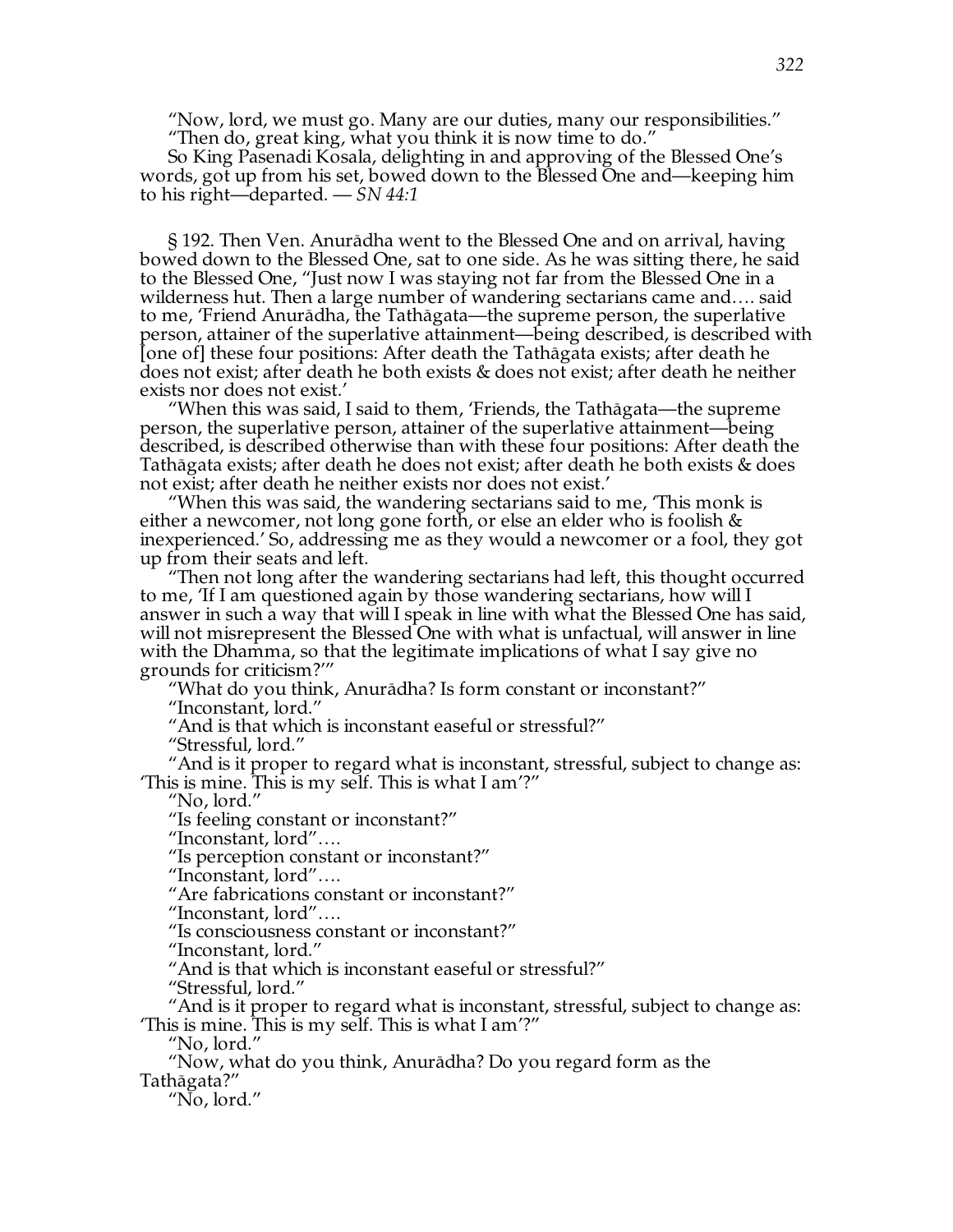"Do you regard feeling as the Tath $a$ gata?"

"No, lord."

"Do you regard perception as the Tath $a$ gata?"

"No, lord."

"Do you regard fabrications as the Tath $a$ gata?"

"No, lord."

"Do you regard consciousness as the Tathagata?"

"No, lord."

"Now, what do you think, Anurādha? Do you regard the Tath $\delta$ gata as being in form?… Elsewhere than form?… In feeling?… Elsewhere than feeling?… In perception?… Elsewhere than perception?… In fabrications?… Elsewhere than fabrications?… In consciousness?… Elsewhere than consciousness?"

"No, lord."

"What do you think, Anurādha? Do you regard the Tathāgata as form-<br>feeling-perception-fabrications-consciousness?"

"No, lord."

"What do you think, Anurādha? Do you regard the Tathāgata as that which is without form, without feeling, without perception, without fabrications, without consciousness?"

"No, lord."

"And so, Anur $\alpha$ dha—when you can't pin down the Tath $\alpha$ gata as a truth or reality even in the present life—is it proper for you to declare, 'Friends, the Tathagata—the supreme person, the superlative person, attainer of the superlative attainment—being described, is described otherwise than with these four positions: After death the Tathāgata exists; after death he does not exist; after death he both exists & does not exist; after death he neither exists nor does not exist'?"

"No, lord."

"Very good, Anurådha. Very good. Both formerly  $\&$  now, it is only stress that I describe, and the cessation of stress." — *SN 44:2*

§ 193. Then in the evening Ven. Sariputta left his seclusion, went to Ven. Yamaka, and on arrival exchanged courteous greetings. After an exchange of friendly greetings & courtesies, he sat to one side. As he was sitting there, he said to Ven. Yamaka, "Is it true, my friend Yamaka, that this evil supposition has arisen to you: 'As I understand the Teaching explained by the Blessed One, a monk with no more fermentations, on the breakup of the body, is annihilated, destroyed, & does not exist after death.'

"Yes, my friend. As I understand the Teaching explained by the Blessed One, a monk with no more fermentations, on the breakup of the body, is annihilated, destroyed, & does not exist after death."

"Now, what do you think, my friend Yamaka? Is form constant or inconstant?"

"Inconstant, my friend."

"And is that which is inconstant easeful or stressful?"

"Stressful, my friend."

"And is it proper to regard what is inconstant, stressful, subject to change as: 'This is mine. This is my self. This is what I am'?"

"No, my friend."

"Is feeling constant or inconstant?"

"Inconstant, my friend"….

"Is perception constant or inconstant?"

"Inconstant, my friend"….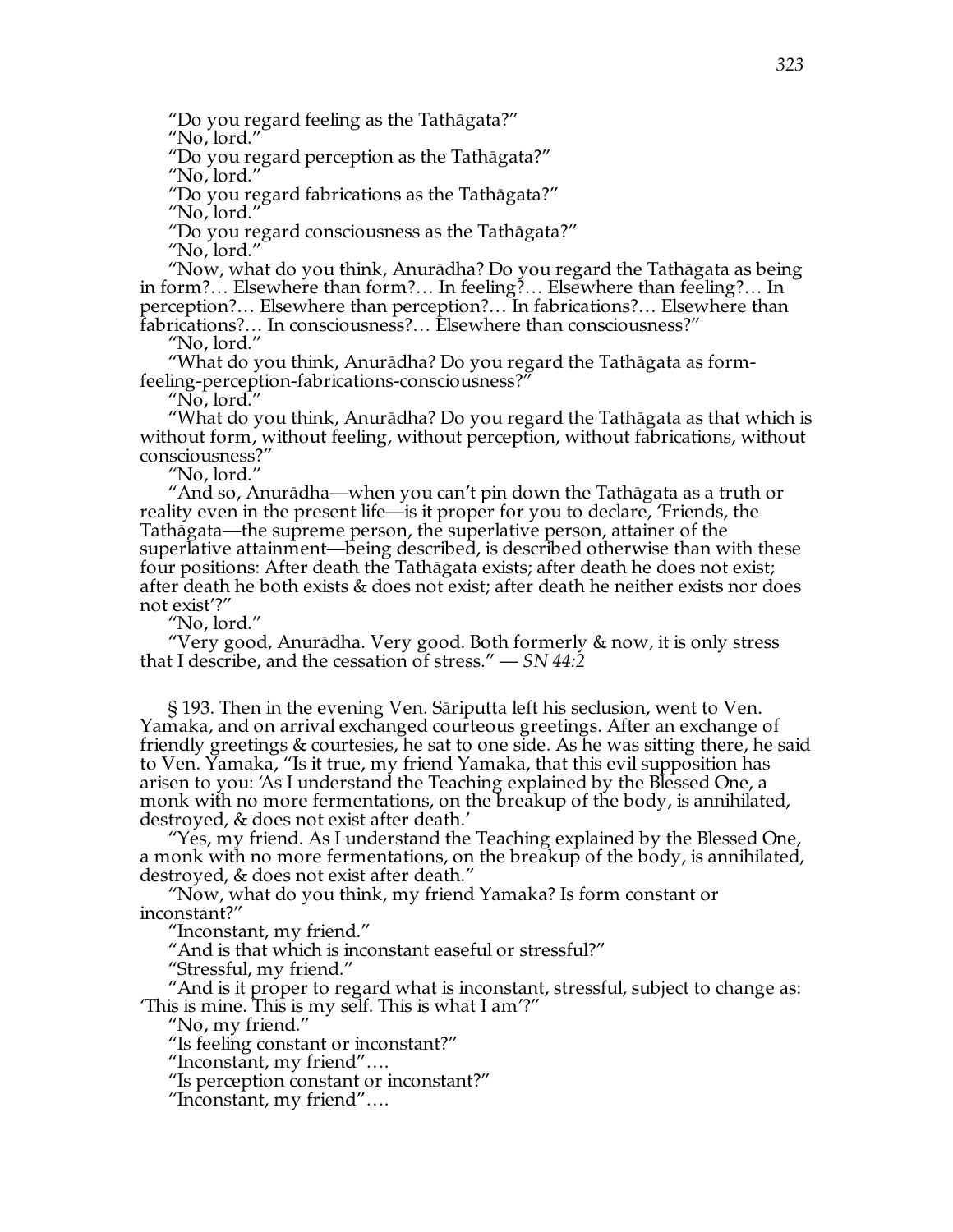"Are fabrications constant or inconstant?"

"Inconstant, my friend"….

"Is consciousness constant or inconstant?"

"Inconstant, my friend."

"And is that which is inconstant easeful or stressful?"

"Stressful, my friend."

"And is it proper to regard what is inconstant, stressful, subject to change as: 'This is mine. This is my self. This is what I am'?"

"No, my friend."

"Now, what do you think? Do you regard form as the Tathagata?" $1$ 

"No, my friend."

"Do you regard feeling as the Tath $a$ gata?"

"No, my friend."

"Do you regard perception as the Tathagata?"

"No, my friend."

"Do you regard fabrications as the Tath $a$ gata?"

"No, my friend."

"Do you regard consciousness as the Tathagata?"

"No, my friend."

"Now, what do you think? Do you regard the Tathagata as being in form?.... Elsewhere than form?… In feeling?… Elsewhere than feeling?… In perception?… Elsewhere than perception?… In fabrications?… Elsewhere than fabrications?… In consciousness?… Elsewhere than consciousness?"

"What do you think? Do you regard the Tathagata as form-feeling-<br>perception-fabrications-consciousness?"

"No, my friend."

"What do you think? Do you regard the Tathagata as that which is without form, without feeling, without perception, without fabrications, without consciousness?"

"No, my friend."

"And so, my friend Yamaka—when you can't pin down the Tath $a$ gata as a truth or reality even in the present life—is it proper for you to declare, 'As I understand the Teaching explained by the Blessed One, a monk with no more fermentations, on the breakup of the body, is annihilated, destroyed, & does not exist after death'?"

"Previously, my friend Sariputta, I did foolishly hold that evil supposition. But now, having heard your explanation of the Dhamma, I have abandoned that evil supposition and have broken through to the Dhamma."

 $^{\circ}$ Then, friend Yamaka, how would you answer if you are asked, 'A monk, a worthy one, with no more fermentations: What is he on the breakup of the body, after death?'"

"Thus asked, my friend, I would answer, 'Form is inconstant… Feeling… Perception… Fabrications… Consciousness is inconstant. That which is inconstant is stressful. That which is stressful has ceased and gone to its end."

"Very good, my friend Yamaka. Very good." — *SN 22:85*

NOTE: 1. The fact that the terminology here switches from the monk whose mind is released to the Tathāgata shows that, in this context at least, the two terms are interchangeable. This is one of the few passages in the Canon where the term Tathāgata has this meaning. (For another, see §190.)

§ 194. [Vacchagotta the wanderer:] "Now, Master Kaccāyana, when asked if the Tathāgata exists after death, you say, 'That hasn't been declared by the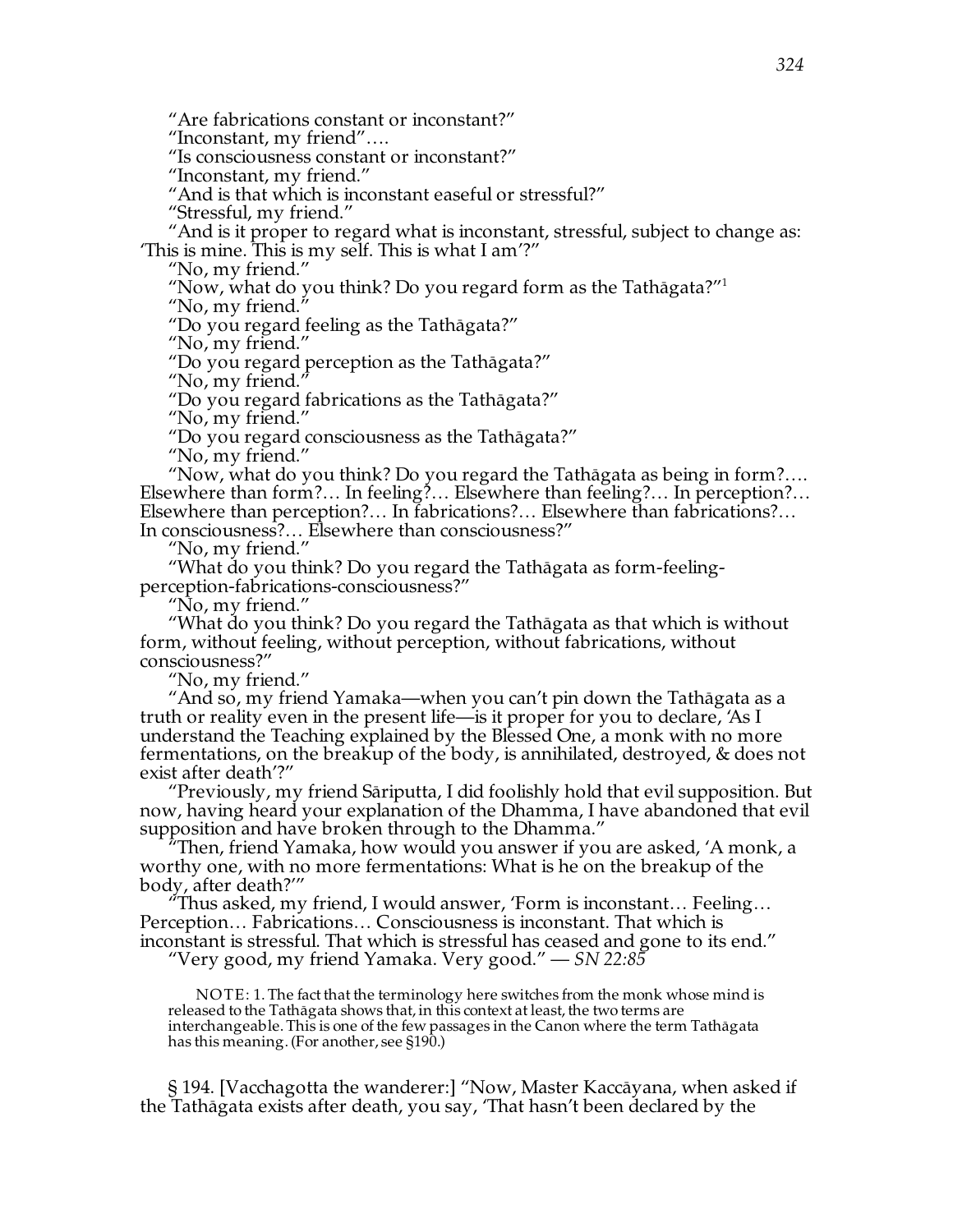Blessed One: "The Tathāgata exists after death."' When asked if the Tathāgata does not exist after death, you say, 'That too hasn't been declared by the Blessed One: "The Tathāgata does not exist after death."' When asked if the Tathāgata both exists & does not exist after death, you say, 'That hasn't been declared by the Blessed One: "The Tathagata both exists  $\&$  does not exist after death."' When asked if the Tathāgata neither exists nor does not exist after death, you say, 'That too hasn't been declared by the Blessed One: "The Tathagata neither exists nor does not exist after death."' Now, what is the cause, what is the reason, why that hasn't been declared by Gotama the contemplative?"

[Ven. Sabhiya Kaccāyana:] "Vaccha, whatever cause, whatever reason there would be for describing him as 'possessed of form' or 'formless' or 'percipient' or 'non-percipient' or 'neither percipient nor non-percipient': If that cause, that reason, were to cease totally everywhere, totally in every way without remainder, then describing him by what means would one describe him as 'possessed of form' or 'formless' or 'percipient' or 'non-percipient' or 'neither percipient nor non-percipient'?"

"How long has it been since you went forth, Master Kaccayana?"

"Not long, my friend. Three years."

"Whoever has gained just this much in this much time has gained a great deal, my friend—to say nothing of what he has thus gone beyond." — *SN 44:11*

§ 195. "Now, finanda, insofar as a monk doesn't assume feeling to be the self, nor the self as oblivious, nor that 'My self feels, in that my self is subject to feeling,' then, not assuming in this way, he is not sustained by anything [does not cling to anything] in the world. Unsustained, he is not agitated. Unagitated, he is totally unbound right within. He discerns that 'Birth is ended, the holy life fulfilled, the task done. There is nothing further for this world.'

"If anyone were to say with regard to a monk whose mind is thus released that 'The Tathāgata exists after death,' is his view, that would be mistaken; that The Tathāgata does not exist after death'... that 'The Tathāgata both exists  $\&$ does not exist after death'... that 'The Tathāgata neither exists nor does not exist after death' is his view, that would be mistaken. Why? Having directly known the extent of designation and the extent of the objects of designation, the extent of expression and the extent of the objects of expression, the extent of description and the extent of the objects of description, the extent of discernment and the extent of the objects of discernment, the extent to which the cycle revolves: Having directly known that, the monk is released. The view that, 'Having directly known that, the monk released does not see, does not know': That would be mistaken."1 — *DN 15*

NOTE: 1. The various readings for this sentence all seem corrupt. The sense of the paragraph, read in light of AN 10:96 [§177], demands that the view expressed in the last sentence be *about* the monk released, unlike the four earlier views, which are wrongly *attributed to* the monk released. In other words, the monk released has no opinion on the question of whether the Tathāgata does, doesn't, etc., exist after death. This might lead to the supposition that his lack of opinion comes from a lack of knowledge or vision. The description of what he comes to know in the course of gaining release shows that this supposition is inappropriate. He does know, he does see, and what he knows and sees about the limitations of language and concepts shows him that the question of the existence of the Tathāgata after death should be set aside.

Thus I would reconstruct the Pali of the final sentence in this paragraph as: *Tad-abhiññ› vimutto bhikkhu na j›n›ti na passati iti s› di˛˛hi tad-akallaª.* 

*§ 196. This was said by the Blessed One, said by the Arahant, so I have heard:* "There are these three times. Which three? Past time, future time, & present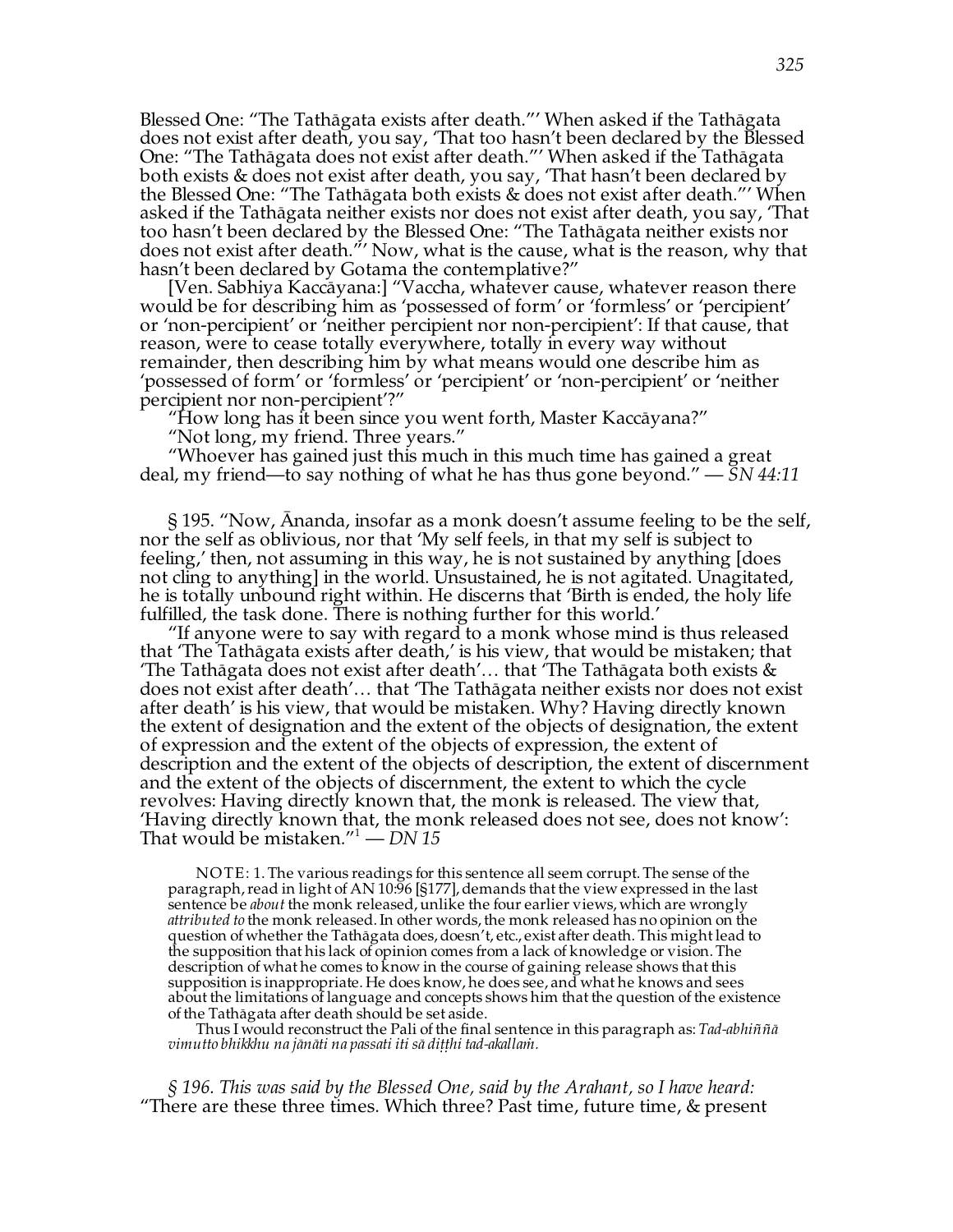time. These are the three times."

Perceiving in terms of signs, beings take a stand on signs. Not fully comprehending signs, they come into the bonds of death. But fully comprehending signs, one doesn't construe a signifier. Touching liberation with the heart, the state of peace unsurpassed, consummate in terms of signs, peaceful, enjoying the peaceful state, judicious, an attainer-of-wisdom makes use of classifications<br>but can't be classified.<sup>1</sup> be classified.<sup>1</sup> — *Iti* 63

NOTE: 1. At first glance, the verses here don't bear much relationship to the prose introduction. However, when viewed in the context of MN 2 [§25], their relationship becomes clear: The person who applies appropriate attention to the notion of past, present, and future time does not define him or herself in those terms, and so does not cling to any sense of self in those terms. Without clinging, one is liberated from birth and death. This verse is almost identical with one in SN 1:20:

> Perceiving in terms of signs, beings take a stand on signs. Not fully comprehending signs, they come into the bonds of death. But fully comprehending signs, one doesn't construe a signifier. Yet nothing exists for him by which one would say, 'To him no thought occurs.'

The point of this version of the verse is that the mind of the awakened one is so unknowable that one cannot say whether he or she thinks or not. See AN 11:10.

§ 197. "Monks, I will teach you the all. Listen & pay close attention. I will speak."

"As you say, lord," the monks responded.

The Blessed One said, "What is the all? Simply the eye & forms, ear & sounds, nose & aromas, tongue & flavors, body & tactile sensations, intellect & ideas. This, monks, is called the all.<sup>1</sup> Anyone who would say, 'Repudiating this all, I will describe another,' if questioned on what exactly might be the grounds for his statement, would be unable to explain, and furthermore, would be put to grief. Why? Because it lies beyond range." — *SN 35:23*

NOTE: 1. The Commentary's treatment of this discourse is very peculiar. To begin with, it delineates three additional "all's," one of them supposedly larger in scope than the one defined here: the allness of the Buddha's omniscience (literally, All-knowingness). This, despite the fact that the discourse says that the description of such an all lies beyond the range of explanation.

Secondly, the Commentary includes nibbāna (unbinding) within the scope of the all described here—as a dhamma, or object of the intellect—even though many other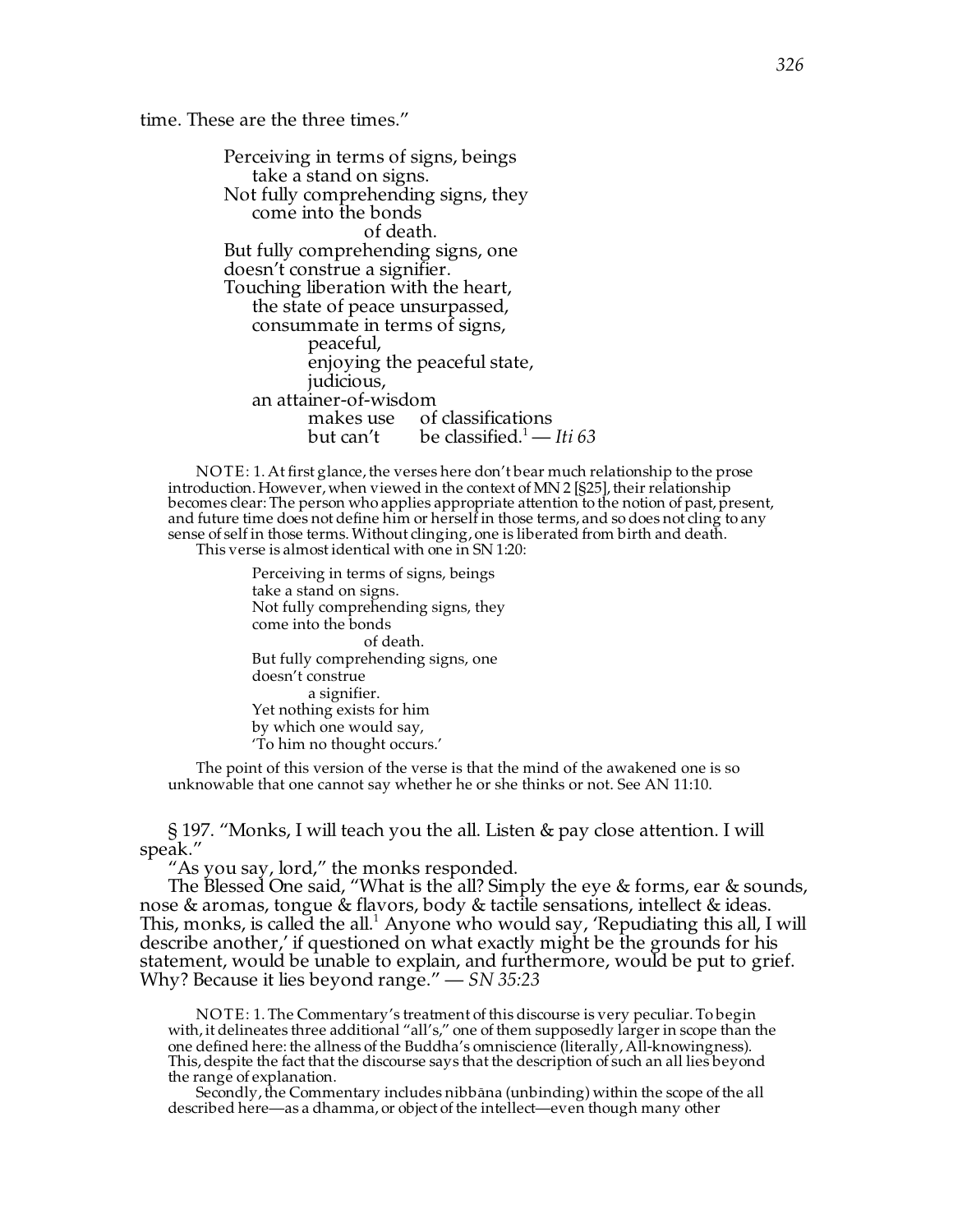discourses in the Canon specifically state that nibbana lies beyond the range of the six senses and their objects. Sn 5:6 [§202], for instance, indicates that a person who has attained nibbāna has gone beyond all phenomena *(sabbe dhammā)*, and therefore cannot be described. MN 49 [§204] discusses a "consciousness without surface" (*viññānam anidassanam*) that does not partake of the "allness of the all." AN 9:36 [§139] states that full awakening occurs only when passion and delight for the dhamma of deathlessness—i.e., the perception of the deathless as a dhamma—is abandoned. Furthermore, SN 35:24 says that the "all" is to be abandoned. At no point does the Canon say that nibbana is to be abandoned. Nibbāna follows on cessation *(nirodha)*, which is to be realized. Once nibbāna is realized, there are no further tasks to be done.

Thus a better interpretation would be to read this discourse's discussion of "all" as intended to limit the use of the word "all" throughout the Buddha's teachings to the six sense spheres and their objects. As SN 35:24 and SN 35:28 both show, this would also include the consciousness, contact, and feelings connected with the sense spheres and their objects. Nibbāna would lie outside of the word, "all." This interpretation coincides with another point made several times in the Canon: that dispassion is the highest of all dhammas (Iti 90), while the arahant has gone beyond even dispassion (Sn 4:6; Sn 4:10).

This raises the question, if the word  $\pi$  all" does not include nibbana, does that mean that one may infer from the statement, "all phenomena are not-self" that nibbana is self? The answer is No. As AN 4:173 [§208] states, even to ask if there is anything remaining or not remaining (or both, or neither) after the cessation of the six sense spheres is to objectify what is by nature not objectified. The range of objectification goes only as far as the "all." Perceptions of self or no self, which would count as objectification, would not apply beyond the "all." When the cessation of the "all" is experienced, all objectification is allayed.

§ 198. "Monks, that dimension should be experienced where the eye ceases and the perception of form fades. That dimension is to be experienced where the ear ceases and the perception of sound fades… where the nose ceases and the perception of aroma fades… where the tongue ceases and the perception of flavor fades… where the body ceases and the perception of tactile sensation fades… where the intellect ceases and the perception of idea/phenomenon fades: That dimension should be experienced." — *SN 35:117*

 $\S$  199. As he was sitting there, Ven. Rādha said to the Blessed One: "'A being,' lord. 'A being,' it's said. To what extent is one said to be 'a being'?"

"Any desire, passion, delight, or craving for form, R $\tilde{a}$ dha: When one is caught up *[satta]* there, tied up *[visatta]* there, one is said to be 'a being *[satta].'*

"Any desire, passion, delight, or craving for feeling… perception… fabrications…

"Any desire, passion, delight, or craving for consciousness, Radha: When one is caught up there, tied up there, one is said to be 'a being.'

"Just as when boys or girls are playing with little sand castles [lit: dirt houses]: As long as they are not free from passion, desire, love, thirst, fever, & craving for those little sand castles, that's how long they have fun with those sand castles, enjoy them, treasure them, feel possessive of them. But when they become free from passion, desire, love, thirst, fever, & craving for those little sand castles, then they smash them, scatter them, demolish them with their hands or feet and make them unfit for play.

"In the same way, R $\bar{\alpha}$ dha, you too should smash, scatter, demolish form, and make it unfit for play. Practice for the ending of craving for form.

"You should smash, scatter, demolish feeling, and make it unfit for play. Practice for the ending of craving for feeling.

"You should smash, scatter, demolish perception, and make it unfit for play. Practice for the ending of craving for perception.

"You should smash, scatter, demolish fabrications, and make them unfit for play. Practice for the ending of craving for fabrications.

"You should smash, scatter, demolish consciousness, and make it unfit for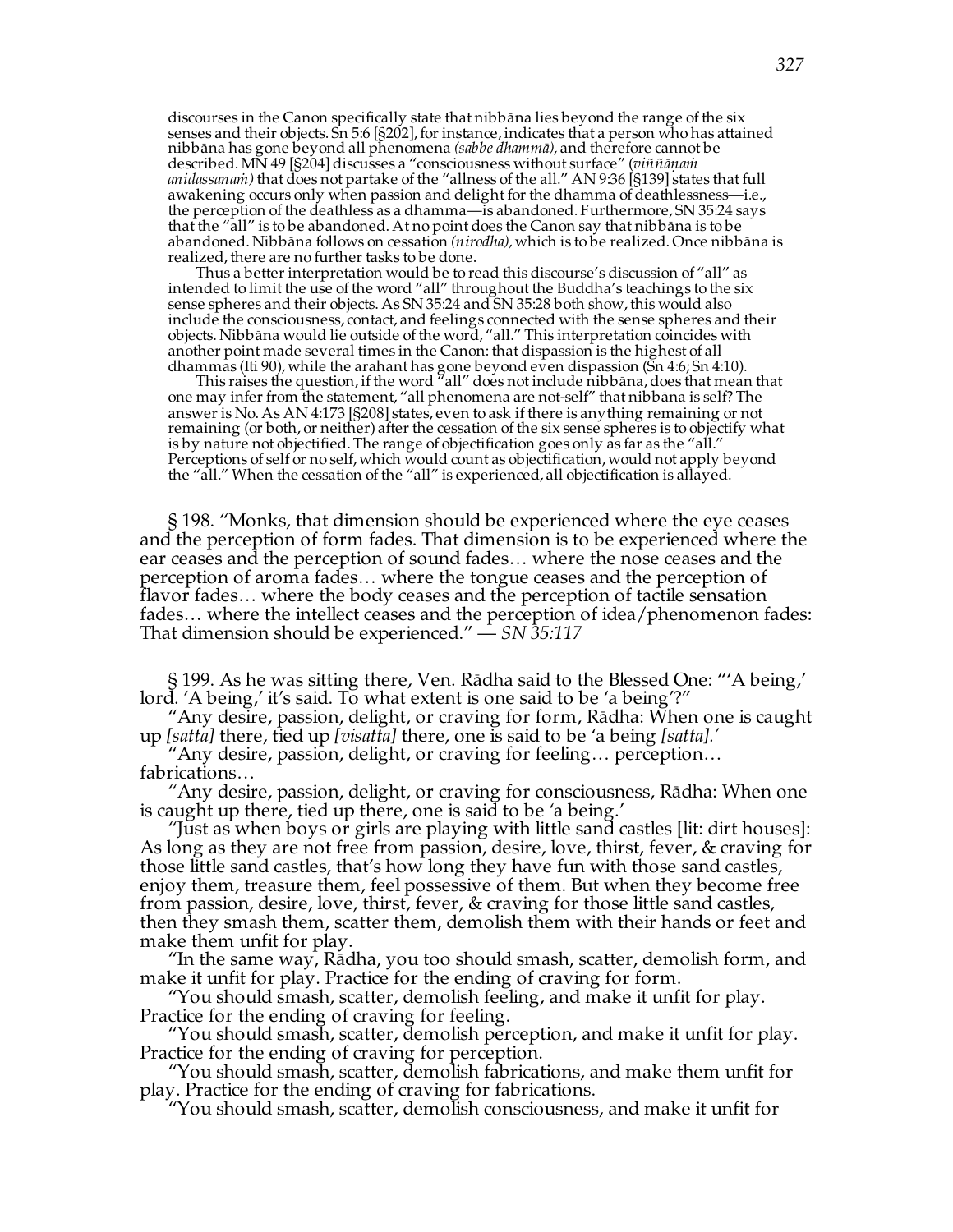play. Practice for the ending of craving for consciousness—because the ending of craving, Rādha, is unbinding." — *SN* 23:2

§ 200. Then a certain monk went to the Blessed One and, on arrival, having bowed down to him, sat to one side. As he was sitting there, he said to the Blessed One: "It would be good, lord, if the Blessed One would teach me the Dhamma in brief such that, having heard the Dhamma from the Blessed One, I might dwell alone, secluded, heedful, ardent, & resolute."

"Monk, whatever one stays obsessed with, that's what one is measured by. Whatever one is measured by, that's how one is classified. Whatever one doesn't stay obsessed with, that's not what one is measured by. Whatever one isn't measured by, that's not how one is classified."

"I understand, O Blessed One! I understand, O One Well-gone!"

"And how, monk, do you understand the detailed meaning of what I have said in brief?"

"If one stays obsessed with form, lord, that's what one is measured by. Whatever one is measured by, that's how one is classified.

"If one stays obsessed with feeling….

"If one stays obsessed with perception….

"If one stays obsessed with fabrications….

"If one stays obsessed with consciousness, that's what one is measured by. Whatever one is measured by, that's how one is classified.

"But if one doesn't stay obsessed with form, lord, that's not what one is measured by. Whatever one isn't measured by, that's not how one is classified.

"If one doesn't stay obsessed with feeling….

"If one doesn't stay obsessed with perception….

"If one doesn't stay obsessed with fabrications….

"If one doesn't stay obsessed with consciousness, that's not what one is

measured by. Whatever one isn't measured by, that's not how one is classified. "Lord, this is how I understand the detailed meaning of what you have said

in brief."

"Good, monk. Very good. It's good that this is how you understand the detailed meaning of what I have said in brief.

"If one stays obsessed with form, monk, that's what one is measured by. Whatever one is measured by, that's how one is classified.

"If one stays obsessed with feeling….

"If one stays obsessed with perception….

"If one stays obsessed with fabrications….

"If one stays obsessed with consciousness, that's what one is measured by. Whatever one is measured by, that's how one is classified.

"But if one doesn't stay obsessed with form, monk, that's not what one is measured by. Whatever one isn't measured by, that's not how one is classified.

"If one doesn't stay obsessed with feeling….

"If one doesn't stay obsessed with perception….

"If one doesn't stay obsessed with fabrications….

"If one doesn't stay obsessed with consciousness, that's not what one is measured by. Whatever one isn't measured by, that's not how one is classified.

"This is how the detailed meaning of what I have said in brief should be seen."

Then the monk, delighting in and approving of the Blessed One's words, got up from his seat and bowed down to the Blessed One, circled around him, keeping the Blessed One to his right, and departed. Then, dwelling alone, secluded, heedful, ardent, & resolute, he in no long time reached & remained in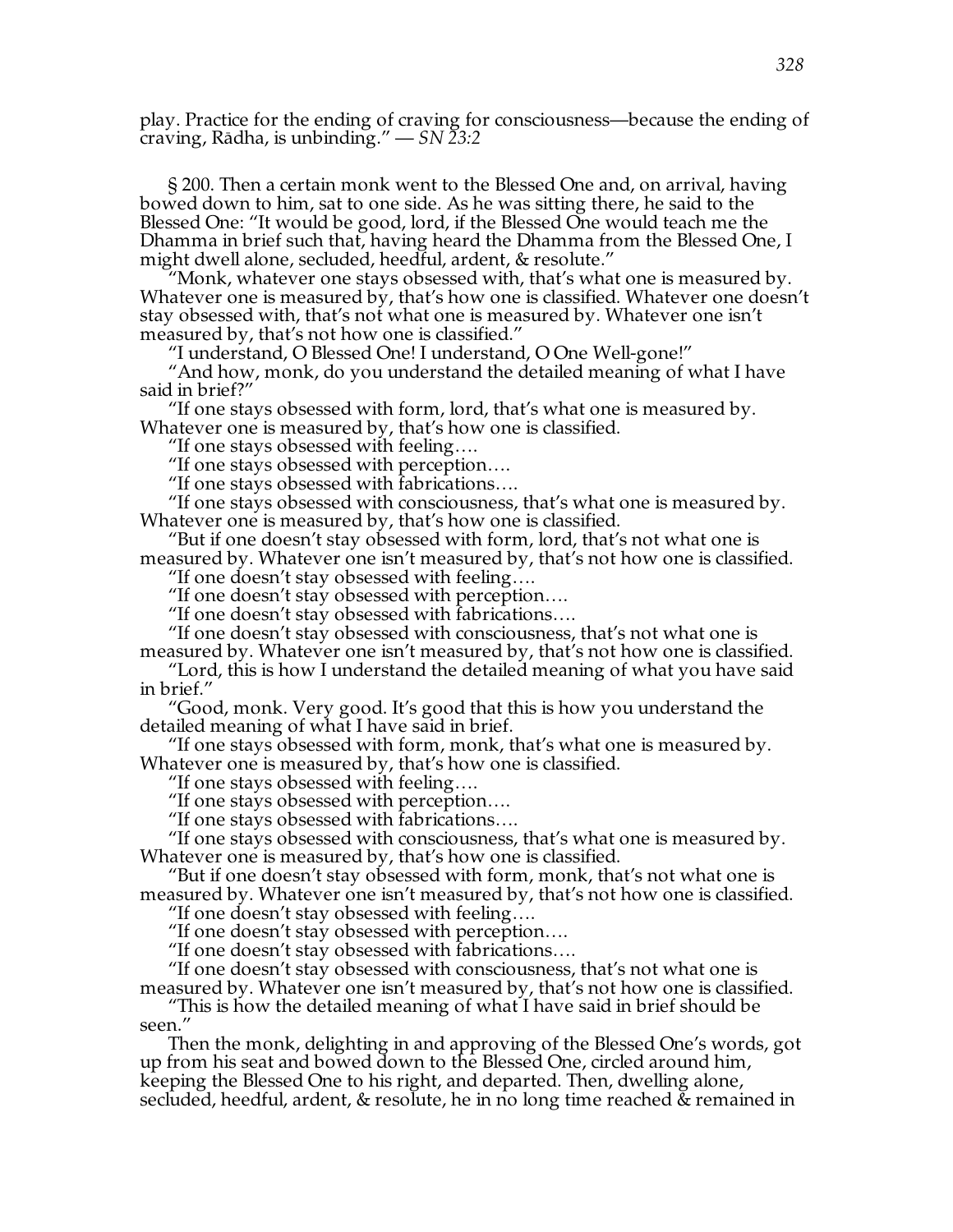the supreme goal of the holy life for which clansmen rightly go forth from home into homelessness, knowing & realizing it for himself in the here & now. He knew, "Birth is ended, the holy life fulfilled, the task done. There is nothing further for the sake of this world." And thus he became another one of the arahants. — *SN 22:36*

§ 201. "Freed, disjoined, & released from ten things, Bāhuna, the Tathāgata dwells with unrestricted awareness. Which ten? Freed, disjoined, & released from form, the Tathagata dwells with unrestricted awareness. Freed, disjoined,  $\&$ released from feeling… Freed, disjoined, & released from perception… Freed, disjoined, & released from fabrications… Freed, disjoined, & released from consciousness… Freed, disjoined, & released from birth… Freed, disjoined, & released from aging… Freed, disjoined, & released from death… Freed, disjoined, & released from stress… Freed, disjoined, & released from defilement, the Tathāgata dwells with unrestricted awareness.

"Just as a red, blue, or white lotus born in the water and growing in the water, rises up above the water and stands with no water adhering to it, in the same way the Tathāgata—freed, disjoined, & released from these ten things—<br>dwells with unrestricted awareness." — *AN 10:81* 

### *§ 202. Upasıva:*

One free from passion for all sensual pleasures relying on nothingness, letting go of all else, released in the highest emancipation of perception: Does he stay there unaffected?

### *The Buddha:*

One free from passion for all sensual pleasures relying on nothingness, letting go of all else, released in the highest emancipation of perception: He stays there unaffected.

### *Upasıva:*

If he stays there, O All-around Eye, unaffected for many years, right there would he be cooled & released? Would his consciousness be like that?

*The Buddha:*

As a flame overthrown by the force of the wind goes to an end that cannot be classified, so the sage free from naming activity goes to an end that cannot be classified.

### *Upasıva:*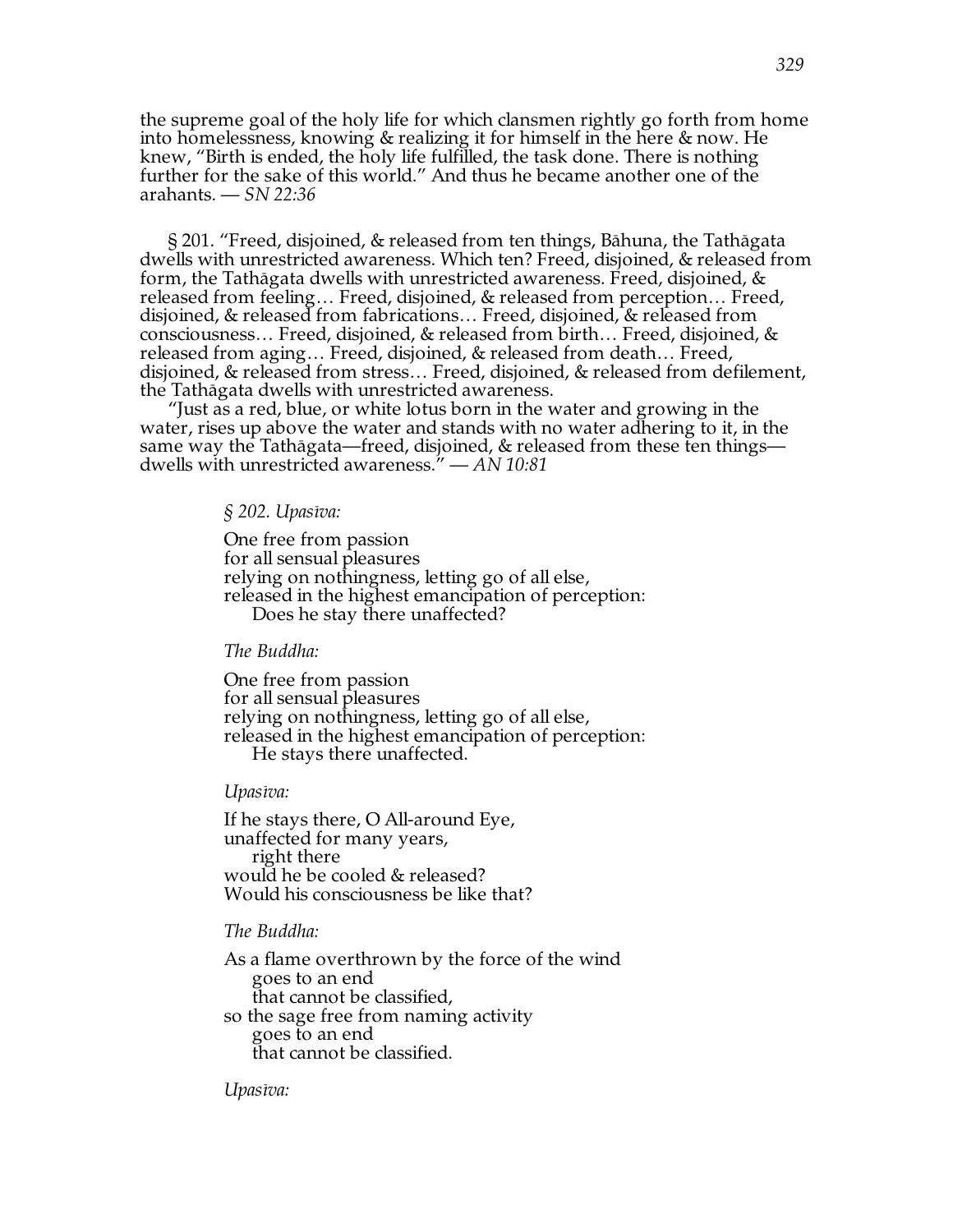He who has reached the end: Does he not exist, or is he for eternity free from dis-ease? Please, sage, declare this to me as this phenomenon *[dhamma]* has been known by you.

*The Buddha:*

One who has reached the end has no criterion by which anyone would say that— for him it doesn't exist. When all phenomena are done away with, all means of speaking are done away with as well. — *Sn 5:6*

### DIFFERENT RESPONSES TO SIMILAR QUESTIONS

*§ 203. Māra:* "By whom was this being created? Where is the being's maker?<br>Where has the being original Where has the being originated?<br>Where does the being cease?" does the being cease?"

*Sister Vajirā:* 

"What? Do you assume a 'being,' Māra? Have you gone to a view-standpoint? This is purely a pile of fabrications. Here no being can be pinned down. Just as when, with an assemblage of parts, there's the word, *chariot,* even so when aggregates are present, there's the convention of *a being.* For only stress is what comes to be; stress, what remains & falls away. Nothing but stress comes to be. Nothing ceases but stress."

Then Māra the Evil One—sad & dejected at realizing, "Vajirā the bhikkhunī knows me"—vanished right there. — *SN 5:10*

§ 204. Then Vacchagotta the wanderer went to the Blessed One and, on arrival, exchanged courteous greetings with him. After an exchange of friendly greetings & courtesies, he sat to one side. As he was sitting there, he said to the Blessed One, "Master Gotama, a few days ago a large number of contemplatives, brahmans, & wanderers of various sects were sitting together in the Debating Hall when this discussion arose among them: 'This Pūraṇa Kassapa—the leader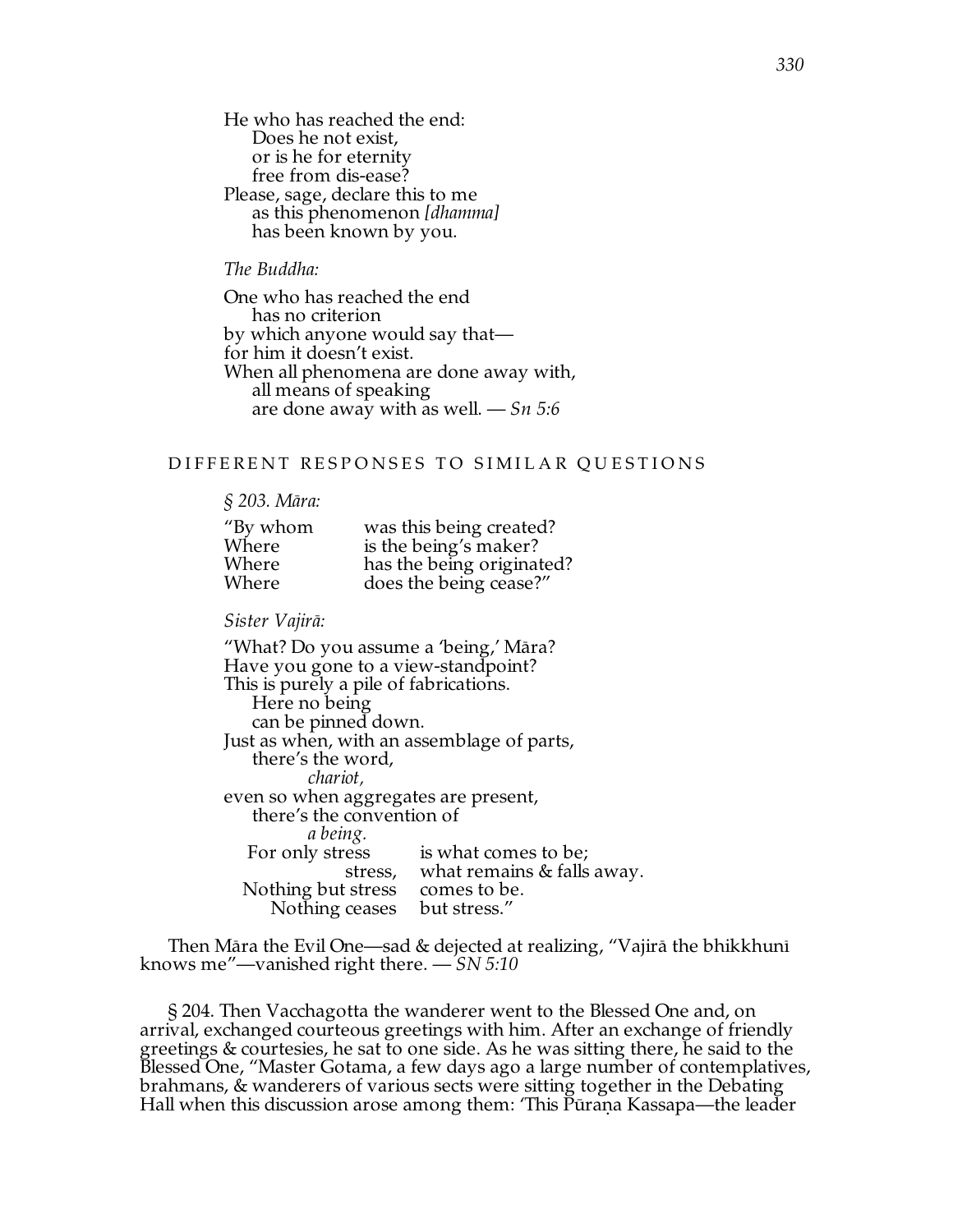of a community, the leader of a group, the teacher of a group, honored and famous, esteemed as holy by the mass of people—describes a disciple who has died and passed on in terms of places of rebirth: "That one is reborn there; that one is reborn there." Even when the disciple is a supreme person, a superlative person, attained to the superlative attainment, Pūraņa Kassapa describes him, when he has died and passed on, in terms of places of rebirth: "That one is reborn there; that one is reborn there."

"'This Makkhali Gosāla… This Nigantha Nāṭaputta… This Sañjaya Velatthaputta... This Pakudha Kaccāyana... This Ajita Kesakambalin—the leader of a community, the leader of a group, the teacher of a group, honored and famous, esteemed as holy by the mass of people—describes a disciple who has died and passed on in terms of places of rebirth: "That one is reborn there; that one is reborn there." Even when the disciple is a supreme person, a superlative person, attained to the superlative attainment, Ajita Kesakambalin describes him, when he has died and passed on, in terms of places of rebirth: "That one is reborn there; that one is reborn there."

 "'This contemplative Gotama—the leader of a community, the leader of a group, the teacher of a group, honored and famous, esteemed as holy by the mass of people—describes a disciple who has died and passed on in terms of places of rebirth: "That one is reborn there; that one is reborn there." But when the disciple is a supreme person, a superlative person, attained to the superlative attainment, Gotama the contemplative does not describe him, when he has died and passed on, in terms of places of rebirth: "That one is reborn there; that one is reborn there." Instead, he describes him thus: "He has cut through craving, severed the fetter, and by rightly breaking through conceit has made an end of suffering & stress."'

"So I was simply befuddled. I was uncertain: How is the teaching of Gotama the contemplative to be understood?"

"Of course you're befuddled, Vaccha. Of course you're uncertain. When there is a reason for befuddlement in you, uncertainty arises. I designate the rebirth of one who has clinging/sustenance, Vaccha, and not of one without clinging/sustenance. Just as a fire burns with clinging/sustenance and not without clinging/sustenance, even so I designate the rebirth of one who has clinging/sustenance and not of one without clinging/sustenance."

"But, Master Gotama, at the moment a flame is being swept on by the wind and goes a far distance, what do you designate as its clinging/sustenance then?"

"Vaccha, when a flame is being swept on by the wind and goes a far distance, I designate it as wind-sustained, for the wind is its clinging/sustenance at that time.

"And at the moment when a being sets this body aside and is not yet reborn in another body, what do you designate as its clinging/sustenance then?"

"Vaccha, when a being sets this body aside and is not yet reborn in another body, I designate it as craving-sustained, for craving is its clinging/sustenance at that time." — *SN 44:9*

§ 205. "[Baka Brahmā:] 'Well, monk, how do you discern my sphere, how do you discern my splendor: "Baka Brahmā has this much great power. Baka Brahmā has this much great might. Baka Brahmā has this much great influence"?'

> "[The Buddha:] 'As far as suns & moons revolve, shining, illuminating the directions, over a thousand-fold world your control holds sway.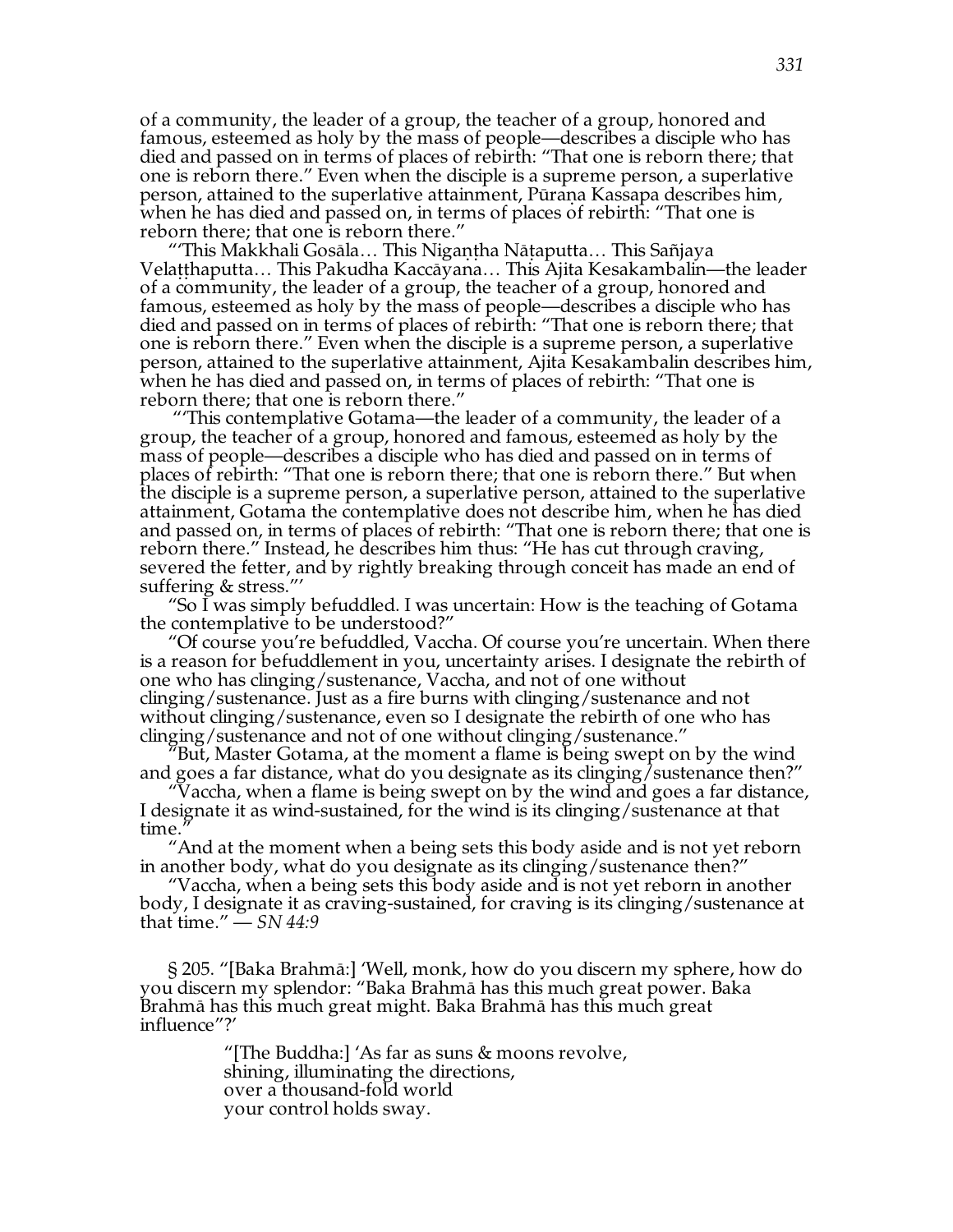There you know those above & below, those with lust & those without, the state of what is as it is, the state of what becomes otherwise, the coming & going of beings.

"That, brahm $\bar{a}$ , is how I discern your sphere, that is how I discern your splendor: "Baka Brahmā has this much great power. Baka Brahmā has this much<br>great might. Baka Brahmā has this much great influence." There are, brahmā, great might. Baka Brahmā has this much great influence." There are, brahmā,<br>groups other than yours that you don't know, don't see, but that I know, I see. There is, brahmā, the group named Ābhassara [Radiant/Luminous] from which you fell away & reappeared here. From your having lived here so long, your memory of that has become muddled. That is why you don't know it, don't see it, but I know it, I see it. Thus I am not your mere equal in terms of direct knowing, so how could I be inferior? I am actually superior to you.

"There is, brahmā, the group named Subhakinha [Beautiful Black/Refulgent] Glory]…. the group named Vehapphala [Sky-fruit/Great Fruit], {….the group named Abhibhū [Conqueror]}<sup>1</sup> which you don't know, don't see, but that I know, I see. Thus I am not your mere equal in terms of direct knowing, so how could I be your inferior? I am actually superior to you.

"'Having directly known earth as earth, and having directly known the extent of what has not been experienced through the earthness of earth, $2I$ wasn't earth, I wasn't in earth, I wasn't coming from earth, I wasn't "Earth is mine." I didn't affirm earth. $3$  Thus I am not your mere equal in terms of direct knowing, so how could I be inferior? I am actually superior to you.

"'Having directly known liquid as liquid… fire as fire… wind as wind… beings as beings… devas as devas… Pajāpati as Pajāpati… brahmā as brahmā…<br>the radiant as radiant… the beautiful black as the beautiful black… the sky-fruit as the sky-fruit… the conqueror as the conqueror…

"'Having directly known the all as the all, and having directly known the extent of what has not been experienced through the allness of the all, I wasn't the all, I wasn't in the all, I wasn't coming forth from the all, I wasn't "The all is mine." I didn't affirm the all. Thus I am not your mere equal in terms of direct knowing, so how could I be inferior? I am actually superior to you.'

"'If, good sir, you have directly known the extent of what has not been experienced through the allness of the all, may it not turn out to be actually vain and void for you.'

> "'Consciousness without surface, without end, luminous all around,

has not been experienced through the earthness of earth… the liquidity of liquid... the fieriness of fire... the windiness of wind... the allness of the all.<sup>4</sup>

"'Well then, good sir, I will disappear from you.'

"Well then, brahma, disappear from me if you can."

"Then Baka Brahmā, (thinking,) 'I will disappear from Gotama the contemplative. I will disappear from Gotama the contemplative,' was not able to disappear from me. When this was said, I said to Baka Brahma, 'Well then, brahmā, I will disappear from you.'

"'Well then, good sir, disappear from me if you can.'

"So then, monks, I fabricated a fabrication of psychic power to the extent that Brahmā, the Brahma-assembly, and the attendants of the Brahma-assembly heard my voice but did not see me. Having disappeared, I recited this verse:

> 'Having seen danger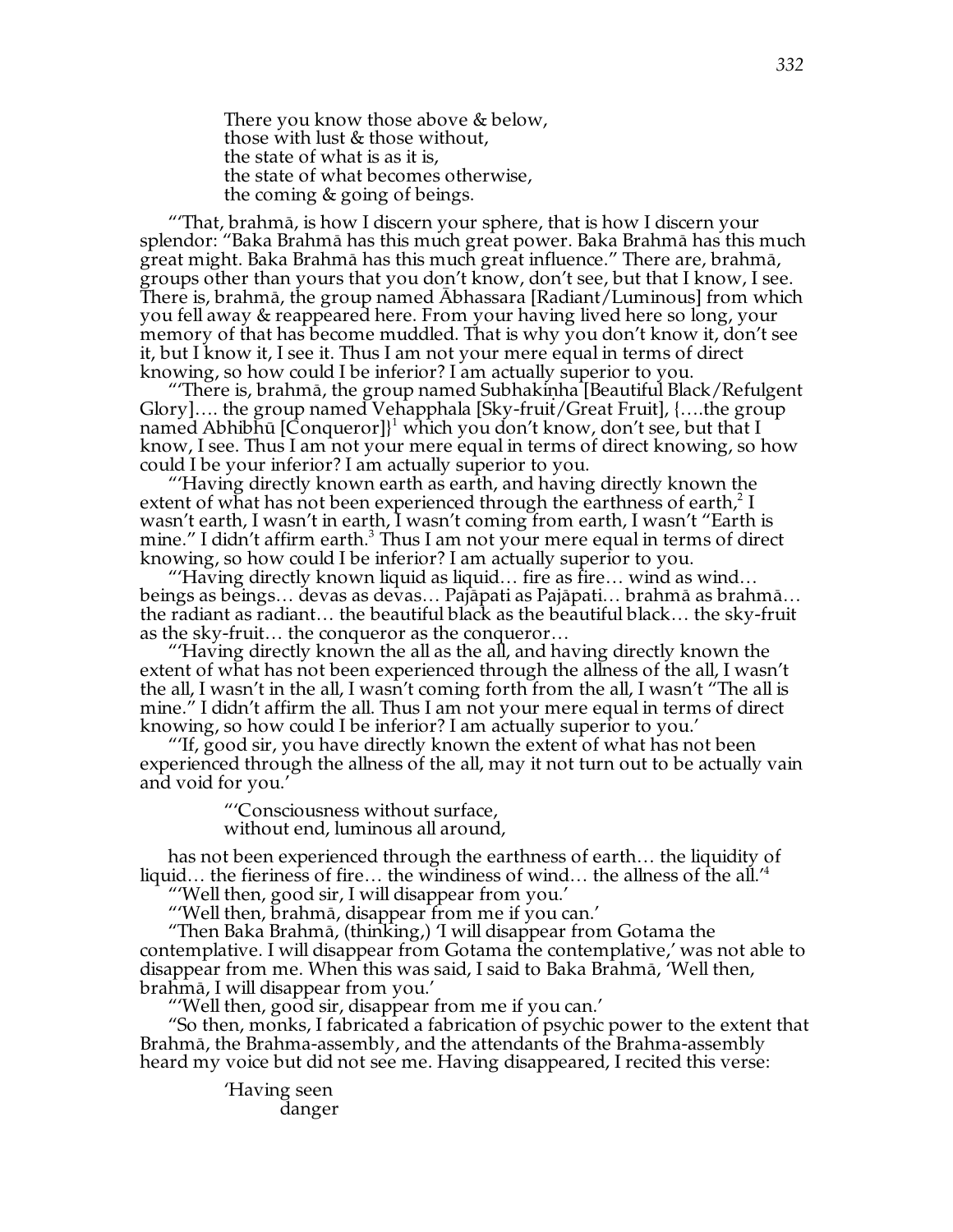right in becoming, and becoming searching for non-becoming, I didn't affirm any kind of becoming, or cling to any delight.'

"Then in Brahma, the Brahma-assembly, and the attendants of the Brahma-assembly there arose a sense of amazement & astonishment: 'How amazing! How astounding!—the great power, the great might of Gotama the contemplative! Never before have we seen or heard of any other contemplative or brahman of such great power, such great might as that of this Gotama the contemplative, who went forth from a Sakyan clan! Living in a generation that so delights in becoming, so rejoices in becoming, is so fond of becoming, he has pulled out becoming by the root!'" — *MN 49*

#### NOTES

1. The phrase in braces is from the Burmese edition of the Canon.

2. What is not experienced through the earthness of earth (and so on through the list of categories up through the allness of the all) is nibbana, or unbinding. It is described in these terms because it is directly known, without intermediary of any sort.

3. These statements can be read in two ways. The first way is to regard them in light of the standard definition of self-identity view [§179] in which one defines self either as identical with an aggregate, as possessing an aggregate, as being contained in an aggregate, or as containing an aggregate within it. The second way is to regard the statements in light of the parallel passage from MN 1, in which one engages in metaphysical speculation as to whether one's being is identical with something, lies within something, or comes from something. For more on this topic, see the introduction to the Mūlapariyāya Sutta (MN 1) in *Handful of Leaves*, volume one.

4. Consciousness without surface *(viññanam anidassanam)*: This term appears to be related to the following image from SN 12:64:

"Just as if there were a roofed house or a roofed hall having windows on the north, the south, or the east. When the sun rises, and a ray has entered by way of the window, where does it land?"

"On the western wall, lord."

"And if there is no western wall, where does it land?"

"On the ground, lord."

"And if there is no ground, where does it land?"

"On the water, lord."

"And if there is no water, where does it land?"

"It doesn't land, lord."

"In the same way, where there is no passion for the nutriment of physical food… contact… intellectual intention… consciousness, where there is no delight, no craving, then consciousness does not land there or grow. Where consciousness does not land or grow, name-&-form does not alight. Where name-&-form does not alight, there is no growth of fabrications. Where there is no growth of fabrications, there is no production of renewed becoming in the future. Where there is no production of renewed becoming in the future, there is no future birth, aging,  $\&$ death. That, I tell you, has no sorrow, affliction, or despair."

In other words, normal sensory consciousness is experienced because it has a "surface" against which it lands: the sense organs and their objects, which constitute the "all." For instance, one experiences visual consciousness because of the eye and forms of which one is conscious. Consciousness without surface, however, is directly known, without intermediary, free from any dependence on conditions at all. In terms of the above image, it is a paradoxical luminosity that does not reflect off of anything at all.

This consciousness thus differs from the consciousness factor in dependent co-arising, which is defined in terms of the six sense media. Lying outside of time and space, it would also not come under the consciousness-aggregate, which covers all consciousness near and far; past, present, and future. And, as SN 35:23 [§197] notes, the word "all" in the Buddha's teaching covers only the six sense media, which is another reason for not including this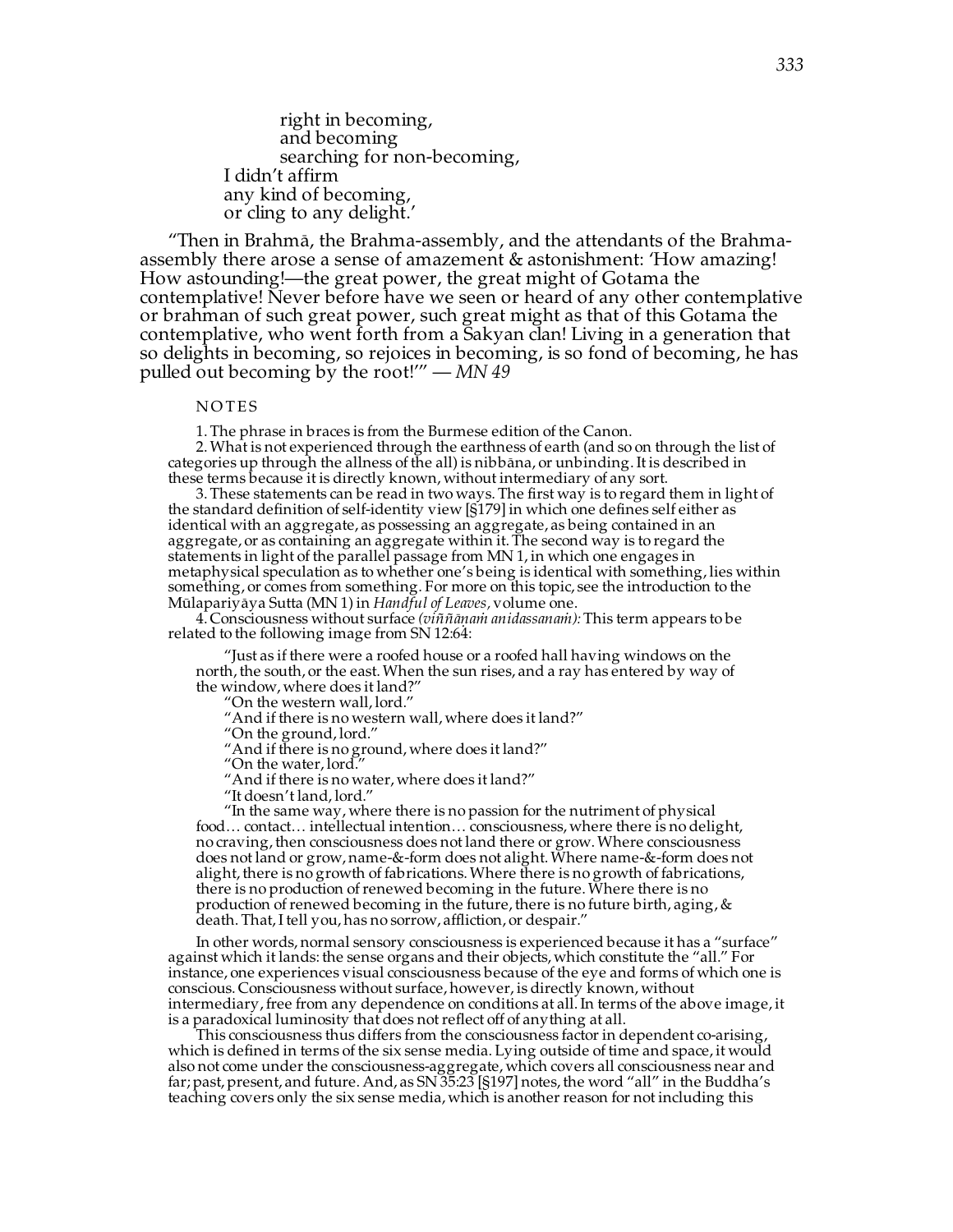consciousness under the aggregates. However, the fact that it is outside of time and space in a dimension where there is no here, there, or in between [§173], no coming, no going, or staying [§206]—means that it cannot be described as permanent or omnipresent, terms that have meaning only within space and time.

Some have objected to the equation of this consciousness with nibbana, on the grounds that nibbāna is nowhere else in the Canon described as a form of consciousness. Thus they have proposed that consciousness without surface be regarded as an arahant's consciousness of nibbana in meditative experience, and not nibbana itself. This argument, however, contains two flaws: (1) The term *viññanam anidassanam* also occurs in DN 11 [§161], where it is described as "where name & form are brought to an end": surely a synonym for nibbāna. (2) If nibbāna is an object of mental consciousness (as a *dhamma)*, it would come under the all, as an object of the intellect. There are passages in the Canon [§139] that describe meditators experiencing nibbāna as a dhamma, but these passages seem to indicate that this description applies up through the level of non-returning. Other passages, however, describe nibbāna as the ending of all dhammas. For instance, Sn 5:6  $\,$ [§202] quotes the Buddha as calling the attainment of the goal the transcending of all dhammas. Sn 4:6 and Sn 4:10 state that the arahant has transcended dispassion, said to be the highest dhamma. Thus, for the arahant, nibbana is not an object of consciousness. Instead it is directly known without mediation. Because consciousness without surface is directly known without mediation, there seems good reason to equate the two.

§ 206. Now at that time the Blessed One was instructing, urging, rousing, & encouraging the monks with Dhamma-talk concerned with unbinding. The monks—receptive, attentive, focusing their entire awareness, lending ear listened to the Dhamma.

Then, on realizing the significance of that, the Blessed One on that occasion exclaimed:

"There is that dimension where there is neither earth, nor water, nor fire, nor wind; neither dimension of the infinitude of space, nor dimension of the infinitude of consciousness, nor dimension of nothingness, nor dimension of neither perception nor non-perception; neither this world, nor the next world, nor sun, nor moon. And there, I say, there is neither coming, nor going, nor staying; neither passing away nor arising: unestablished, unevolving, without support [mental object]. This, just this, is the end of stress." —  $U\bar{d}$  8:1

§ 207. It's hard to see the unaffected, for the truth is not easily seen. Craving is pierced in one who knows; for one who sees, there is nothing. — *Ud 8:2*

§ 208. Then Ven. MahāKotthita went to Ven. Sāriputta and, on arrival, exchanged courteous greetings with him. After an exchange of friendly greetings  $\&$  courtesies, he sat to one side. As he was sitting there, he said to Ven. Sariputta, "With the remainderless cessation  $&$  fading of the six contact-media [vision] hearing, smell, taste, touch, & intellection], is it the case that there is anything else?"

[Ven. Sāriputta:] "Don't say that, my friend."

[Ven. Mah $\tilde{a}$ Kotthita:] "With the remainderless cessation & fading of the six contact-media, is it the case that there is not anything else?"

[Ven. Sāriputta:] "Don't say that, my friend."

[Ven. MahāKoṭṭhita:] "…is it the case that there both is & is not anything else?"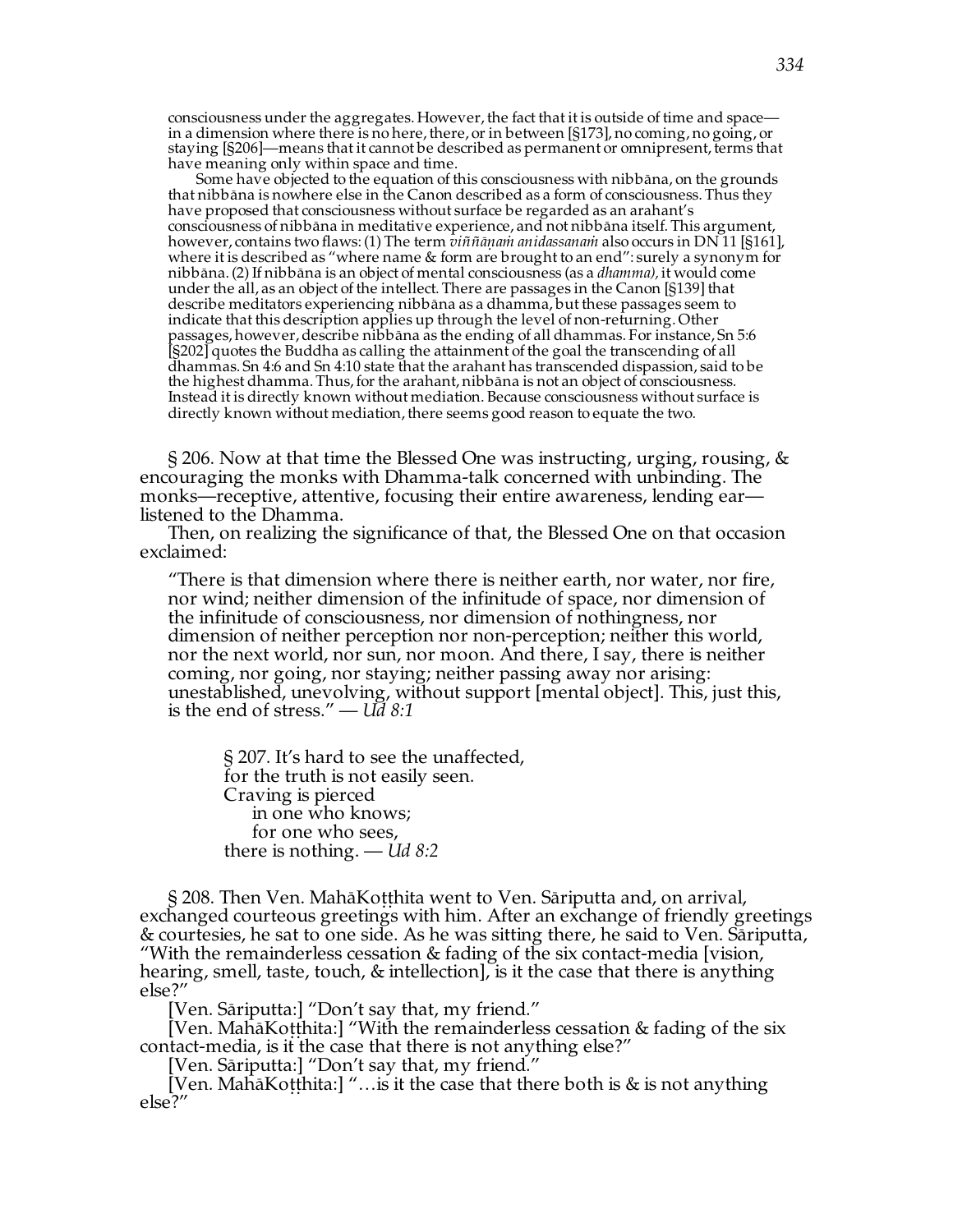[Ven. Sāriputta:] "Don't say that, my friend."

[Ven. Mah $\bar{a}$ Koṭṭhita:] "…is it the case that there neither is nor is not anything else?"

[Ven. Sāriputta:] "Don't say that, my friend."

[Ven. MahāKoṭṭhita:] "Being asked if, with the remainderless cessation & fading of the six contact-media, there is anything else, you say, 'Don't say that, my friend.' Being asked if… there is not anything else… there both is & is not anything else… there neither is nor is not anything else, you say, 'Don't say that, my friend.' Now, how is the meaning of your words to be understood?"

[Ven. Sāriputta:] "The statement, 'With the remainderless cessation & fading of the six contact-media is it the case that there is anything else?' objectifies the non-objectified. The statement, '… is it the case that there is not anything else… is it the case that there both is  $\&$  is not anything else... is it the case that there neither is nor is not anything else?' objectifies the non-objectified. However far the six contact-media go, that is how far objectification goes. However far objectification goes, that is how far the six contact media go. With the remainderless fading & cessation of the six contact-media, there comes to be the cessation, the allaying of objectification." — *AN 4:173*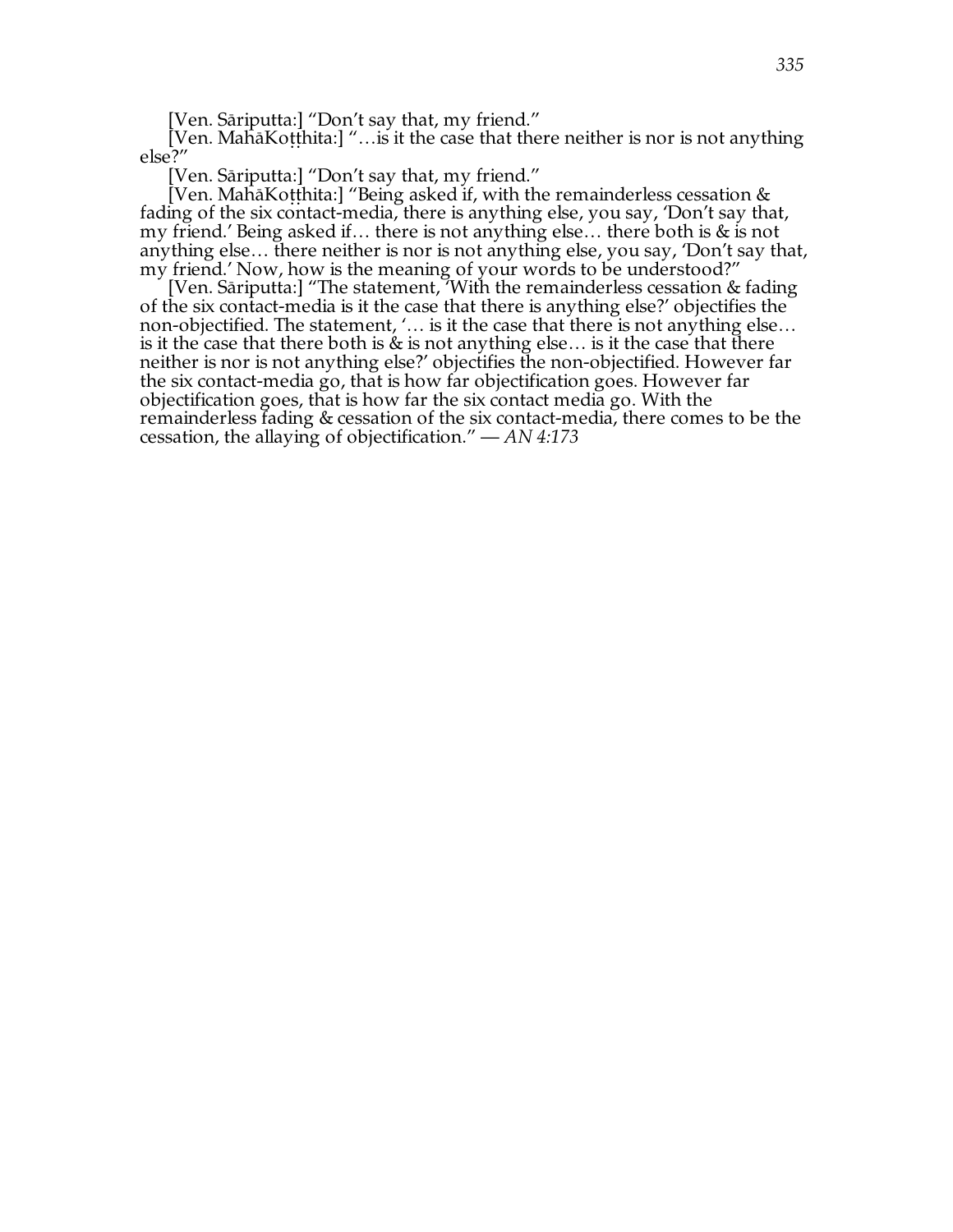# *A Path of Questions*

In the course of this book we have frequently noted the close connection between the *how* and the *what* in the Buddha's teaching. *How* he taught was shaped by *what* he taught, and what he taught was shaped by how. The reason this connection is so close is because what he taught *was* a how: a path of practice, a set of skills aimed at a very particular goal. Even the views that explain the path and form its first factor were chosen for their beneficial, pragmatic value in helping make progress on the path. These truths are thus instrumental and teleological—to be used as means to the goal of putting an end to suffering and stress.

The Buddha's conception of his act of teaching these truths was thus also teleological: His primary concern was with the effect that his words would have on his listeners. In this way, his approach was rhetorical rather than dialectical. Instead of seeing words as primarily descriptive—*talking about* things—he saw them as performative: *doing* things, having an effect on their listeners. And like any rhetorician, he found it most effective to teach not only by word but also by example. Thus he was careful to teach in a way that illustrated what he was trying to teach.

This was especially true in the way he handled questions. As we noted in the Introduction, a practical question expresses a desire for knowledge that fits a certain shape and function: the shape determined by what makes sense in terms of what we already know or control, the function by what we want the knowledge to do. The fact that questions provide a shape for the knowledge connects directly with the role of right view on the path, which is to act as a frame for experience—not only providing knowledge *about* the issues of skillful and unskillful action, together with the truths of stress, its origination, its cessation, and the path to cessation; but also showing how to view experience *in terms of* these categories. This means that the ability to frame questions in terms of right view is an essential part of the path. The fact that questions express desires connects both with the truth of the origination of stress—the three forms of craving that lead to further becoming—and with the factor of right effort in the truth of the path, which includes the act of generating desire to abandon unskillful qualities and to develop skillful ones in their place. This means that skill in questions has to be mastered in order to encourage appropriate forms of the desire for knowledge, leading to the end of suffering, and to avoid inappropriate forms that would lead in the other direction.

This is why the Buddha emphasized the ability to respond skillfully to questions as an important measure of wisdom and discernment. To illustrate this principle, he not only described four strategies for responding to questions but also employed all four in the course of his teaching career. These responsestrategies play an important role in establishing and clarifying the frame of right view. Categorical responses show that the questions they address are already framed in appropriate terms; analytical responses show which factors have to be added to questions inadequately framed in order to bring them into line; crossquestioning responses show how unexpected subtleties in the frame of right view can be understood through comparison with skills and activities with which the listener is already familiar; and the response of putting a question aside shows that the question is so improperly framed that it needs to be totally abandoned before one can start over with the proper frame.

However, in addition to establishing the frame of right view, the Buddha's skill in questions also taught how to test that frame and its application through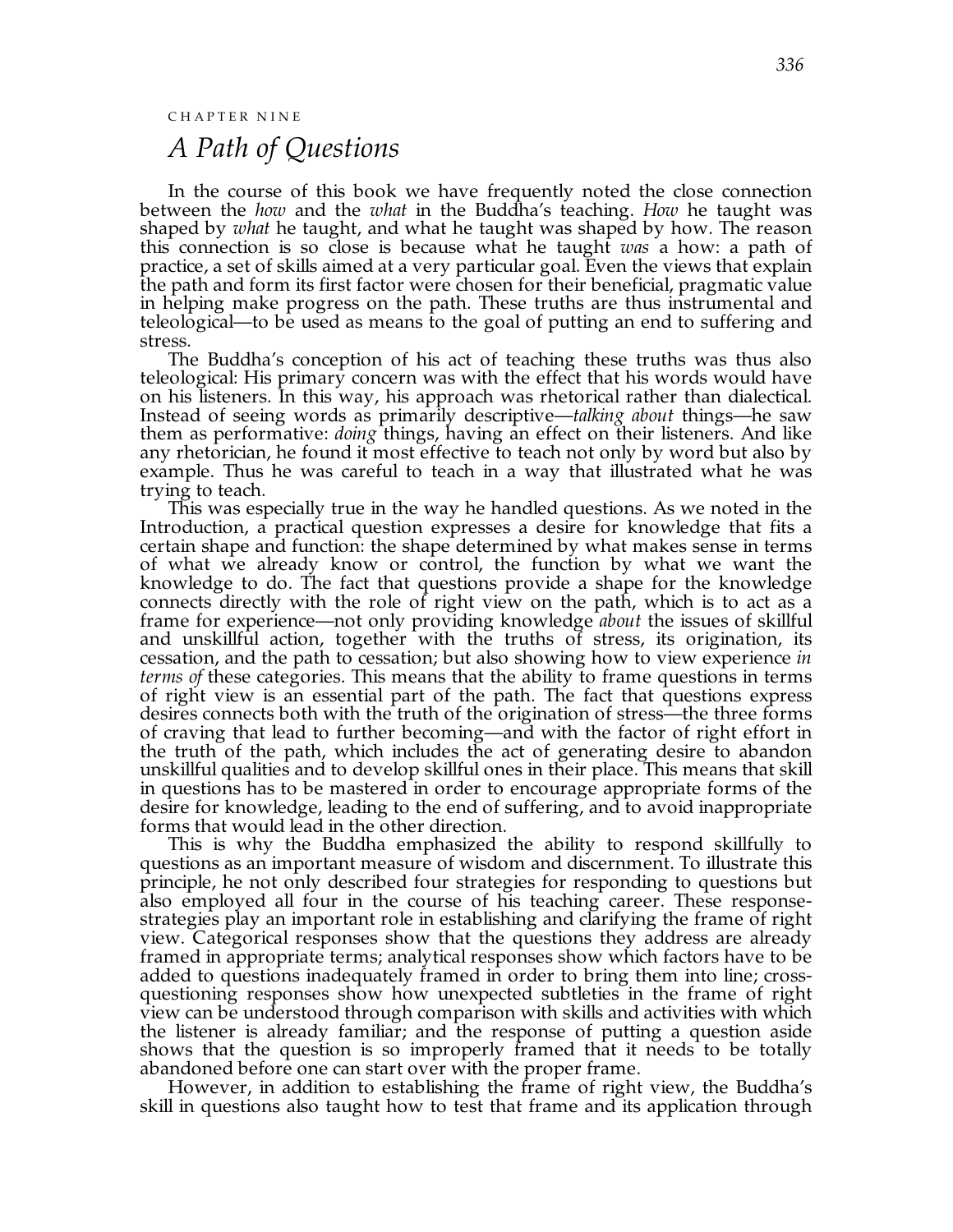the subset of cross-questioning that we have termed self cross-examination. This, in fact, is the approach that determines whether the answers provided by the frame of right view actually perform the desired function of putting an end to suffering and stress.

To understand the interaction among these various response-strategies, it's useful to look at them in the larger context of the Buddha's approach to questions, taken as a whole, in the various forms we have encountered in this book. This enables us to see the broader outlines of his rhetorical strategy in demonstrating not only the discernment needed skillfully to employ the categories of right view and skillful questioning, but also the qualities of heart and mind needed to respond wisely to those questions and thus bring the entire path to fruition.

Taking this perspective, we can see that there were at least seven types of questions that played a role in the Buddha's discovery and teaching of the path.

- 1) The primary question to which the path is a response.
- 2) The bodhisatta's own questions in which he asked himself why he was acting in a particular way.
- 3) The questions with which he proposed another course of action.
- 4) The questions that established the frame of right view and appropriate attention.
- 5) The questions that refined that frame.
- 6) The questions that tested that frame by applying it to specific actions, and tested specific actions against the frame.
- 7) The questions that induced the right attitudes and mental qualities needed to keep one on the path.

Many lessons about the path can be learned—and many mistaken notions corrected—by looking in more detail at these seven types of questions. These lessons cover not only the content of the right views the Buddha was trying to communicate, but also the qualities of the heart that need to be developed as an essential part of the practice.

1) As AN 6:63 (Chapter One) notes, one of the primary responses to stress is a question that expresses a search: "Who knows a way or two to stop this stress?" Although this question doesn't necessarily call for a path to practice—it may simply indicate a desire for someone or something else to solve the problem of stress from outside—the fact that the Buddha's teaching is a response to this question establishes several important facts about the path he taught.

To begin with, it establishes the path's obvious focus on putting an end to stress. This in turn establishes the teleological nature of the path: Its every aspect is aimed at a particular goal. In the simple fact of responding to this question, the Buddha indicated that the desire to know a way out of stress is something to be encouraged. He didn't want people simply to accept things as they are, or to resign themselves to the thought, "That's just the way it is." He wanted them to recognize that something is wrong and to develop the conviction that it can be corrected—thus the role played by conviction not only as the first of the five faculties (SN 48:10), but also as the important turning point in the extended formula of dependent co-arising (SN 12:23) that treats the experience of stress as a motivating factor for developing the path to release.

The searching question cited in AN 6:63 also suggests that it's possible to look to others for advice on what to do to put an end to stress. In fact, that is what the bodhisatta did at the beginning of his quest for awakening. Only when he came to the conclusion that no one at the time had the knowledge he was seeking did he try to find the path on his own. But even though he ultimately gained the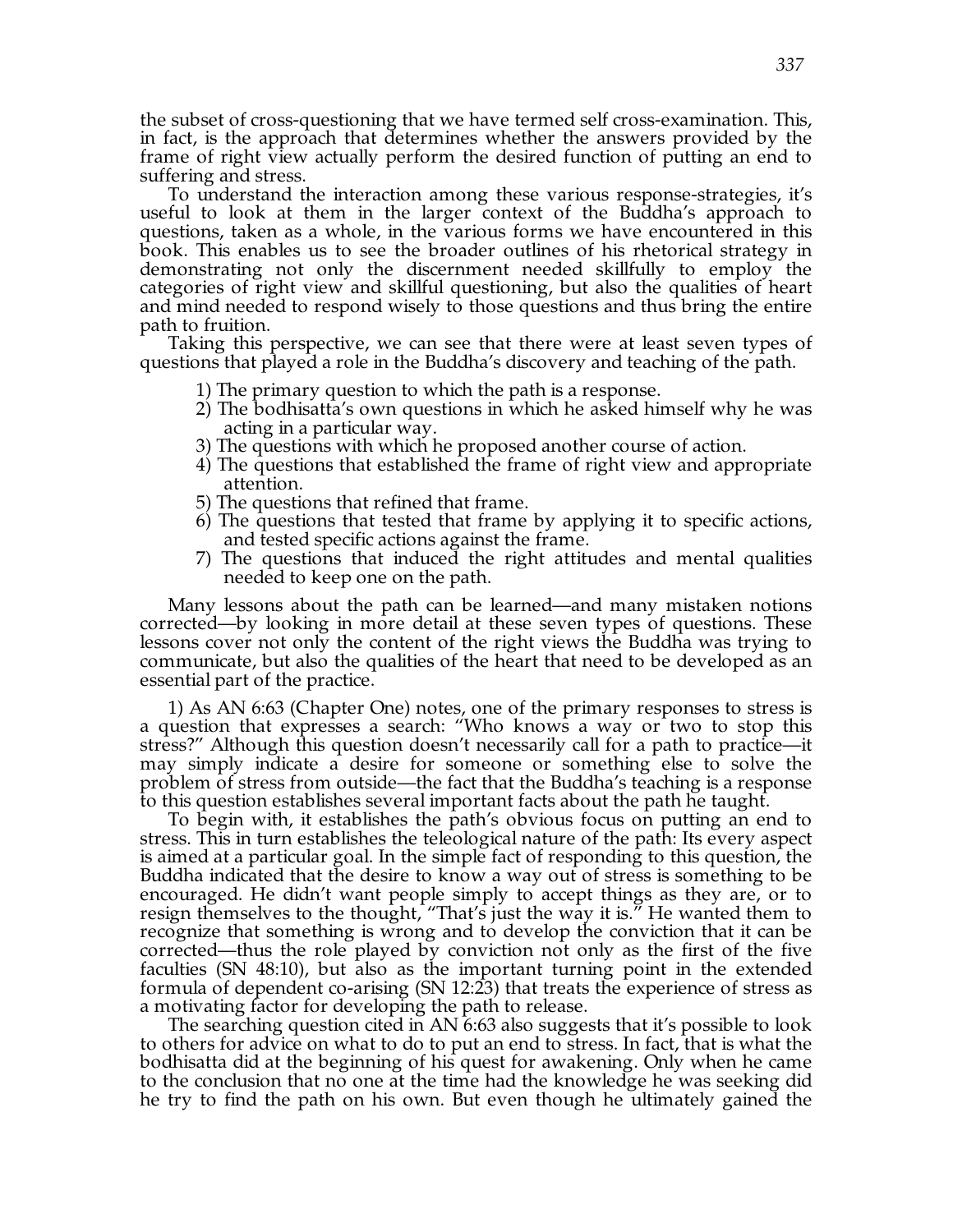knowledge he was seeking through his own efforts, he did not conclude that the search for someone who knows is totally misguided. Having gained the knowledge of how to go beyond stress, he was in a position to share it with others, at least to the extent of telling them what they needed to do to gain release from stress through their own efforts. In fact, as he later told Ven. Ananda (SN 45:2), if it weren't for him as an admirable friend, the beings of the world wouldn't even know the path, much less be able to follow it. Thus the ability to judge who is and isn't an admirable friend is an essential skill in pursuing the path.

2) When the Buddha described his quest for awakening as a series of responses to questions of the form, "Why am I doing this?" he was indicating the point at which the search for a way out of stress turns inward: the realization that stress may be caused by one's own actions. He was also indicating that an important part of the path consists of the realization that one's habits—and in particular, one's intentions—are not to be blindly accepted or taken for granted. They should be called into question and subjected to honest scrutiny. However, he also was indicating that not everything is to be questioned—in particular, conviction in the efficacy of action should be maintained as a working hypothesis all the way to release.

3) When the Buddha told how he followed the question, "Why am I doing this?" with the question, "What if I were to do something else?" he was indicating the point where the notion of a path of practice actually begins to take shape: the realization that one can act in different ways and that, perhaps by changing one's ways of acting, one can put an end to suffering and stress. This question also emphasizes the mind's freedom to think of alternatives, to use imagination in proposing new ways of acting. The assumption of freedom of choice is what makes a holy life dedicated to the end of stress a genuine possibility.

4) The questions that establish the frame of right view are the ones with which we move from the story of the bodhisatta's quest to the example set by the Buddha as a teacher. Establishing this frame is a primary function of three of the Buddha's four response-strategies. Categorical answers do so simply by answering questions that are already properly framed; analytical answers, by adding whatever variables are necessary to approach the issue at hand from the proper frame; questions put aside (followed by different questions to establish the frame), by drawing a clear line between what does and what doesn't correspond to the frame. In particular, in the course of employing this last strategy, the Buddha focuses on how the mental processes of objectification *(papañca)* encourage the terms of becoming—selves operating in worlds—and how questions derived from these terms get in the way of the path.

In contrast, the actual frame of right view and appropriate attention builds on the assumptions underlying the questions in categories (2) and (3) by looking at experience, not in terms of things, but in terms of actions and results. We noted above that the Buddha's words are not simply descriptive, *talking about* things; it's also true that teachings based on the frame of right view and appropriate attention are not talking about *things.* They talk about action and result, focusing attention on identifying which ways of acting are unskillful—leading to suffering and stress—and which are skillful, leading to the end of suffering and stress. When the Buddha's responses to questions establish this frame, they also establish right view as an important element in the path—as a type of action needed for other skillful actions. They also establish the role of that frame as a set of instrumental truths used to analyze experience so as to determine the skillful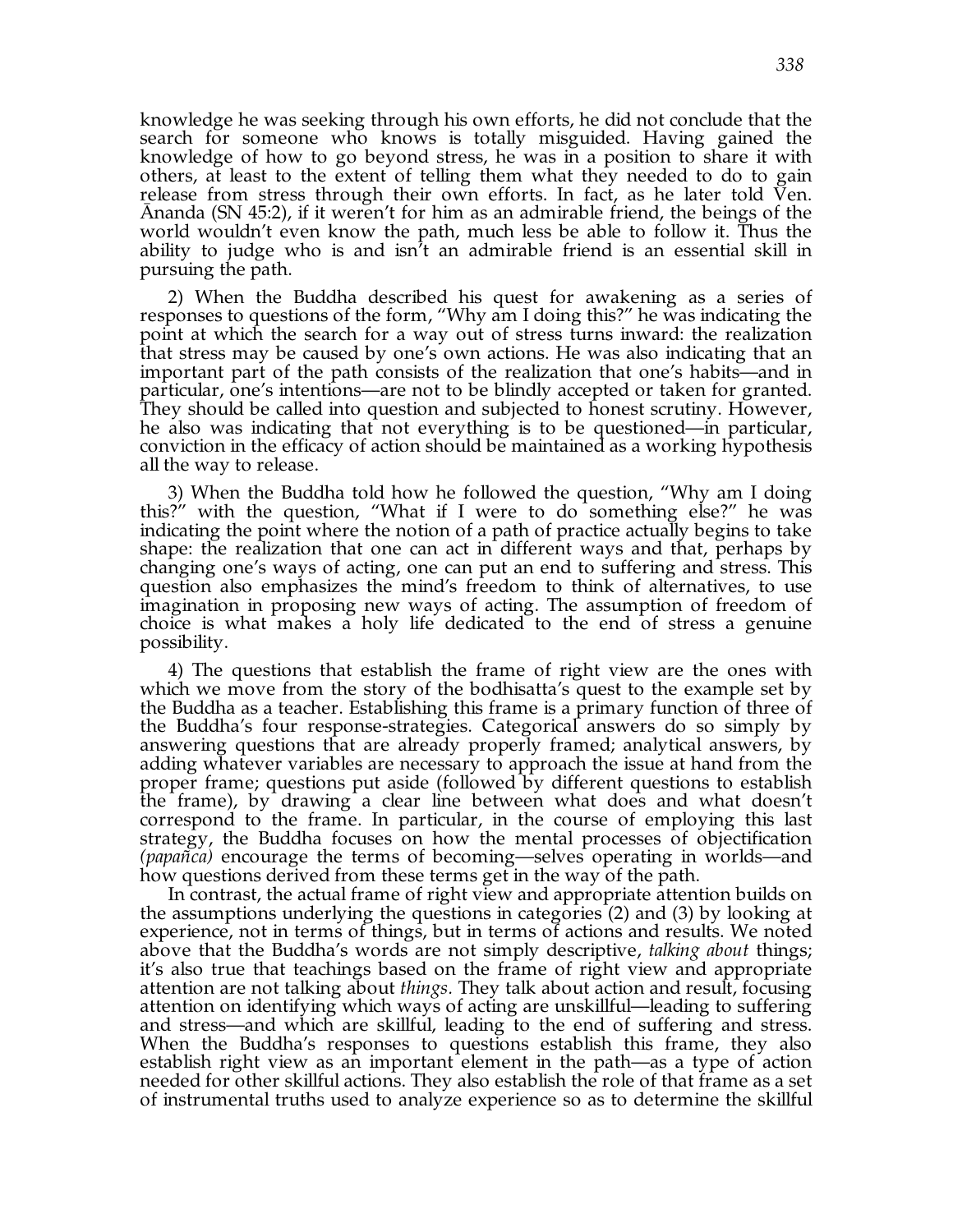response.

The fact that action—kamma—plays the primary role in establishing the frame of right view shows how important this teaching is in providing the context for understanding all aspects of what the Buddha taught. This is especially crucial in understanding the teaching on not-self, for often the connection between not-self and kamma is approached by taking not-self as the frame, and kamma as a teaching that doesn't fit into the frame: If all things are not-self, who performs an action and who will receive the results of the action? Actually, the relationship between these two teachings goes the other way. *Kamma is the frame, and not-self the teaching that fits into the frame:* When is it a skillful action to employ the perception of self? When is it a skillful action to employ the perception of not-self?

To view the teaching on not-self within the framework of kamma helps to clear up many of the issues that have developed around this teaching over the centuries. Buddhist philosophers, ignoring the message of SN 44:10 [§162] and MN 2 [§25] that questions about the existence and non-existence of the self should be put aside, have often tried to provide analytical answers to these questions—stating, for instance, that Yes, the self has conventional existence but No, not ultimate existence; that Yes, the self defined as impersonal phenomena, i.e., the five aggregates, does exist, but No, the self defined as a person doesn't; or that No, there is no self, but Yes, there is an empirical personality and personal continuity after death. More modern philosophers have offered analytical answers of their own, introducing the variables of individual self *vs.* cosmic self, stating either that individual self does exist, whereas the cosmic self doesn't; or—the exact opposite—that the individual self doesn't exist whereas the cosmic self does.

All of these analytical answers, however, ignore the fact that the Buddha could have given an analytical answer to these questions had he wanted to—but he didn't. They also all deal in terms of inappropriate attention and blatant objectification: categories of existence and non-existence, questions of how to define the "I" in "I am the thinker" over the course of the past, present, and future. As the discussions in Chapters Three and Eight have shown, the act of blatant objectification is a form of unskillful kamma that moves in the opposite direction from the duties of the four noble truths. Thus a more useful approach is to view the perceptions of self and not-self as actions in the context of dependent co-arising, to see how they *do* promote the duties of the four noble truths, and to put the analytical answers of the philosophers aside. In fact, this principle applies to all the perceptions and categories of blatant objectification: self/not-self; existence/non-existence. When questions of skillful kamma are framed on their most subtle level, in terms of dependent co-arising, they provide the framework by which these categories can be comprehended both as instances of stress and as causes of stress. This allows for their abandoning. Then the terms of dependent co-arising, having performed their function, can be abandoned as well.

Thus, by using the teaching of kamma as the primary frame of understanding, it's possible to gain important insights into the Buddha's teachings on not-self and into other topics as well. For instance, on the issue of judging people: Given that the primal question in category (1) focuses on looking to others for help in the end of suffering, the Buddha regarded as an essential duty the ability to judge who might be a reliable guide on the path. Instead of viewing the act of judging others as inappropriate and inhumane, he saw it as absolutely central to the path. But because people tend to use inappropriate categories in judging others, he used analytical answers to show that other people are to be judged primarily, not as to their ultimate worth, but simply as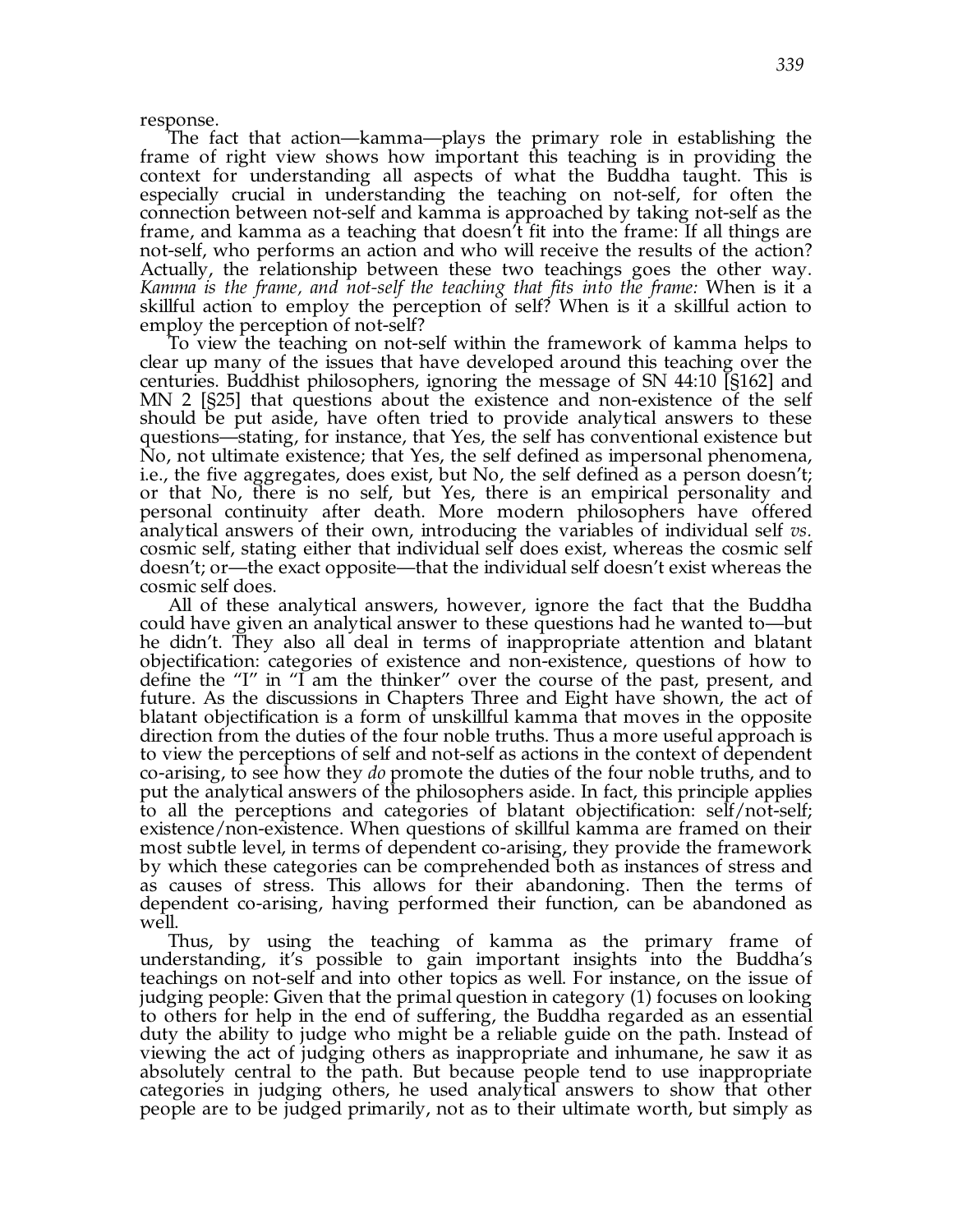to their helpfulness in one's own search for skillfulness. At the same time, they are to be judged not by their status, race, or occupation, but by the skillfulness of their actions. And to be able accurately to judge the integrity of others, one has to develop one's own integrity as well.

The Buddha's lessons on kamma appear not only in the content of his responses to questions, but also in the values he taught by the way he responded. The simple fact that he answered questions indicates that the principle of action is such that the act of asking others for advice can be a helpful part of the path. He expanded on this point in the several discourses where he suggested going to experienced people to gain advice on how to act [§§43-44, §131]. However, the nature of the advice he gave—and that he said should be expected from others—shows that a teacher cannot get rid of stress and suffering for another person, that each person also has to cooperate by acting on that advice. This utilizes one of the windows of opportunity provided by the Buddha's teaching on kamma: Even though one's experience is shaped primarily by one's own actions, this does not preclude one's benefiting from the help of others. The proper use of this opportunity lies in approaching the act of teaching and learning the path to the end of stress as a cooperative effort.

The Buddha's care in responding to questions in these ways shows some of the qualities needed in this cooperative effort. By teaching only truths that are beneficial, and by taking care to ensure that his responses were appropriate to his listeners, he showed that compassion is needed for teaching and learning to succeed. He also showed compassion in observing the etiquette of not harming himself or others—not exalting himself or disparaging others by name—in the course of his teaching. By giving displeasing answers when they were timely, he showed that compassion has to be responsible: It's not a matter of giving the listeners what they want or making them feel good. Instead, it requires keeping their long-term benefit foremost in mind.

The Buddha's general openness to being cross-questioned on his teachings was also an object lesson in the compassionate sense of responsibility he brought to the act of teaching. As we have noted, a teacher not open to cross-questioning is guilty of objectifying himself and his audience. A teacher who welcomes crossquestioning is concerned less with his status as a teacher—and his teaching as a finished product—and more with the communication of something useful and clear. Thus the act of teaching is part of a process leading to a goal, rather than an exposition of the goal itself. In honoring his listeners' freedom to question in the course of this process, the Buddha opened the discussion to their subjective experience of doubt. He also honored their desire to know about the skills needed to end that doubt and to attain release from their subjective experience of suffering and stress. At the same time, he avoided many of the conflicts implicit in blatant objectification by offering his teachings less as a set body of knowledge about people and the world to be imposed on those people and their worlds, than as an array of tools that his listeners were free to take or leave as they pleased.

5) The questions that refine the frame of right view include those that, asking for details about the terms of right view and appropriate attention, deserve categorical responses; those that deserve analytical responses showing how even categorical teachings have to be applied differently to listeners with different levels of skill; and those that deserve to be cross-questioned with reference to hypothetical analogies and examples to show how the frame of skillful and unskillful action should be called to mind and applied to areas where the listeners don't understand how to do so on their own. The frame of right view is also refined by the questions of self cross-examination that the Buddha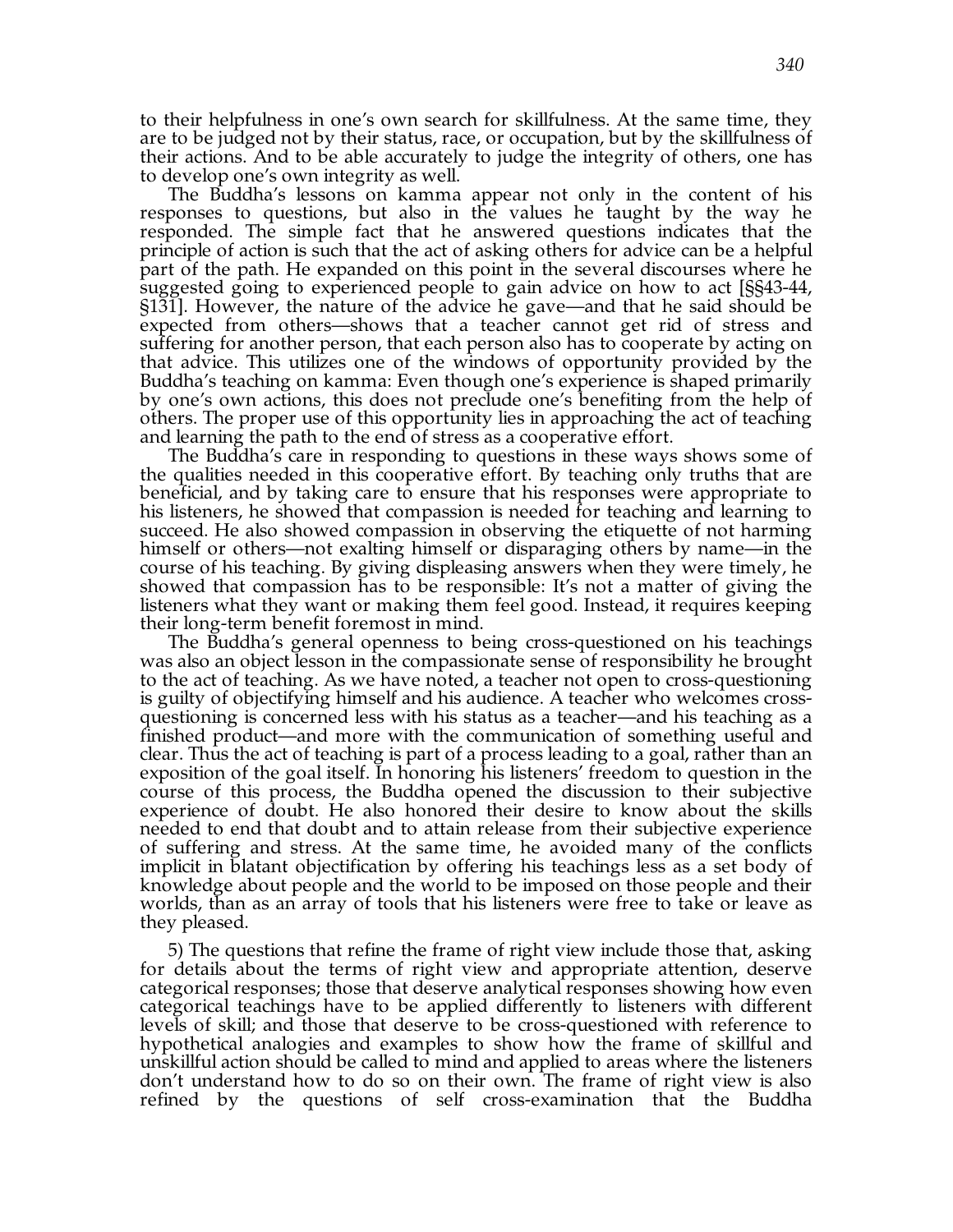recommended be applied to one's specific actions, all the way to the action of assuming a sense of self and other subtle forms of clinging.

The extent to which the Buddha had to explain and refine the frame of skillful and unskillful kamma—especially through analytical responses and cross- questioning about hypotheticals dealing with actions and skills—shows that his listeners had trouble understanding the implications of his concept of kamma. This in turn suggests that it was new to them. In other words, even though the word *kamma* was something the Buddha picked up from his environment, his understanding of kamma was not. This point is underlined by the fact that he went out of his way to refute the teachings of those who taught a deterministic version of the doctrine of kamma. In doing so, he revealed a second window of opportunity in the principle of kamma: that even though actions have consequences, sometimes imposing severe limitations on the choices available at any given moment, one is always free within those limitations to follow the skillful path toward the end of stress and suffering through one's choice of what to do in the present.

The Buddha's responses to these questions also demonstrated in action the extra levels of refinement in the compassion and sense of responsibility that he brought to the act of teaching—and that he expected his listeners to bring to the act of learning. In particular, the way he used hypotheticals in cross-questioning his listeners was an object lesson in the need for truthfulness and mutual respect. By recognizing the special skills and knowledge his listeners brought with them, he induced an attitude of respect in return.

The way he engaged in arguments also taught many lessons in respect. To begin with, he was willing to enter into discussion only with people whom he trusted and respected to have a sincere desire for the truth. His purpose in engaging in debates was not to score points but to clear up his opponent's misunderstandings. In fact, the way he used hypotheticals in cross-questioning his opponents—a strategy he used elsewhere to clarify difficult points of doctrine—showed that debate, for him, was principally a matter of clarification.

The aggressiveness with which he pursued his points, however, showed that respect was not necessarily a matter of honoring other people's points of view. Instead, when combined with compassion and a sense of responsibility, true respect means the desire not to leave one's opponent mired in wrong views, for views of that sort can have dire consequences. In the same way that he saw strict enforcement of the rules of the Vinaya as an expression of compassion, he saw the rigorous uprooting of wrong view in his opponents as an act both of kindness and respect.

6) The questions of self cross-examination test the frame of right view in action—to see if it really does aid in eliminating stress—at the same time testing actions against the frame of right view, to see if they actually follow the path. In this process one cross-questions oneself about one's actions to see how they fit against the frame, from the common level of words and deeds to the subtlest levels within the mind: testing acts of perception, such as perceptions of self and cosmos. Self cross-examination also checks one's progress on the path, both as a means of testing the path and as a means of gauging one's skill in following it.

This process helps to develop the analysis of qualities as a factor of awakening *(dhamma-vicaya-sambojjhanga)*. At the same time, it starves the hindrance of uncertainty, and in doing so responds to the bewilderment that is often the result of suffering and stress. The fact that doubt is overcome and conviction established by exploring and testing—and not by simply denying doubt or waiting for it to go away on its own—shows the confidence the Buddha had in his teachings: that they would withstand any sincere test. It also shows the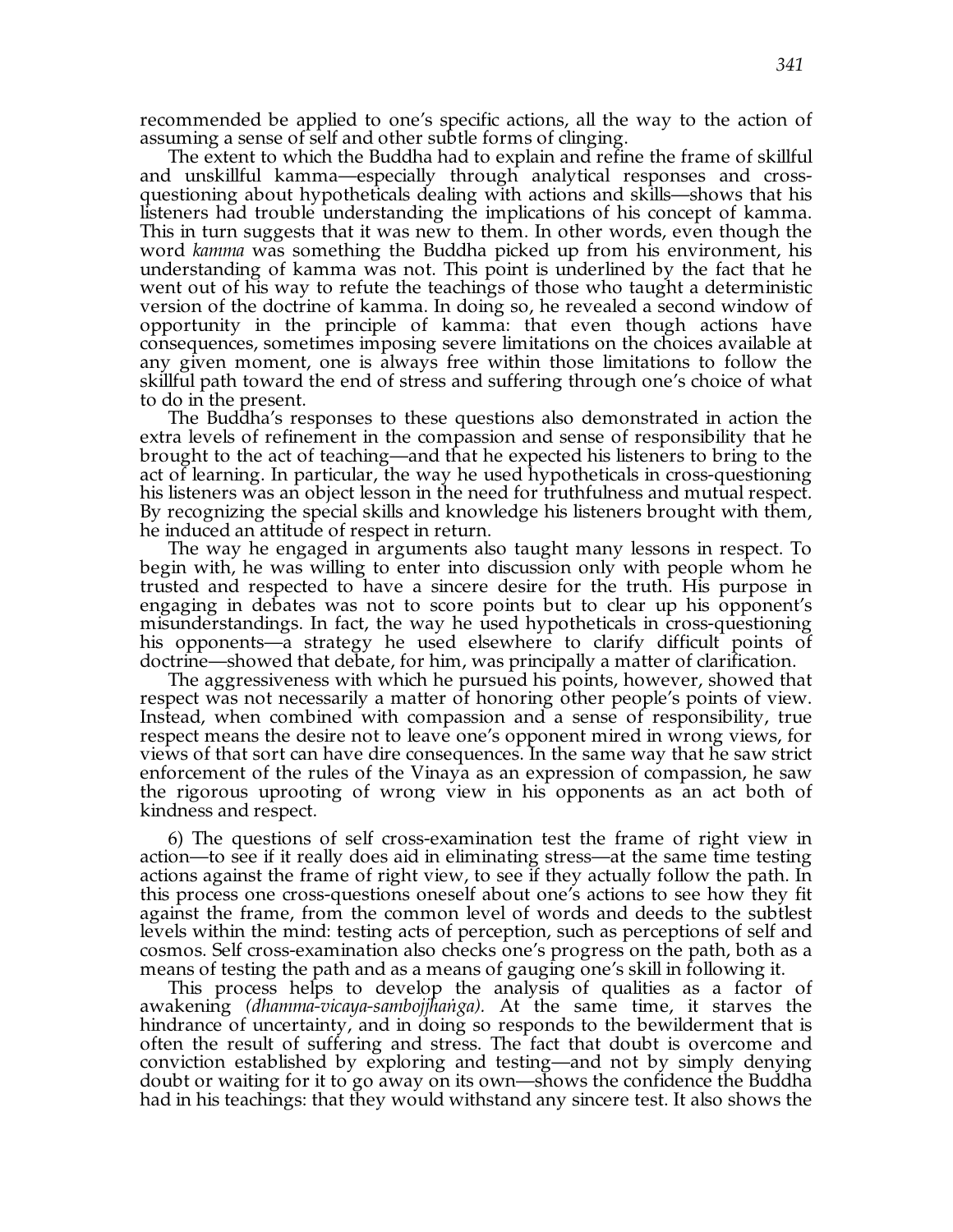active role of discernment, not as a set of propositions to be simply accepted or cloned, but as an active faculty to be developed through skillful inquiry.

Self cross-examination succeeds in producing insights—and, in some cases, precipitating total release—by helping one to look at familiar events in a new frame. The fact that one is able to choose one's frame of understanding, and not simply take it for granted, is another expression of freedom. And the fact that total freedom comes from applying appropriate attention to one's actions makes an important point about the focus of the practice: that the freedom of total release is to be found by exploring—through exercising—one's moment-to- moment freedom to choose to act skillfully.

In testing one's actions, the questions of self cross-examination set the bar for gauging one's skillfulness progressively higher and higher. They start with the simple aim of not harming oneself and others, progress through the aim of bringing the mind to a point where it is ready to face death at any moment, and finally aim at erasing craving and clinging of every sort. The more basic levels of these questions deal in terms of "I" and "mine," while the more advanced are aimed at dismantling any need for those perceptions. These questions thus establish the fact that the path goes through many stages, and that concepts and perceptions useful at one stage of the path may need to be abandoned later. Thus the consistency of the path lies, not in an adherence to a consistent vocabulary or set of first principles, but in the common goal to which all of its stages are aimed.

7) The questions that induce the right attitudes and mental qualities needed to keep one on the path are another subset of the questions of self cross- examination. On a preliminary level, these questions encourage a healthy type of conceit and craving needed to get one started on the path to mastery. When that mastery has reached the point where conceit and craving are no longer needed to stay on the path, a more advanced level of cross-questioning focuses on uprooting any remaining conceit and craving that would block further progress.

The most basic attitudes encouraged by this type of cross-questioning are compassion, integrity, and truthfulness. Compassion is needed in that the goal of putting an end to stress and suffering, and to find a happiness without blame, is essentially a compassionate quest aimed at one's own well-being and that of all others. Integrity and truthfulness are needed to stick with the skillful path because defilements can easily disguise themselves under the cloak of delusion and denial, and the habit of denying any unskillful elements in one's actions and intentions is delusion in its most pernicious and tenacious form. There are times when the frames of objectification aid in this denial and become a form of avoidance, acting as a cover for attachment. Thus truthfulness is needed to dig out and expose that attachment for what it is.

Self cross-examination also works together with the cross-questioning of hypotheticals to encourage mindfulness and alertness: mindfulness in calling to mind useful frameworks of thinking and understanding; alertness in applying these standards to examining one's actions—physical, verbal, and mental—in the present moment.

Finally, the most crucial attitude fostered by the questions of self crossexamination is that of heedfulness. As the Buddha pointed out, all skillfulness including the skill of questions—is rooted in heedfulness. People become skillful not through any innate goodness of the mind, but by clearly realizing—and taking to heart—the danger of unskillful action and the benefits of skillful action. The questions of self cross-examination are meant to keep this realization firmly in mind and to bring it to bear in all one's activities. When heedfulness is combined with the understanding of right view, as encouraged by the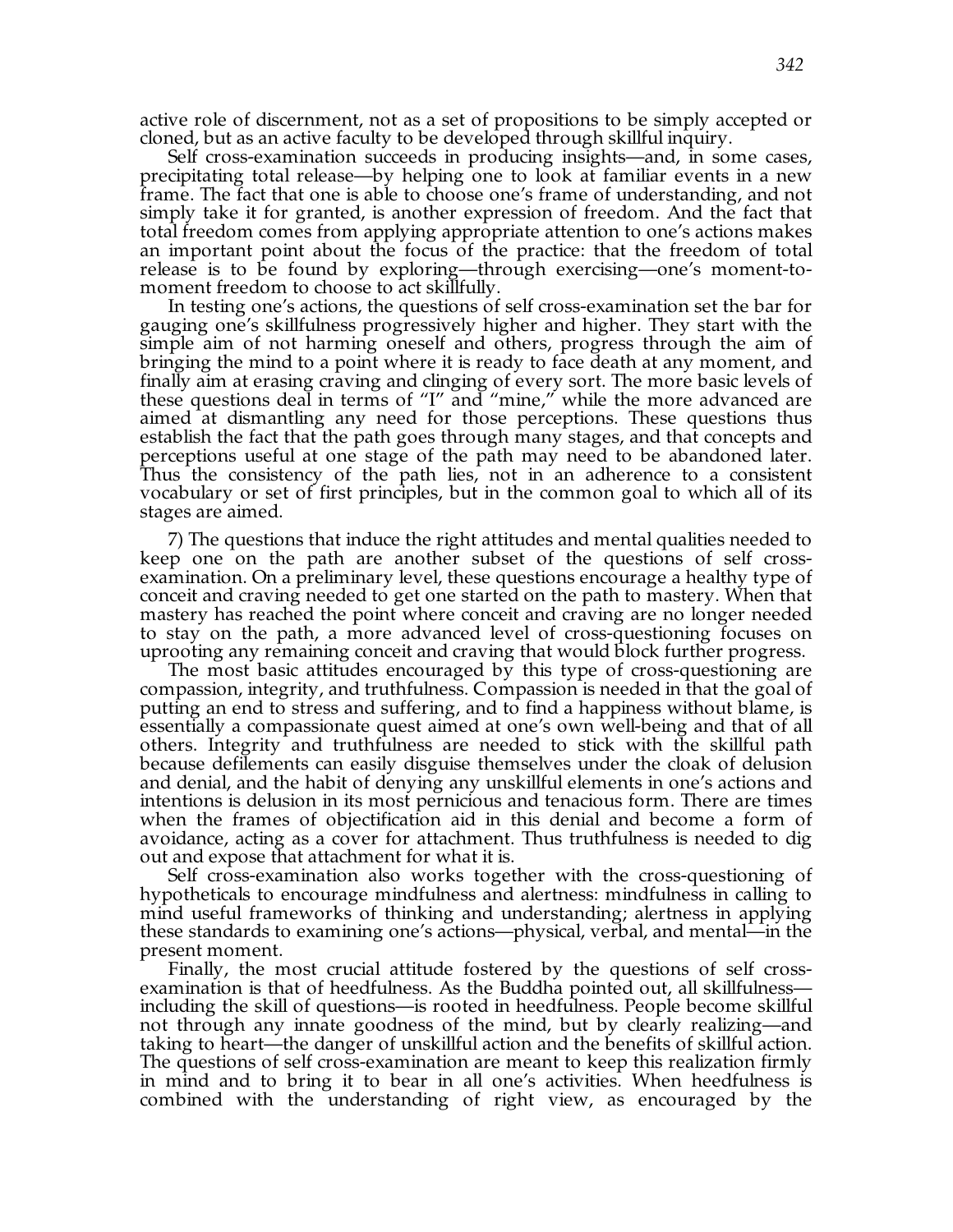framework of skillful questioning, it gives rise to right effort. When combined with the mindfulness and alertness encouraged by skillful cross-questioning, right effort—in the form of ardency—completes the set of qualities needed to bring right mindfulness and right concentration to the culmination of their development.

Right mindfulness and right concentration, in turn, allow the mind to become more sensitive to even its subtlest actions. As the principle of heedfulness continues to inform the process of self cross-examination into these actions, it first strips away any attachment to activities that lie outside of the path. Then it helps to root out any traces of unskillfulness, any remnants of I-making or my-<br>making, that may still hover around the mastery of the path factors themselves. This is what ultimately frees the mind from all the activities of objectification and attachment, even in their subtlest forms.

In these ways, skill in questions helps to foster a cluster of skillful mental qualities that, acting in concert, form a path leading to the primary aim of the Buddha's act of teaching: a dimension beyond action, total release.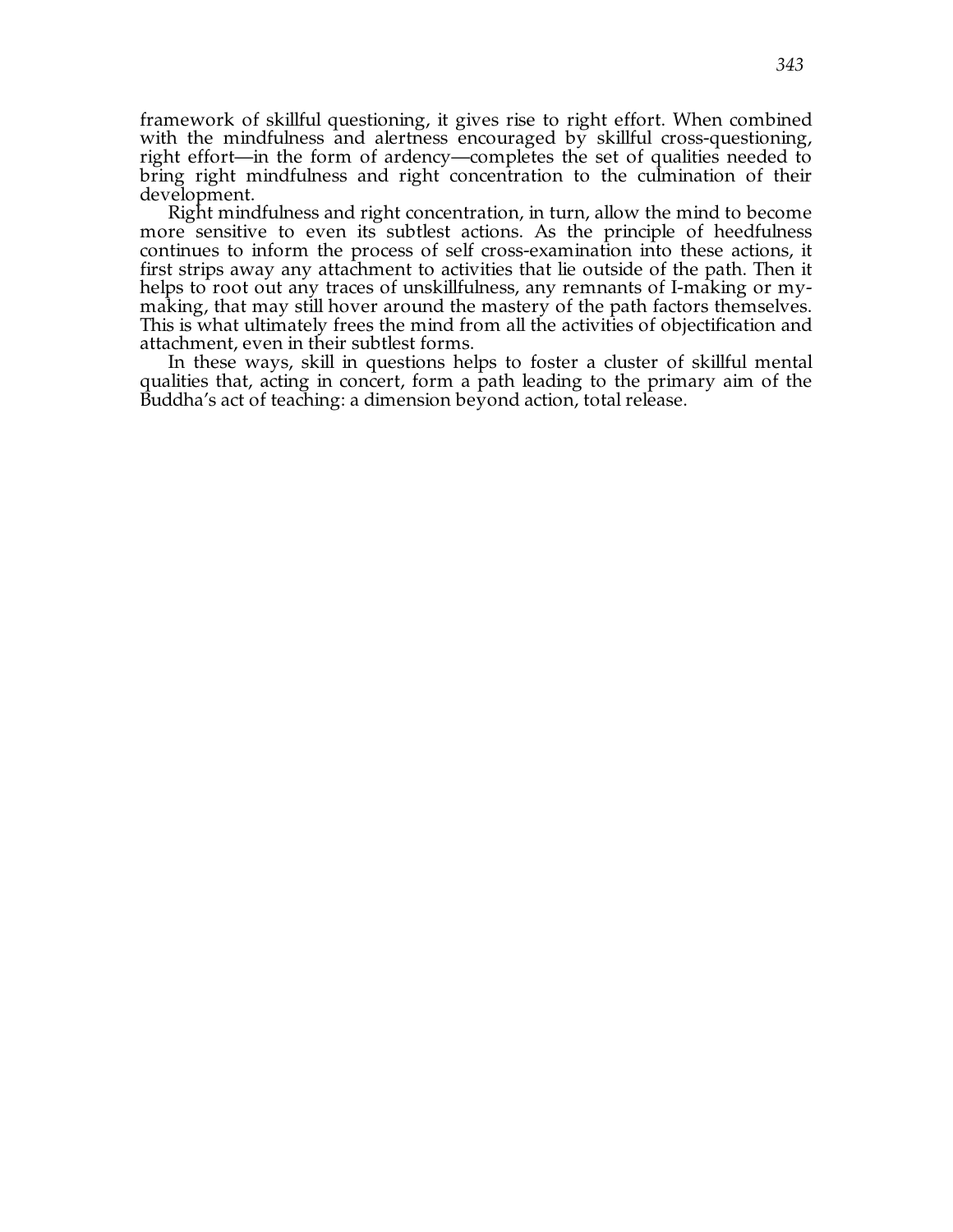### *Buddhaghosa on the four categories of questions*

Writing in the fifth century C.E., Buddhaghosa—the primary commentator of the Theravada tradition—explained the Buddha's four categories of questions in terms of the formal or logical structure of the question.

 "If asked, 'Is the eye inconstant?' one should answer categorically, 'Yes, it's inconstant.' This pattern [holds] with regard to the ear, etc. This is the categorical question. If asked, 'Does inconstant mean eye?' one should answer analyzing, 'Not just the eye; the ear is also inconstant, the nose is also inconstant.' This is an analytical question. If asked, for example, 'Is the eye like the ear? Is the ear like the eye?' and one cross-questions, 'In what sense are you asking?' then if told, 'I am asking in the sense of seeing,' one should answer, 'No.' If told, 'I am asking in the sense of inconstancy,' one should answer, 'Yes.' This is a cross-questioning question. When asked, for example, 'Is the soul the same thing as the body?' one should put it aside, (saying,) 'This is unanswered by the Blessed One.' This question is not to be answered. This is a question to be put aside. *Thus the form in which the question is presented is the measure of the four ways of answering questions.* It is under the guidance of these [categories] that a question should be answered." — *Commentary to DN 33* [emphasis added]

From this perspective, a question deserving a categorical answer is one that, in formal terms, reads, *" Is all A, B?"* ("Are all tigers striped animals?") This type of question can be clearly answered Yes or No.

The next two categories of questions are those that could lead the answerer to being trapped in a logical fallacy, and so must be treated analytically or with a cross-question to avoid the trap. The question deserving an analytical answer is one that—after establishing that all A is B—asks, *"Is all B, A?"* ("Are all striped animals tigers?") The trap here would be*, "If all A is B, then all B is A"* (e.g., "If all tigers are striped animals, then all striped animals are tigers;" "If the eye is inconstant, then all inconstant things are the eye"). Thus an analytical answer would show that inconstancy covers other things beside the eye as well: *"All A is B, but not all B is A."*

The question deserving cross-questioning is one that has to be clarified before it can be answered. Thus the cross-question is simply, "What do you mean?" Buddhaghosa's example is of a question that could lead to the trap, *"If all A is B, and all C is B, then if all A is also D, all C is also D"* (e.g., "If all tigers are striped animals and all zebras are striped animals, then if all tigers are cats, all zebras are cats;" "If the eye is inconstant and the ear is inconstant, then if the eye sees, the ear sees"). The cross-question is necessary to clarify the sense of the question and to make the point that even though the eye and ear are similar in some ways, that does not mean that they are similar in all ways: *"All A is B and all C is B; all A is also D, but it is not the case that all C is also D."*

Unlike his handling of the second and third categories, Buddhaghosa illustrates the fourth category with an example from the Canon—one of the ten "undeclared issues" *(avyākata-dhamma)*—but this leads him to an inconsistency. Although he says that the form of the question is what determines the responsestrategy it deserves, there is nothing about the formal structure of this question to indicate why it falls into a separate category. He simply notes that because the Buddha put it aside it should stay there.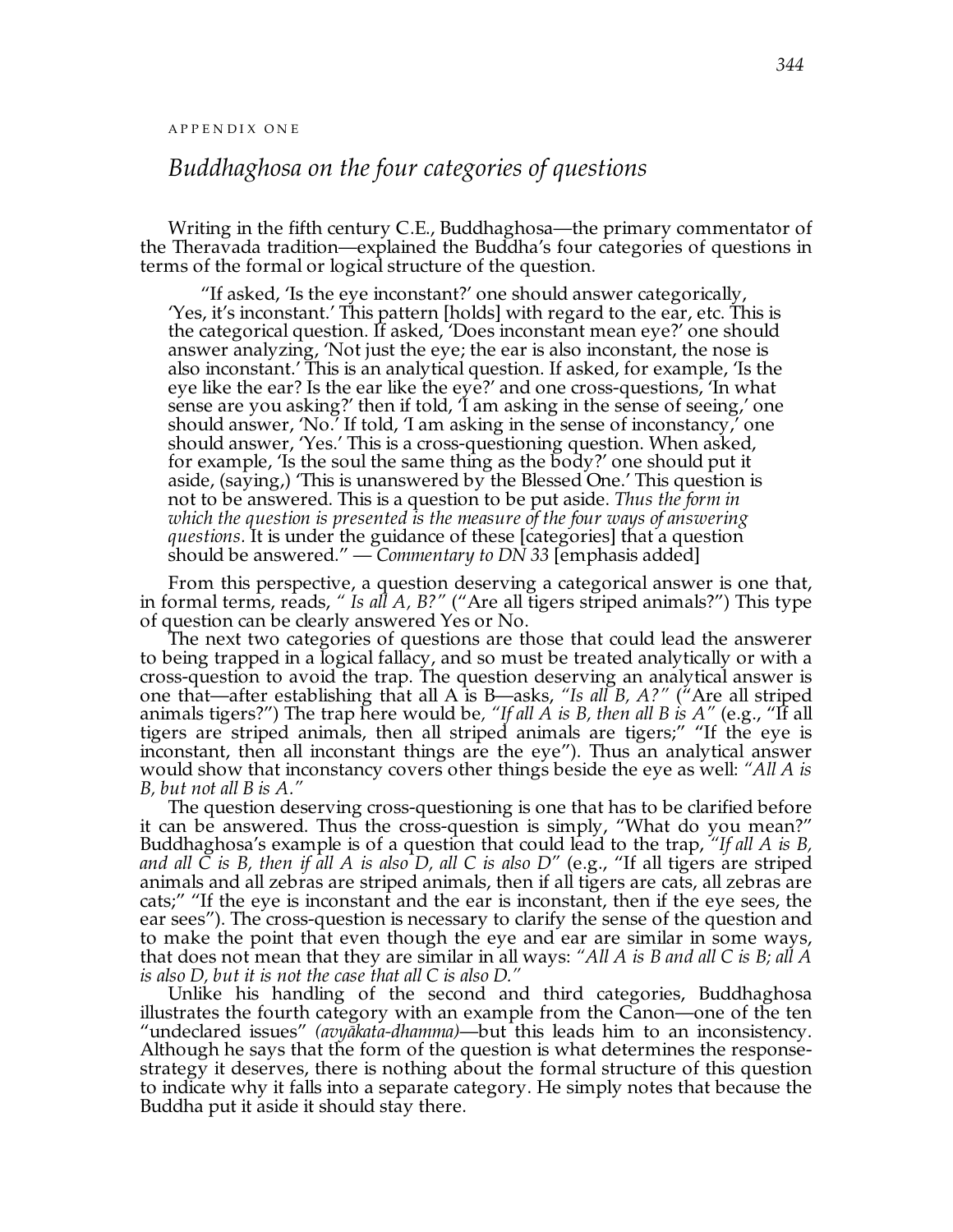However, in terms of the first three categories, it is obvious that Buddhaghosa—and the tradition he draws from—is thinking in terms of the questions and logical traps encountered in formal debate, especially of the sort that shaped the way the commentarial tradition evolved. Thus these categories are determined strictly by their logical form. The difficulty in accepting Buddhaghosa's interpretation here is that the Buddha never engaged in formal debates of this sort, and there is no record in the Pali Canon of his ever encountering the types of question that Buddhaghosa uses to explain the second and third categories. Also, Buddhaghosa's example of a cross-questioning question comes nowhere near to doing full justice to the many ways in which the Buddha used and encouraged cross-questioning in the discourses. Thus it is unlikely that Buddhaghosa<sup>7</sup>s examples—and the definitions determining their classification—correspond to what the Buddha had in mind when formulating his four response-strategies, and they certainly don't reflect the use of these strategies in the Buddha's hands.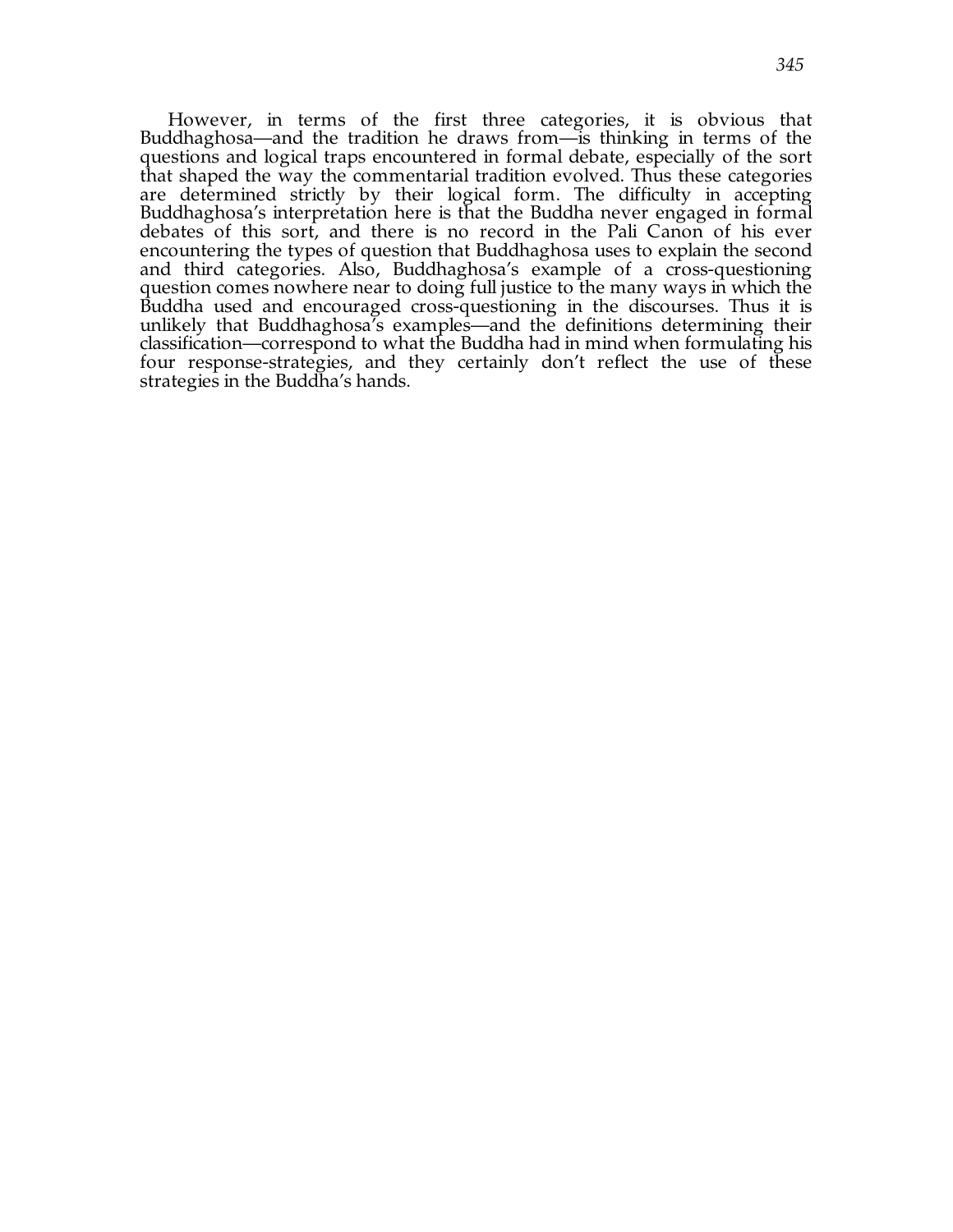## *Mnemonic Questions*

In the culture of the Buddha's time, writing was used for calculating, accounting, and other business and government transactions, but not for recording spiritual teachings. Perhaps it was considered too lowly for this purpose or too unreliable: Scribal errors could easily creep into a teaching and not be recognized as such. A great deal of effort was thus put into finding mnemonic devices to help students memorize large bodies of spiritual teachings—in particular, the traditions of the Vedas. At the same time, groups of students were taught to memorize together as a way of compensating for the vagaries of each individual memory. Thus by the Buddha's time, Indian culture had developed a sophisticated tradition for training people to develop the mental skills needed to maintain spiritual teachings accurately from one generation to the next.

Working within this culture, the Buddha presented his teachings so that they would be easy both to memorize and to understand. His use of questions was geared to help accomplish both of these aims. In this book, we have focused on questions framed primarily for the sake of understanding, and secondarily for memorization, but the Buddha also employed questions in which these priorities were reversed: either as a way of introducing basic topics for new students to memorize, or as a mnemonic aid for those who had already come to understand the teachings but needed help in trying to remember them. Strictly speaking, these questions all fall under the category of categorical questions, but because of their special purpose and the special issues surrounding them, I am treating them separately in this appendix.

The primary mnemonic device in these questions is the use of numbers. In this, these questions are obviously connected to a common opening question- format in the Buddha's discourses: "Nandaka, a disciple of the noble ones endowed with four qualities is a stream-winner… Which four?" "Monks, there are these five faculties. Which five?" These numerical introductions clearly serve a mnemonic function, but the discourses they introduce differ from purely mnemonic ones in that the factors in their lists of four, five, etc., are organically related.

In the mnemonic discourses, however, the relationship among the factors is purely numerical, with one factor bearing little if any relationship to its neighbors aside from the fact that they share the same number of sub-factors or fall into a numerical sequence. For this reason, these discourses do not follow the Buddha's instructions in §8, that a Dhamma teacher should speak explaining the sequence, but perhaps these discourses were not considered Dhamma talks. As DN 33 suggests, they may have been designed for the monks to chant together, as a way of providing successive generations with short compendia of the major teachings.

On the shorter end of the spectrum, these mnemonic discourses consist of brief riddles—or riddles implicit in cryptic statements:

> Having killed mother & father, two learned kings, &, fifth, a tiger the brahman, untroubled, travels on. — *Dhp 295*

Cut through five,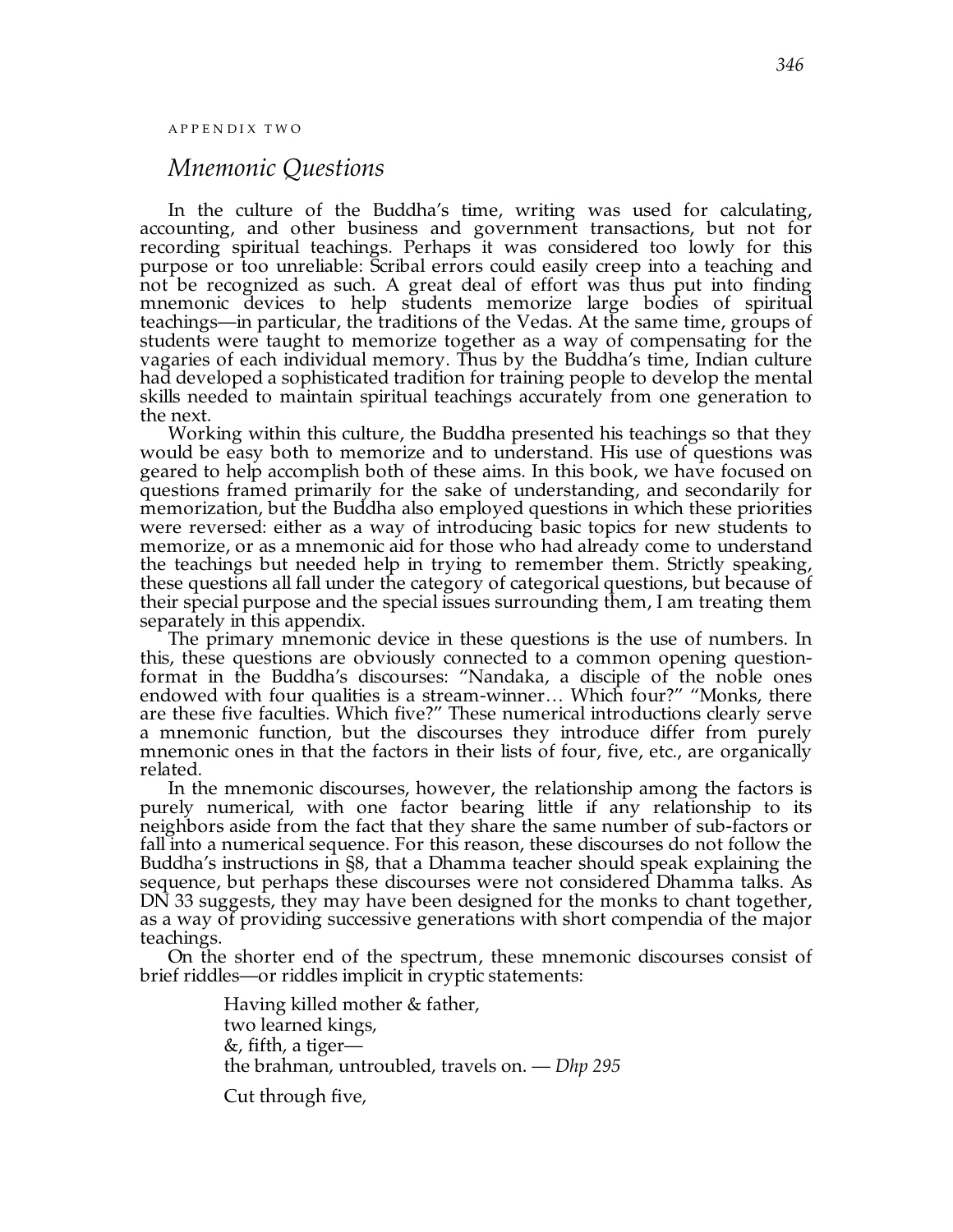let go of five, & develop five above all. A monk gone past five attachments is said to have crossed the flood. — *Dhp 370*

On the longer end of the spectrum, mnemonic discourses are arranged around architectonic questionnaires that organize large bodies of disparate materials in a numerical way. The prime examples here are DN 33 & 34, both of which are attributed to Ven. Sariputta.

The questions framing mnemonic discourses fall into two broad categories: those that do not provide a framework for understanding the answer, and those that do. DN 33, for example, falls into the first category, in that the basic framework of its organizing questions is purely numerical.

"There are [set(s) of] *x* thing(s) rightly proclaimed by the Blessed One—who knows, who sees, worthy, & rightly self-awakened—that we should all recite together, without quarreling, so that this holy life might endure and last for a long time, for the welfare of the many, the happiness of the many, out of sympathy for the world, for the welfare & happiness of human & divine beings. Which [set(s) of] *x* thing(s)?"

Each of these questions—in which *x* ranges from one to ten—is then followed by a list of lists, with little if anything in the framework of the discourse to indicate how the individual lists are to be used in the practice.

However, in DN 34 the framework questions call for a rudimentary understanding of the lists given in response, in that they are organized not only by number but also by function.

"Which *x* thing(s) is/are very helpful? … Which *x* thing(s) should be developed? … Which *x* thing(s) should be comprehended? … Which *x* thing(s) should be abandoned? ... Which x thing(s) is/are on the side of decline? … Which *x* thing(s) is/are on the side of distinction? … Which *x* thing(s) is/are hard to penetrate? … Which *x* thing(s) should be made to arise? … Which *x* thing(s) should be directly known? … Which *x* thing(s) should be realized?"

Here again, in each set of questions, *x* ranges from one through ten. And even though the answers in each set of *x* are related only by number, the fact that the lists are sorted by function gives more coherence to the discourse and makes it more useful in practice.

This distinction between mnemonic questions that are purely numerical and those that provide a context in addition to number occurs in other discourses as well. Perhaps the most interesting examples of this distinction occur in the three discourses that discuss in detail a set of ten questions that apparently served as a sort of catechism in the early Buddhist Sangha.

The simplest statement of this catechism is Khp 4, The Novice's Questions:

What is one? All animals subsist on nutriment.

What is two? Name & form.

What is three? Three types of feeling.

What is four? Four noble truths.

What is five? Five clinging-aggregates.

What is six? Six internal sense media.

What is seven? Seven factors for awakening.

What is eight? The noble eightfold path.

What is nine? The nine abodes for beings.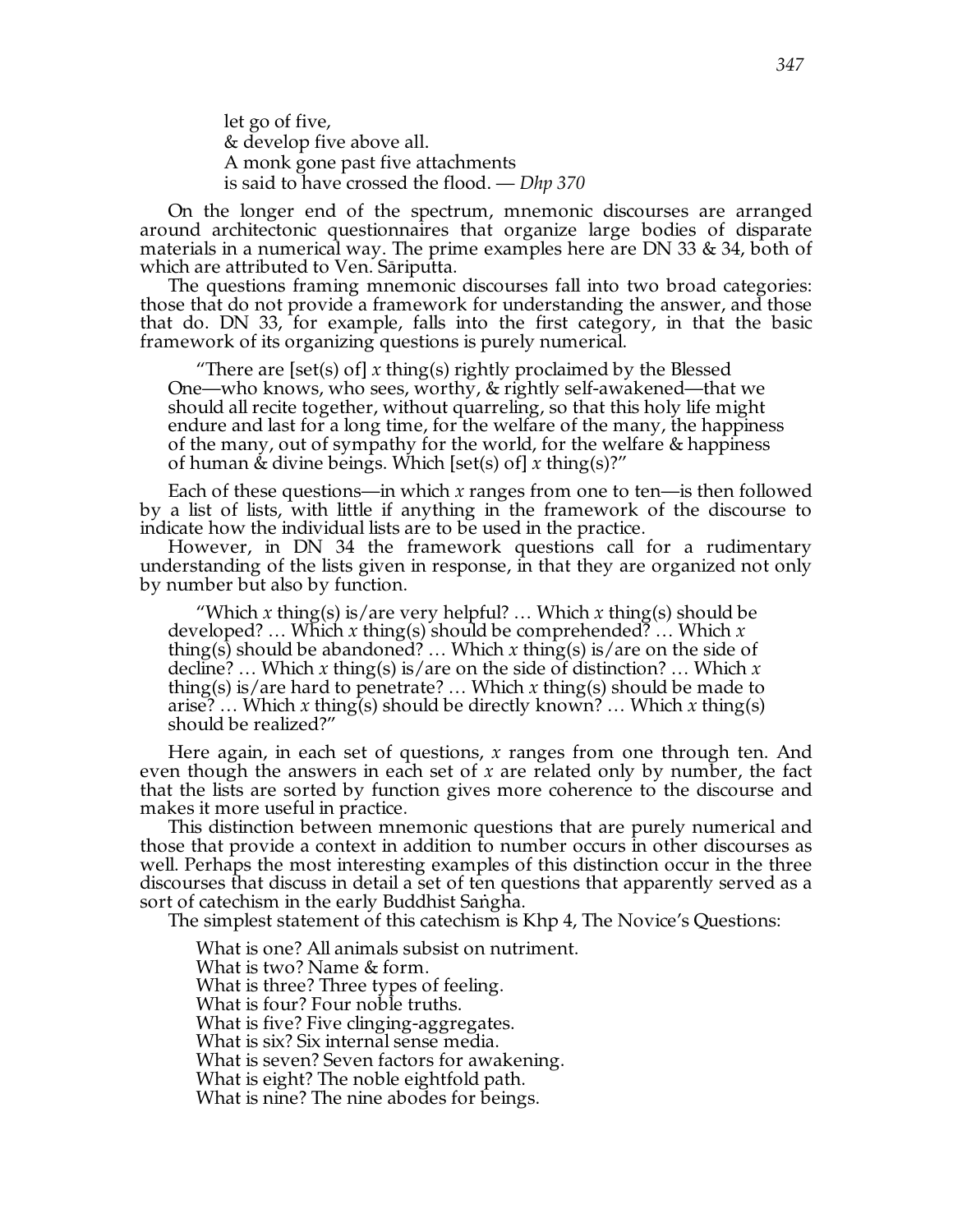What is ten? Endowed with ten qualities, one is called an arahant.

In this version of the catechism, the questions are purely numerical, functioning simply to test one's memory of basic Buddhist terms, without providing a framework for understanding what those terms mean and how to use them in practice. Apparently this version of the catechism would be employed in a situation where the teacher could then provide this understanding, drawing on other discourses to explain the answers. For example, to explain the nine abodes of beings, the teacher could quote from DN 15:

"There are beings with diversity of body and diversity of perception, such as human beings, some devas, and some beings in the lower realms. This is the first station of consciousness.

"There are beings with diversity of body and singularity of perception, such as the devas of the Brahma hosts generated by the first [jhāna]. This is the second station of consciousness.

"There are beings with singularity of body and diversity of perception, such as the Radiant Devas. This is the third station of consciousness.

"There are beings with singularity of body and singularity of perception, such as the Beautiful Black Devas. This is the fourth station of consciousness.

"There are beings who, with the complete transcending of perceptions of (physical) form, with the disappearance of perceptions of resistance, and not heeding perceptions of diversity, (perceiving,) 'Infinite space,' arrive at the dimension of the infinitude of space. This is the fifth station of consciousness.

"There are beings who, with the complete transcending of the dimension of the infinitude of space, (perceiving,) 'Infinite consciousness,' arrive at the dimension of the infinitude of consciousness. This is the sixth station of consciousness.

"There are beings who, with the complete transcending of the dimension of the infinitude of consciousness, (perceiving,) 'There is nothing,' arrive at the dimension of nothingness. This is the seventh station of consciousness.

"The dimension of non-percipient beings and, second, the dimension of neither perception nor non-perception. These are the two dimensions."

To explain the ten qualities of the arahant, the teacher could quote from AN 10:112:

"Monks, there are these ten qualities of one beyond training. Which ten? the right view of one beyond training, the right resolve of one beyond training, the right speech of one beyond training, the right action of one beyond training, the right livelihood of one beyond training, the right effort of one beyond training, the right mindfulness of one beyond training, the right concentration of one beyond training, the right knowledge of one beyond training, the right release of one beyond training."

Thus the questions of the Novice's Questions require a teaching context before they can provide understanding. On their own, they simply provide aids in memorizing basic Buddhist vocabulary.

SN 41:8 contains what is apparently a reference to the ten Novice's Questions. In that discourse, Citta the householder—after a brief but fruitless conversation with Nigantha Nātaputta—states that Nigantha Nātaputta and his following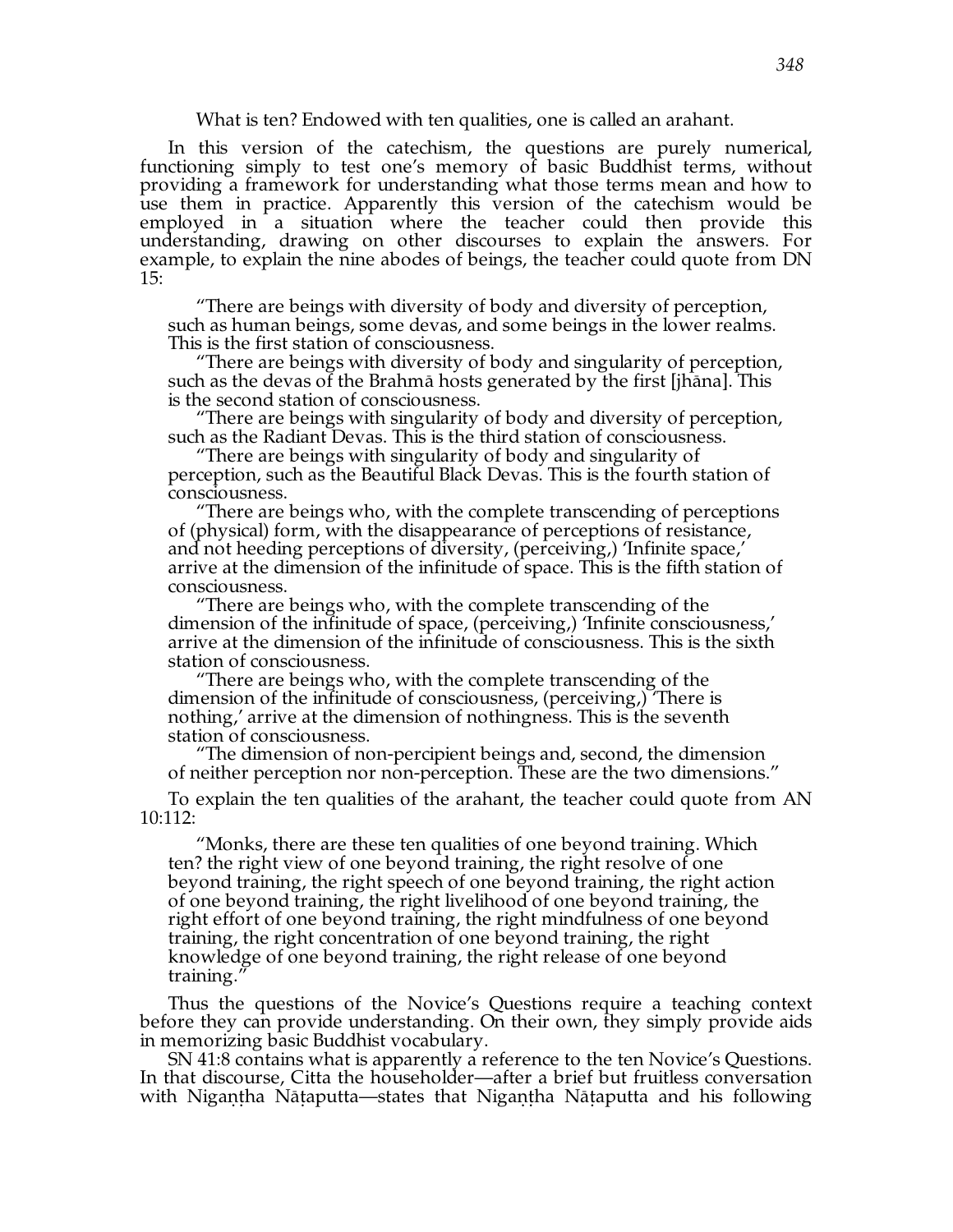would be fit to engage with him in discussion only when they learn the meaning of these ten questions. However, Citta's reference to the questions provides no context for understanding their answers. In fact, he doesn't even state what the questions or answers are.

[Citta:] "These ten righteous questions have come up, venerable sir. When you learn their meaning, then you—together with your Nigantha company—can argue with me.

"One question, one synopsis, one answer. Two questions, two synopses, two answers. Three questions… Four questions… Five… Six… Seven… Eight… Nine… Ten questions, ten synopses, ten answers."

Then having entrusted *[āpucchitvā]* these ten questions to Nigantha Nataputta, Citta the householder got up from his seat and left.

Citta's reference to the questions is not only cryptic, but—if he really is referring to the Novice's Questions—a little misleading. He seems to indicate that each set contains an ever-increasing number of questions, synopses, and answers, whereas in fact each set contains only a single question, etc., about topics that have increasing numbers in their answers.

The fact that he is referring to these questions is supported by AN 10:27 and AN 10:28, which provide two alternative ways of explaining Citta's reference by following a form similar to that of the Novice's Questions. Their major difference from the Novice's Questions is that their framing questions actually provide a context for understanding the meaning and purpose of the answers. Scholars have noted that the answers to the questions in these two discourses are the same in some cases and not in others; and that the answers in both contain similarities and differences with those in the Novice's Questions. What they have failed to note is that, in the cases where the answers differ, it's because the questions do.

Neither discourse explicitly explains Citta's threefold analysis—question, synopsis, and answer—but they both show it in the way they organize each set. This organization can be illustrated by one of the sets they have in common, the first:

"'One question, one synopsis, one answer.' Thus was it said. With reference to what was it said? Rightly being disenchanted, rightly being dispassioned, rightly released, rightly seeing the total end, rightly breaking through with regard to one thing, a monk is one who puts an end to stress. With regard to which one thing?"

That much is the question.

"All animals subsist on nutriment."

That is the synopsis.

"Rightly disenchanted, rightly dispassioned, rightly released, rightly seeing the total end, rightly breaking through with regard to this one thing, a monk is one who puts an end to stress."

That is the answer—although it might be better to say that the synopsis is part of the answer as well.

In AN 10:27, the Buddha is the speaker giving the explanation, and in every case the question takes the same form:

"Rightly disenchanted, rightly dispassioned, rightly released, rightly seeing the total end, rightly breaking through with regard to *x* thing(s), a monk is one who puts an end to stress. With regard to which x thing(s)?"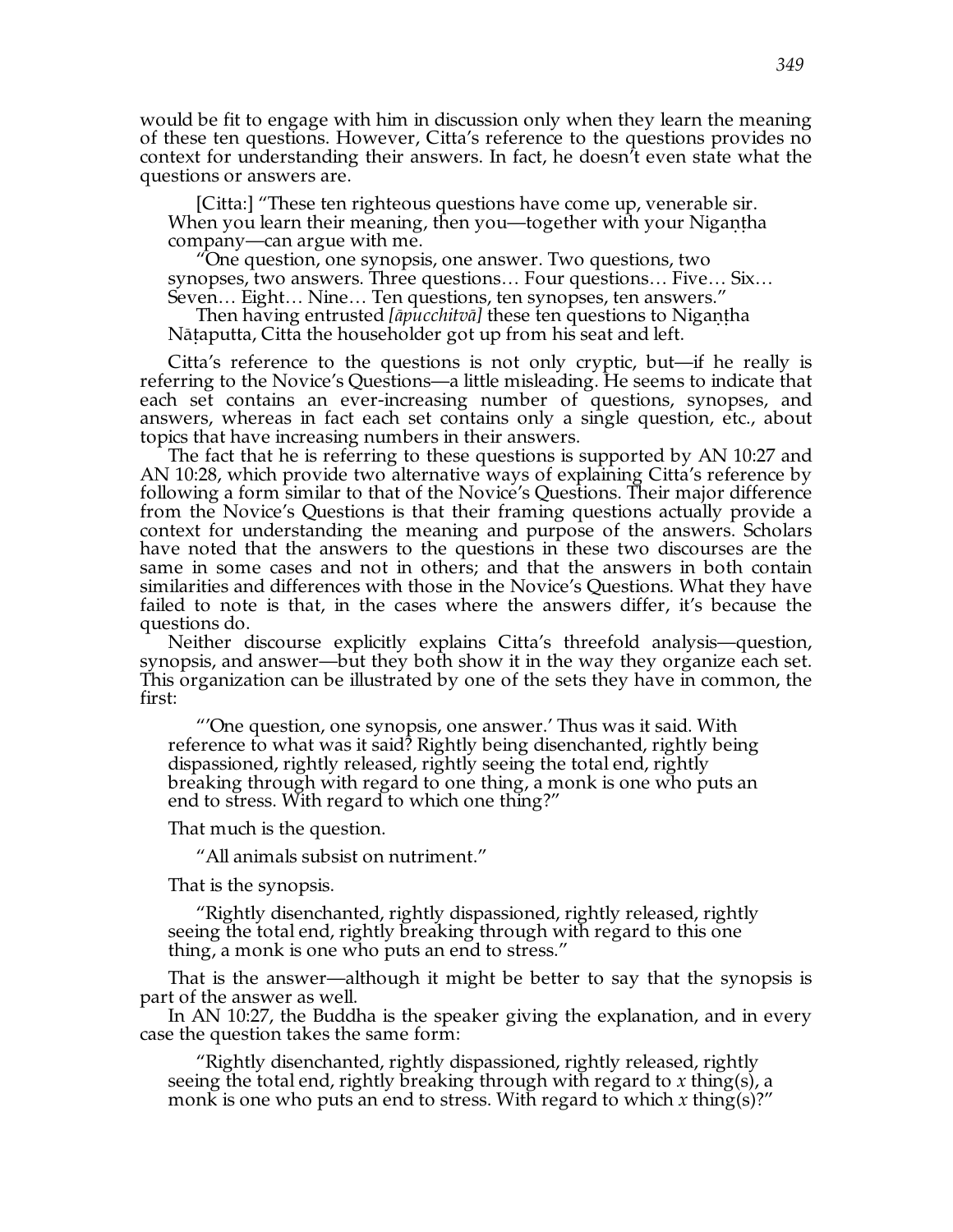The synopses in the answers are these:

One: All animals subsist on nutriment. Two: Name and form. Three: Three feelings. Four: Four nutriments. Five: Five clinging-aggregates. Six: Six internal sense media. Seven: Seven stations of consciousness. Eight: Eight worldly conditions. Nine: Nine abodes of beings. Ten: Ten unskillful action-paths.

Of these sets, only the fourth and the eighth are not explained in this book. The fourth set is explained in SN 12:64:

"There are these four nutriments for the establishing of beings who have taken birth or for the support of those in search of a place to be born. Which four? Physical nutriment, gross or refined; contact as the second, intellectual intention the third, and consciousness the fourth."

The eighth set is explained in AN 8:6:

"Monks, these eight worldly conditions spin after the world, and the world spins after these eight worldly conditions. Which eight? Gain, loss, status, disgrace, censure, praise, pleasure, & pain." [See §55.]

The ten unskillful action-paths are the same as the ten unskillful types of action listed in §28.

From the perspective of the discussion in Chapter Three, what's noteworthy about the questions in this version of the catechism is that their framework calls for answers that fall under the duties to be followed with regard to the first and second noble truths. In other words, these are all things to be comprehended to the point of dispassion, after which they can be abandoned. As for the answers, they are all expressed in terms of different levels of appropriate attention. One, four, and seven through ten are expressed in terms of mundane right view, dealing with beings, skillful and unskillful actions, the factors that can motivate unskillful action (eight), and the results—in this life and the next—to which the various levels of skill can lead (seven through ten). Two, three, five, and six are expressed in terms of the factors of dependent co-arising.

In AN 10:28, a group of householders in Kajangalā ask a bhikkhuni identified only as "the Kajangala bhikkhuni" about the catechism, and she—stating that she has never had the chance to hear this teaching directly from the Buddha gives an explanation of her own. She frames the questions for the numbers one, two, three, and nine in exactly the same way as the Buddha does in AN 10:27:

"Rightly disenchanted, rightly dispassioned, rightly released, rightly seeing the total end, rightly breaking through with regard to *x* thing(s), a monk is one who puts an end to stress. With regard to which *x* thing(s)?"

Her answers to these questions are thus the same as his. However, for the numbers four, five, six, seven, eight, and ten, she frames the questions differently:

"With a mind rightly developed, rightly seeing the total end, rightly breaking through with regard to *x* thing(s), a monk is one who puts an end to stress. With regard to which *x* thing(s)?"

In terms of the four noble truths, this framework calls for answers that fit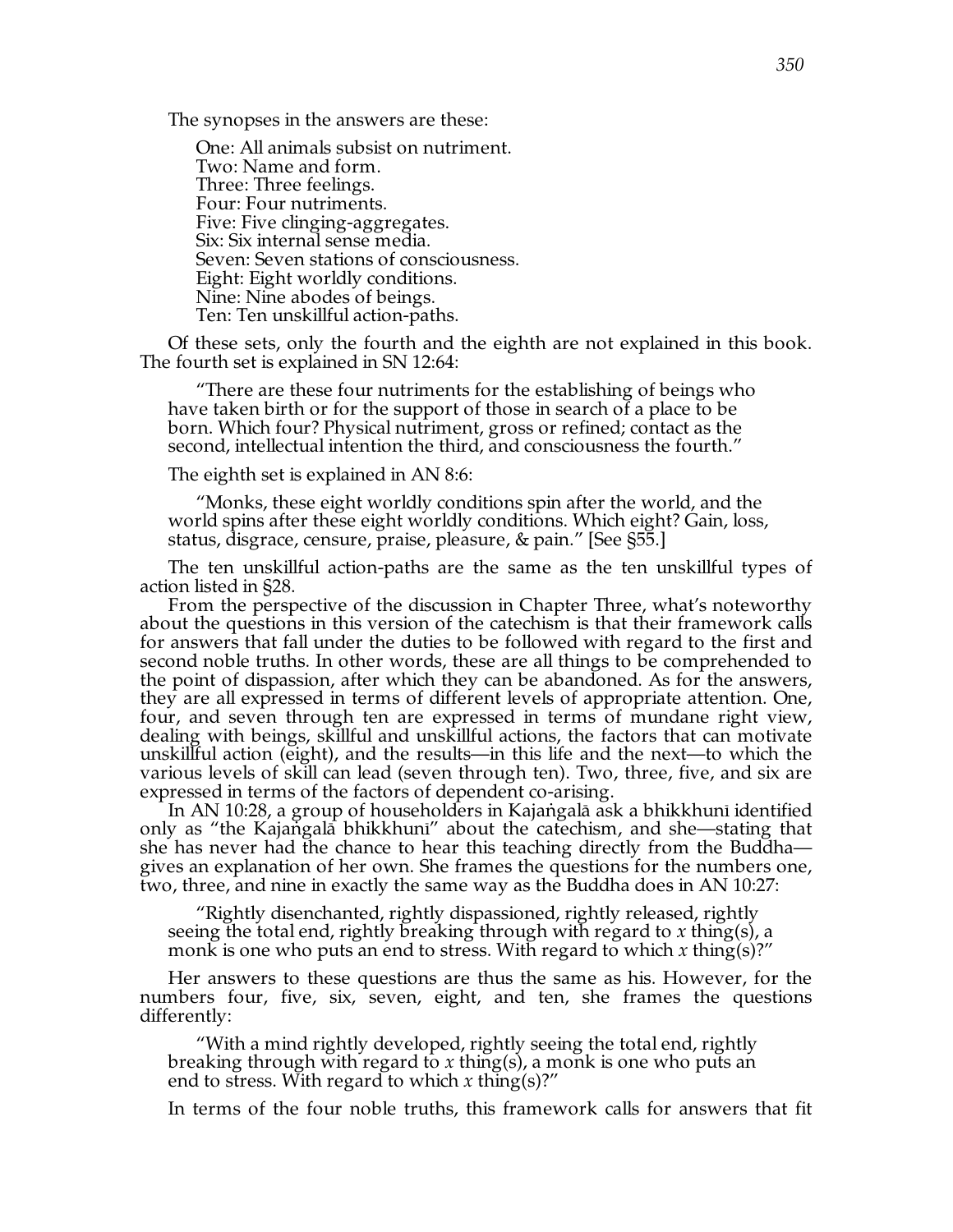under the truth of the path—as something to be developed—and these are the answers the Kajangalā bhikkhkunī provides:

Four: the four establishings of mindfulness. Five: the five faculties. Six: the six properties leading to escape. Seven: the seven factors for awakening. Eight: the noble eightfold path. Ten: the ten skillful action-paths.

Of these answers, only the sixth set is not explained in this book. DN 33 explains it as follows:

"This is the escape from ill will, i.e., the good-will awareness release… This is the escape from harmfulness, i.e., the compassion awareness release… This is the escape from resentment, i.e., the empathetic-joy awareness release… This is the escape from passion, i.e., the equanimity awareness release… This is the escape from themes [of concentration], i.e., the themeless awareness release… This is the escape from the arrow of uncertainty & perplexity, i.e., the destruction of the conceit 'I am.'"

As for the five faculties, they are listed in the footnote to §112.

After learning the Kajangala bhikkhkuni's explanation of the catechism, the householders of Kajangala go to the Buddha and report what she said. The Buddha praises her discernment, and states that he would have given the same explanation as she.

Thus in all three versions of the catechism, the answers are given in terms that derive from appropriate attention. And despite their differences, the answers are all "right." Their differences can be attributed to the fact that some of the individual questions are framed in different ways, with the special difference being that in Khp 4, the questions are purely numerical, providing no framework for understanding, whereas in AN 10:27 and AN 10:28, the questions do provide such a framework, at least in rudimentary terms. And it can be argued that that element of understanding could also function as a memory aid, in that something you understand is easier to memorize than something you don't.

All three versions of the catechism are obviously useful for passing information on to future generations, in that they present some of the Buddha's most central teachings in a short, easy to memorize form. But that is not their only function. Given that mindfulness—the ability to keep something in mind— is a crucial factor of the path, these versions of the catechism are also useful as teachings to be kept in mind while practicing. This point is supported by the fact that many of the answers to the catechism, in its various versions, are included as topics of contemplation in The Greater Establishing of Mindfulness Discourse (DN 22—§33): the three types of feeling, the four noble truths, the four establishings of mindfulness, the five clinging-aggregates, the six internal sense media, the seven factors for awakening, and the noble eightfold path.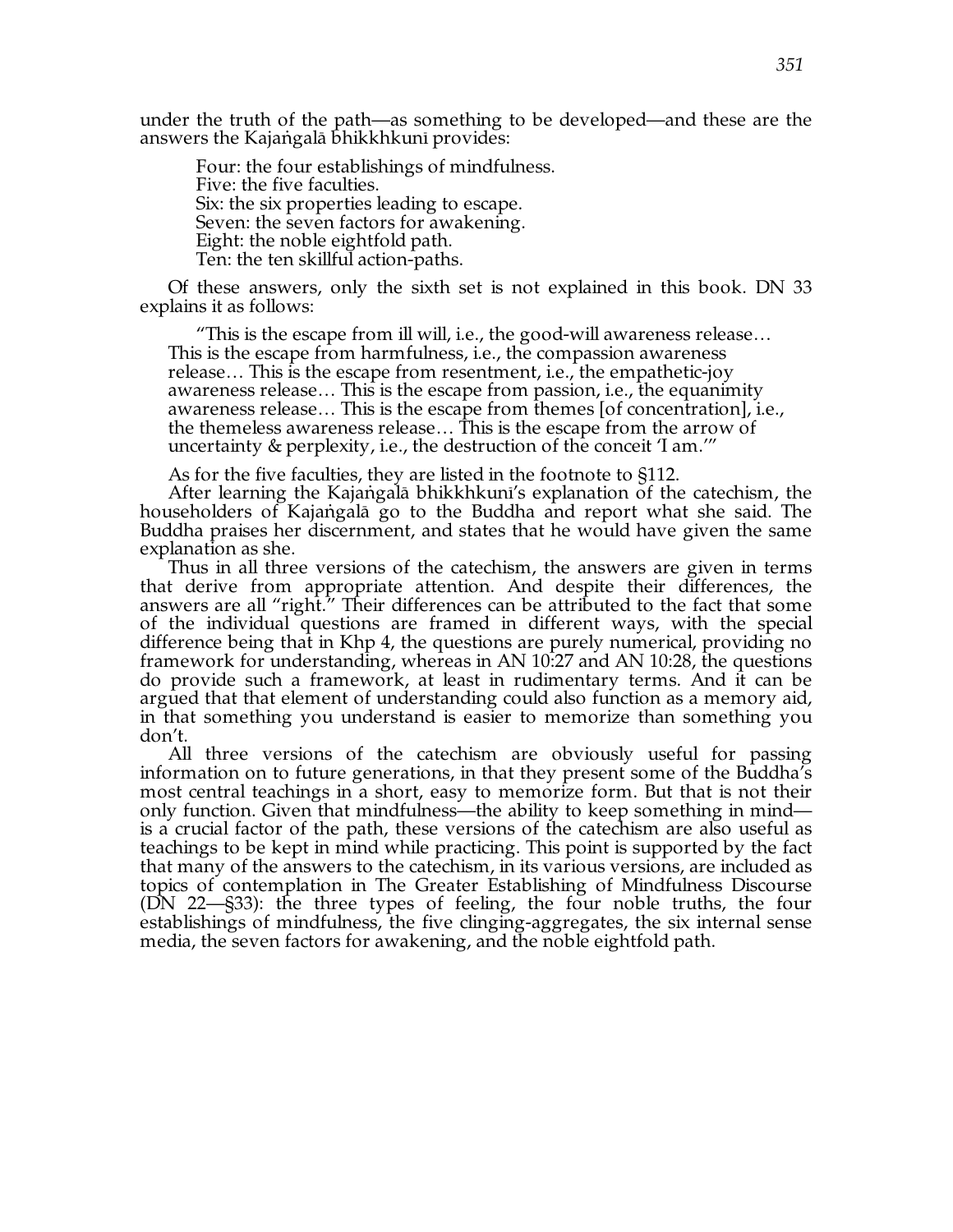### APPENDIX THREE

### *Eternalism & Annihilationism*

There are two passages in the discourses where the Buddha puts aside a question because answering it would involve "circling around" or "being in company with" proponents of either eternalism or annihilationism [§162, §166]. Although he obviously regards these two viewpoints as extreme forms of wrong view, nowhere does he give a formal definition of what they are. Instead, he cites various examples of these views at scattered places in the discourses. Thus the best way to get a sense of what these viewpoints entail is to start by gathering the examples that the Canon explicitly identifies as eternalism and annihilationism into one place.

### *Examples of eternalism:*

"'The self & the cosmos are barren, stable as a mountain-peak, standing firm like a pillar. And even though beings roam, wander, fall [die], & reappear, there is just that which will be like that as long as eternity.'" $-DN1$ 

"'This self is the same as the cosmos. This I will be after death, constant, lasting, eternal, not subject to change.'" — *SN 22:81*

### *Examples of partial eternalism:*

"We were created by Brahm $\bar{a}$ , the Great Brahm $\bar{a}$ , the Conqueror, the Unconquered, the All-Seeing, All-Powerful, the Sovereign Lord, the Maker, Creator, Chief, Appointer and Ruler, Father of All That Have Been and Shall Be. He is constant, permanent, eternal, not subject to change, and will stay just like that as long as eternity. But we who have been created by him—inconstant, impermanent, short-lived, subject to falling have come to this world.'" — *DN 1*

"Those honorable devas who are not corrupted by play don't spend an excessive amount of time indulging in the delights of laughter & play. Because they don't spend an excessive amount of time indulging in the delights of laughter & play, their mindfulness doesn't become muddled. Because of unmuddled mindfulness, they don't fall from that company. They are constant, permanent, eternal, not subject to change, and will stay just like that as long as eternity. But those of us who were corrupted by play spent an excessive amount of time indulging in the delights of laughter & play. Because we spent an excessive amount of time indulging in the delights of laughter & play, our mindfulness became muddled. Because of muddled mindfulness, we fell from that company and inconstant, impermanent, short-lived, subject to falling—have come to this world.'''  $-DN1$ 

"Those honorable devas who are not corrupted in mind don't spend an excessive amount of time staring at one another with lust. Because they don't spend an excessive amount of time staring at one another with lust, their minds don't become corrupted toward one another. Because they are uncorrupted in mind toward one another, they don't grow exhausted in body or exhausted in mind. They don't fall from that company. They are constant, permanent, eternal, not subject to change, and will stay just like that as long as eternity. But those of us who were corrupted in mind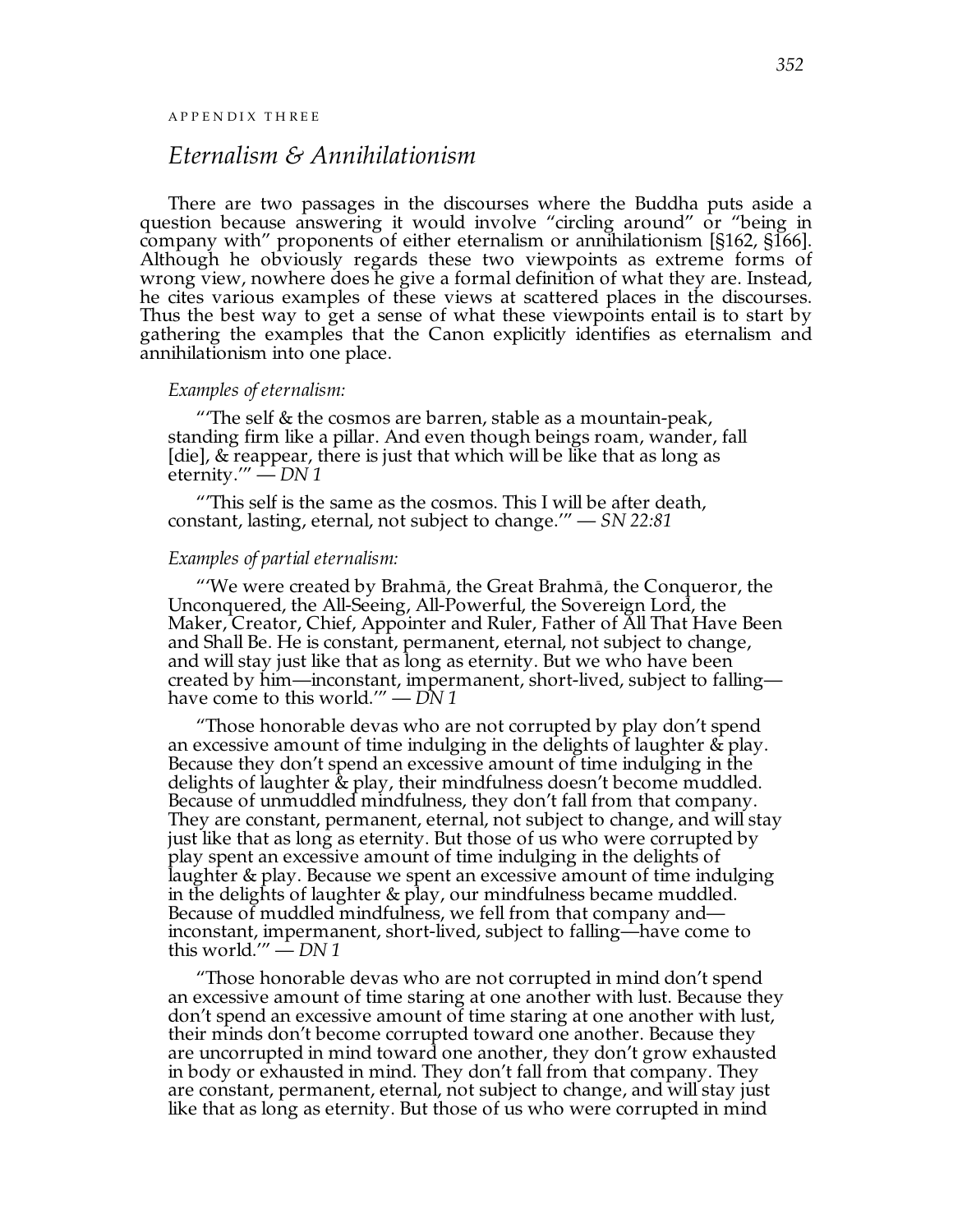spent an excessive amount of time staring at one another with lust. Because we spent an excessive amount of time staring at one another with lust, our minds became corrupted toward one another. Because we were corrupted in mind toward one another, we grew exhausted in body & exhausted in mind. We fell from that company and—inconstant, impermanent, short-lived, subject to falling—have come to this world.'" — *DN 1*

"That which is called "eye"  $\&$  "ear"  $\&$  "nose"  $\&$  "tongue"  $\&$  "body": That self is inconstant, impermanent, non-eternal, subject to change. But that which is called "mind" or "intellect" or "consciousness": That self is constant, permanent, eternal, not subject to change, and will stay just like that as long as eternity.'" — *DN 1*

### *Examples of annihilationism:*

"There are, monks, some contemplatives & brahmans who are annihilationists, and who on [one of] seven grounds declare the annihilation, destruction, & non-becoming of an existing being *[sant satta:* see Appendix Four]….

"'When the self that is possessed of form, made of the four great elements, engendered by mother & father, is—with the breakup of the body—annihilated, destroyed, & does not exist after death, it's to this extent that the self is completely exterminated.' …

"'There is another self—divine, possessed of form, on the sensual level, feeding on material food…. When this self—with the breakup of the body—is annihilated, destroyed, & does not exist after death, it's to this extent that the self is completely exterminated.'…

"'There is another self—divine, possessed of form, mind-made, complete in all its limbs, not destitute of any faculties…. When this self with the breakup of the body—is annihilated, destroyed, & does not exist after death, it's to this extent that the self is completely exterminated.'…

"'There is another self where—with the complete transcending of perceptions of form, with the disappearance of perceptions of resistance, and not heeding perceptions of diversity, (perceiving,) 'Infinite space' one enters & remains in the dimension of the infinitude of space…. When this self—with the breakup of the body—is annihilated, destroyed, & does not exist after death, it's to this extent that the self is completely exterminated.'…

"'There is another self where—with the complete transcending of the dimension of the infinitude of space, (perceiving,) 'Infinite consciousness'—one enters & remains in the dimension of the infinitude of consciousness…. When this self—with the breakup of the body—is annihilated, destroyed, & does not exist after death, it's to this extent that the self is completely exterminated.'…

"'There is another self where—with the complete transcending of the dimension of the infinitude of consciousness, (perceiving,) 'There is nothing'—one enters & remains in the dimension of nothingness…. When this self—with the breakup of the body—is annihilated, destroyed, & does not exist after death, it's to this extent that the self is completely exterminated.'…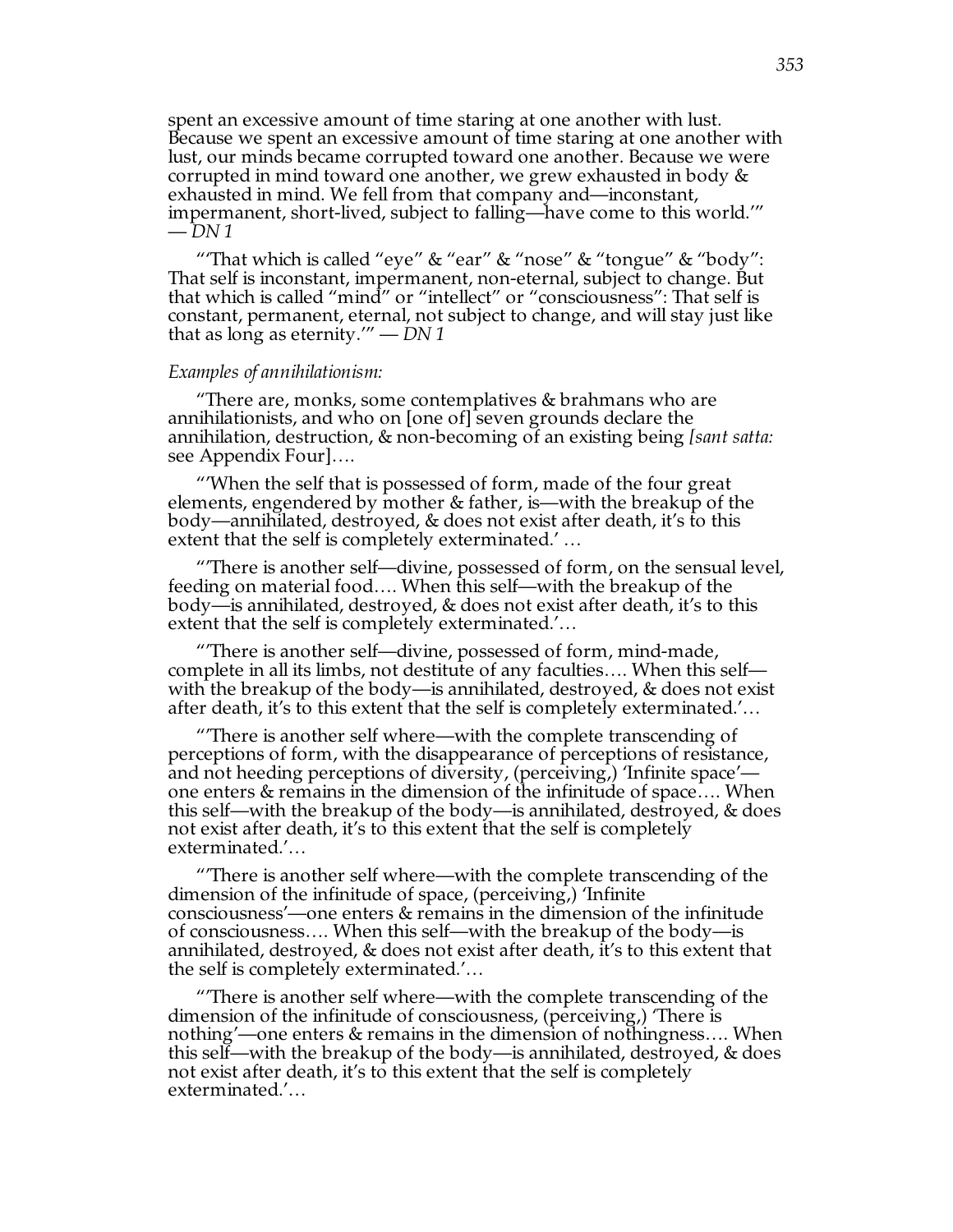"'There is another self where—with the complete transcending of the dimension of nothingness—one enters & remains in the dimension of neither perception nor non-perception…. When this self—with the breakup of the body—is annihilated, destroyed, & does not exist after death, it's to this extent that the self is completely exterminated.' — *DN 1*

[King Ajātasattu:] "Ajita Kesakambalin said to me, 'Great king, there is nothing given, nothing offered, nothing sacrificed. There is no fruit or result of good or bad actions. There is no this world, no next world, no mother, no father, no spontaneously reborn beings; no contemplatives or brahmans who, faring rightly & practicing rightly, proclaim this world and the next after having directly known and realized it for themselves. A person is a composite of four primary elements. At death, the earth [in the body] returns to and merges with the [external] earth-substance. The fire returns to and merges with the fire-substance. The liquid returns to and merges with the liquid-substance. The wind returns to and merges with the wind-substance. The sense-faculties scatter into space. Four men, with the bier as the fifth, carry the corpse. Its eulogies are sounded only as far as the charnel ground. The bones turn pigeon-colored. The offerings end in ashes. Generosity is taught by idiots. The words of those who speak of existence [after death] are false, vain, empty chatter. With the breakup of the body, the wise & the foolish alike are annihilated, destroyed,  $\&$  do not exist after death.'" — *DN 2*

"'I would not be, neither would there be what is mine. I will not be, neither will there be what is mine.'" — *SN 22:81*

To generalize from these examples, eternalism is a view that both the self and the cosmos are eternal and unchanging, existing throughout time. Partial eternalism is a view that some beings are eternal and unchanging whereas others are not, or that some parts of the self are eternal and unchanging whereas others are not. Annihilationism is a view that a person—regardless of whether it is defined as a "self"—will be annihilated at death.

However, the views that the Buddha rejects because they encircle either eternalism or annihilationism do not constitute the full-blown forms of these views. Instead, they are forms of objectification that simply tend in their direction.

"Kassapa, the statement, 'With the one who acts being the same as the one who experiences, existing from the beginning, pleasure & pain are self-made': This circles around eternalism. And the statement, 'With the one who acts being one thing, and the one who experiences being another, existing as the one struck by the feeling': This circles around annihilationism." — *SN 12:17*

"Ananda, if I—being asked by Vacchagotta the wanderer if there is a self—were to answer that there is a self, that would be in company with those contemplatives & brahmans who are exponents of eternalism. If I being asked by Vacchagotta the wanderer if there is no self—were to answer that there is no self, that would be in company with those contemplatives & brahmans who are exponents of annihilationism." — *SN 44:10*

In the first case, the assumption that the self exists long enough to experience the results of the acts of which it is the agent is enough to circle around eternalism. The assumption that the agent doesn't exist long enough to experience the results of its actions is enough to circle around annihilationism.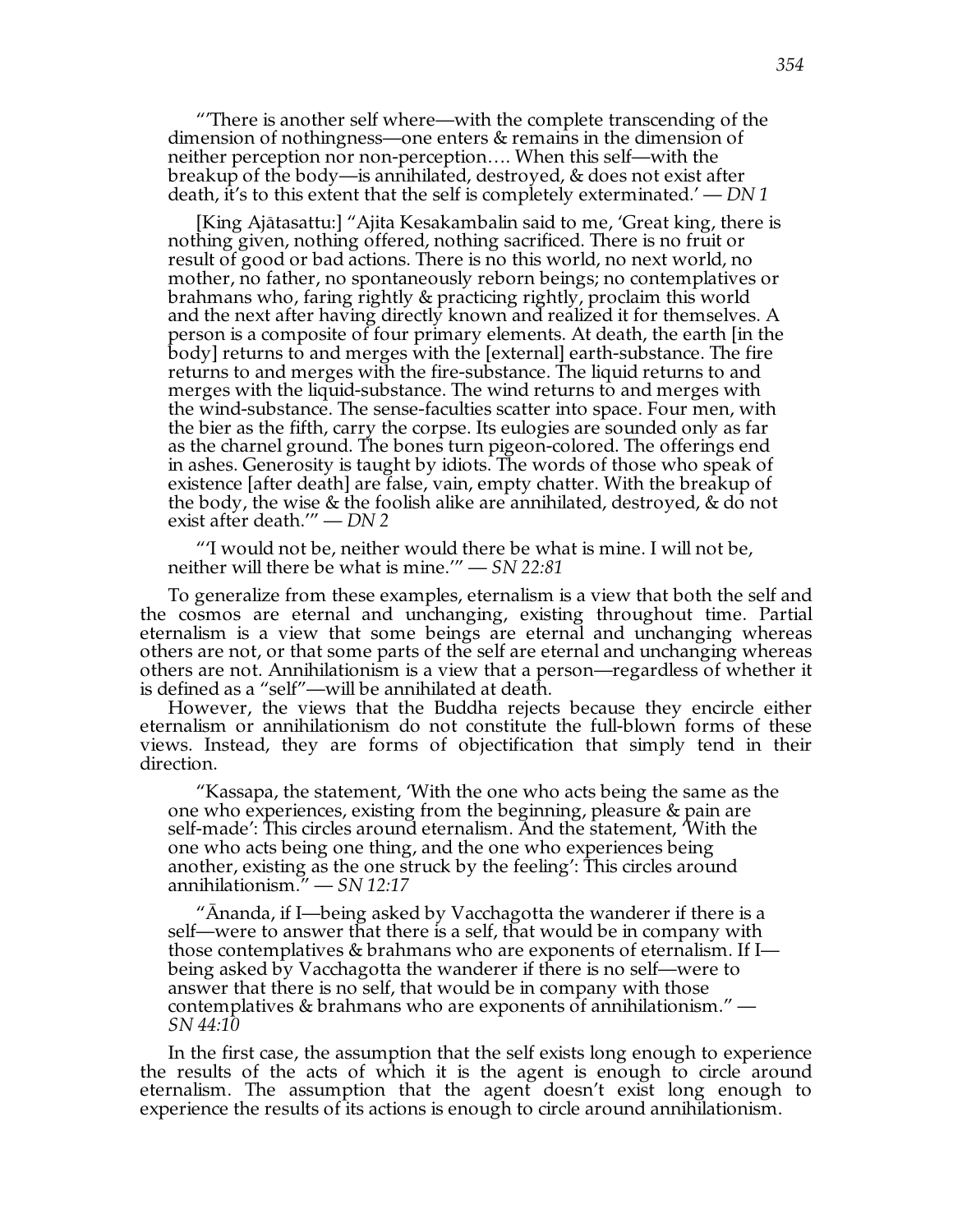In the second case, the assumption that there is any kind of self at all is enough to put oneself in the same company as eternalists. The assumption that there is no self—this would come close to the annihilationist view given in DN 2—is enough to put oneself in the same company as annihilationists.

Even though these assumptions do not constitute full-blown eternalism or annihilationism, they are similar to eternalism and annihilationism in that they place importance on questions of what does or does not underlie the phenomena of experience, lasting from one moment to the next. Thus they encourage the perceptions of objectification that get in the way of seeing the phenomena of experience directly as they occur in terms of dependent co-arising. At the same time—as Iti 49 shows—the ways of thinking exemplified by assumptions tending either toward eternalism or annihilationism provide food for craving for becoming and craving for non-becoming, both of which are causes for continued becoming and its inherent suffering and stress.

"Overcome by two viewpoints, some human & divine beings adhere, other human & divine beings slip right past, while those with vision see.

"And how do some adhere? Human & divine beings delight in becoming, enjoy becoming, are satisfied with becoming. When the Dhamma is being taught for the sake of the cessation of becoming, their minds do not take to it, are not calmed by it, do not settle on it, or become resolved on it. This is how some adhere.

"And how do some slip right past? Some, feeling horrified, humiliated, & disgusted with that very becoming, delight in non-becoming: 'When this self, at the breakup of the body, after death, is annihilated, destroyed, and does not exist after death, that is peaceful, that is exquisite, that is sufficiency!' This is how some slip right past.

"And how do those with vision see? There is the case where a monk sees what's come to be as what's come to be. Seeing this, he practices for disenchantment with what's come to be, dispassion for what's come to be, and the cessation of what's come to be. This is how those with vision see. — *Iti 49*

As the Buddha states in the refrain to DN 1 [§184], he rejects eternalism and annihilationism because "he discerns that these standpoints, thus seized, thus grasped at, lead to such & such a destination, to such & such a state in the world beyond. And he discerns what is higher than this. And yet discerning that, he does not grasp at that act of discerning. And as he is not grasping at it, unbinding *(nibbuti)* is experienced right within." A similar statement could be made about assumptions that circle around these two extreme forms of wrong view: When they are abandoned, when the mind no longer thinks in terms of the questions on which they are based—Am I? Am I not? What am I?—one is in a better position to develop the vision that allows one to see simply in terms of what has come to be, as dependently co-arisen events, and to practice in a way that leads through dispassion and cessation to release.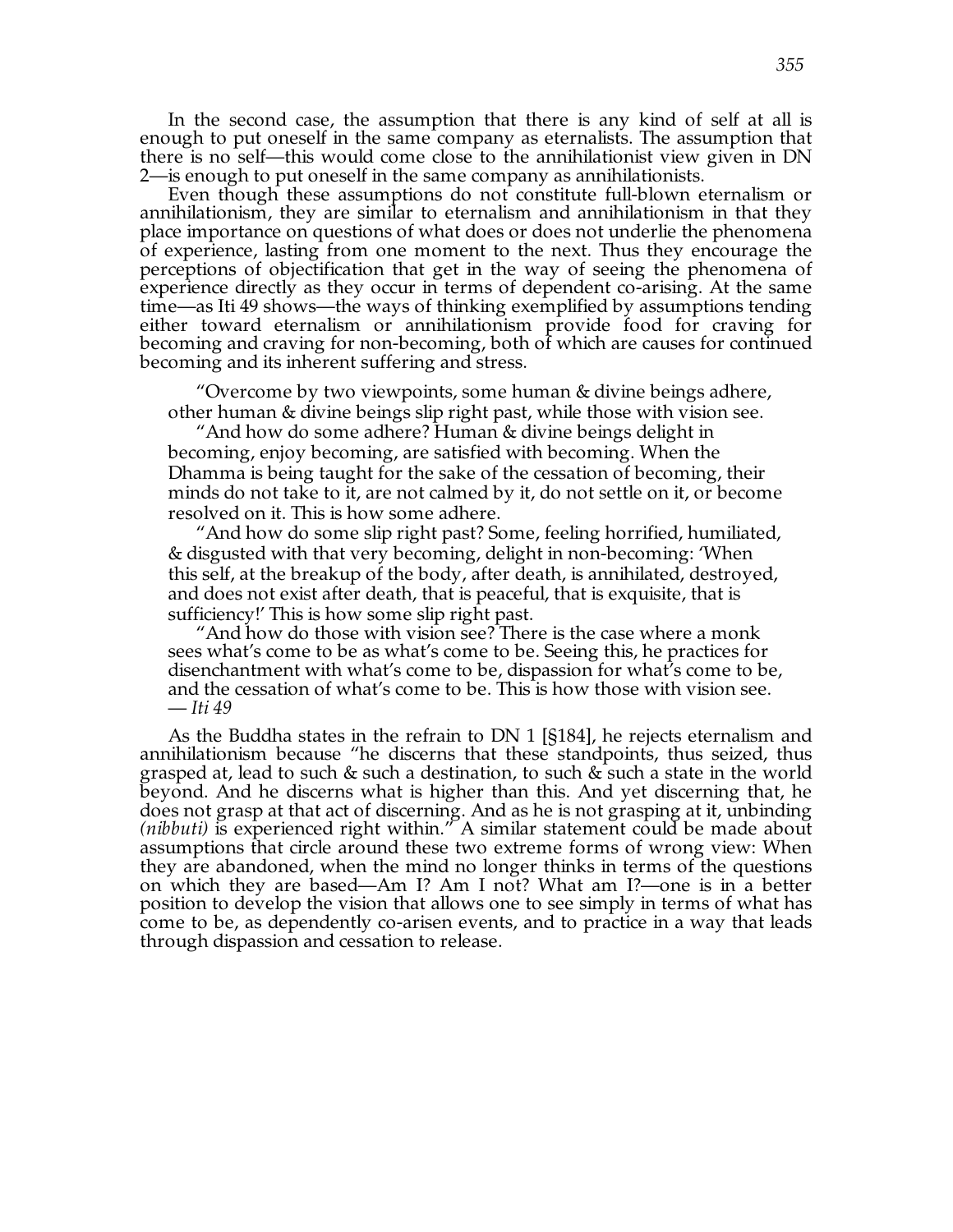## *On the meaning of tathagata in the tetralemma*

The primary use of the word *tathagata* in the discourses is as an epithet of the Buddha. Iti 112 gives an extended discussion of why this epithet is appropriate to him:

*This was said by the Blessed One, said by the Arahant, so I have heard:* "The cosmos [§159] has been fully awakened to by the Tathagata. From the cosmos, the Tathagata is disjoined. The origination of the cosmos has been fully awakened to by the Tathagata. The origination of the cosmos has, by the Tathagata, been abandoned. The cessation of the cosmos has been fully awakened to by the Tathagata. The cessation of the cosmos has, by the Tathagata, been realized. The path leading to the cessation of the cosmos has been fully awakened to by the Tathagata. The path leading to the cessation of the cosmos has, by the Tathagata, been developed.

"Whatever in this cosmos—with its devas, Māras, & Brahmās, its generations with their contemplatives & brahmans, their royalty & common people—is seen, heard, sensed, cognized, attained, sought after, pondered by the intellect, that has been fully awakened to by the Tathāgata [§46]. Thus he is called the Tathāgata.

"From the night the Tathagata fully awakens to the unsurpassed Right Self-awakening until the night he is totally unbound in the unbinding property with no fuel remaining, whatever the Tathagata has said, spoken, explained is just so *(tatha)* and not otherwise. Thus he is called the Tathāgata.

"The Tath<sub>agata</sub> is one who does in line with *(tatha*) what he teaches, one who teaches in line with what he does. Thus he is called the Tathagata.

"In this cosmos with its devas, Māras,  $\&$  Brahmās, its generations with their contemplatives & brahmans, their royalty & common people, the Tathāgata is the unconquered conqueror, all-seeing, the wielder of power [these are epithets usually associated with the Great Brahma]. Thus he is called the Tathagata." *This is the meaning of what the Blessed One said.* — *Iti 112*

Many of the attributes listed in this discourse apply solely to the Buddha, but a few passages in the discourses—at MN 22 (see below), MN 72 [§190], and SN 22:85 [§183]—use the term *tathagata* to denote any person fully released, whether a Buddha or an arahant disciple. In either case, the word, as used in the discourses, has a high and exalted meaning.

In general, the Commentary follows this understanding of the term *tathagata* in its explanations of the discourses. In fact, whenever the term first appears in each of the major nikayas, the Commentary to that nikaya expands on the list given in Iti 112 to provide even more reasons for why the Buddha is termed the Tathagata, and why this is a term of exalted status. However, when treating the tetralemma—the four unacceptable ways of describing the Tathagata after death—the Commentary gives two different definitions for the term *tathagata*. When discussing the tetralemma in SN 44:1 [§191], it defines *tathāgata* in the standard way, as meaning the Buddha ("the all-knowing Tathāgata"); but in five places—when discussing the tetralemma as it appears in DN 29 [§185], MN 63 [§176], SN 16:12, SN 22:85 [§193], and AN 7:51 [§178]—it defines *tath›gata* as *satta,* or being. According to this latter explanation, the question of the existence, non- existence, etc., of *any* being after death is one that the Buddha would put aside.

The Commentary does not define the term *tathagata* in this way in any other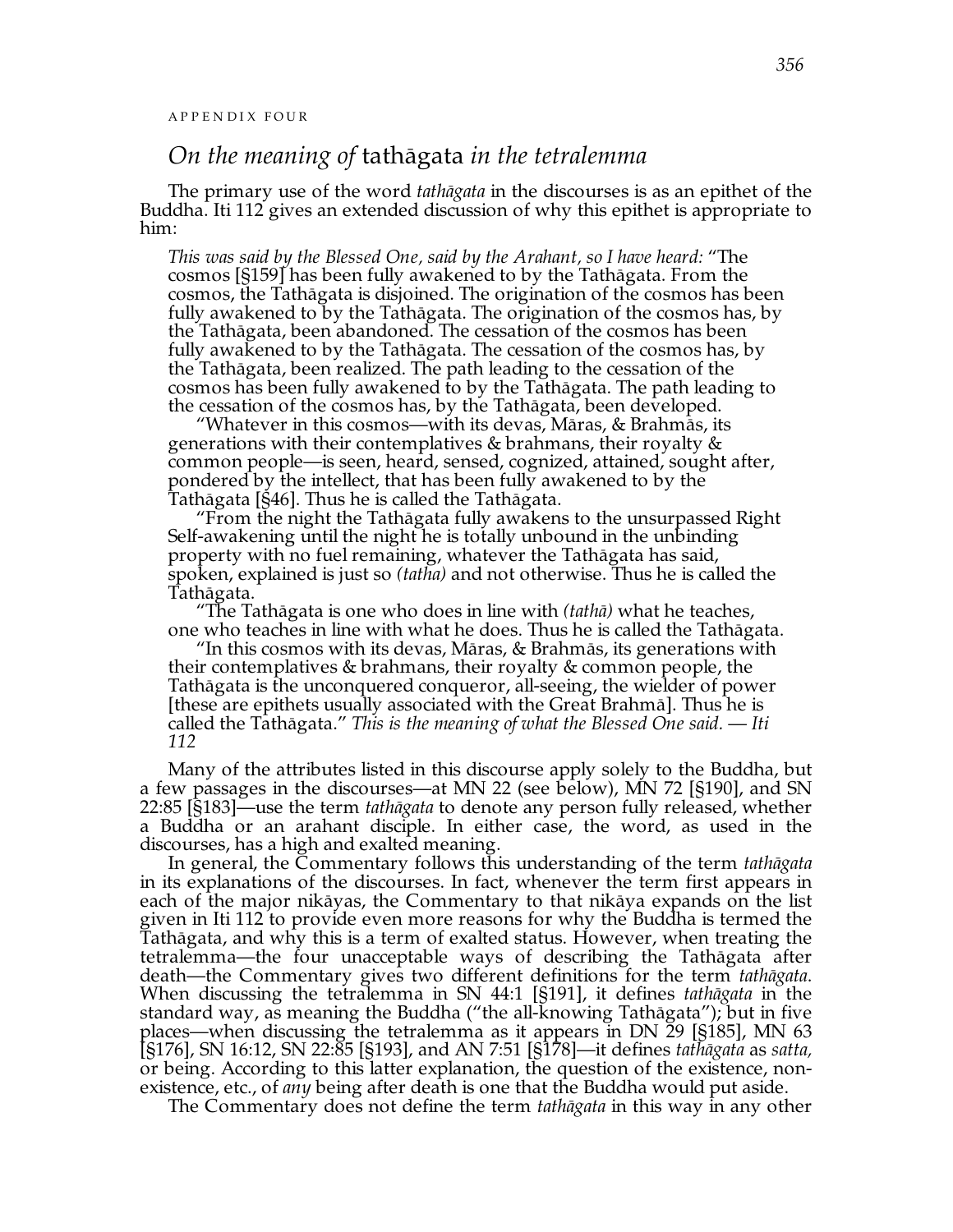context, provides no reason for why it does so in these locations, and makes no note of the fact that it defines the term differently even though the context—the tetralemma—is the same. And as the Commentary to SN 44:1 points out, it is precisely because the Tathagata cannot be classified as a being that the four alternatives in the tetralemma do not apply to him:

"Deep": Deep through the depth of his disposition & through the depth of his qualities. Given that the all-knowing Tathāgata is so deep in his qualities, and through the non-existence of that in dependence on which there is the description, "The Tathagata is classed as a being," for one who sees the non-existence of that description, the statement, "The Tathāgata, classed as a being, exists after death," isn't fitting, doesn't apply. The statement, "The Tathagata doesn't exist after death," etc., isn't fitting, doesn't apply. — *Commentary to SN 44:1*

For these reasons, many scholars have called into question the Commentary's definition of *tathagata* as *satta* in its other explanations of the tetralemma. Recently, however, a justification for the Commentary's usage has been proposed: The tetralemma actually functions in two contexts, with the term *tathāgata* carrying different meanings in each. When the tetralemma appears as part of the ten undeclared questions, it concerns the post-mortem fate of any being; when it appears on its own, it concerns the post-mortem fate of a fully awakened person.

To evaluate this proposal, we have to address three questions:

*1) Does the Commentary itself observe this distinction between the two contexts?*

*2) Is there any evidence that the Canon recognizes a distinction between the* 

meaning of the tetralemmas in the two contexts?<br>3) Is there any reason to accept the Commentary's proposal that the Buddha would<br>have put aside the question of whether an ordinary being exists, doesn't exist, both, or *neither after death?*

1) The answer to the first question is a simple No. The Commentary to DN 29 [§185] and to SN 16:12 both equate *tathagata* with *satta*, and yet the tetralemma discussed in those discourses appears on its own, and not in the context of the ten undeclared questions.

2) As for whether the Canon itself recognizes a distinction between the meaning of the tetralemmas in the two contexts, the major arguments for saying Yes are these:

a) In MN 72 [§183], Vacchagotta the wanderer asks why the Buddha doesn't take a stand on any of the ten undeclared questions, and the Buddha responds by saying that each of these ten positions is "a thicket of views, a wilderness of views, a contortion of views, a writhing of views, a fetter of views. It is accompanied by suffering, distress, despair, & fever, and it does not lead to disenchantment, dispassion, cessation; to calm, direct knowledge, selfawakening, unbinding." In other words, he gives the basic list of pragmatic reasons for not taking a stand on these views. This answer apparently satisfies Vacchagotta. Later in the same discourse [§190], however, Vacchagotta questions the Buddha about the post-mortem fate of a monk whose mind is released. This, according to the argument, shows that when Vacchagotta had asked the Buddha about the tetralemma earlier in the discourse, he intended the term *tathagata* to mean any being in general, for if he had intended it to mean an awakened being in that context, he wouldn't have repeated his question about the fate of the monk whose mind was released.

b) The Canon, when explaining the reasons for rejecting the tetralemma in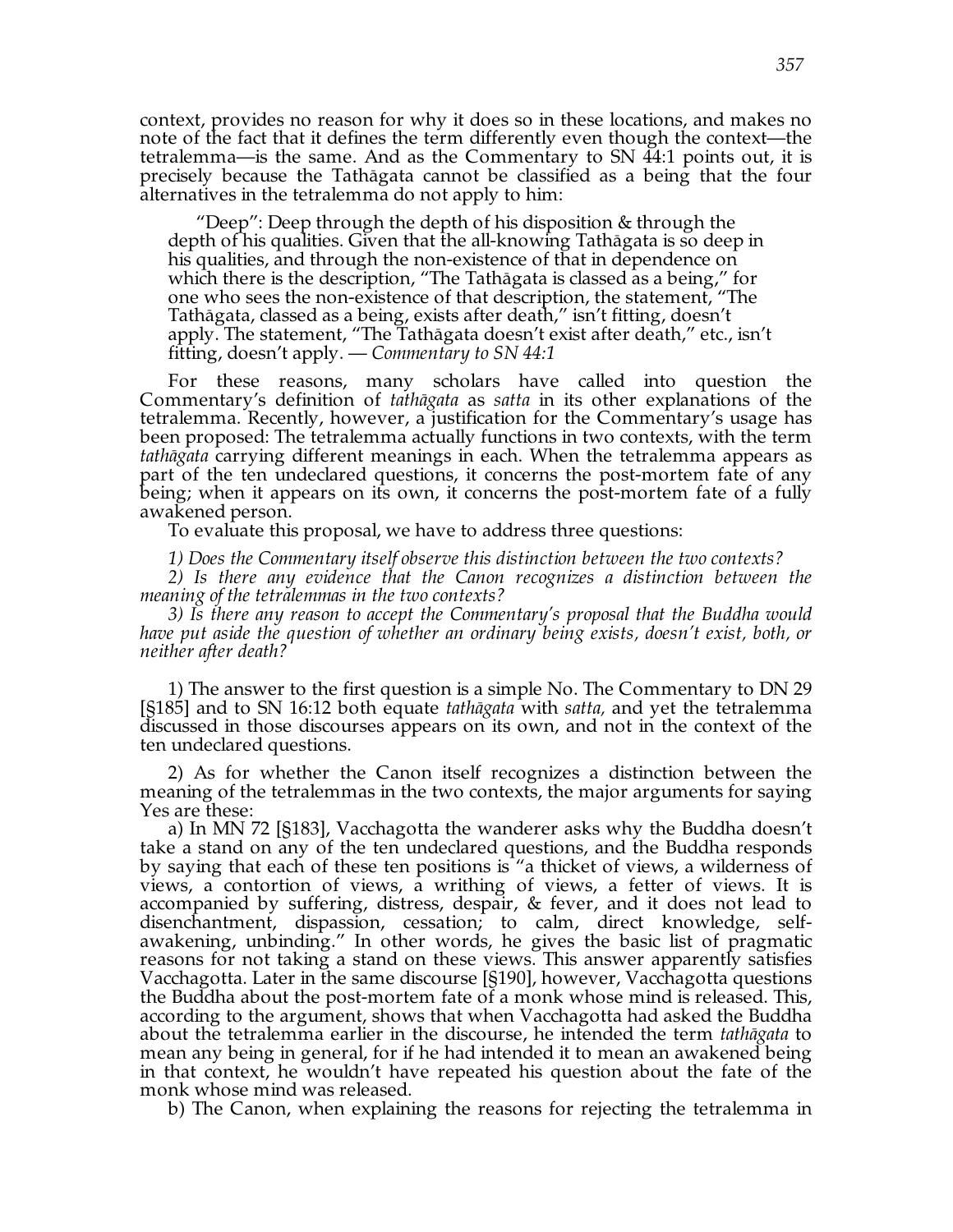the context of the ten undeclared questions, uses what we have identified as the basic list of pragmatic reasons, but when explaining the reasons for rejecting the tetralemma on its own, it never uses this list, but instead uses other sets of reasons: that the questions derive from unskillful mind states (what we have identified as part of the strong list pragmatic reasons), or that the terms of the questions simply do not apply (the argument based on the meaninglessness of the questions). At the same time, the fact that the questions of the tetralemma derive from unskillful mind states shows that, from the Buddhist point of view, they are meaningless. Thus the reasons for putting aside the questions of the tetralemma on their own are of a different order: The argument from meaninglessness is always used, and the argument from pragmatic reasons, never.

c) The tetralemma in the context of the ten undeclared questions is part of a general questionnaire of issues discussed among the many competing philosophical groups of the time. Because some of those groups denied the existence of awakened beings, this would not have been a topic they would have addressed. Also, there is no evidence that any other schools used the term *tathāgata* to mean an awakened being in their teachings, and so that meaning would not have been part of the general questionnaire.

When the tetralemma is addressed on its own, however, it is always in the context where a person has just heard the Buddha's teachings, and so it deals with the post-mortem fate of the tathagata as understood in those teachings: i.e., as a fully awakened being.

In response to these arguments, we can cite the following points:

a) As we noted in Chapter Eight, the pragmatic reasons for rejecting the ten undeclared questions leave open the issue of whether or not they could be answered. Thus, in MN 72, when Vacchagotta hears these reasons, he could easily assume that the Buddha might have had private answers to these questions, but for pragmatic reasons refused to divulge them publicly. After the Buddha again brings up the topic of the released mind, Vacchagotta might have seen his chance to gain access to those private answers. What confuses him is the new set of reasons that the Buddha gives for not answering the tetralemma: that the various alternatives are meaningless and so do not apply. Thus the argument in point (a), above, is inconclusive.

b) Without going into the issue of whether the reasons in the strong list should be classed as pragmatic or dealing with meaninglessness, we can simply note that DN 29 [§185] and SN 16:12, when discussing the tetralemma on its own, *do* use the basic list of pragmatic reasons for explaining why the Buddha puts these questions aside. In fact, these are the only reasons these discourses list. This in itself is enough to disprove the argument in point (b), that the Canon never uses the basic list of pragmatic reasons when discussing the tetralemma on its own.

c) The lack of evidence for how other philosophical groups addressed the questionnaire of ten questions to one another, and the lack of evidence for how they used the word *tathagata* among themselves, cuts both ways. When reading the discourses, we must remember that we are reading how other sectarians addressed the questionnaire to the Buddha or to his followers, and it might be that those sectarians phrased their questions in terms that the Buddhists would have found familiar. Either that, or the Buddhists—when recording their conversations with other sectarians—did so using their own Buddhist terms. Whichever is the case, SN 44:2 [§192] portrays other sectarians addressing a Buddhist monk and using the term *tathagata* in the sense of a person who has reached the highest goal: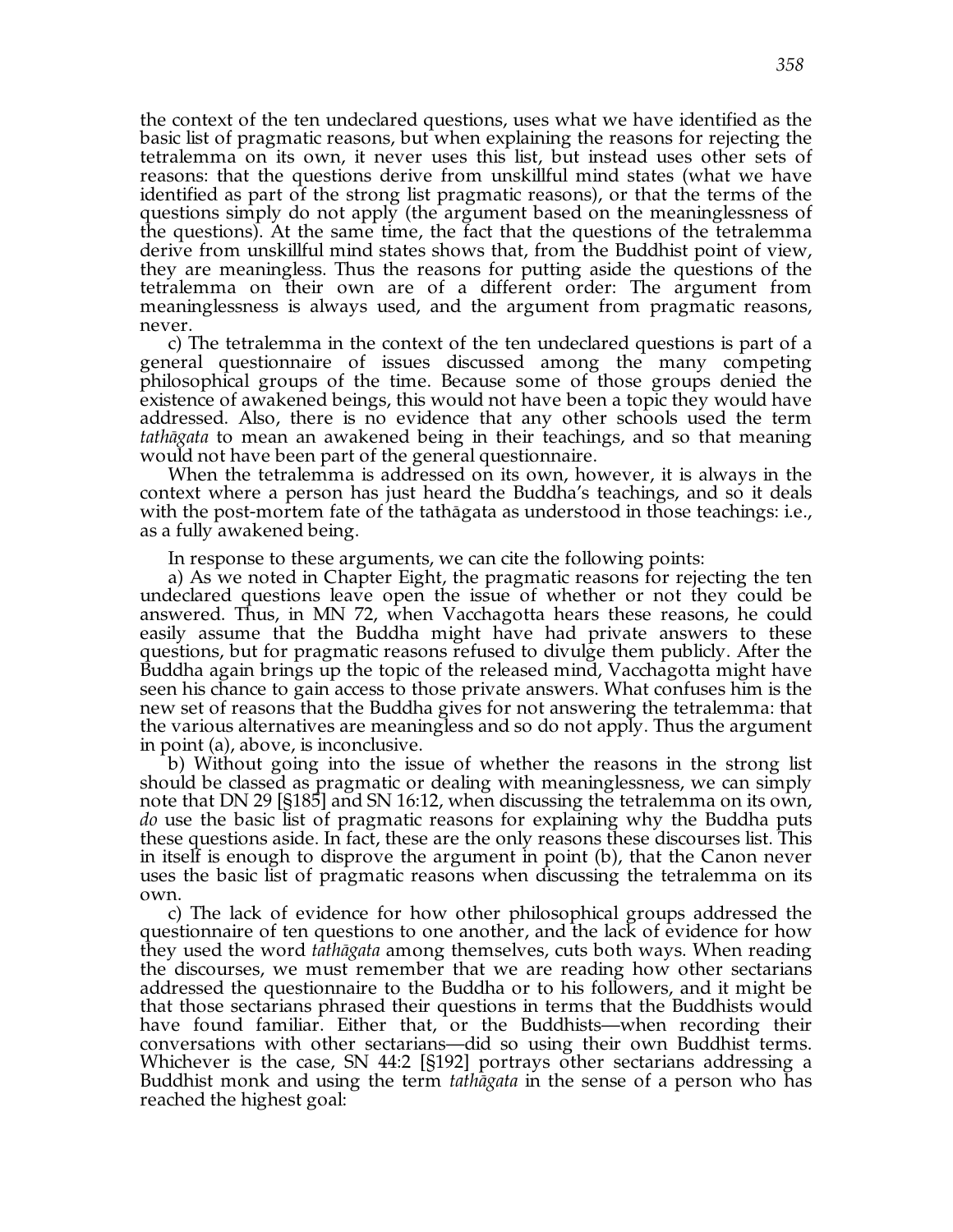On that occasion, Ven. Anuradha was staying not far from the Blessed One in a wilderness hut. Then a large number of wandering sectarians went to him and... said, "Friend Anurādha, the Tathāgata—the supreme person, the superlative person, attainer of the superlative attainment— being described, is described with [one of] these four positions: After death the Tathāgata exists; after death he does not exist; after death he both exists & does not exist; after death he neither exists nor does not exist."

Although it is true that we have no evidence that other philosophical schools used the word *tathagata* to mean an awakened being when talking among themselves, we also have no evidence of their using it to mean *satta* when talking among themselves. In fact, there is good reason to think that they would *not* have used it to mean *satta,* for if it had such an ordinary meaning among the sects of the time, why would the Buddha have adopted it as his primary epithet to express his exalted status and that of his fully awakened students?

And as for groups that did not believe in awakening—and these tended to believe that death was annihilation—they could have easily answered the questionnaire sarcastically by saying that regardless of how "awakened" you were, you were no different from anyone else: Death would be the end of you.

Thus there is no conclusive evidence that the Canon recognized a distinction between the meaning of the tetralemma in the context of the ten undeclared issues and that of the tetralemma when discussed on its own. In fact, the evidence strongly suggests that this was not the case.

3) As for the question of whether there is any basis in the Canon for assuming that the Buddha would have put aside the question of the existence, non-existence, etc., of an ordinary being after death: The evidence clearly indicates that the Buddha would have treated this question as one deserving an analytical response. In other words, he would have given an answer after introducing an extra variable or two.

The variable he would have introduced here would have been his definition of "being" *(satta)* as passion, delight, obsession, or craving for any of the aggregates [§§199-200]. In this sense, a "being" in the Buddha's terms is defined—measured—as an ongoing psychological process of attachment and obsession. Having given a definition in this way, he can then talk of the object of the definition as existing, not existing, both, or neither.

But before addressing the issue of that being's existence after death, we have to add an important variable, noting that the Buddha's definition of a being as a *process* differs from that of a being as a *discrete metaphysical entity.* This latter sort of definition is apparently what the Buddha meant by the phrase "existing being *(sant satta)"* in the following passage.

"And when the devas, together with their Indras, Brahmas,  $\&$ Pajāpatis, search for the monk whose mind is thus released, they cannot find that 'The consciousness of the Tathagata is dependent on this.' Why is that? The Tathāgata is untraceable even in the here & now.  $\left[ \frac{8}{3}192 - 193 \right]$ 

"Speaking in this way, teaching in this way, I have been erroneously, vainly, falsely, unfactually misrepresented by some contemplatives & brahmans (who say,) 'Gotama the contemplative is one who misleads. He declares the annihilation, destruction, extermination of the existing being *[sant satta].'* But as I am not that, as I do not say that, so I have been erroneously, vainly, falsely, unfactually misrepresented by those venerable contemplatives & brahmans (who say,) 'Gotama the contemplative is one who misleads. He declares the annihilation,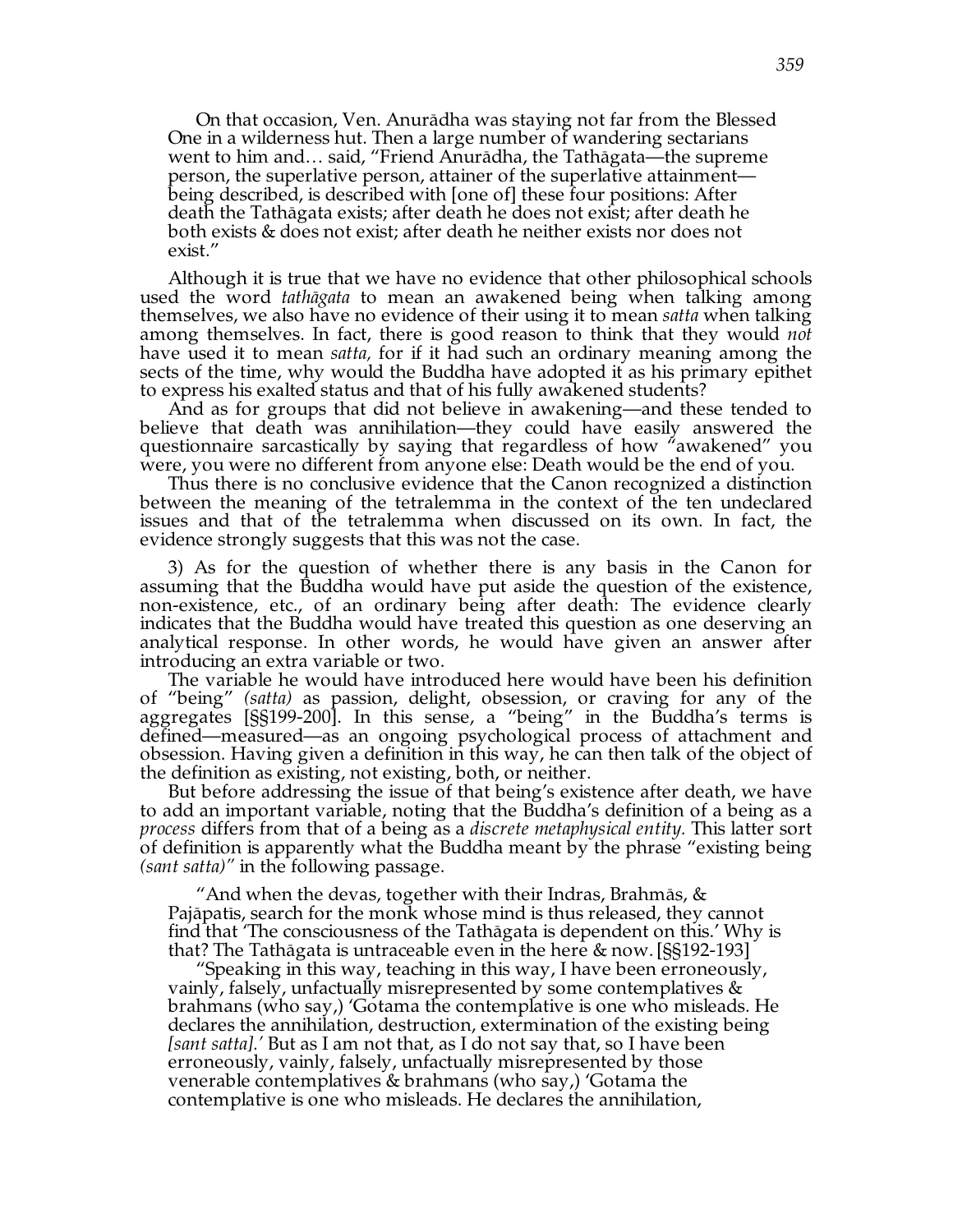destruction, extermination of the existing being.'" — *MN 22* 

Having introduced these two ways of talking about a being—as a metaphysical entity, which he does not adopt; and as a psychological process of self-definition through attachment and obsession, which he does—the Buddha would then be able to give an analytical answer to the question of whether such a being exists after death. From the perspective of mundane right view, the being as psychological process does exist after death as long as the process is supported by craving. And this, in fact, is how the Buddha often describes what beings do after death, most notably in the standard description of the "divine eye" given repeatedly throughout the discourses:

"When the mind was thus concentrated, purified, bright, unblemished, rid of defilement, pliant, malleable, steady, & attained to imperturbability, I directed it to the knowledge of the passing away & reappearance of beings. I saw—by means of the divine eye, purified & surpassing the human—beings passing away & re-appearing, and I discerned how they are inferior & superior, beautiful & ugly, fortunate & unfortunate in accordance with action: 'These beings—who were endowed with bad conduct of body, speech, & mind, who reviled the noble ones, held wrong views and undertook actions under the influence of wrong views—with the breakup of the body, after death, have re-appeared in the plane of deprivation, the bad destination, the lower realms, in hell. But these beings—who were endowed with good conduct of body, speech, & mind, who did not revile the noble ones, who held right views and undertook actions under the influence of right views—with the breakup of the body, after death, have re-appeared in the good destinations, in the heavenly world.'" — *MN 19*

"But, Master Gotama, at the moment a flame is being swept on by the wind and goes a far distance, what do you designate as its clinging/sustenance then?"

"Vaccha, when a flame is being swept on by the wind and goes a far distance, I designate it as wind-sustained, for the wind is its clinging/sustenance at that time."

"And at the moment when a being sets this body aside and is not yet reborn in another body, what do you designate as its clinging/sustenance then?"

"Vaccha, when a being sets this body aside and is not yet reborn in another body, I designate it as craving-sustained, for craving is its clinging/sustenance at that time." — *SN 44:9*

However, when the mind has no more attachments and obsessions, then—as noted by the passage from MN 22—there is no longer any basis for locating or defining the person fully released.

"But if one doesn't stay obsessed with form, monk, that's not what one is measured by. Whatever one isn't measured by, that's not how one is classified.

"If one doesn't stay obsessed with feeling… perception… fabrications… consciousness, that's not what one is measured by. Whatever one isn't measured by, that's not how one is classified." — *SN 22:36*

"Having shed classifications, gone beyond conceit,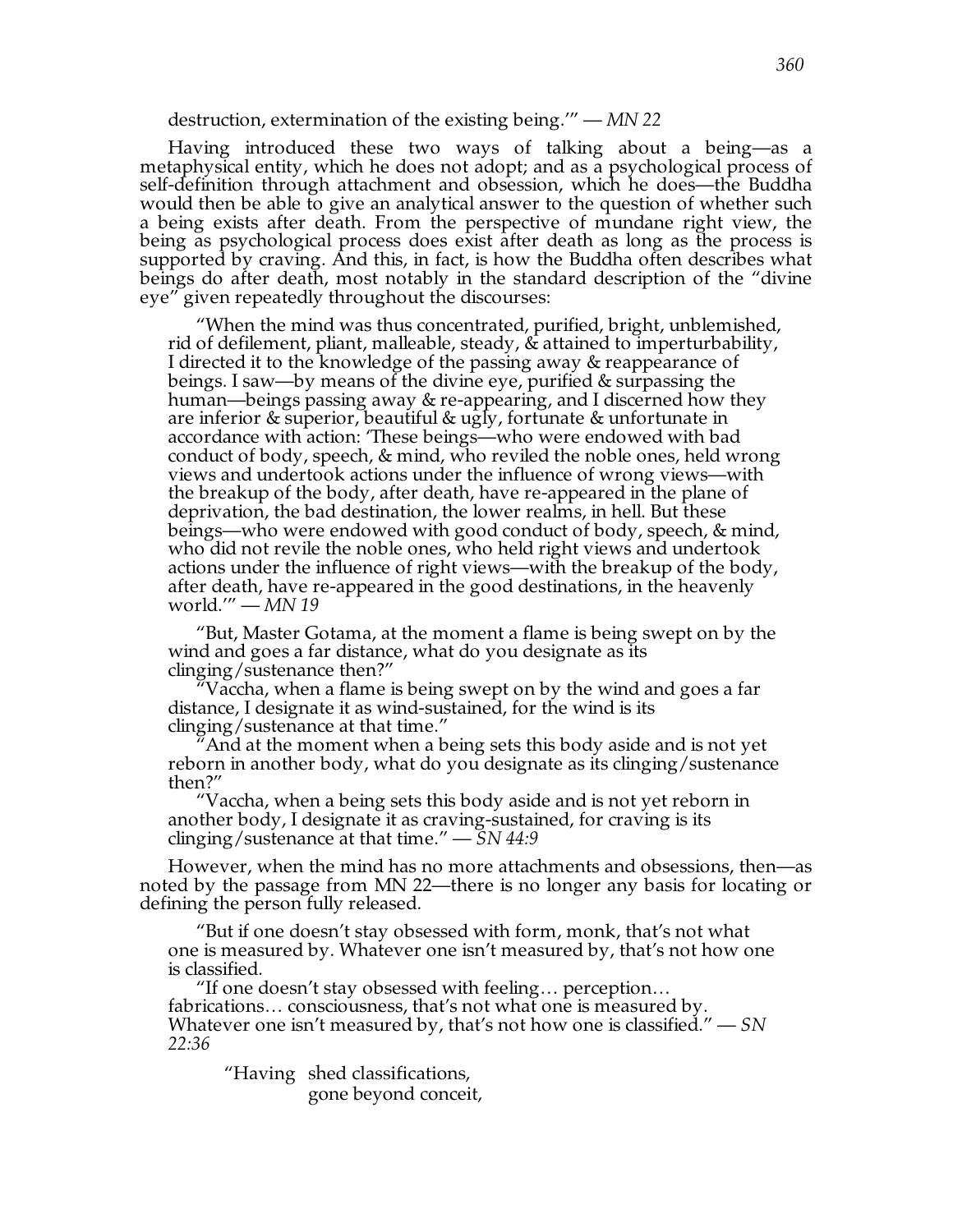he has here cut through craving for name & form: This one his bonds cut through, free from trouble, from longing though they search they can't find him, human & heavenly beings, here & beyond, in heaven or any abode. — *SN 1:20*

When one cannot be defined or located, one cannot be described either in this life or after death.

> Just as the destination of a glowing fire struck with a [blacksmith's] iron hammer, gradually growing calm, isn't known: Even so, there's no destination to describe

for those who are rightly released —having crossed over the flood of sensuality's bond— for those who've attained unwavering ease. — *Ud 8:10*

"I designate the rebirth of one who has clinging/sustenance, Vaccha, and not of one without clinging/sustenance. Just as a fire burns with clinging/sustenance and not without clinging/sustenance, even so I designate the rebirth of one who has clinging/sustenance and not of one without clinging/sustenance." *— SN 44:9*

"And so, Anurādha—when you can't pin down the Tathāgata as a truth or reality even in the present life—is it proper for you to declare, 'Friends, the Tathāgata—the supreme person, the superlative person, attainer of the superlative attainment—being described, is described otherwise than with these four positions: After death the Tath<sub>agata</sub> exists; after death he does not exist; after death he both exists & does not exist; after death he neither exists nor does not exist'?"

"No, lord."

"Very good, Anurādha. Very good. Both formerly  $\&$  now, it is only stress that I describe, and the cessation of stress." — *SN 44:2*

Thus the Buddha would discuss the post-mortem fate of the being-as-process, because such a being could be defined; but he would not discuss the postmortem fate of the awakened person, because such a person cannot be defined. In other words, questions about the Tathāgata's post-mortem fate are in a category apart precisely because he/she *cannot* be defined as a *satta.* For these reasons, it appears that the word *tathāgata*—as used in the tetralemma wherever it is found in the discourses—has only one meaning: a person so fully released that he/she cannot be defined. And the Commentary's equation of *tathagata* with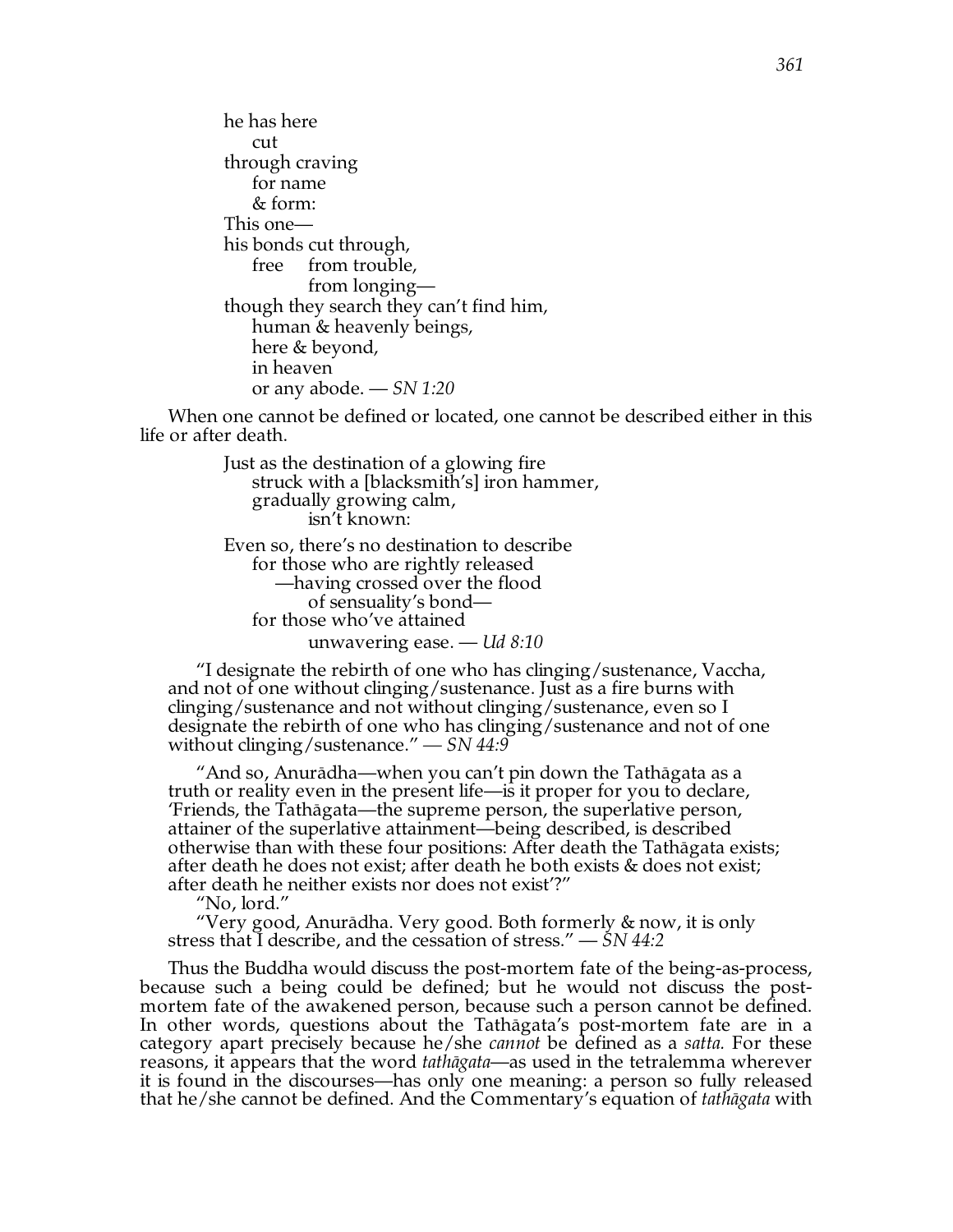*satta* is clearly mistaken.

4) This, of course, leads to a further question: Why did the Commentary propose this equation to begin with? This is a matter of conjecture, but the following passage from the Commentary to SN 22:85 [§193] helps to throw some light on the matter. Here the Commentary is explaining what is wrong with Ven. Yamaka's original position that "A monk with no more fermentations, on the breakup of the body, is annihilated, destroyed, & does not exist after death."

If this thought had occurred to him, "Fabrications both arise & cease. There is the non-occurrence of the mere occurrence of fabrications," that would not be called a view-standpoint *(ditthigata)*. It would be knowledge in accordance with the Teaching. But because the thought occurred to him, "A being is annihilated, is destroyed," what is called a view-standpoint was born….

The Commentary then goes on to explain Ven. Yamaka's answer after he has realized his mistake:

 "That which is stressful has ceased": What is stressful, only that has ceased. There is no being aside from that to cease. — *Commentary to SN 22:85* 

In making this explanation, the Commentary is calling on the tradition that developed after the Abhidhamma (and is discussed above in the Chapter Nine) that there is no self *(atta)* or being *(satta)* in the ultimate sense of the term, that the terms *self* and *being* are simply conventional designations for what, in ultimate terms, is simply an occurrence of fabrications in the form of the five aggregates.

However, in taking this stand the Commentary is unwittingly providing an analytical answer to the tetralemma by adding the variables of conventional *vs.* ultimate existence: Yes, a being with craving and clinging exists after death in the conventional sense, but No, it does not exist in the ultimate sense. In other words, the tath*agata* (defined as *satta*) both exists and does not exist after death.

Thus, because both the Canon and the Commentary give (different) analytical answers to the question of an ordinary being's existence after death, we can safely stick with the conclusion given above, that *tathagata* has only one meaning wherever it occurs in the tetralemma or in the Canon as a whole: a person so fully released that he/she cannot be defined either in this life or after death.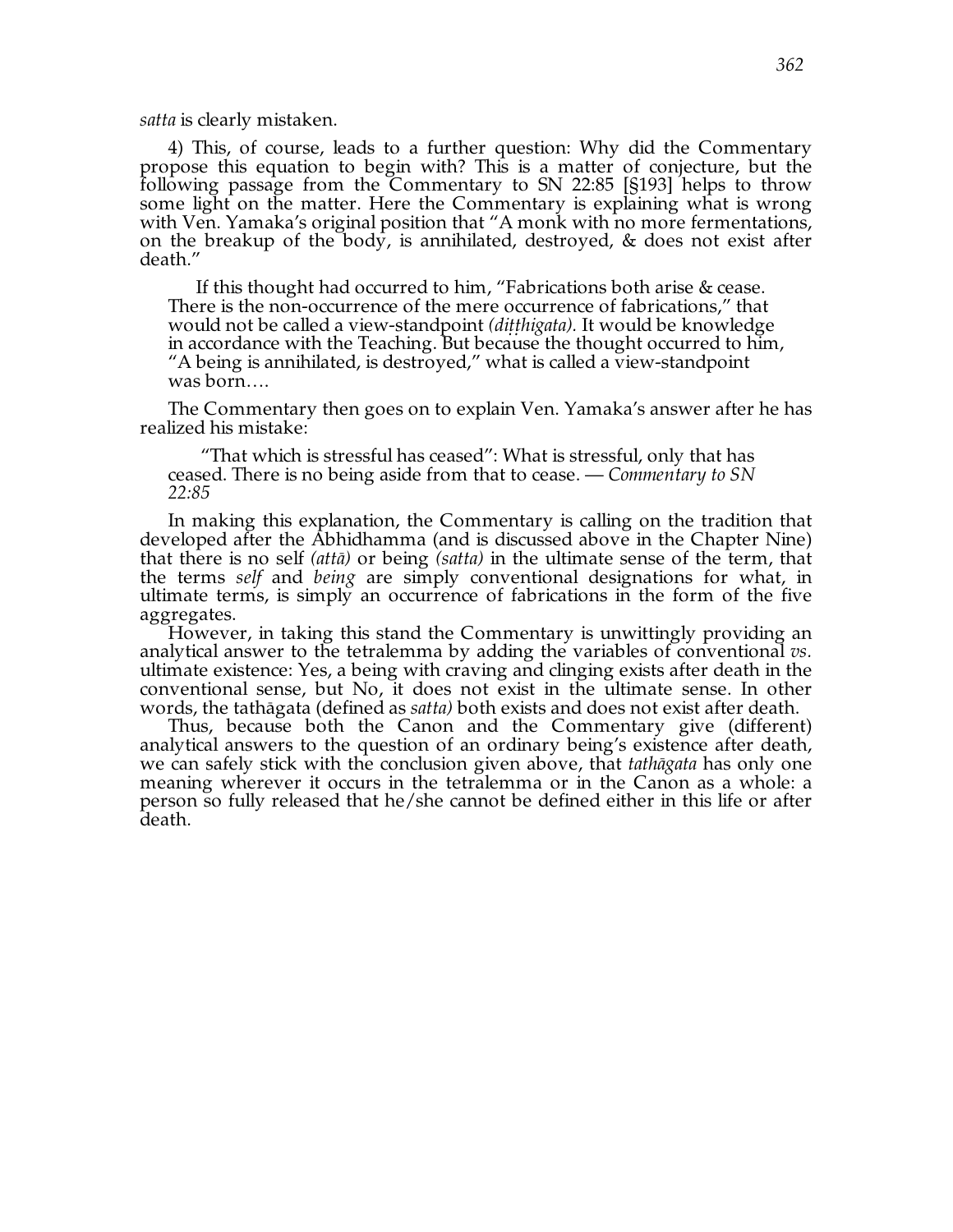## *Glossary*

*Abhidhamma:* The third division of the Pali Canon, composed of texts that elaborate on lists of terms and categories drawn from the discourses.

*Arahant:* A "worthy one" or "pure one;" a person whose mind is free of defilement and thus not destined for further rebirth. A title for the Buddha and the highest level of his noble disciples.

*Asura:* A member of a race of heavenly beings that—much like the Titans in Greek mythology—fought with the devas for control of heaven and lost.

*fisava:* Fermentation; effluent. Four qualities—sensuality, views, becoming, and ignorance—that "flow out" of the mind and create the flood *(ogha)* of the round of death & rebirth.

*Bhava:* Becoming. A sense of identity within a particular world of experience. The three levels of becoming are on the level of sensuality, form, and formlessness.

*Bodhisatta:* "A being (striving) for Awakening;" the term used to describe the Buddha before he actually became Buddha, from his first aspiration to Buddhahood until the time of his full Awakening. Sanskrit form: *Bodhisattva.*

*Brahmā:* An inhabitant of the higher heavenly realms of form or formlessness.

*Brahman:* A member of the priestly caste, which claimed to be the highest caste in India, based on birth. In a specifically Buddhist usage, "brahman" can also mean an arahant, conveying the point that excellence is based not on birth or race, but on the qualities attained in the mind.

*Deva (devatā):* Literally, "shining one." A being on the subtle level of form, living either in terrestrial or heavenly realms.

*Dhamma:* (1) Event; action; (2) a phenomenon in and of itself; (3) mental quality; (4) doctrine, teaching; (5) nibbāna (although there are passages describing nibbāna as the abandoning of all dhammas). Sanskrit form: *Dharma.* 

*Gotama:* The Buddha's clan name.

*Indra:* King of a deva realm. Sakka is the indra of the heaven of the Thirtythree, one of the sensual heavenly realms.

*Jhāna:* Mental absorption. A state of strong concentration focused on a single sensation or mental notion.

*Kamma:* (1) Intentional action; (2) the results of intentional actions. Sanskrit form: *Karma.*

*Khandha:* Aggregate; physical and mental phenomena as they are directly experienced; the raw material for a sense of self: *rūpa*—physical form; *vedan* $\bar{a}$  feelings of pleasure, pain, or neither pleasure nor pain; *sañña*—perception, mental label; *sankhāra*—fabrication, thought construct; and *viññāna*—sensory consciousness, the act of taking note of sense data and ideas as they occur. Sanskrit form: *Skandha.*

*Mara:* The personification of temptation and all forces, within and without, that create obstacles to release from the round of death and rebirth.